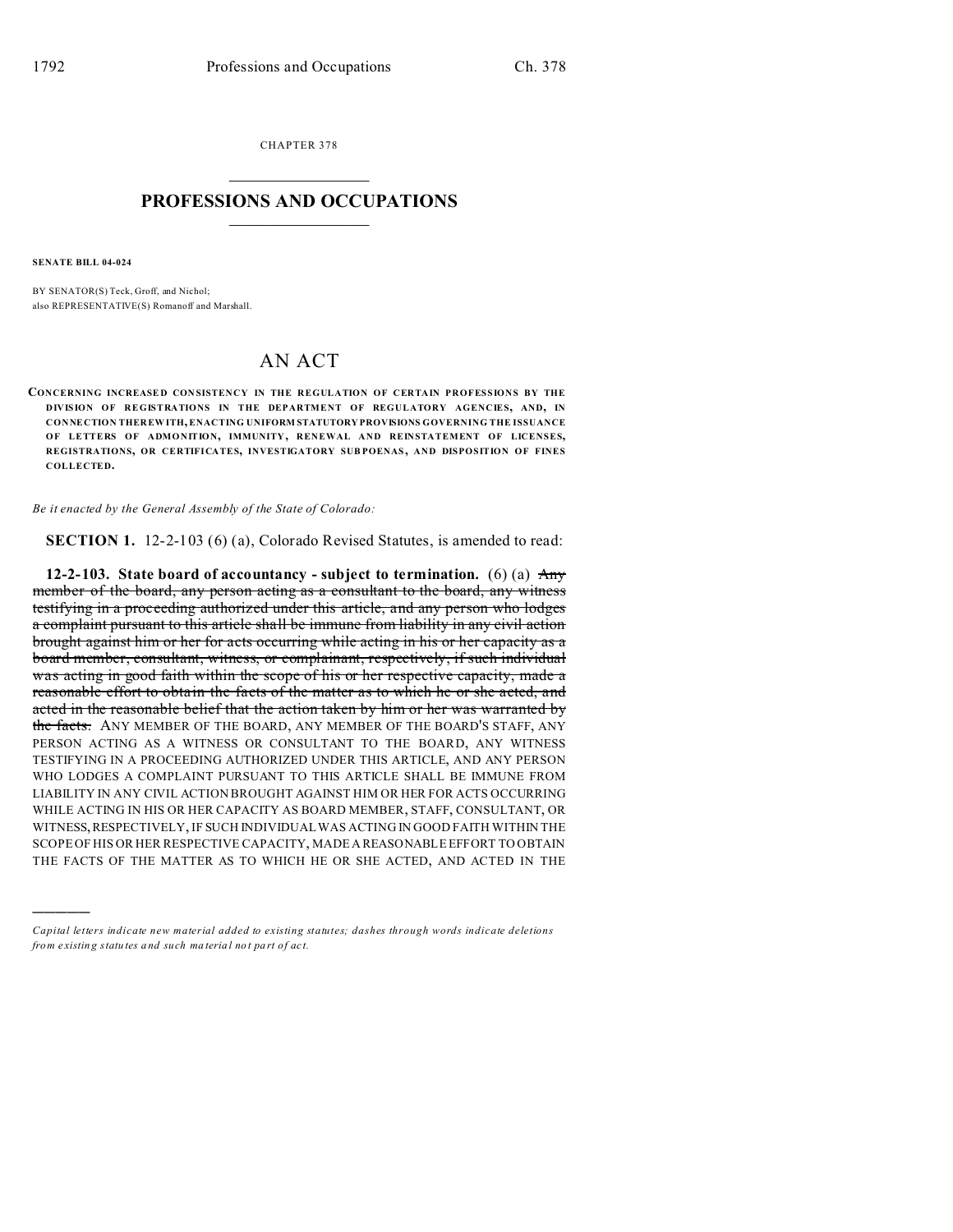REASONABLE BELIEF THAT THE ACTION TAKEN BY HIM OR HER WAS WARRANTED BY THE FACTS. ANY PERSON PARTICIPATING IN GOOD FAITH IN LODGING A COMPLAINT OR PARTICIPATING IN ANY INVESTIGATIVE OR ADMINISTRATIVE PROCEEDING PURSUANT TO THIS ARTICLE SHALL BE IMMUNE FROM ANY CIVIL OR CRIMINAL LIABILITY THAT MAY RESULT FROM SUCH PARTICIPATION.

**SECTION 2.** 12-2-108 (3), (4), and (5), Colorado Revised Statutes, are amended to read:

**12-2-108. Certificate of certified public accountant - issuance - renewal reinstatement.** (3) All certificates shall expire once every two years on a date established by the board but may be renewed in a manner prescribed by the board, which shall include compliance with the continuing education requirements authorized in section 12-2-119 (5) and payment of the renewal fee authorized to be established by the board pursuant to section 24-34-105, C.R.S. PURSUANT TO A SCHEDULE ESTABLISHED BY THE DIRECTOR OF THE DIVISION OF REGISTRATIONS WITHIN THE DEPARTMENT OF REGULATORY AGENCIES AND SHALL BE RENEWED OR REINSTATED PURSUANT TO SECTION 24-34-102 (8), C.R.S. THE DIRECTOR OF THE DIVISION OF REGISTRATIONS WITHIN THE DEPARTMENT OF REGULATORY AGENCIES MAY ESTABLISH RENEWAL FEES AND DELINQUENCY FEES FOR REINSTATEMENT PURSUANT TO SECTION 24-34-105, C.R.S. IF A PERSON FAILS TO RENEW HIS OR HER CERTIFICATION PURSUANT TO THE SCHEDULE ESTABLISHED BY THE DIRECTOR OF THE DIVISION OF REGISTRATIONS, SUCH CERTIFICATE SHALL EXPIRE. ANY PERSON WHOSE CERTIFICATE HAS EXPIRED SHALL BE SUBJECT TO THE PENALTIES PROVIDED IN THIS ARTICLE OR SECTION 24-34-102 (8), C.R.S.

(4) Any person may reactivate an expired certificate within a two-year grace period after the date of its expiration by making written application for reactivation, complying with the continuing education requirements imposed by the board, and paying a reactivation fee imposed by the board.

(5) In the event that a person fails to reactivate the person's certificate within the two-year grace period specified in subsection (4) of this section, a person may reinstate such certificate within four years after the date of the expiration of such grace period by making written application for reinstatement, complying with all continuing education requirements imposed by the board, paying a reinstatement fee, and providing proof to the board of the person's continued professional competence as required by the board. Thereafter, a person shall not be reinstated unless the person fulfills and meets the requirements and conditions required of an applicant applying for the issuance of an original certificate, which requirements shall include either retaking and passing the uniform certified public accountant examination or otherwise satisfying the board of the person's continued competence.

**SECTION 3.** 12-2-123 (3) and (5) (b), Colorado Revised Statutes, are amended to read:

**12-2-123. Grounds for disciplinary action - administrative penalties.** (3) (a) When a complaint or an investigation discloses an instance of misconduct which, in the opinion of the board, does not warrant formal action but which should not be dismissed as being without merit, the board may send a letter of admonition to the certificate holder. Such letter shall be sent to the certificant by certified mail,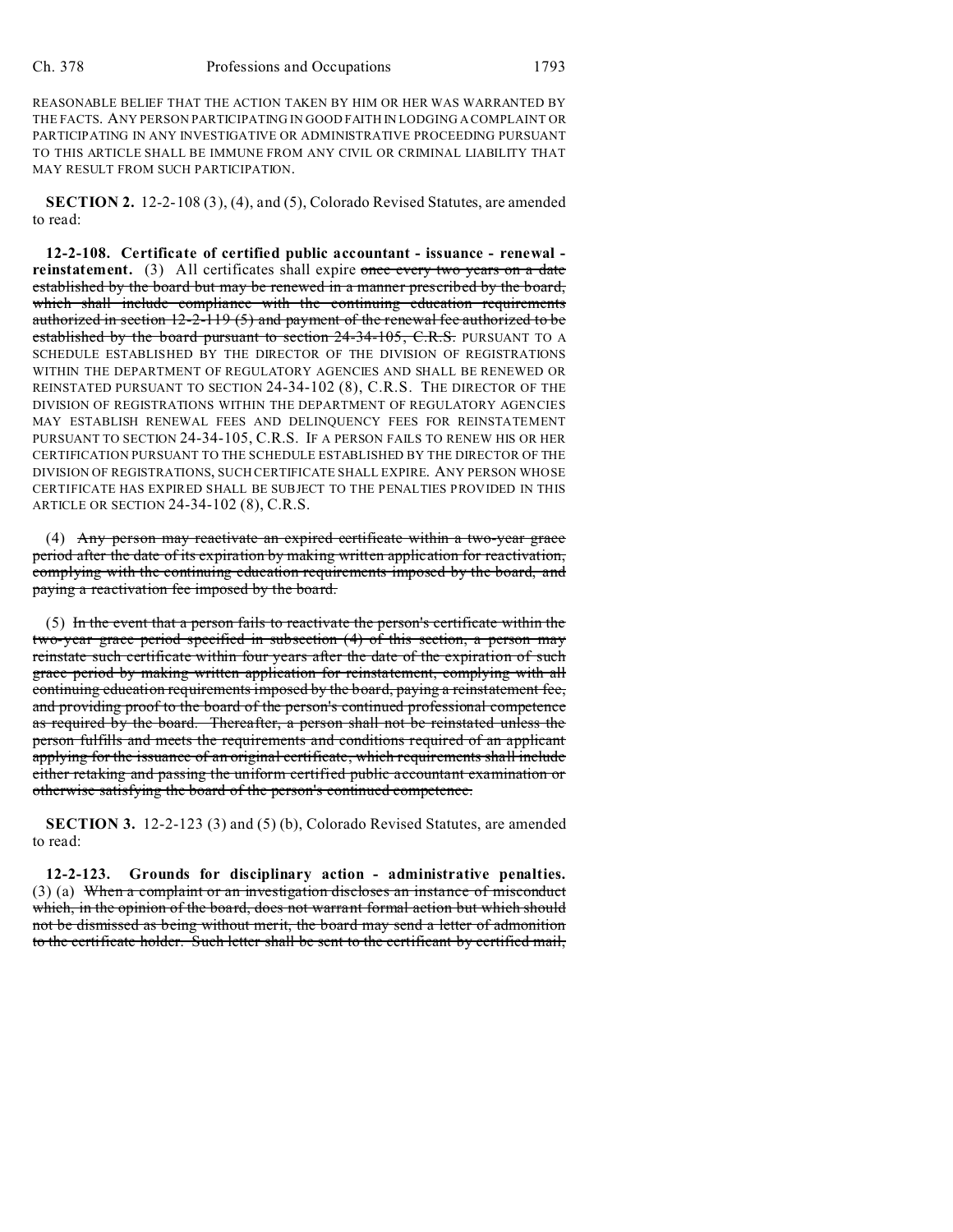with a copy to the complainant, and shall advise such certificant that he may, within twenty days after proven receipt of the letter, make a written request to the board to institute a formal hearing pursuant to section 12-2-125 to determine the propriety of the alleged misconduct. If such request is timely made, the letter of admonition shall be deemed vacated, and the matter shall be processed by means of formal proceedings. WHEN A COMPLAINT OR INVESTIGATION DISCLOSES AN INSTANCE OF MISCONDUCT THAT, IN THE OPINION OF THE BOARD, DOES NOT WARRANT FORMAL ACTION BY THE BOARD BUT THAT SHOULD NOT BE DISMISSED AS BEING WITHOUT MERIT, A LETTER OF ADMONITION MAY BE ISSUED AND SENT, BY CERTIFIED MAIL, TO THE CERTIFICATE HOLDER.

(b) WHEN A LETTER OF ADMONITION IS SENT BY THE BOARD, BY CERTIFIED MAIL, TO A CERTIFICATE HOLDER, SUCH CERTIFICATE HOLDER SHALL BE ADVISED THAT HE OR SHE HAS THE RIGHT TO REQUEST IN WRITING, WITHIN TWENTY DAYS RECEIPT OF THE LETTER THAT FORMAL DISCIPLINARY PROCEEDINGS BE INITIATED TO ADJUDICATE THE PROPRIETY OF THE CONDUCT UPON WHICH THE LETTER OF ADMONITION IS BASED.

(c) IF THE REQUEST FOR ADJUDICATION IS TIMELY MADE, THE LETTER OF ADMONITION SHALL BE DEEMED VACATED AND THE MATTER SHALL BE PROCESSED BY MEANS OF FORMAL DISCIPLINARY PROCEEDINGS.

 $(5)$  (b) All fines collected pursuant to this subsection  $(5)$  shall be credited TRANSFERRED TO THE STATE TREASURER, WHO SHALL CREDIT SUCH MONEYS to the general fund.

**SECTION 4.** 12-2-125 (4), Colorado Revised Statutes, is amended, and the said 12-2-125 is further amended BY THE ADDITION OF A NEW SUBSECTION, to read:

**12-2-125. Hearings before board - notice - procedure - review.** (4) The board or any member thereof may issue subpoenas pursuant to investigation, or hearing to compel the attendance of witnesses and the production of documents and may administer oaths, take testimony, hear proofs, and receive exhibits in evidence. THE BOARD OR AN ADMINISTRATIVE LAW JUDGE SHALL HAVE THE POWER TO ADMINISTER OATHS, TAKE AFFIRMATIONS OF WITNESSES, AND ISSUE SUBPOENAS TO COMPEL THE ATTENDANCE OF WITNESSES AND THE PRODUCTION OF ALL RELEVANT PAPERS, BOOKS, RECORDS, DOCUMENTARY EVIDENCE, AND MATERIALS IN ANY HEARING, INVESTIGATION, ACCUSATION, OR OTHER MATTER COMING BEFORE THE BOARD. THE BOARD MAY APPOINT AN ADMINISTRATIVE LAW JUDGE PURSUANT TO PART 10 OF ARTICLE 30 OF TITLE 24, C.R.S., TO TAKE EVIDENCE AND TO MAKE FINDINGS AND REPORT THEM TO THE BOARD.

(4.5) UPON FAILURE OF ANY WITNESS TO COMPLY WITH SUCH SUBPOENA OR PROCESS, THE DISTRICT COURT OF THE COUNTY IN WHICH THE SUBPOENAED PERSON OR LICENSEE RESIDES OR CONDUCTS BUSINESS, UPON APPLICATION BY THE BOARD OR DIRECTOR WITH NOTICE TO THE SUBPOENAED PERSON OR LICENSEE, MAY ISSUE TO THE PERSON OR LICENSEE AN ORDER REQUIRING THAT PERSON OR LICENSEE TO APPEAR BEFORE THE BOARD OR DIRECTOR; TO PRODUCE THE RELEVANT PAPERS, BOOKS, RECORDS, DOCUMENTARY EVIDENCE, OR MATERIALS IF SO ORDERED; OR TO GIVE EVIDENCE TOUCHING THE MATTER UNDER INVESTIGATION OR IN QUESTION. FAILURE TO OBEY THE ORDER OF THE COURT MAY BE PUNISHED BY THE COURT AS A CONTEMPT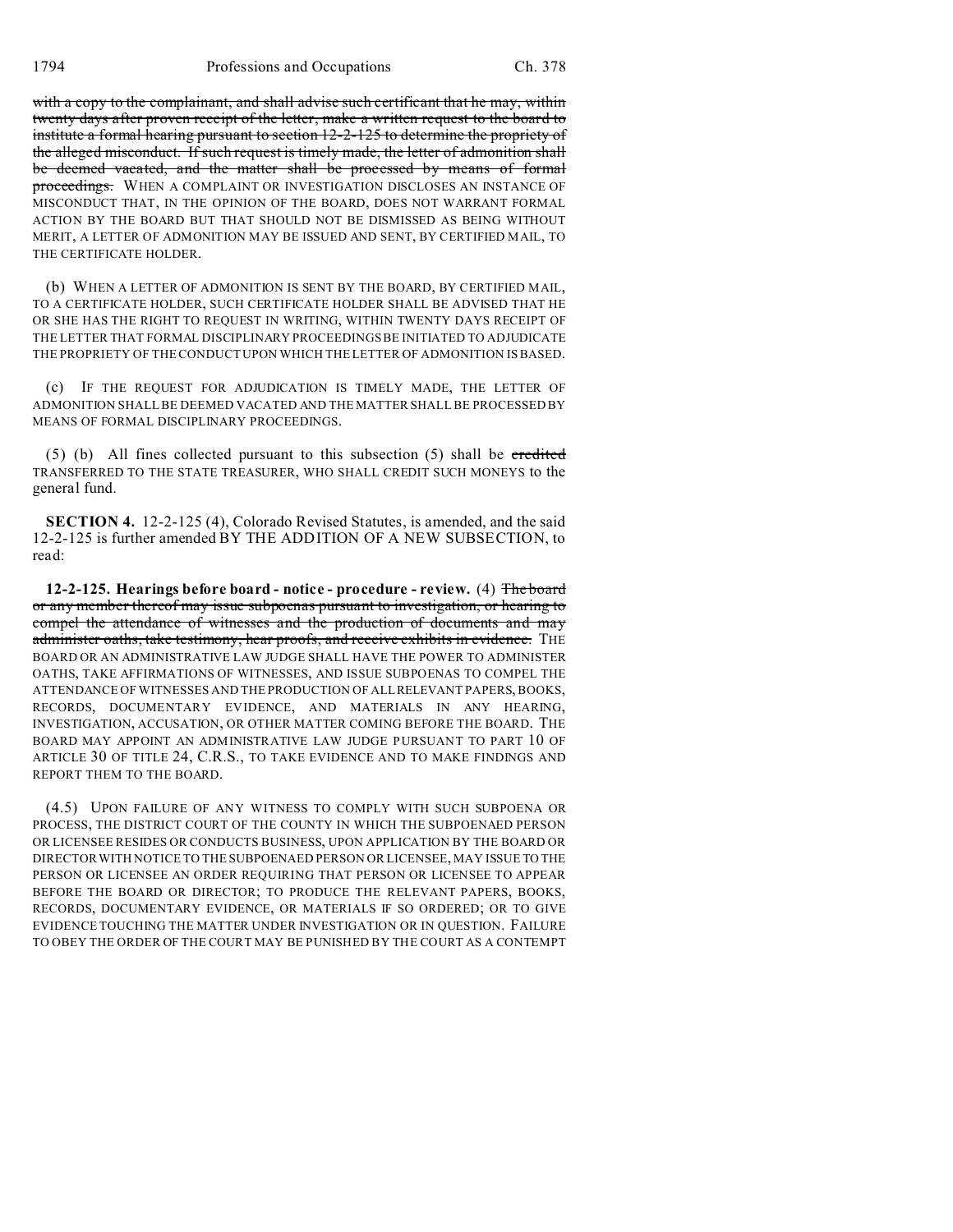## OF COURT.

**SECTION 5.** 12-2-126 (1) (a), Colorado Revised Statutes, is amended, and the said 12-2-126 is further amended BY THE ADDITION OF A NEW SUBSECTION, to read:

**12-2-126. Investigations, examinations, and cease and desist orders against unlawful act.** (1) (a) (I) The board, on its own motion based on reasonable grounds or on the signed, written complaint of any person, may investigate any person who has engaged, is engaging, or threatens to engage in any act or practice which THAT constitutes a violation of any provision of this article. The board or any member thereof may issue subpoenas to compel the attendance of witnesses and the production of documents, and may administer oaths, take testimony, hear proofs, and receive exhibits in evidence in connection with any investigation under this section. In case of disobedience to a subpoena, the board may invoke the aid of any court of this state in requiring the attendance and testimony of witnesses and the production of documentary evidence ADMINISTER OATHS, TAKE AFFIRMATIONS OF WITNESSES, AND ISSUE SUBPOENAS TO COMPEL THE ATTENDANCE OF WITNESSES AND THE PRODUCTION OF ALL RELEVANT PAPERS, BOOKS, RECORDS, DOCUMENTARY EVIDENCE, AND MATERIALS IN ANY HEARING, INVESTIGATION, ACCUSATION, OR OTHER MATTER COMING BEFORE THE BOARD. THE BOARD MAY APPOINT AN ADMINISTRATIVE LAW JUDGE PURSUANT TO PART 10 OF ARTICLE 30 OF TITLE 24, C.R.S., TO TAKE EVIDENCE AND TO MAKE FINDINGS AND REPORT THEM TO THE BOARD.

(II) UPON FAILURE OF ANY WITNESS TO COMPLY WITH SUCH SUBPOENA OR PROCESS, THE DISTRICT COURT OF THE COUNTY IN WHICH THE SUBPOENAED PERSON OR LICENSEE RESIDES OR CONDUCTS BUSINESS, UPON APPLICATION BY THE BOARD OR DIRECTOR WITH NOTICE TO THE SUBPOENAED PERSON OR LICENSEE, MAY ISSUE TO THE PERSON OR LICENSEE AN ORDER REQUIRING THAT PERSON OR LICENSEE TO APPEAR BEFORE THE BOARD OR DIRECTOR; TO PRODUCE THE RELEVANT PAPERS, BOOKS, RECORDS, DOCUMENTARY EVIDENCE, OR MATERIALS IF SO ORDERED; OR TO GIVE EVIDENCE TOUCHING THE MATTER UNDER INVESTIGATION OR IN QUESTION. FAILURE TO OBEY THE ORDER OF THE COURT MAY BE PUNISHED BY THE COURT AS A CONTEMPT OF COURT.

(5) WHEN A COMPLAINT OR AN INVESTIGATION DISCLOSES AN INSTANCE OF MISCONDUCT THAT, IN THE OPINION OF THE BOARD, WARRANTS FORMAL ACTION, THE COMPLAINT SHALL NOT BE RESOLVED BY A DEFERRED SETTLEMENT, ACTION, JUDGMENT, OR PROSECUTION.

**SECTION 6.** 12-4-104 (3), Colorado Revised Statutes, is amended to read:

**12-4-104. Board - powers.** (3) (a) The board or the administrative law judge may issue a subpoena compelling the attendance and testimony of witnesses and the production of books, papers, and records pursuant to an investigation or a hearing by the board. Any subpoena issued shall be served in the manner provided in the Colorado rules of civil procedure. If any person refuses to obey any subpoena so issued or to testify or produce any books, papers, or documents, the board may petition the district court having jurisdiction, setting forth the facts, and thereupon such district court, in a proper case, shall issue its subpoena. Failure to obey the court's subpoena shall constitute contempt of court and shall be punished as provided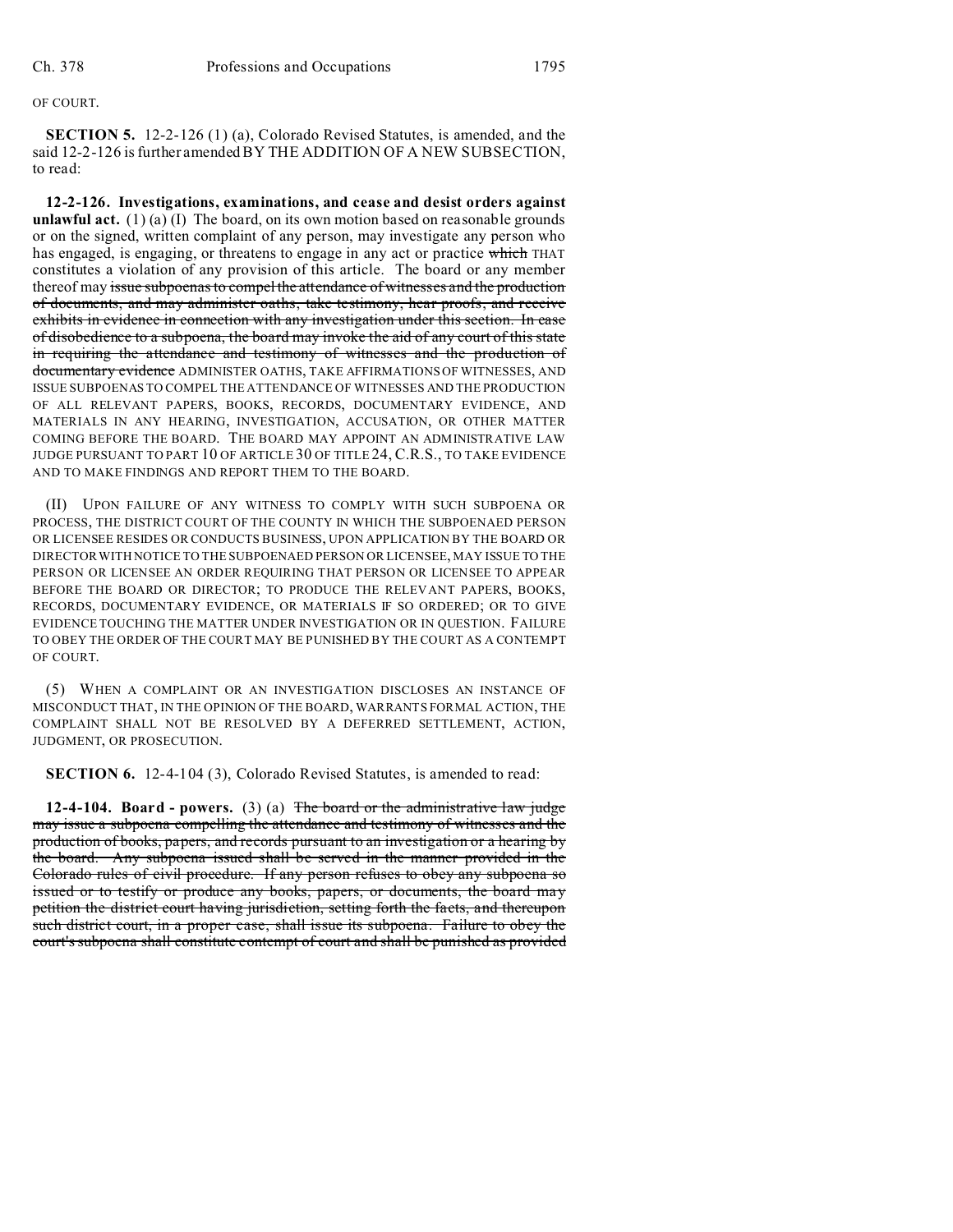for in the Colorado rules of civil procedure. The board may direct the program administrator to sign any subpoena which has been authorized and issued on its behalf. THE BOARD OR AN ADMINISTRATIVE LAW JUDGE SHALL HAVE THE POWER TO ADMINISTER OATHS, TAKE AFFIRMATIONS OF WITNESSES, AND ISSUE SUBPOENAS TO COMPEL THE ATTENDANCE OF WITNESSES AND THE PRODUCTION OF ALL RELEVANT PAPERS, BOOKS, RECORDS, DOCUMENTARY EVIDENCE, AND MATERIALS IN ANY HEARING, INVESTIGATION, ACCUSATION, OR OTHER MATTER COMING BEFORE THE BOARD. THE BOARD MAY APPOINT AN ADMINISTRATIVE LAW JUDGE PURSUANT TO PART 10 OF ARTICLE 30 OF TITLE 24, C.R.S., TO TAKE EVIDENCE AND TO MAKE FINDINGS AND REPORT THEM TO THE BOARD.

(b) UPON FAILURE OF ANY WITNESS TO COMPLY WITH SUCH SUBPOENA OR PROCESS, THE DISTRICT COURT OF THE COUNTY IN WHICH THE SUBPOENAED PERSON OR LICENSEE RESIDES OR CONDUCTS BUSINESS, UPON APPLICATION BY THE BOARD OR DIRECTOR WITH NOTICE TO THE SUBPOENAED PERSON OR LICENSEE, MAY ISSUE TO THE PERSON OR LICENSEE AN ORDER REQUIRING THAT PERSON OR LICENSEE TO APPEAR BEFORE THE BOARD OR DIRECTOR; TO PRODUCE THE RELEVANT PAPERS, BOOKS, RECORDS, DOCUMENTARY EVIDENCE, OR MATERIALS IF SO ORDERED; OR TO GIVE EVIDENCE TOUCHING THE MATTER UNDER INVESTIGATION OR IN QUESTION. FAILURE TO OBEY THE ORDER OF THE COURT MAY BE PUNISHED BY THE COURT AS A CONTEMPT OF COURT.

**SECTION 7.** 12-4-104.5, Colorado Revised Statutes, is amended to read:

**12-4-104.5. Immunity.** Any member of the board, any person acting as a consultant to the board, any witness testifying in a proceeding authorized under this article, and any person who lodges a complaint pursuant to this article shall be immune from liability in any civil action brought against him for acts occurring while acting in his capacity as board member, consultant, witness, or complainant, respectively, if such individual was acting in good faith within the scope of his respective capacity, made a reasonable effort to obtain the facts of the matter as to which he acted, and acted in the reasonable belief that the action taken by him was warranted by the facts. ANY MEMBER OF THE BOARD, ANY MEMBER OF THE BOARD'S STAFF, ANY PERSON ACTING AS A WITNESS OR CONSULTANT TO THE BOARD, ANY WITNESS TESTIFYING IN A PROCEEDING AUTHORIZED UNDER THIS ARTICLE, AND ANY PERSON WHO LODGES A COMPLAINT PURSUANT TO THIS ARTICLE SHALL BE IMMUNE FROM LIABILITY IN ANY CIVIL ACTION BROUGHT AGAINST HIM OR HER FOR ACTS OCCURRING WHILE ACTING IN HIS OR HER CAPACITY AS BOARD MEMBER, STAFF, CONSULTANT, OR WITNESS, RESPECTIVELY, IF SUCH INDIVIDUAL WAS ACTING IN GOOD FAITH WITHIN THE SCOPE OF HIS OR HER RESPECTIVE CAPACITY, MADE A REASONABLE EFFORT TO OBTAIN THE FACTS OF THE MATTER AS TO WHICH HE OR SHE ACTED, AND ACTED IN THE REASONABLE BELIEF THAT THE ACTION TAKEN BY HIM OR HER WAS WARRANTED BY THE FACTS. ANY PERSON PARTICIPATING IN GOOD FAITH IN LODGING A COMPLAINT OR PARTICIPATING IN ANY INVESTIGATIVE OR ADMINISTRATIVE PROCEEDING PURSUANT TO THIS ARTICLE SHALL BE IMMUNE FROM ANY CIVIL OR CRIMINAL LIABILITY THAT MAY RESULT FROM SUCH PARTICIPATION.

**SECTION 8.** 12-4-108 (2), Colorado Revised Statutes, is amended to read:

**12-4-108. License renewal - expiration - reinstatement.** (2) The license of any architect who fails to pay the license renewal fee shall expire. An expired license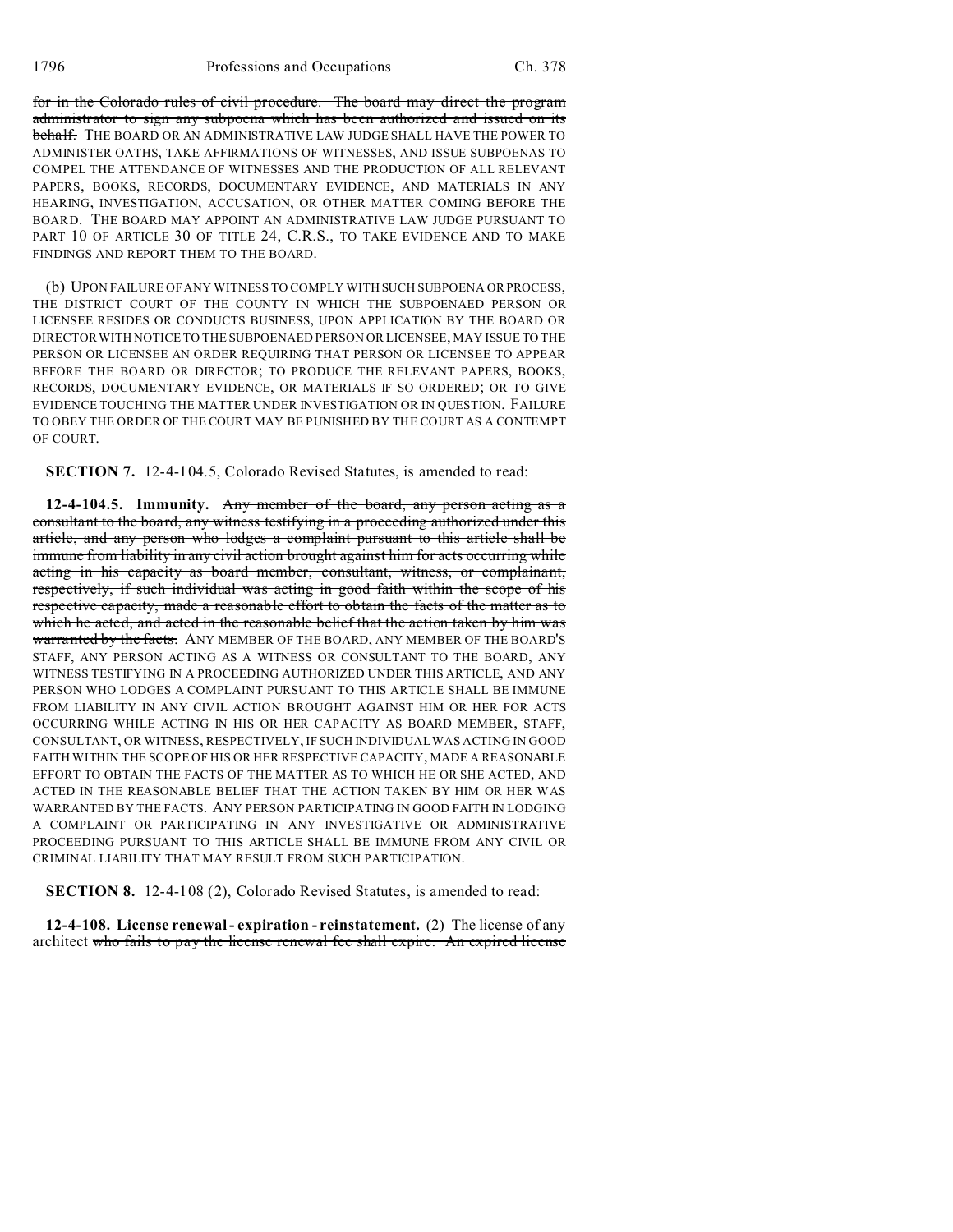may be renewed within six months after expiration, upon payment of all fees in arrears; thereafter, the board shall require payment of a reinstatement fee established pursuant to section 24-34-105, C.R.S., and may require reexamination, unless the architect has maintained an active architectural practice in another jurisdiction or otherwise satisfies the board of the architect's continued competence SHALL BE RENEWED OR REINSTATED PURSUANT TO A SCHEDULE ESTABLISHED BY THE DIRECTOR OF THE DIVISION OF REGISTRATIONS WITHIN THE DEPARTMENT OF REGULATORY AGENCIES AND SHALL BE RENEWED ORREINSTATED PURSUANT TO SECTION 24-34-102 (8), C.R.S. THE DIRECTOR OF THE DIVISION OF REGISTRATIONS WITHIN THE DEPARTMENT OF REGULATORY AGENCIES MAY ESTABLISH RENEWAL FEES AND DELINQUENCY FEES FOR REINSTATEMENT PURSUANT TO SECTION 24-34-105, C.R.S. IF A PERSON FAILS TO RENEW HIS OR HER LICENSE PURSUANT TO THE SCHEDULE ESTABLISHED BY THE DIRECTOR OF THE DIVISION OF REGISTRATIONS, SUCH LICENSE SHALL EXPIRE. ANY PERSON WHOSE LICENSE HAS EXPIRED SHALL BE SUBJECT TO THE PENALTIES PROVIDED IN THIS ARTICLE OR SECTION 24-34-102 (8), C.R.S.

**SECTION 9.** 12-4-111 (3) (b) and (5) (b), Colorado Revised Statutes, are amended, and the said 12-4-111 is further amended BY THE ADDITION OF A NEW SUBSECTION, to read:

**12-4-111. Discipline.** (3) (b) (I) The board may issue a letter of admonition to a licensee without conducting a hearing as specified in paragraph (a) of this subsection (3). Such letter shall be sent to the licensee by certified mail and shall advise him that he may, within twenty days after receipt of the letter, make a written request to the board to institute formal disciplinary proceedings as provided in paragraph (a) of this subsection (3) in order to formally adjudicate the conduct or acts on which the letter was based. WHEN A COMPLAINT OR INVESTIGATION DISCLOSES AN INSTANCE OF MISCONDUCT THAT, IN THE OPINION OF THE BOARD, DOES NOT WARRANT FORMAL ACTION BY THE BOARD BUT THAT SHOULD NOT BE DISMISSED AS BEING WITHOUT MERIT, A LETTER OF ADMONITION MAY BE ISSUED AND SENT, BY CERTIFIED MAIL, TO THE LICENSEE.

(II) WHEN A LETTER OF ADMONITION IS SENT BY THE BOARD, BY CERTIFIED MAIL, TO A LICENSEE, SUCH LICENSEE SHALL BE ADVISED THAT HE OR SHE HAS THE RIGHT TO REQUEST IN WRITING, WITHIN TWENTY DAYS AFTER RECEIPT OF THE LETTER, THAT FORMAL DISCIPLINARY PROCEEDINGS BE INITIATED TO ADJUDICATE THE PROPRIETY OF THE CONDUCT UPON WHICH THE LETTER OF ADMONITION IS BASED.

(III) IF THE REQUEST FOR ADJUDICATION IS TIMELY MADE, THE LETTER OF ADMONITION SHALL BE DEEMED VACATED AND THE MATTER SHALL BE PROCESSED BY MEANS OF FORMAL DISCIPLINARY PROCEEDINGS.

(5) **Fines.** (b) All fines collected pursuant to this section shall be credited TRANSFERRED TO THE STATE TREASURER, WHO SHALL CREDIT SUCH MONEYS to the general fund.

(8) WHEN A COMPLAINT OR AN INVESTIGATION DISCLOSES AN INSTANCE OF MISCONDUCT THAT, IN THE OPINION OF THE BOARD, WARRANTS FORMAL ACTION, THE COMPLAINT SHALL NOT BE RESOLVED BY A DEFERRED SETTLEMENT, ACTION, JUDGMENT, OR PROSECUTION.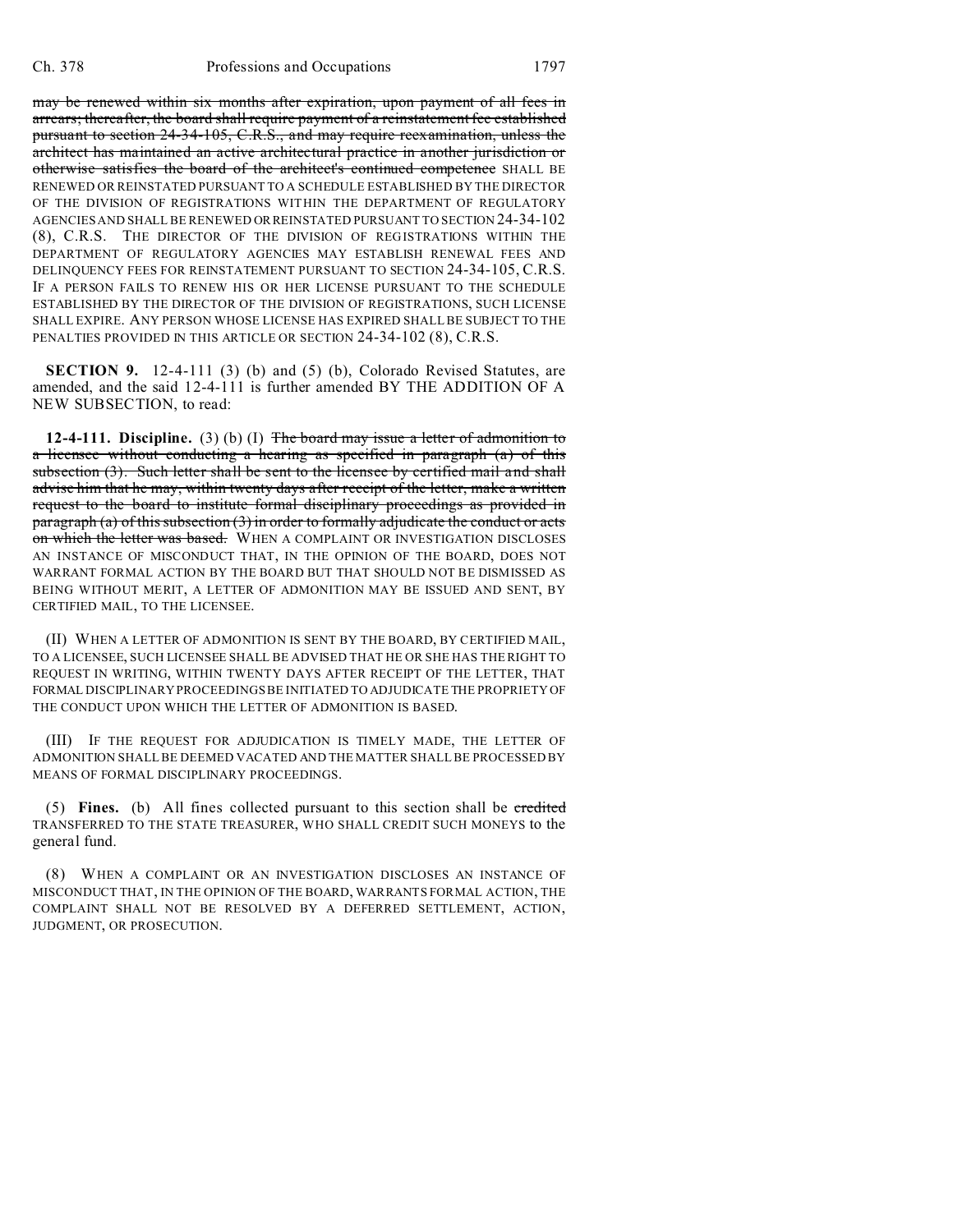**SECTION 10.** 12-5.5-103 (2), Colorado Revised Statutes, is amended to read:

**12-5.5-103. Registration procedure - renewal - reinstatement.** (2) All certificates issued under this section shall expire on December 31 following the date of issuance, but may be renewed by payment of the renewal fee established by the director pursuant to section 24-34-105, C.R.S., and continued compliance with the provisions of this part 1. A registration that has expired may be reinstated within two years after such expiration upon payment of the appropriate renewal fee if the applicant meets all other requirements of this part 1. ALL REGISTRATIONS SHALL EXPIRE PURSUANT TO A SCHEDULE ESTABLISHED BY THE DIRECTOR AND SHALL BE RENEWED OR REINSTATED PURSUANT TO SECTION 24-34-102 (8), C.R.S. THE DIRECTOR MAY ESTABLISH RENEWAL FEES AND DELINQUENCY FEES FOR REINSTATEMENT PURSUANT TO SECTION 24-34-105, C.R.S. IF A PERSON FAILS TO RENEW HIS OR HER REGISTRATION PURSUANT TO THE SCHEDULE ESTABLISHED BY THE DIRECTOR OF THE DIVISION OF REGISTRATIONS, SUCH REGISTRATION SHALL EXPIRE. ANY PERSON WHOSE REGISTRATION HAS EXPIRED SHALL BE SUBJECT TO THE PENALTIES PROVIDED IN THIS ARTICLE OR SECTION 24-34-102 (8), C.R.S.

**SECTION 11.** 12-5.5-105 (1), Colorado Revised Statutes, is amended BY THE ADDITION OF A NEW PARAGRAPH to read:

**12-5.5-105. Grounds for discipline - disciplinary actions.** (1) (c) WHEN A COMPLAINT OR AN INVESTIGATION DISCLOSES AN INSTANCE OF MISCONDUCT THAT, IN THE OPINION OF THE DIRECTOR, WARRANTS FORMAL ACTION, THE COMPLAINT SHALL NOT BE RESOLVED BY A DEFERRED SETTLEMENT, ACTION, JUDGMENT, OR PROSECUTION.

**SECTION 12.** 12-5.5-105 (3), Colorado Revised Statutes, is amended to read:

**12-5.5-105. Grounds for discipline - disciplinary actions.** (3) (a) When a complaint or investigation discloses an instance of misconduct that in the opinion of the director does not warrant formal action but should not be dismissed as being without merit, the director may send a letter of admonition by certified mail return receipt requested, to the registrant who is the subject of the complaint or investigation. and a copy thereof to any person making such complaint. Such letter shall advise the registrant of his or her right to request in writing, within twenty days after proven receipt that formal disciplinary proceedings be initiated to adjudicate the propriety of the conduct upon which the letter of admonition is based. If such request is timely made, the letter of admonition shall be deemed vacated and the matter shall be processed by means of formal disciplinary proceedings. WHEN A COMPLAINT OR INVESTIGATION DISCLOSES AN INSTANCE OF MISCONDUCT THAT, IN THE OPINION OF THE DIRECTOR, DOES NOT WARRANT FORMAL ACTION BY THE DIRECTOR BUT THAT SHOULD NOT BE DISMISSED AS BEING WITHOUT MERIT, A LETTER OF ADMONITION MAY BE ISSUED AND SENT, BY CERTIFIED MAIL, TO THE REGISTRANT.

(b) WHEN A LETTER OF ADMONITION IS SENT BY THE DIRECTOR, BY CERTIFIED MAIL, TO A REGISTRANT, SUCH REGISTRANT SHALL BE ADVISED THAT HE OR SHE HAS THE RIGHT TO REQUEST IN WRITING, WITHIN TWENTY DAYS AFTER RECEIPT OF THE LETTER, THAT FORMAL DISCIPLINARY PROCEEDINGS BE INITIATED TO ADJUDICATE THE PROPRIETY OF THE CONDUCT UPON WHICH THE LETTER OF ADMONITION IS BASED.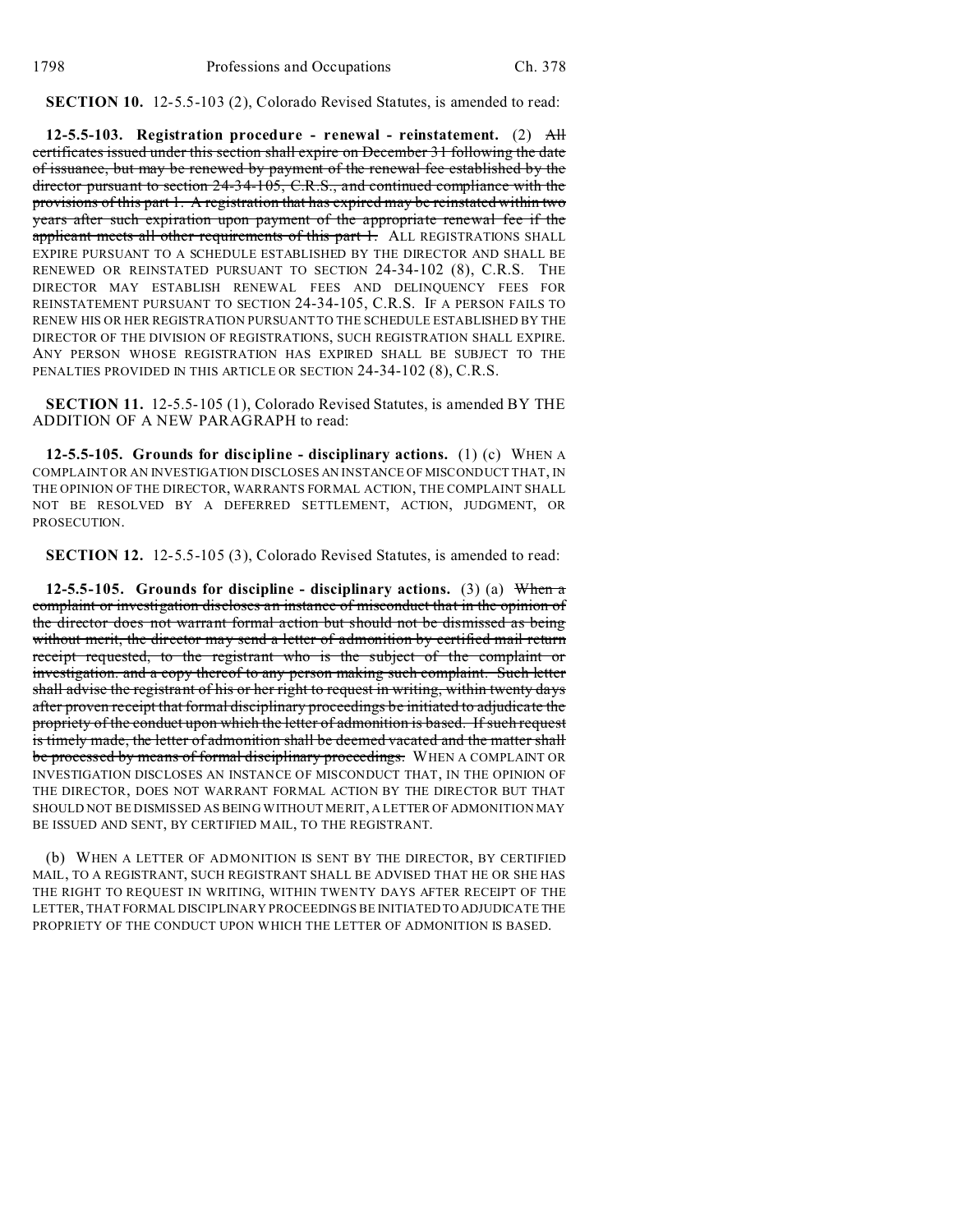(c) IF THE REQUEST FOR ADJUDICATION IS TIMELY MADE, THE LETTER OF ADMONITION SHALL BE DEEMED VACATED AND THE MATTER SHALL BE PROCESSED BY MEANS OF FORMAL DISCIPLINARY PROCEEDINGS.

**SECTION 13.** 12-5.5-106 (3), Colorado Revised Statutes, is amended to read:

**12-5.5-106. Director - powers - duties.** (3) (a) The director or the administrative law judge appointed for a hearing under this part 1 may issue a subpoena compelling the attendance and testimony of witnesses and the production of books, papers, or records. The director may also issue a subpoena compelling the testimony of witnesses and the production of books, papers, or records for investigation purposes. Any such subpoena shall be served in the same manner as subpoenas issued by district courts. THE DIRECTOR OR AN ADMINISTRATIVE LAW JUDGE SHALL HAVE THE POWER TO ADMINISTER OATHS, TAKE AFFIRMATIONS OF WITNESSES, AND ISSUE SUBPOENAS TO COMPEL THE ATTENDANCE OF WITNESSES AND THE PRODUCTION OF ALL RELEVANT PAPERS, BOOKS, RECORDS, DOCUMENTARY EVIDENCE, AND MATERIALS IN ANY HEARING, INVESTIGATION,ACCUSATION, OR OTHER MATTER COMING BEFORE THE DIRECTOR PURSUANT TO THIS PART 1. THE DIRECTOR MAY APPOINT AN ADMINISTRATIVE LAW JUDGE PURSUANT TO PART 10 OF ARTICLE 30 OF TITLE 24, C.R.S., TO TAKE EVIDENCE AND TO MAKE FINDINGS AND REPORT THEM TO THE DIRECTOR.

(b) UPON FAILURE OF ANY WITNESS TO COMPLY WITH SUCH SUBPOENA OR PROCESS, THE DISTRICT COURT OF THE COUNTY IN WHICH THE SUBPOENAED PERSON OR REGISTRANT RESIDES OR CONDUCTS BUSINESS, UPON APPLICATION BY THE BOARD OR DIRECTOR WITH NOTICE TO THE SUBPOENAED PERSON OR REGISTRANT, MAY ISSUE TO THE PERSON OR REGISTRANT AN ORDER REQUIRING THAT PERSON OR REGISTRANT TO APPEAR BEFORE THE DIRECTOR; TO PRODUCE THE RELEVANT PAPERS, BOOKS, RECORDS, DOCUMENTARY EVIDENCE, OR MATERIALS IF SO ORDERED; OR TO GIVE EVIDENCE TOUCHING THE MATTER UNDER INVESTIGATION OR IN QUESTION. FAILURE TO OBEY THE ORDER OF THE COURT MAY BE PUNISHED BY THE COURT AS A CONTEMPT OF COURT.

**SECTION 14.** Part 1 of article 5.5 of title 12, Colorado Revised Statutes, is amended BY THE ADDITION OF A NEW SECTION to read:

**12-5.5-108. Immunity.** THE DIRECTOR, THE DIRECTOR'S STAFF, ANY PERSON ACTING AS A WITNESS OR CONSULTANT TO THE DIRECTOR, ANY WITNESS TESTIFYING IN A PROCEEDING AUTHORIZED UNDER THIS PART 1, AND ANY PERSON WHO LODGES A COMPLAINT PURSUANT TO THIS PART 1 SHALL BE IMMUNE FROM LIABILITY IN ANY CIVIL ACTION BROUGHT AGAINST HIM OR HER FOR ACTS OCCURRING WHILE ACTING IN HIS OR HER CAPACITY AS DIRECTOR, STAFF, CONSULTANT, OR WITNESS, RESPECTIVELY, IF SUCH INDIVIDUAL WAS ACTING IN GOOD FAITH WITHIN THE SCOPE OF HIS OR HER RESPECTIVE CAPACITY, MADE A REASONABLE EFFORT TO OBTAIN THE FACTS OF THE MATTER AS TO WHICH HE OR SHE ACTED, AND ACTED IN THE REASONABLE BELIEF THAT THE ACTION TAKEN BY HIM OR HER WAS WARRANTED BY THE FACTS. ANY PERSON PARTICIPATING IN GOOD FAITH IN LODGING A COMPLAINT OR PARTICIPATING IN ANY INVESTIGATIVE OR ADMINISTRATIVE PROCEEDING PURSUANT TO THIS PART 1 SHALL BE IMMUNE FROM ANY CIVIL OR CRIMINAL LIABILITY THAT MAY RESULT FROM SUCH PARTICIPATION.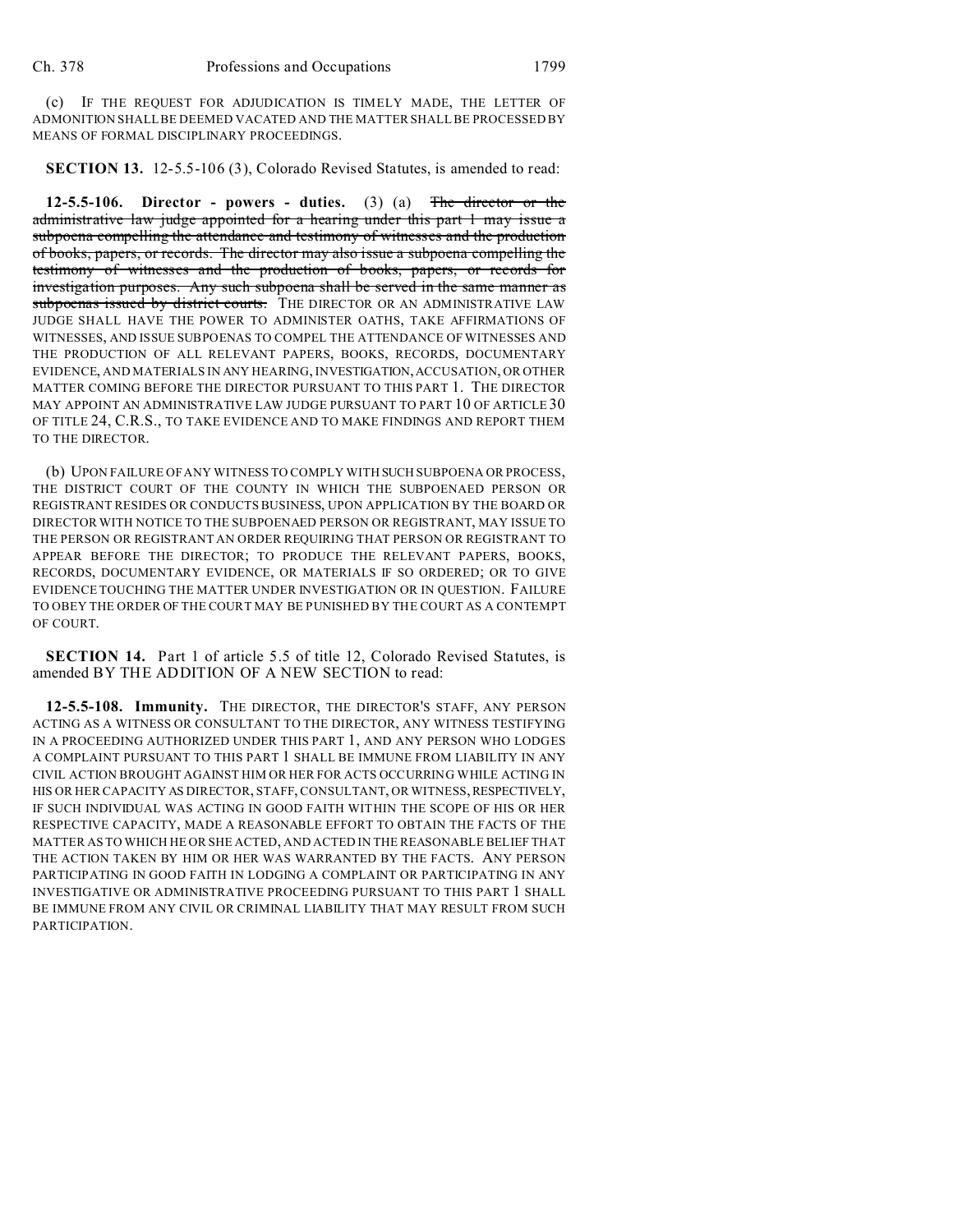**SECTION 15.** 12-5.5-203 (2), Colorado Revised Statutes, is amended to read:

**12-5.5-203. Registration procedure - renewal - reinstatement.** (2) All certificates issued under this section shall expire on December 31 following the date of issuance, but may be renewed by payment of a renewal fee established by the director pursuant to section 24-34-105, C.R.S., and continued compliance with the provisions of this part 2. A registration that has expired may be reinstated within two years after such expiration upon payment of the appropriate renewal fee if the applicant meets all other requirements of this part 2. ALL REGISTRATIONS SHALL EXPIRE PURSUANT TO A SCHEDULE ESTABLISHED BY THE DIRECTOR AND SHALL BE RENEWED OR REINSTATED PURSUANT TO SECTION 24-34-102 (8), C.R.S. THE DIRECTOR MAY ESTABLISH RENEWAL FEES AND DELINQUENCY FEES FOR REINSTATEMENT PURSUANT TO SECTION 24-34-105, C.R.S. IF A PERSON FAILS TO RENEW HIS OR HER REGISTRATION PURSUANT TO THE SCHEDULE ESTABLISHED BY THE DIRECTOR OF THE DIVISION OF REGISTRATIONS, SUCH REGISTRATION SHALL EXPIRE. ANY PERSON WHOSE REGISTRATION HAS EXPIRED SHALL BE SUBJECT TO THE PENALTIES PROVIDED IN THIS ARTICLE OR SECTION 24-34-102 (8), C.R.S.

**SECTION 16.** 12-5.5-205 (1), Colorado Revised Statutes, is amended BY THE ADDITION OF A NEW PARAGRAPH to read:

**12-5.5-205. Grounds for discipline - disciplinary actions.** (1) (c) WHEN A COMPLAINT OR AN INVESTIGATION DISCLOSES AN INSTANCE OF MISCONDUCT THAT, IN THE OPINION OF THE DIRECTOR, WARRANTS FORMAL ACTION, THE COMPLAINT SHALL NOT BE RESOLVED BY A DEFERRED SETTLEMENT, ACTION, JUDGMENT, OR PROSECUTION.

**SECTION 17.** 12-5.5-205 (3), Colorado Revised Statutes, is amended to read:

**12-5.5-205. Grounds for discipline - disciplinary action.** (3) (a) When a complaint or investigation discloses an instance of misconduct that in the opinion of the director does not warrant formal action but should not be dismissed as being without merit, the director may send a letter of admonition by certified mail return receipt requested, to the registrant who is the subject of the complaint or investigation. and a copy thereof to any person making such complaint. Such letter shall advise the registrant of his or her right to request in writing, within twenty days after proven receipt, that formal disciplinary proceedings be initiated to adjudicate the propriety of the conduct upon which the letter of admonition is based. If such request is timely made, the letter of admonition shall be deemed vacated and the matter shall be processed by means of formal disciplinary proceedings. WHEN A COMPLAINT OR INVESTIGATION DISCLOSES AN INSTANCE OF MISCONDUCT THAT, IN THE OPINION OF THE DIRECTOR, DOES NOT WARRANT FORMAL ACTION BY THE DIRECTOR BUT THAT SHOULD NOT BE DISMISSED AS BEING WITHOUT MERIT, A LETTER OF ADMONITION MAY BE ISSUED AND SENT, BY CERTIFIED MAIL, TO THE REGISTRANT.

(b) WHEN A LETTER OF ADMONITION IS SENT BY THE DIRECTOR, BY CERTIFIED MAIL, TO A REGISTRANT, SUCH REGISTRANT SHALL BE ADVISED THAT HE OR SHE HAS THE RIGHT TO REQUEST IN WRITING, WITHIN TWENTY DAYS AFTER RECEIPT OF THE LETTER, THAT FORMAL DISCIPLINARY PROCEEDINGS BE INITIATED TO ADJUDICATE THE PROPRIETY OF THE CONDUCT UPON WHICH THE LETTER OF ADMONITION IS BASED.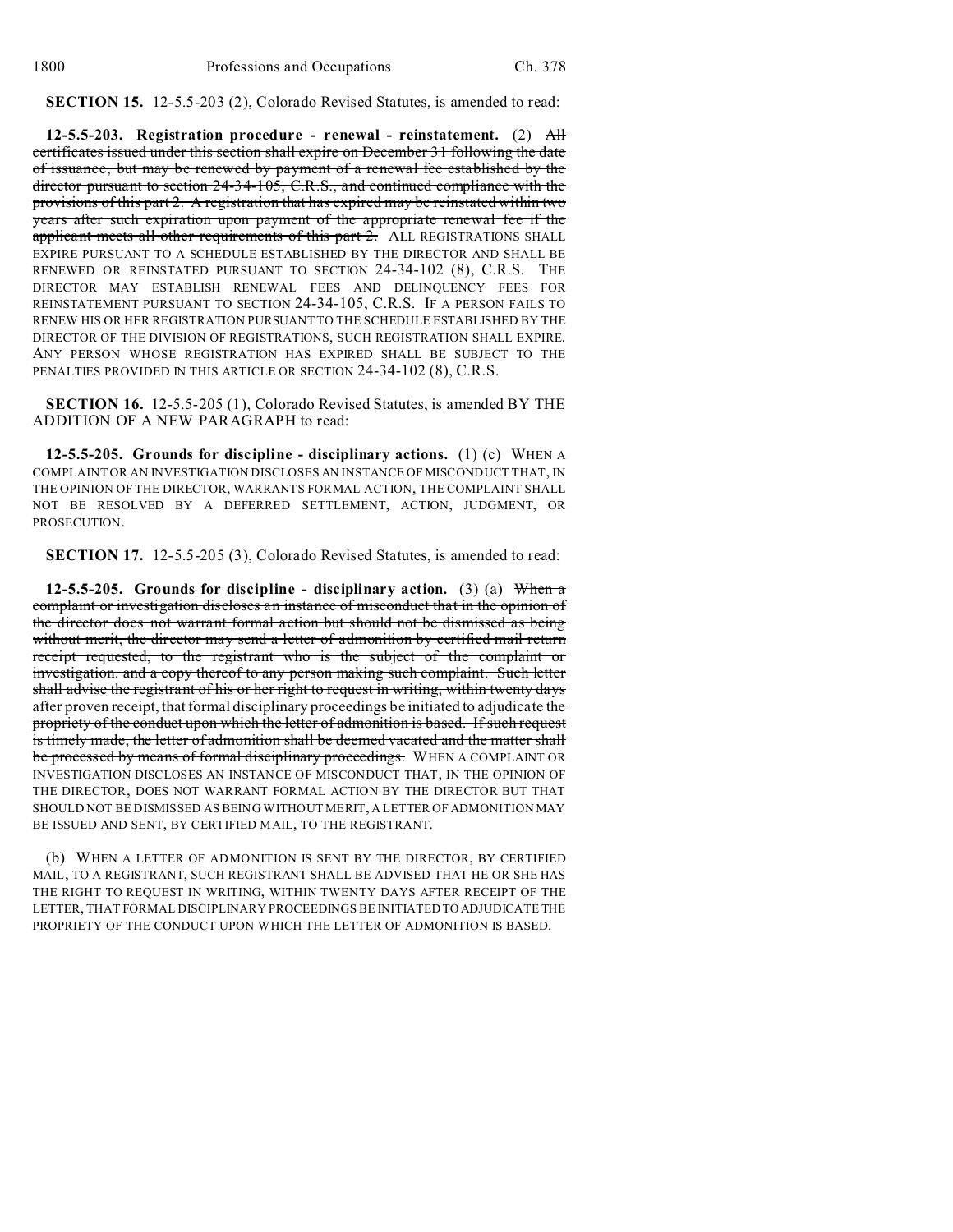(c) IF THE REQUEST FOR ADJUDICATION IS TIMELY MADE, THE LETTER OF ADMONITION SHALL BE DEEMED VACATED AND THE MATTER SHALL BE PROCESSED BY MEANS OF FORMAL DISCIPLINARY PROCEEDINGS.

**SECTION 18.** 12-5.5-206 (3), Colorado Revised Statutes, is amended to read:

**12-5.5-206. Director - powers - duties.** (3) (a) The director or the administrative law judge appointed for a hearing under this part 2 may issue a subpoena compelling the attendance and testimony of witnesses and the production of books, papers, or records. The director may also issue a subpoena compelling the testimony of witnesses and the production of books, papers, or records for investigation purposes. Any such subpoena shall be served in the same manner as subpoenas issued by district courts. THE DIRECTOR OR AN ADMINISTRATIVE LAW JUDGE SHALL HAVE THE POWER TO ADMINISTER OATHS, TAKE AFFIRMATIONS OF WITNESSES, AND ISSUE SUBPOENAS TO COMPEL THE ATTENDANCE OF WITNESSES AND THE PRODUCTION OF ALL RELEVANT PAPERS, BOOKS, RECORDS, DOCUMENTARY EVIDENCE, AND MATERIALS IN ANY HEARING, INVESTIGATION,ACCUSATION, OR OTHER MATTER COMING BEFORE THE DIRECTOR PURSUANT TO THIS PART 2. THE DIRECTOR MAY APPOINT AN ADMINISTRATIVE LAW JUDGE PURSUANT TO PART 10 OF ARTICLE 30 OF TITLE 24, C.R.S., TO TAKE EVIDENCE AND TO MAKE FINDINGS AND REPORT THEM TO THE DIRECTOR.

(b) UPON FAILURE OF ANY WITNESS TO COMPLY WITH SUCH SUBPOENA OR PROCESS, THE DISTRICT COURT OF THE COUNTY IN WHICH THE SUBPOENAED PERSON OR REGISTRANT RESIDES OR CONDUCTS BUSINESS, UPON APPLICATION BY THE BOARD OR DIRECTOR WITH NOTICE TO THE SUBPOENAED PERSON OR REGISTRANT, MAY ISSUE TO THE PERSON OR REGISTRANT AN ORDER REQUIRING THAT PERSON OR REGISTRANT TO APPEAR BEFORE THE DIRECTOR; TO PRODUCE THE RELEVANT PAPERS, BOOKS, RECORDS, DOCUMENTARY EVIDENCE, OR MATERIALS IF SO ORDERED; OR TO GIVE EVIDENCE TOUCHING THE MATTER UNDER INVESTIGATION OR IN QUESTION. FAILURE TO OBEY THE ORDER OF THE COURT MAY BE PUNISHED BY THE COURT AS A CONTEMPT OF COURT.

**SECTION 19.** Part 2 of article 5.5 of title 12, Colorado Revised Statutes, is amended BY THE ADDITION OF A NEW SECTION to read:

**12-5.5-206.5. Immunity.** THE DIRECTOR, THE DIRECTOR'S STAFF, ANY PERSON ACTING AS A WITNESS OR CONSULTANT TO THE BOARD, ANY WITNESS TESTIFYING IN A PROCEEDING AUTHORIZED UNDER THIS PART 2, AND ANY PERSON WHO LODGES A COMPLAINT PURSUANT TO THIS PART 2 SHALL BE IMMUNE FROM LIABILITY IN ANY CIVIL ACTION BROUGHT AGAINST HIM OR HER FOR ACTS OCCURRING WHILE ACTING IN HIS OR HER CAPACITY AS DIRECTOR, STAFF, CONSULTANT, OR WITNESS, RESPECTIVELY, IF SUCH INDIVIDUAL WAS ACTING IN GOOD FAITH WITHIN THE SCOPE OF HIS OR HER RESPECTIVE CAPACITY, MADE A REASONABLE EFFORT TO OBTAIN THE FACTS OF THE MATTER AS TO WHICH HE OR SHE ACTED, AND ACTED IN THE REASONABLE BELIEF THAT THE ACTION TAKEN BY HIM OR HER WAS WARRANTED BY THE FACTS. ANY PERSON PARTICIPATING IN GOOD FAITH IN LODGING A COMPLAINT OR PARTICIPATING IN ANY INVESTIGATIVE OR ADMINISTRATIVE PROCEEDING PURSUANT TO THIS PART 2 SHALL BE IMMUNE FROM ANY CIVIL OR CRIMINAL LIABILITY THAT MAY RESULT FROM SUCH PARTICIPATION.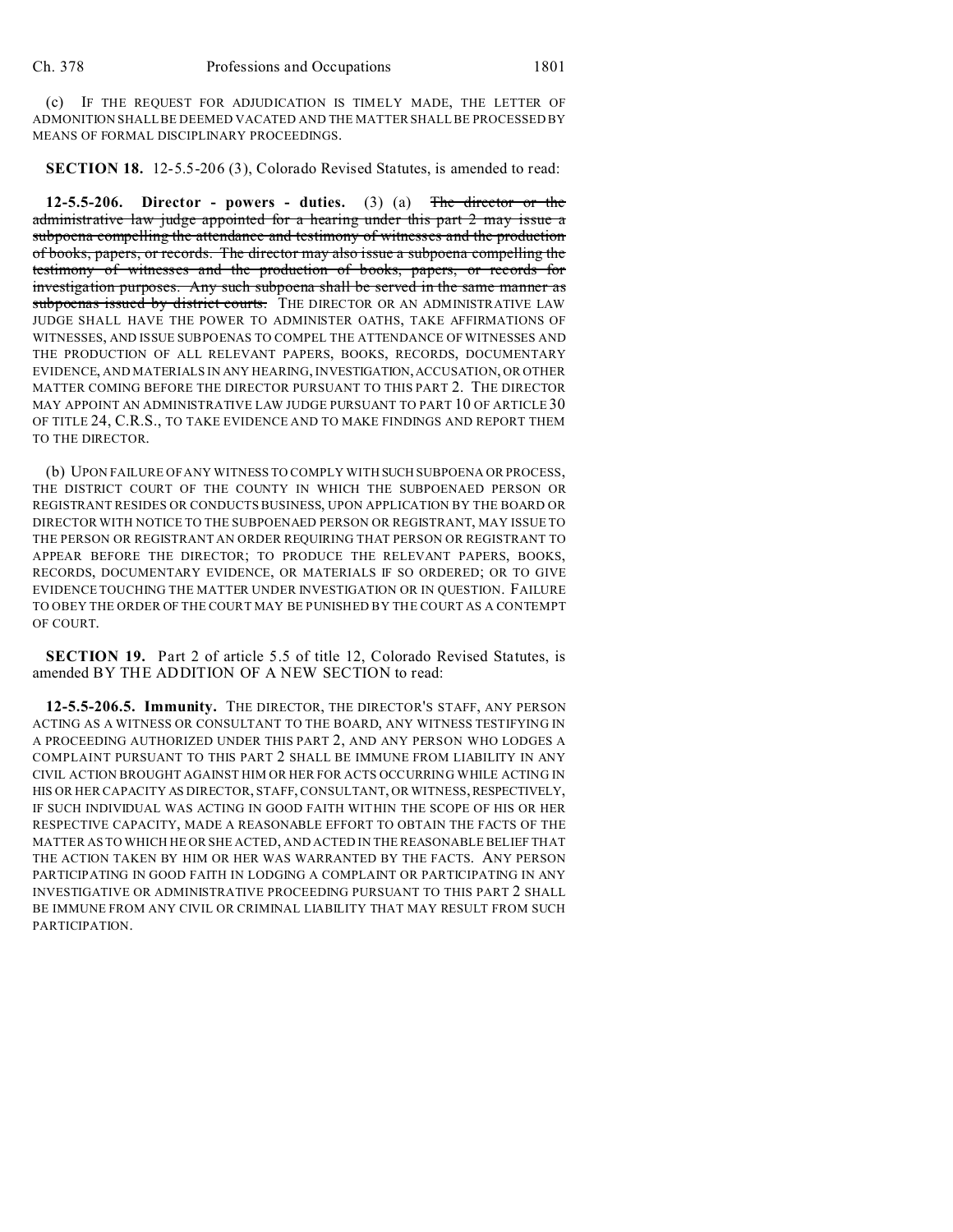**SECTION 20.** 12-8-108 (1) (f) and (1) (h), Colorado Revised Statutes, are amended to read:

## **12-8-108. Powers and duties of the director - advisory committee - repeal.** (1) The director has the following powers and duties:

(f) (I) To investigate, upon written complaint, all suspected or alleged violations of this article and to enter premises in which violations are alleged to have occurred during business hours. and through the director's designated agents, to subpoena such books, records, or documents as the director deems necessary for a complete investigation of any suspected or alleged violation of this article and to compel the attendance of witnesses and the giving of testimony and documents for any proceeding conducted by the director pursuant to such investigation;

(II) THE DIRECTOR OR AN ADMINISTRATIVE LAW JUDGE SHALL HAVE THE POWER TO ADMINISTER OATHS, TAKE AFFIRMATIONS OF WITNESSES, AND ISSUE SUBPOENAS TO COMPEL THE ATTENDANCE OF WITNESSES AND THE PRODUCTION OF ALL RELEVANT PAPERS, BOOKS, RECORDS, DOCUMENTARY EVIDENCE, AND MATERIALS IN ANY HEARING, INVESTIGATION, ACCUSATION, OR OTHER MATTER COMING BEFORE THE DIRECTOR PURSUANT TO THIS ARTICLE. THE DIRECTOR MAY APPOINT AN ADMINISTRATIVE LAW JUDGE PURSUANT TO PART 10 OF ARTICLE 30 OF TITLE 24, C.R.S., TO TAKE EVIDENCE AND TO MAKE FINDINGS AND REPORT THEM TO THE DIRECTOR.

(III) UPON FAILURE OF ANY WITNESS TO COMPLY WITH SUCH SUBPOENA OR PROCESS, THE DISTRICT COURT OF THE COUNTY IN WHICH THE SUBPOENAED PERSON OR LICENSEE RESIDES OR CONDUCTS BUSINESS, UPON APPLICATION BY THE BOARD OR DIRECTOR WITH NOTICE TO THE SUBPOENAED PERSON OR LICENSEE, MAY ISSUE TO THE PERSON OR LICENSEE AN ORDER REQUIRING THAT PERSON OR LICENSEE TO APPEAR BEFORE THE DIRECTOR; TO PRODUCE THE RELEVANT PAPERS, BOOKS, RECORDS, DOCUMENTARY EVIDENCE, OR MATERIALS IF SO ORDERED; OR TO GIVE EVIDENCE TOUCHING THE MATTER UNDER INVESTIGATION OR IN QUESTION. FAILURE TO OBEY THE ORDER OF THE COURT MAY BE PUNISHED BY THE COURT AS A CONTEMPT OF COURT.

(h) (I) To send letters of admonition, when  $a$  written complaint or an investigation discloses a violation of this article that, in the opinion of the director, does not warrant formal action but that should not be dismissed as being without merit, and such letter of admonition shall be sent to the person against whom the written complaint was made by certified mail, and a copy thereof to the person making the written complaint, but such person complained against shall be advised that such person has the right to request in writing, within twenty days after proven receipt of the letter, that formal disciplinary proceedings be initiated against him or her to adjudicate the propriety of the conduct upon which the letter of admonition is based. If such request is timely made, the letter of admonition shall be deemed vacated, and the matter shall be processed by means of formal disciplinary proceedings A COMPLAINT OR INVESTIGATION DISCLOSES AN INSTANCEOFMISCONDUCT THAT, IN THE OPINION OF THE DIRECTOR, DOES NOT WARRANT FORMAL ACTION BY THE DIRECTOR BUT THAT SHOULD NOT BE DISMISSED AS BEING WITHOUT MERIT, A LETTER OF ADMONITION MAY BE ISSUED AND SENT, BY CERTIFIED MAIL, TO THE LICENSEE.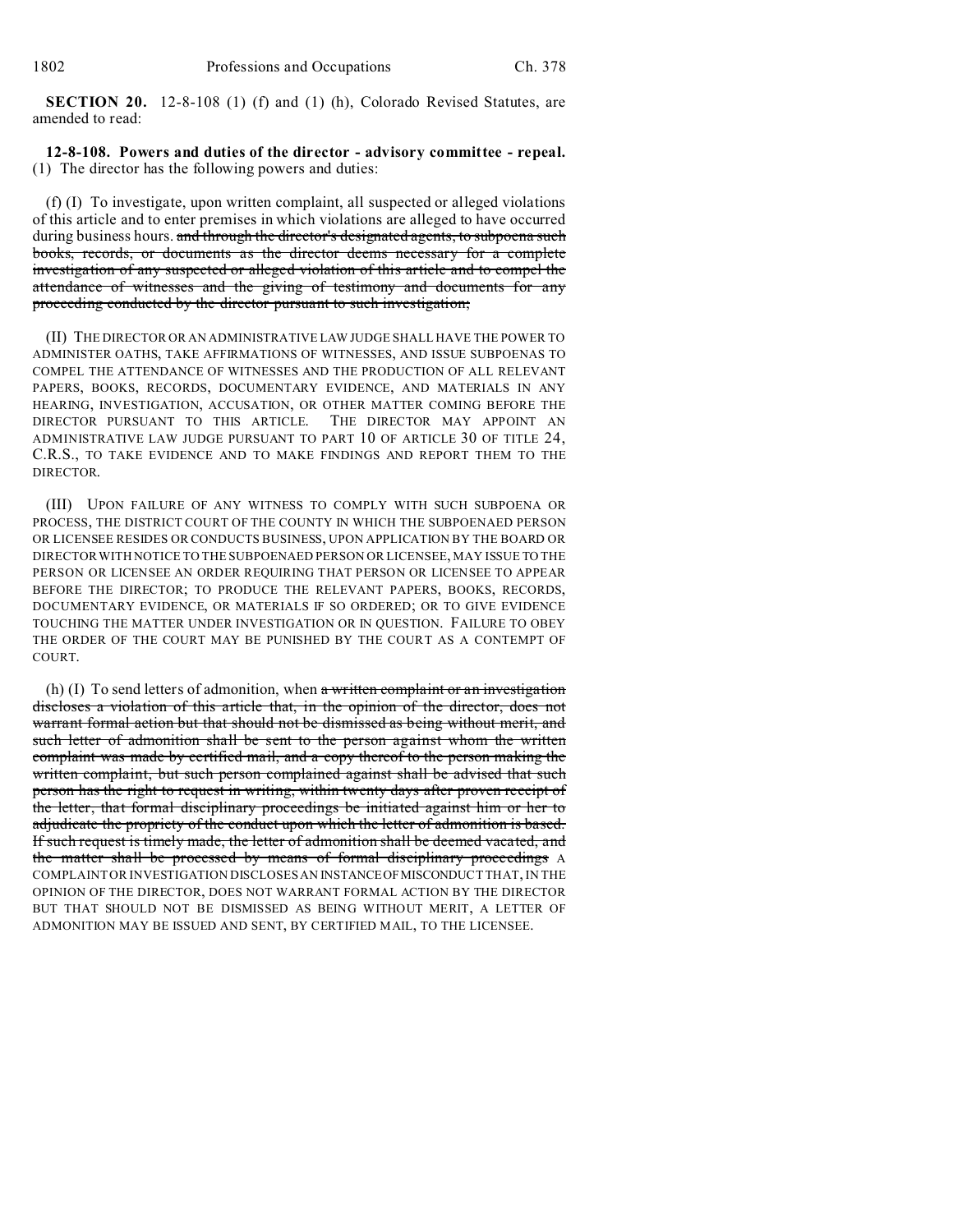(II) WHEN A LETTER OF ADMONITION IS SENT BY THE DIRECTOR, BY CERTIFIED MAIL, TO A LICENSEE, SUCH LICENSEE SHALL BE ADVISED THAT HE OR SHE HAS THE RIGHT TO REQUEST IN WRITING, WITHIN TWENTY DAYS AFTER RECEIPT OF THE LETTER, THAT FORMAL DISCIPLINARY PROCEEDINGS BE INITIATED TO ADJUDICATE THE PROPRIETY OF THE CONDUCT UPON WHICH THE LETTER OF ADMONITION IS BASED.

(III) IF THE REQUEST FOR ADJUDICATION IS TIMELY MADE, THE LETTER OF ADMONITION SHALL BE DEEMED VACATED AND THE MATTER SHALL BE PROCESSED BY MEANS OF FORMAL DISCIPLINARY PROCEEDINGS.

**SECTION 21.** 12-8-115, Colorado Revised Statutes, is REPEALED AND REENACTED, WITH AMENDMENTS, to read:

**12-8-115. Renewal and reinstatement of license.** ALL LICENSES SHALL EXPIRE PURSUANT TO A SCHEDULE ESTABLISHED BY THE DIRECTOR AND SHALL BE RENEWED OR REINSTATED PURSUANT TO SECTION 24-34-102 (8), C.R.S. THE DIRECTOR MAY ESTABLISH RENEWAL FEES AND DELINQUENCY FEES FOR REINSTATEMENT PURSUANT TO SECTION 24-34-105, C.R.S. IF A PERSON FAILS TO RENEW HIS OR HER LICENSE PURSUANT TO THE SCHEDULE ESTABLISHED BY THE DIRECTOR OF THE DIVISION OF REGISTRATIONS, SUCH LICENSE SHALL EXPIRE. ANY PERSON WHOSE LICENSE HAS EXPIRED SHALL BE SUBJECT TO THE PENALTIES PROVIDED IN THIS ARTICLE OR SECTION 24-34-102 (8), C.R.S.

**SECTION 22.** 12-8-127 (4), Colorado Revised Statutes, is amended to read:

**12-8-127. Penalty.** (4) All fines collected pursuant to this article shall be credited TRANSFERRED TO THE STATE TREASURER, WHO SHALL CREDIT SUCH MONEYS to the general fund.

**SECTION 23.** 12-8-129.1, Colorado Revised Statutes, is amended to read:

**12-8-129.1. Immunity.** Any person acting as a consultant to the director, any witness testifying in a proceeding authorized under this article, and any person who lodges a written complaint pursuant to this article shall be immune from liability in any civil action brought against such person for acts occurring while acting in his or her capacity as a consultant, witness, or complainant, respectively, if such person was acting in good faith within the scope of his or her respective capacity, made a reasonable effort to obtain the facts of the matter as to which he or she acted, and acted in the reasonable belief that the action taken by him or her was warranted by the facts. THE DIRECTOR, THE DIRECTOR'S STAFF, ANY PERSON ACTING AS A WITNESS OR CONSULTANT TO THE DIRECTOR, ANY WITNESS TESTIFYING IN A PROCEEDING AUTHORIZED UNDER THIS ARTICLE, AND ANY PERSON WHO LODGES A COMPLAINT PURSUANT TO THIS ARTICLE SHALL BE IMMUNE FROM LIABILITY IN ANY CIVIL ACTION BROUGHT AGAINST HIM OR HER FOR ACTS OCCURRING WHILE ACTING IN HIS OR HER CAPACITY AS DIRECTOR, STAFF, CONSULTANT, OR WITNESS, RESPECTIVELY, IF SUCH INDIVIDUAL WAS ACTING IN GOOD FAITH WITHIN THE SCOPE OF HIS OR HER RESPECTIVE CAPACITY, MADE A REASONABLE EFFORT TO OBTAIN THE FACTS OF THE MATTER AS TO WHICH HE OR SHE ACTED, AND ACTED IN THE REASONABLE BELIEF THAT THE ACTION TAKEN BY HIM OR HER WAS WARRANTED BY THE FACTS. ANY PERSON PARTICIPATING IN GOOD FAITH IN LODGING A COMPLAINT OR PARTICIPATING IN ANY INVESTIGATIVE OR ADMINISTRATIVE PROCEEDING PURSUANT TO THIS ARTICLE SHALL BE IMMUNE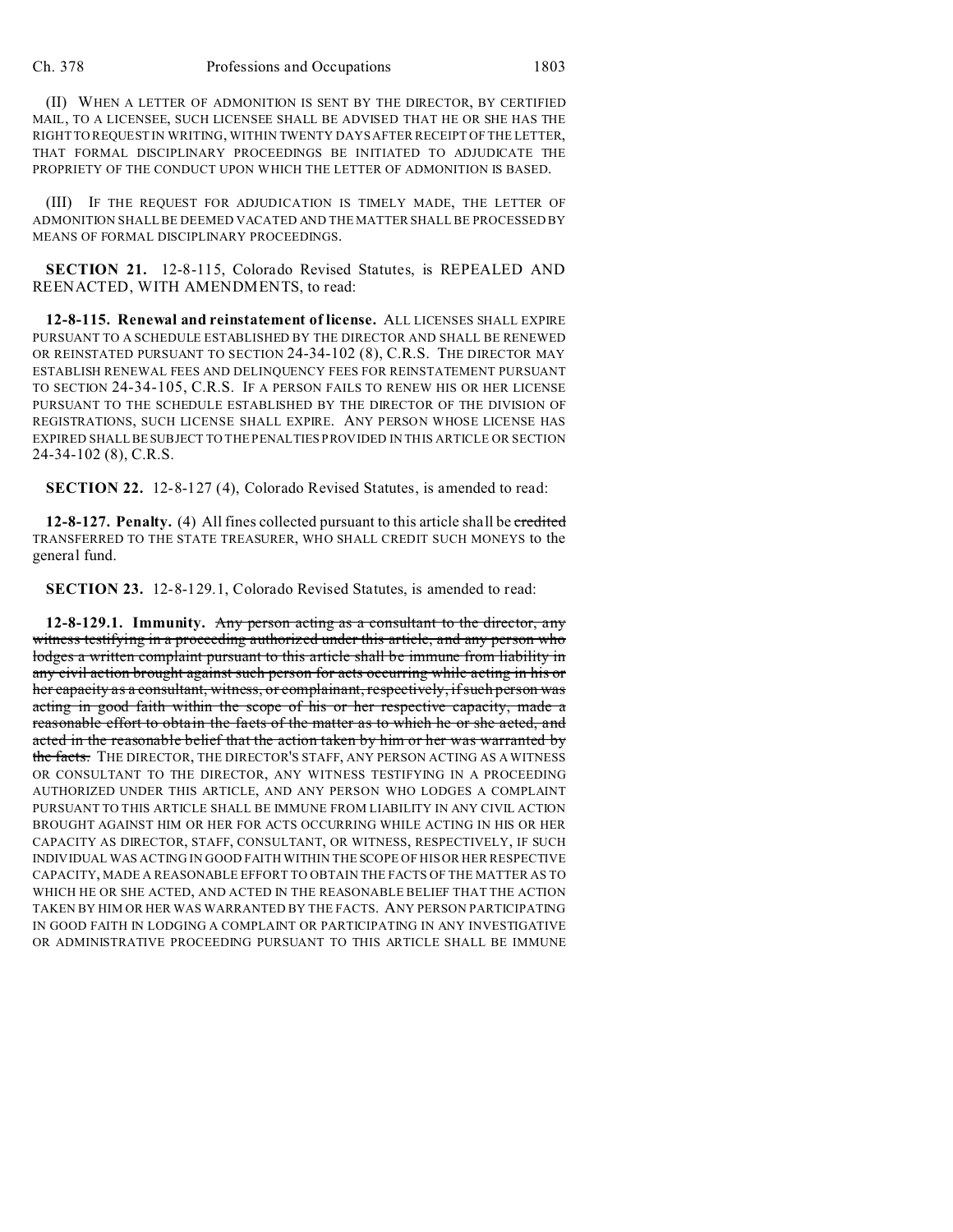FROM ANY CIVIL OR CRIMINAL LIABILITY THAT MAY RESULT FROM SUCH PARTICIPATION.

**SECTION 24.** 12-8-131, Colorado Revised Statutes, is amended BY THE ADDITION OF A NEW SUBSECTION to read:

**12-8-131. Disciplinary proceedings - administrative law judges - judicial review.** (8) WHEN A COMPLAINT OR AN INVESTIGATION DISCLOSES AN INSTANCE OF MISCONDUCT THAT, IN THE OPINION OF THE DIRECTOR, WARRANTS FORMAL ACTION, THE COMPLAINT SHALL NOT BE RESOLVED BY A DEFERRED SETTLEMENT, ACTION, JUDGMENT, OR PROSECUTION.

**SECTION 25.** Article 10 of title 12, Colorado Revised Statutes, is amended BY THE ADDITION OF A NEW SECTION to read:

**12-10-106.5. Renewal and reinstatement of licenses.** ALL LICENSES SHALL EXPIRE PURSUANT TO A SCHEDULE ESTABLISHED BY THE DIRECTOR OF THE DIVISION OF REGISTRATIONS WITHIN THE DEPARTMENT OF REGULATORY AGENCIES AND SHALL BE RENEWED OR REINSTATED PURSUANT TO SECTION 24-34-102 (8), C.R.S. THE DIRECTOR OF THE DIVISION OF REGISTRATIONS WITHIN THE DEPARTMENT OF REGULATORY AGENCIES MAY ESTABLISH RENEWAL FEES AND DELINQUENCY FEES FOR REINSTATEMENT PURSUANT TO SECTION 24-34-105, C.R.S. IF A PERSON FAILS TO RENEW HIS OR HER LICENSE PURSUANT TO THE SCHEDULE ESTABLISHED BY THE DIRECTOR OF THE DIVISION OF REGISTRATIONS, SUCH LICENSE SHALL EXPIRE. ANY PERSON WHOSE LICENSE HAS EXPIREDSHALL BE SUBJECT TO THE PENALTIES PROVIDED IN THIS ARTICLE OR SECTION 24-34-102 (8), C.R.S.

**SECTION 26.** The introductory portion to 12-10-107.1 (1) and 12-10-107.1 (2), Colorado Revised Statutes, are amended, and the said 12-10-107.1 is further amended BY THE ADDITION OF THE FOLLOWING NEW SUBSECTIONS, to read:

**12-10-107.1. Grounds for discipline.** (1) The director may deny, suspend, revoke, or place on probation, OR ISSUE A LETTER OF ADMONITION AGAINST the license of an applicant or licensee if the applicant or licensee:

(2) (a) Any proceeding to deny, suspend, revoke, or place on probation a license shall be conducted pursuant to sections 24-4-104 and 24-4-105, C.R.S. Any person whose license is denied, suspended, placed on probation, or revoked shall pay for the costs incurred in bringing and conducting such proceeding.

(b) WHEN A COMPLAINT OR INVESTIGATION DISCLOSES AN INSTANCE OF MISCONDUCT THAT, IN THE OPINION OF THE DIRECTOR, DOES NOT WARRANT FORMAL ACTION BY THE DIRECTOR BUT THAT SHOULD NOT BE DISMISSED AS BEING WITHOUT MERIT, A LETTER OF ADMONITION MAY BE ISSUED AND SENT, BY CERTIFIED MAIL, TO THE LICENSEE.

(c) WHEN A LETTER OF ADMONITION IS SENT BY THE DIRECTOR, BY CERTIFIED MAIL, TO A LICENSEE, SUCH LICENSEE SHALL BE ADVISED THAT HE OR SHE HAS THE RIGHT TO REQUEST IN WRITING, WITHIN TWENTY DAYS AFTER RECEIPT OF THE LETTER, THAT FORMAL DISCIPLINARY PROCEEDINGS BE INITIATED TO ADJUDICATE THE PROPRIETY OF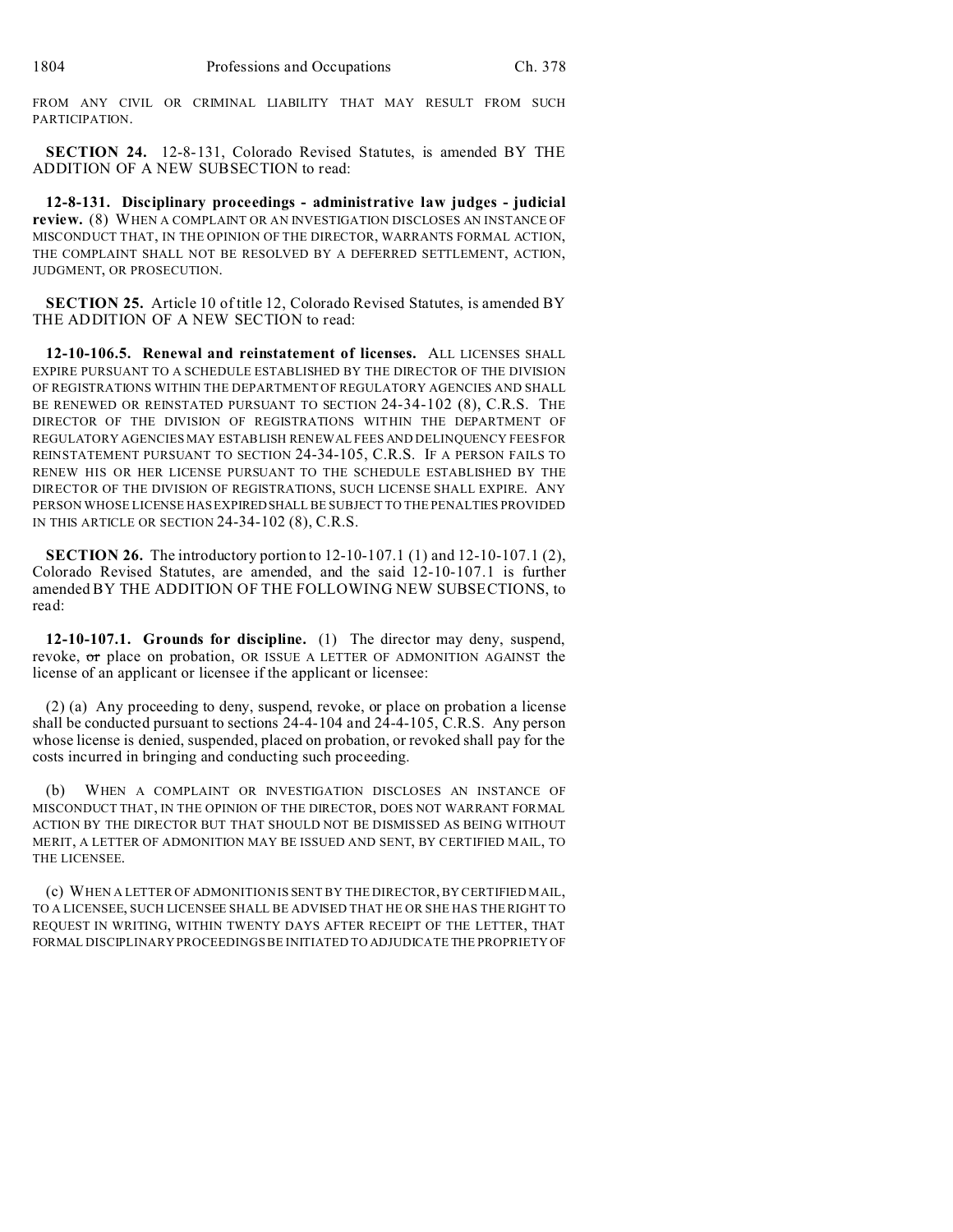THE CONDUCT UPON WHICH THE LETTER OF ADMONITION IS BASED.

(d) IF THE REQUEST FOR ADJUDICATION IS TIMELY MADE, THE LETTER OF ADMONITION SHALL BE DEEMED VACATED AND THE MATTER SHALL BE PROCESSED BY MEANS OF FORMAL DISCIPLINARY PROCEEDINGS.

(3) (a) THE DIRECTOR OR AN ADMINISTRATIVE LAW JUDGE SHALL HAVE THE POWER TO ADMINISTER OATHS, TAKE AFFIRMATIONS OF WITNESSES, AND ISSUE SUBPOENAS TO COMPEL THE ATTENDANCE OF WITNESSES AND THE PRODUCTION OF ALL RELEVANT PAPERS, BOOKS, RECORDS, DOCUMENTARY EVIDENCE, AND MATERIALS IN ANY HEARING, INVESTIGATION, ACCUSATION, OR OTHER MATTER COMING BEFORE THE DIRECTOR PURSUANT TO THIS ARTICLE. THE DIRECTOR MAY APPOINT AN ADMINISTRATIVE LAW JUDGE PURSUANT TO PART 10 OF ARTICLE 30 OF TITLE 24, C.R.S., TO TAKE EVIDENCE AND TO MAKE FINDINGS AND REPORT THEM TO THE COMMISSION OR THE DIRECTOR.

(b) UPON FAILURE OF ANY WITNESS TO COMPLY WITH SUCH SUBPOENA OR PROCESS, THE DISTRICT COURT OF THE COUNTY IN WHICH THE SUBPOENAED PERSON OR LICENSEE RESIDES OR CONDUCTS BUSINESS, UPON APPLICATION BY THE BOARD OR DIRECTOR WITH NOTICE TO THE SUBPOENAED PERSON OR LICENSEE, MAY ISSUE TO THE PERSON OR LICENSEE AN ORDER REQUIRING THAT PERSON OR LICENSEE TO APPEAR BEFORE THE BOARD OR DIRECTOR; TO PRODUCE THE RELEVANT PAPERS, BOOKS, RECORDS, DOCUMENTARY EVIDENCE, OR MATERIALS IF SO ORDERED; OR TO GIVE EVIDENCE TOUCHING THE MATTER UNDER INVESTIGATION OR IN QUESTION. FAILURE TO OBEY THE ORDER OF THE COURT MAY BE PUNISHED BY THE COURT AS A CONTEMPT OF COURT.

(4) WHEN A COMPLAINT OR AN INVESTIGATION DISCLOSES AN INSTANCE OF MISCONDUCT THAT, IN THE OPINION OF THE DIRECTOR, WARRANTS FORMAL ACTION, THE COMPLAINT SHALL NOT BE RESOLVED BY A DEFERRED SETTLEMENT, ACTION, JUDGMENT, OR PROSECUTION.

**SECTION 27.** 12-10-108, Colorado Revised Statutes, is amended to read:

**12-10-108. Immunity.** The commission, any member of the commission, any person on the staff of the commission, and any technical advisor appointed by the commission shall be provided all protections of governmental immunity provided to public employees by article 10 of title 24, C.R.S., including, but not limited to, the payment of judgments and settlements, the provision of legal defense, and the payment of costs incurred in court actions. These protections shall be provided to the commission, commission members, staff, technical advisors, and independent contractors hired to perform or acting as a boxing inspector on behalf of the commission only with regard to actions brought because of acts or omissions committed by such persons in the course of official commission duties. ANY MEMBER OF THE COMMISSION, THE DIRECTOR, THE COMMISSION'S STAFF, THE DIRECTOR'S STAFF, ANY PERSON ACTING AS A WITNESS OR CONSULTANT TO THE COMMISSION OR DIRECTOR, ANY WITNESS TESTIFYING IN A PROCEEDING AUTHORIZED UNDER THIS ARTICLE, AND ANY PERSON WHO LODGES A COMPLAINT PURSUANT TO THIS ARTICLE SHALL BE IMMUNE FROM LIABILITY IN ANY CIVIL ACTION BROUGHT AGAINST HIM OR HER FOR ACTS OCCURRING WHILE ACTING IN HIS OR HER CAPACITY AS COMMISSION MEMBER, DIRECTOR, STAFF, CONSULTANT, OR WITNESS, RESPECTIVELY, IF SUCH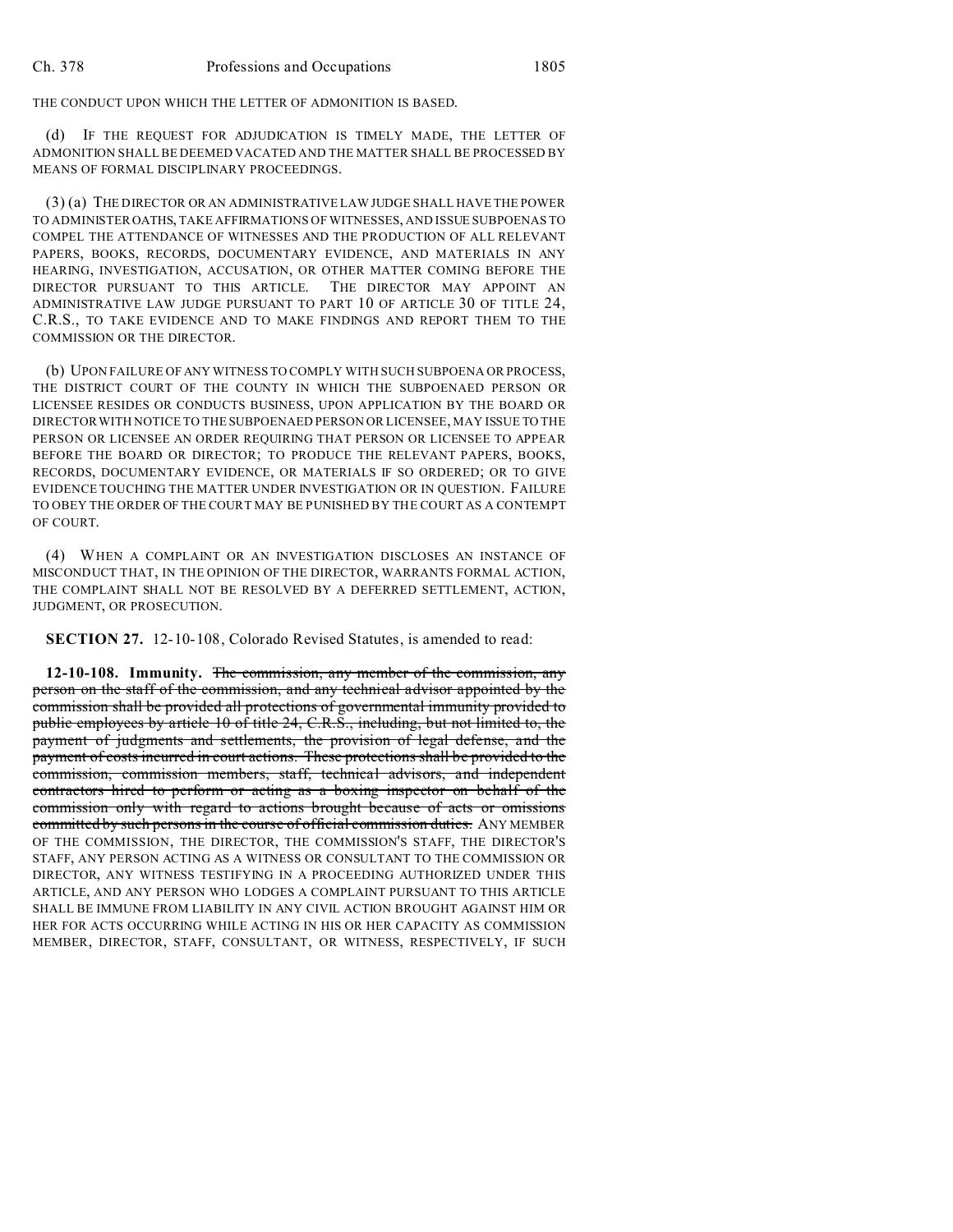INDIVIDUAL WAS ACTING IN GOOD FAITH WITHIN THE SCOPE OF HIS OR HERRESPECTIVE CAPACITY, MADE A REASONABLE EFFORT TO OBTAIN THE FACTS OF THE MATTER AS TO WHICH HE OR SHE ACTED, AND ACTED IN THE REASONABLE BELIEF THAT THE ACTION TAKEN BY HIM OR HER WAS WARRANTED BY THE FACTS. ANY PERSON PARTICIPATING IN GOOD FAITH IN LODGING A COMPLAINT OR PARTICIPATING IN ANY INVESTIGATIVE OR ADMINISTRATIVE PROCEEDING PURSUANT TO THIS ARTICLE SHALL BE IMMUNE FROM ANY CIVIL OR CRIMINAL LIABILITY THAT MAY RESULT FROM SUCH **PARTICIPATION** 

**SECTION 28.** 12-22-110 (1) (i), Colorado Revised Statutes, is amended to read:

**12-22-110. Powers and duties.** (1) The board shall:

(i) (I) Make investigations, hold hearings, and take evidence in all matters relating to the exercise and performance of the powers and duties of the board. and, in connection with any investigation, subpoena witnesses, administer oaths, and compel the testimony of witnesses and the production of any documents or things relevant to any such investigation or hearing. Any subpoena issued pursuant to this article shall be enforceable by the district court.

(II) (A) THE BOARD OR AN ADMINISTRATIVE LAW JUDGE MAY ADMINISTER OATHS, TAKE AFFIRMATIONS OF WITNESSES, AND ISSUE SUBPOENAS TO COMPEL THE ATTENDANCE OF WITNESSES AND THE PRODUCTION OF ALL RELEVANT PAPERS, BOOKS, RECORDS, DOCUMENTARY EVIDENCE, AND MATERIALS IN ANY HEARING, INVESTIGATION, ACCUSATION, OR OTHER MATTER COMING BEFORE THE BOARD.

(B) THE BOARD MAY APPOINT AN ADMINISTRATIVE LAW JUDGE PURSUANT TO PART 10 OF ARTICLE 30 OF TITLE 24, C.R.S., TO TAKE EVIDENCE AND TO MAKE FINDINGS AND REPORT THEM TO THE BOARD.

(III) UPON FAILURE OF ANY WITNESS TO COMPLY WITH SUCH SUBPOENA OR PROCESS, THE DISTRICT COURT OF THE COUNTY IN WHICH THE SUBPOENAED PERSON OR LICENSEE RESIDES OR CONDUCTS BUSINESS, UPON APPLICATION BY THE BOARD OR DIRECTOR WITH NOTICE TO THE SUBPOENAED PERSON OR LICENSEE, MAY ISSUE TO THE PERSON OR LICENSEE AN ORDER REQUIRING THAT PERSON OR LICENSEE TO APPEAR BEFORE THE BOARD OR DIRECTOR; TO PRODUCE THE RELEVANT PAPERS, BOOKS, RECORDS, DOCUMENTARY EVIDENCE, OR MATERIALS IF SO ORDERED; OR TO GIVE EVIDENCE TOUCHING THE MATTER UNDER INVESTIGATION OR IN QUESTION. FAILURE TO OBEY THE ORDER OF THE COURT MAY BE PUNISHED BY THE COURT AS A CONTEMPT OF COURT.

**SECTION 29.** 12-22-118 (1), (2) (a), and (2) (b), Colorado Revised Statutes, are amended to read:

**12-22-118. Expiration and renewal of licenses or registrations.** (1) A license or registration of a pharmacist, pharmacy intern, or prescription drug outlet shall expire in accordance with the provisions of

section 24-34-102 (8), C.R.S. ALL LICENSES SHALL EXPIRE PURSUANT TO A SCHEDULE ESTABLISHED BY THE DIRECTOR OF THE DIVISION OF REGISTRATIONS WITHIN THE DEPARTMENT OF REGULATORY AGENCIES AND SHALL BE RENEWED OR REINSTATED PURSUANT TO SECTION 24-34-102 (8), C.R.S. THE DIRECTOR OF THE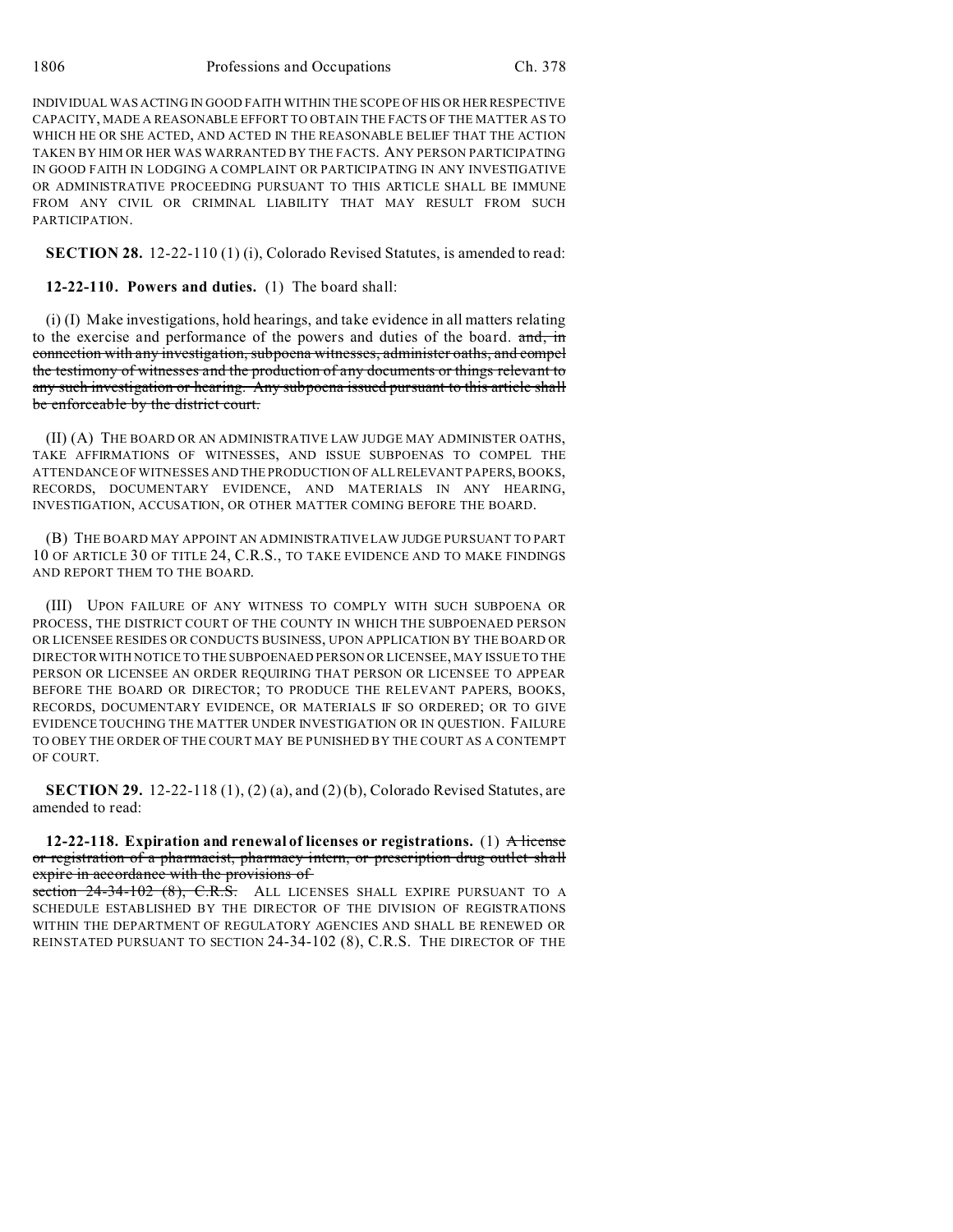DIVISION OF REGISTRATIONS WITHIN THE DEPARTMENT OF REGULATORY AGENCIES MAY ESTABLISH RENEWAL FEES AND DELINQUENCY FEES FOR REINSTATEMENT PURSUANT TO SECTION 24-34-105, C.R.S. IF A PERSON FAILS TO RENEW HIS OR HER LICENSE PURSUANT TO THE SCHEDULE ESTABLISHED BY THE DIRECTOR OF THE DIVISION OF REGISTRATIONS, SUCH LICENSE SHALL EXPIRE. ANY PERSON WHOSE LICENSE HAS EXPIRED SHALL BE SUBJECT TO THE PENALTIES PROVIDED IN THIS ARTICLE OR SECTION 24-34-102 (8), C.R.S.

 $(2)$  (a) Every licensee who desires to retain a license shall pay a renewal fee on or before the expiration date of such license.

(b) In case any licensee or registrant defaults in the payment of the renewal fee, the license or registration shall expire, and notice thereof shall be given to the licensee or registrant by first-class mail to the licensee's or registrant's last-known address as shown in the records of the board. Such licensee or registrant shall not thereafter practice or carry on operations which were authorized under said license or registration.

**SECTION 30.** 12-22-125.2 (5) and (6) (b), Colorado Revised Statutes, are amended, and the said 12-22-125.2 is further amended BY THE ADDITION OF A NEW SUBSECTION, to read:

**12-22-125.2. Disciplinary actions.** (5) In addition to any other penalty that may be imposed pursuant to this section, any registrant violating any provision of this article or any rules promulgated pursuant to this article may be fined not less than five hundred dollars and not more than five thousand dollars for each such violation. ANY MONEYS COLLECTED AS ADMINISTRATIVE FINES PURSUANT TO THIS SUBSECTION (5) SHALL BE TRANSMITTED TO THE STATE TREASURER, WHO SHALL CREDIT SUCH MONEYS TO THE GENERAL FUND.

(6) (b) When a letter of admonition is sent by certified mail by the board to a licensee complained against, such licensee shall be advised that he or she has the right to request in writing, within thirty TWENTY days after the date on which the letter was mailed RECEIPT OF THE LETTER, that formal disciplinary proceedings be initiated to adjudicate the propriety of the conduct upon which the letter of admonition is based.

(8) WHEN A COMPLAINT OR AN INVESTIGATION DISCLOSES AN INSTANCE OF MISCONDUCT THAT, IN THE OPINION OF THE BOARD, WARRANTS FORMAL ACTION, THE COMPLAINT SHALL NOT BE RESOLVED BY A DEFERRED SETTLEMENT, ACTION, JUDGMENT, OR PROSECUTION.

**SECTION 31.** Part 1 of article 22 of title 12, Colorado Revised Statutes, is amended BY THE ADDITION OF A NEW SECTION to read:

**12-22-132. Immunity.** ANY MEMBER OF THE BOARD, ANY MEMBER OF THE BOARD'S STAFF, ANY PERSON ACTING AS A WITNESS OR CONSULTANT TO THE BOARD, ANY WITNESS TESTIFYING IN A PROCEEDING AUTHORIZED UNDER THIS PART 1, AND ANY PERSON WHO LODGES A COMPLAINT PURSUANT TO THIS PART 1 SHALL BE IMMUNE FROM LIABILITY IN ANY CIVIL ACTION BROUGHT AGAINST HIM OR HER FOR ACTS OCCURRING WHILE ACTING IN HIS OR HER CAPACITY AS BOARD MEMBER, STAFF, CONSULTANT, OR WITNESS, RESPECTIVELY, IF SUCH INDIVIDUAL WAS ACTING IN GOOD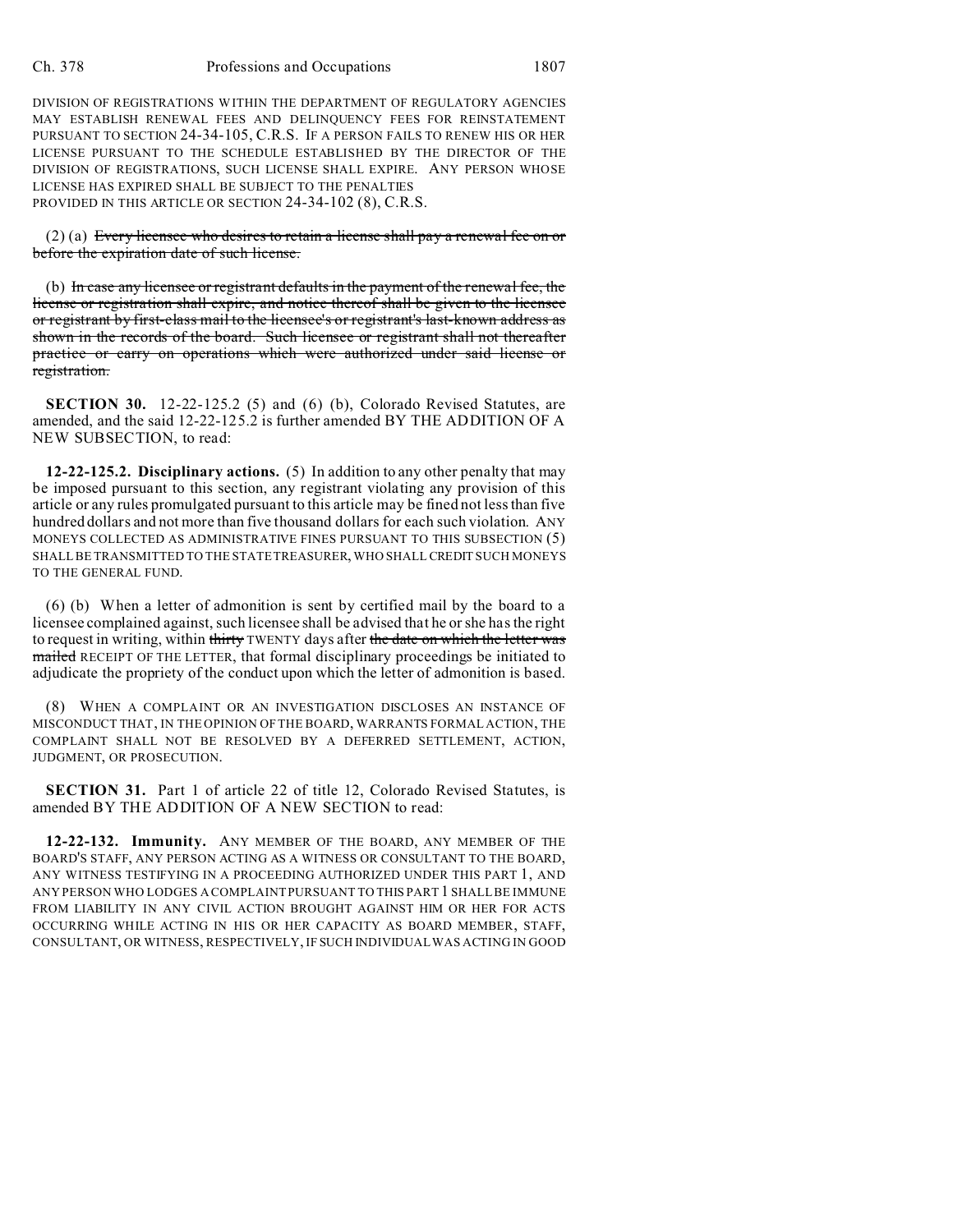FAITH WITHIN THE SCOPE OF HIS OR HER RESPECTIVE CAPACITY, MADE A REASONABLE EFFORT TO OBTAIN THE FACTS OF THE MATTER AS TO WHICH HE OR SHE ACTED, AND ACTED IN THE REASONABLE BELIEF THAT THE ACTION TAKEN BY HIM OR HER WAS WARRANTED BY THE FACTS. ANY PERSON PARTICIPATING IN GOOD FAITH IN LODGING A COMPLAINT OR PARTICIPATING IN ANY INVESTIGATIVE OR ADMINISTRATIVE PROCEEDING PURSUANT TO THIS PART 1 SHALL BE IMMUNE FROM ANY CIVIL OR CRIMINAL LIABILITY THAT MAY RESULT FROM SUCH PARTICIPATION.

**SECTION 32.** 12-23-104 (2) (d), Colorado Revised Statutes, is amended to read:

**12-23-104. Board powers and duties.** (2) In addition to all other powers and duties conferred or imposed upon the board by this article, the board is authorized to:

(d) (I) Subpoena records and documents and compel the attendance and testimony of witnesses pursuant to an investigation or a hearing of the board; ADMINISTER OATHS, TAKE AFFIRMATIONS OF WITNESSES, AND ISSUE SUBPOENAS TO COMPEL THE ATTENDANCE OF WITNESSES AND THE PRODUCTION OF ALL RELEVANT PAPERS, BOOKS, RECORDS, DOCUMENTARY EVIDENCE, AND MATERIALS IN ANY HEARING, INVESTIGATION, ACCUSATION, OR OTHER MATTER COMING BEFORE THE BOARD. THE BOARD MAY APPOINT AN ADMINISTRATIVE LAW JUDGE PURSUANT TO PART 10 OF ARTICLE 30 OF TITLE 24, C.R.S., TO TAKE EVIDENCE AND TO MAKE FINDINGS AND REPORT THEM TO THE BOARD.

(II) UPON FAILURE OF ANY WITNESS TO COMPLY WITH SUCH SUBPOENA OR PROCESS, THE DISTRICT COURT OF THE COUNTY IN WHICH THE SUBPOENAED PERSON OR LICENSEE RESIDES OR CONDUCTS BUSINESS, UPON APPLICATION BY THE BOARD OR DIRECTOR WITH NOTICE TO THE SUBPOENAED PERSON OR LICENSEE, MAY ISSUE TO THE PERSON OR LICENSEE AN ORDER REQUIRING THAT PERSON OR LICENSEE TO APPEAR BEFORE THE COMMISSION OR DIRECTOR; TO PRODUCE THE RELEVANT PAPERS, BOOKS, RECORDS, DOCUMENTARY EVIDENCE, OR MATERIALS IF SO ORDERED; OR TO GIVE EVIDENCE TOUCHING THE MATTER UNDER INVESTIGATION OR IN QUESTION. FAILURE TO OBEY THE ORDER OF THE COURT MAY BE PUNISHED BY THE COURT AS A CONTEMPT OF COURT.

**SECTION 33.** 12-23-106 (4) (c), Colorado Revised Statutes, is amended to read:

**12-23-106. License requirements.** (4) (c) Any license that has lapsed shall be deemed to have expired. In such instances, the board is authorized to require the licensee to demonstrate competency after two years if the board determines that such a showing is necessary and to require the payment of the appropriate fee. LICENSES SHALL BE RENEWED OR REINSTATED PURSUANT TO A SCHEDULE ESTABLISHED BY THE DIRECTOR OF THE DIVISION OF REGISTRATIONS WITHIN THE DEPARTMENT OF REGULATORY AGENCIES AND SHALL BE RENEWED OR REINSTATED PURSUANT TO SECTION 24-34-102 (8), C.R.S. THE DIRECTOR OF THE DIVISION OF REGISTRATIONS WITHIN THE DEPARTMENT OF REGULATORY AGENCIES MAY ESTABLISH RENEWAL FEES AND DELINQUENCY FEES FOR REINSTATEMENT PURSUANT TO SECTION 24-34-105, C.R.S. IF A PERSON FAILS TO RENEW HIS OR HER LICENSE PURSUANT TO THE SCHEDULE ESTABLISHED BY THE DIRECTOR OF THE DIVISION OF REGISTRATIONS, SUCH LICENSE SHALL EXPIRE. ANY PERSON WHOSE LICENSE HAS EXPIRED SHALL BE SUBJECT TO THE PENALTIES PROVIDED IN THIS ARTICLE OR SECTION 24-34-102 (8), C.R.S.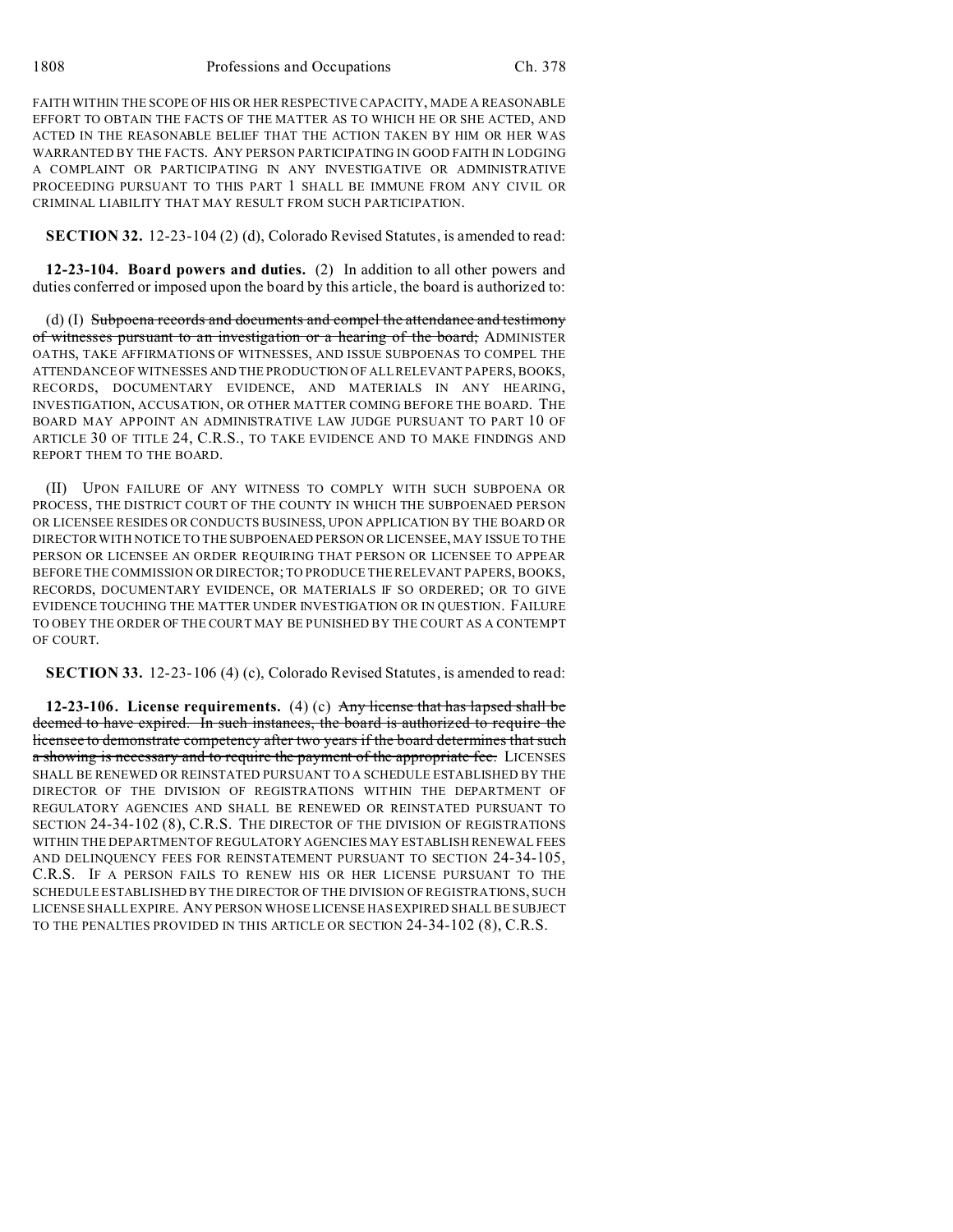**SECTION 34.** 12-23-118 (4) (b), Colorado Revised Statutes, is amended BY THE ADDITION OF A NEW SUBPARAGRAPH to read:

**12-23-118. Violations - citations - settlement agreements - hearings - fines.** (4) (b) (III) WHEN A COMPLAINT OR AN INVESTIGATION DISCLOSES AN INSTANCE OF MISCONDUCT THAT, IN THE OPINION OF THE BOARD, WARRANTS FORMAL ACTION, THE COMPLAINT SHALL NOT BE RESOLVED BY A DEFERRED SETTLEMENT, ACTION, JUDGMENT, OR PROSECUTION.

**SECTION 35.** The introductory portion to 12-23-118 (1) and 12-23-118 (6) (d), Colorado Revised Statutes, are amended to read:

**12-23-118. Violations - citations - settlement agreements - hearings - fines.** (1) The board may deny, suspend, revoke,  $\sigma$ r refuse to renew, OR ISSUE A LETTER OF ADMONITION IN REGARD TO any license or registration issued or applied for under the provisions of this article, may place a licensee or registrant on probation, or may issue a citation to a licensee, registrant, or applicant for licensure for any of the following reasons:

(6) (d) (I) The board may suspend or revoke a license or registration or may refuse to renew any license or registration issued or may place on probation any licensee or registrant if the licensee or registrant fails to comply with the requirements set forth in a citation deemed final pursuant to paragraph (c) of this subsection (6).

(II) WHEN A COMPLAINT OR INVESTIGATION DISCLOSES AN INSTANCE OF MISCONDUCT THAT, IN THE OPINION OF THE BOARD, DOES NOT WARRANT FORMAL ACTION BY THE BOARD BUT THAT SHOULD NOT BE DISMISSED AS BEING WITHOUT MERIT, A LETTER OF ADMONITION MAY BE ISSUED AND SENT, BY CERTIFIED MAIL, TO THE LICENSEE OR REGISTRANT.

(III) WHEN A LETTER OF ADMONITION IS SENT BY THE BOARD, BY CERTIFIED MAIL, TO A LICENSEE OR REGISTRANT, SUCH LICENSEE OR REGISTRANT SHALL BE ADVISED THAT HE OR SHE HAS THE RIGHT TO REQUEST IN WRITING, WITHIN TWENTY DAYS AFTER RECEIPT OF THE LETTER, THAT FORMAL DISCIPLINARY PROCEEDINGS BE INITIATED TO ADJUDICATE THE PROPRIETY OF THE CONDUCT UPON WHICH THE LETTER OF ADMONITION IS BASED.

(IV) IF THE REQUEST FOR ADJUDICATION IS TIMELY MADE, THE LETTER OF ADMONITION SHALL BE DEEMED VACATED AND THE MATTER SHALL BE PROCESSED BY MEANS OF FORMAL DISCIPLINARY PROCEEDINGS.

**SECTION 36.** 12-23-118.3, Colorado Revised Statutes, is amended to read:

**12-23-118.3. Immunity.** Any member of the board shall be immune from suit in any civil action based upon any disciplinary proceedings or other official actions performed in good faith. Any witness, consultant, or complainant participating in good faith in the making of a complaint or report or participating in good faith in any investigative or administrative proceeding pursuant to this article shall also be immune from suit in any civil action. ANY MEMBER OF THE BOARD, ANY MEMBER OF THE BOARD'S STAFF, ANY PERSON ACTING AS A WITNESS OR CONSULTANT TO THE BOARD, ANY WITNESS TESTIFYING IN A PROCEEDING AUTHORIZED UNDER THIS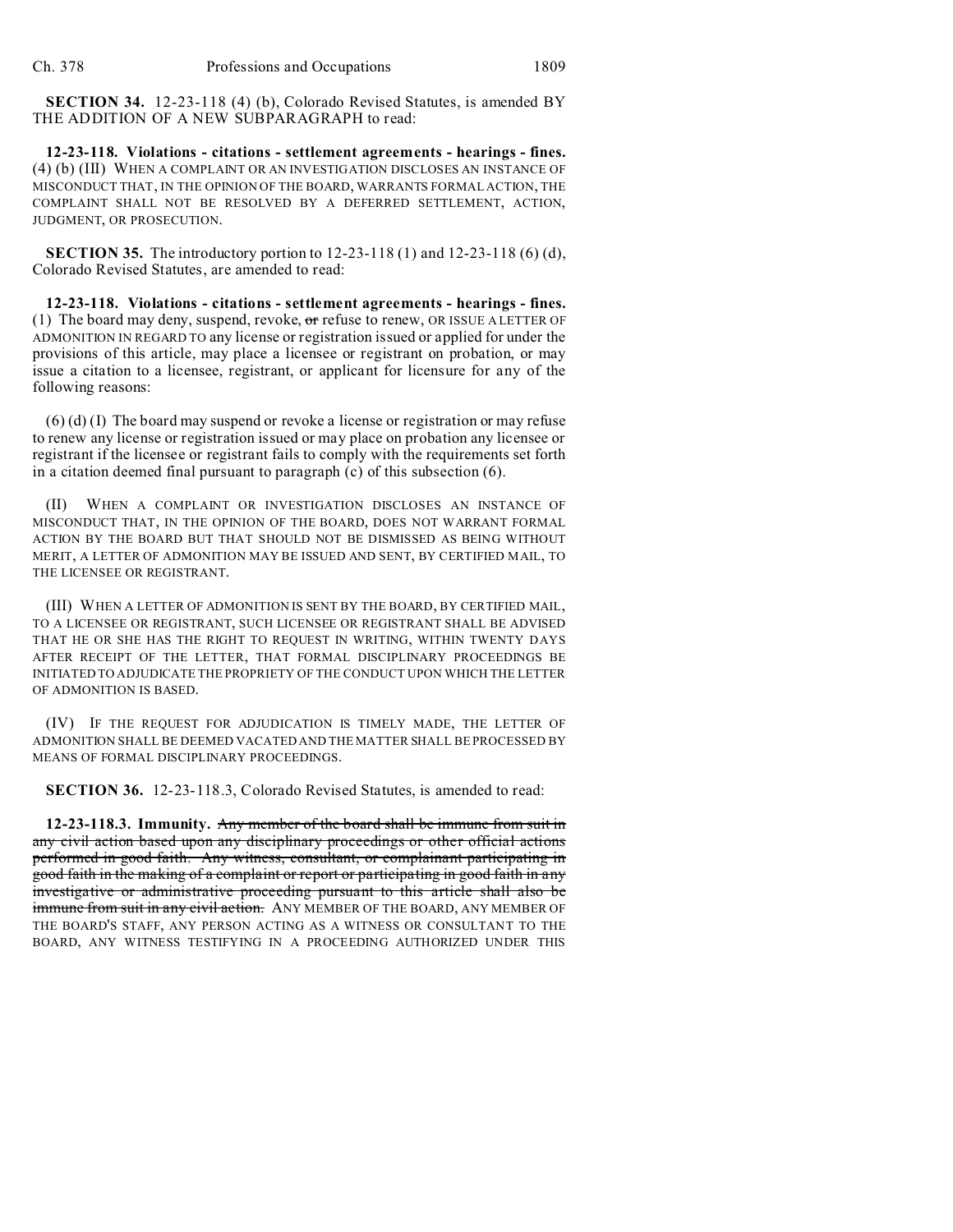ARTICLE, AND ANY PERSON WHO LODGES A COMPLAINT PURSUANT TO THIS ARTICLE SHALL BE IMMUNE FROM LIABILITY IN ANY CIVIL ACTION BROUGHT AGAINST HIM OR HER FOR ACTS OCCURRING WHILE ACTING IN HIS OR HER CAPACITY AS BOARD MEMBER, STAFF, CONSULTANT, OR WITNESS, RESPECTIVELY, IF SUCH INDIVIDUAL WAS ACTING IN GOOD FAITH WITHIN THE SCOPE OF HIS OR HER RESPECTIVE CAPACITY, MADE A REASONABLE EFFORT TO OBTAIN THE FACTS OF THE MATTER AS TO WHICH HE OR SHE ACTED, AND ACTED IN THE REASONABLE BELIEF THAT THE ACTION TAKEN BY HIM OR HER WAS WARRANTED BY THE FACTS. ANY PERSON PARTICIPATING IN GOOD FAITH IN LODGING A COMPLAINT OR PARTICIPATING IN ANY INVESTIGATIVE OR ADMINISTRATIVE PROCEEDING PURSUANT TO THIS ARTICLE SHALL BE IMMUNE FROM ANY CIVIL OR CRIMINAL LIABILITY THAT MAY RESULT FROM SUCH PARTICIPATION.

**SECTION 37.** 12-25-105 (9), Colorado Revised Statutes, is amended to read:

**12-25-105. Unlawful practice - penalties - enforcement.** (9) Subsequent to a finding by the board that an individual, partnership, professional association, joint stock company, limited liability company, or corporation has unlawfully engaged in the practice of engineering, the board may jointly and severally assess a fine against such unlawfully engaged party in an amount not less than fifty dollars and not more than seven hundred fifty dollars. ANY MONEYS COLLECTED AS AN ADMINISTRATIVE FINE PURSUANT TO THIS SUBSECTION (9) SHALL BE TRANSMITTED TO THE STATE TREASURER, WHO SHALL CREDIT SUCH MONEYS TO THE GENERAL FUND.

**SECTION 38.** 12-25-108 (2) and (4) (b), Colorado Revised Statutes, are amended to read:

**12-25-108. Disciplinary actions - grounds for discipline.** (2) (a) The board may issue a letter of admonition to a professional engineer or an engineer-intern based on any of the grounds specified in subsection  $(1)$  of this section without conducting a hearing as specified in section 12-25-109 (4). Such letter shall be sent to the registrant by certified mail and shall advise such registrant of the right to, within twenty days after receipt of the letter, make a written request to the board to institute formal disciplinary proceedings as provided in section 12-25-109 in order to formally adjudicate the conduct or acts on which the letter was based. WHEN A COMPLAINT OR INVESTIGATION DISCLOSESAN INSTANCE OF MISCONDUCT THAT, IN THE OPINION OF THE BOARD, DOES NOT WARRANT FORMAL ACTION BY THE BOARD BUT THAT SHOULD NOT BE DISMISSED AS BEING WITHOUT MERIT, A LETTER OF ADMONITION MAY BE ISSUED AND SENT, BY CERTIFIED MAIL, TO THE LICENSEE OR REGISTRANT.

(b) WHEN A LETTER OF ADMONITION IS SENT BY THE BOARD, BY CERTIFIED MAIL, TO A LICENSEE OR REGISTRANT, SUCH LICENSEE OR REGISTRANT SHALL BE ADVISED THAT HE OR SHE HAS THE RIGHT TO REQUEST IN WRITING, WITHIN TWENTY DAYS AFTER RECEIPT OF THE LETTER, THAT FORMAL DISCIPLINARY PROCEEDINGS BE INITIATED TO ADJUDICATE THE PROPRIETY OF THE CONDUCT UPON WHICH THE LETTER OF ADMONITION IS BASED.

(c) IF THE REQUEST FOR ADJUDICATION IS TIMELY MADE, THE LETTER OF ADMONITION SHALL BE DEEMED VACATED AND THE MATTER SHALL BE PROCESSED BY MEANS OF FORMAL DISCIPLINARY PROCEEDINGS.

(4) (b) All fines collected pursuant to this subsection (4) shall be credited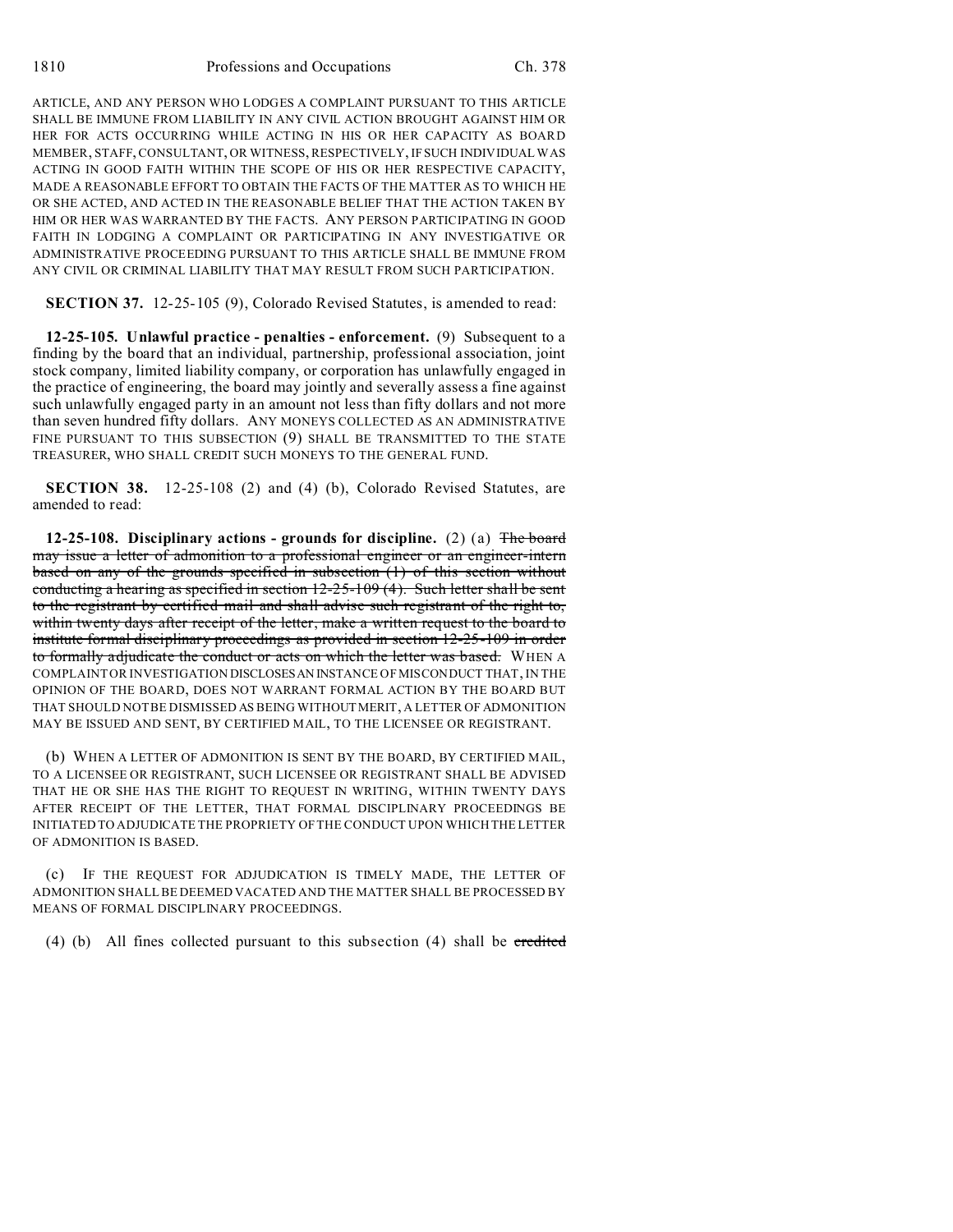TRANSMITTED TO THE STATE TREASURER, WHO SHALL CREDIT SUCH MONEYS to the general fund.

**SECTION 39.** 12-25-109 (7), Colorado Revised Statutes, is amended, and the said 12-25-109 is further amended BY THE ADDITION OF A NEW SUBSECTION, to read:

**12-25-109. Disciplinary proceedings - injunctive relief procedure.**  $(7)$  (a) The board, the program administrator, or the administrative law judge may issue a subpoena compelling the attendance and testimony of witnesses and the production of books, papers, and records pursuant to an investigation or a hearing by the board. Any subpoena issued shall be served in the manner provided in the Colorado rules of civil procedure. If any person refuses to obey any subpoena so issued or to testify or produce any books, papers, or documents, the board may petition the district court having jurisdiction, setting forth the facts, and thereupon such district court, in a proper case, shall issue its subpoena. Failure to obey the court's subpoena shall constitute contempt of court and shall be punished as provided for in the Colorado rules of civil procedure. THE BOARD OR AN ADMINISTRATIVE LAW JUDGE SHALL HAVE THE POWER TO ADMINISTER OATHS, TAKE AFFIRMATIONS OF WITNESSES, AND ISSUE SUBPOENAS TO COMPEL THE ATTENDANCE OF WITNESSES AND THE PRODUCTION OF ALL RELEVANT PAPERS, BOOKS, RECORDS, DOCUMENTARY EVIDENCE, AND MATERIALS IN ANY HEARING, INVESTIGATION, ACCUSATION, OR OTHER MATTER COMING BEFORE THE BOARD PURSUANT TO THIS PART 1.

(b) UPON FAILURE OF ANY WITNESS TO COMPLY WITH SUCH SUBPOENA OR PROCESS, THE DISTRICT COURT OF THE COUNTY IN WHICH THE SUBPOENAED PERSON OR LICENSEE RESIDES OR CONDUCTS BUSINESS, UPON APPLICATION BY THE BOARD OR DIRECTOR WITH NOTICE TO THE SUBPOENAED PERSON OR LICENSEE, MAY ISSUE TO THE PERSON OR LICENSEE AN ORDER REQUIRING THAT PERSON OR LICENSEE TO APPEAR BEFORE THE BOARD OR DIRECTOR; TO PRODUCE THE RELEVANT PAPERS, BOOKS, RECORDS, DOCUMENTARY EVIDENCE, OR MATERIALS IF SO ORDERED; OR TO GIVE EVIDENCE TOUCHING THE MATTER UNDER INVESTIGATION OR IN QUESTION. FAILURE TO OBEY THE ORDER OF THE COURT MAY BE PUNISHED BY THE COURT AS A CONTEMPT OF COURT.

(11) WHEN A COMPLAINT OR AN INVESTIGATION DISCLOSES AN INSTANCE OF MISCONDUCT THAT, IN THE OPINION OF THE BOARD, WARRANTS FORMAL ACTION, THE COMPLAINT SHALL NOT BE RESOLVED BY A DEFERRED SETTLEMENT, ACTION, JUDGMENT, OR PROSECUTION.

**SECTION 40.** 12-25-115 (3) and (4), Colorado Revised Statutes, are amended to read:

**12-25-115. Licenses - certificates.** (3) A license may be issued at any time but shall expire as determined by the board, in conformance with section  $24-34-102$  (8), C.R.S. A license shall be renewed at the time of such expiration.

(4) The license of any professional engineer who fails to pay the license renewal fee shall expire. An expired license may be renewed within two years after expiration upon payment of all fees in arrears and, after two years, in addition to the payment of fees, the board may require reexamination or recertification, unless the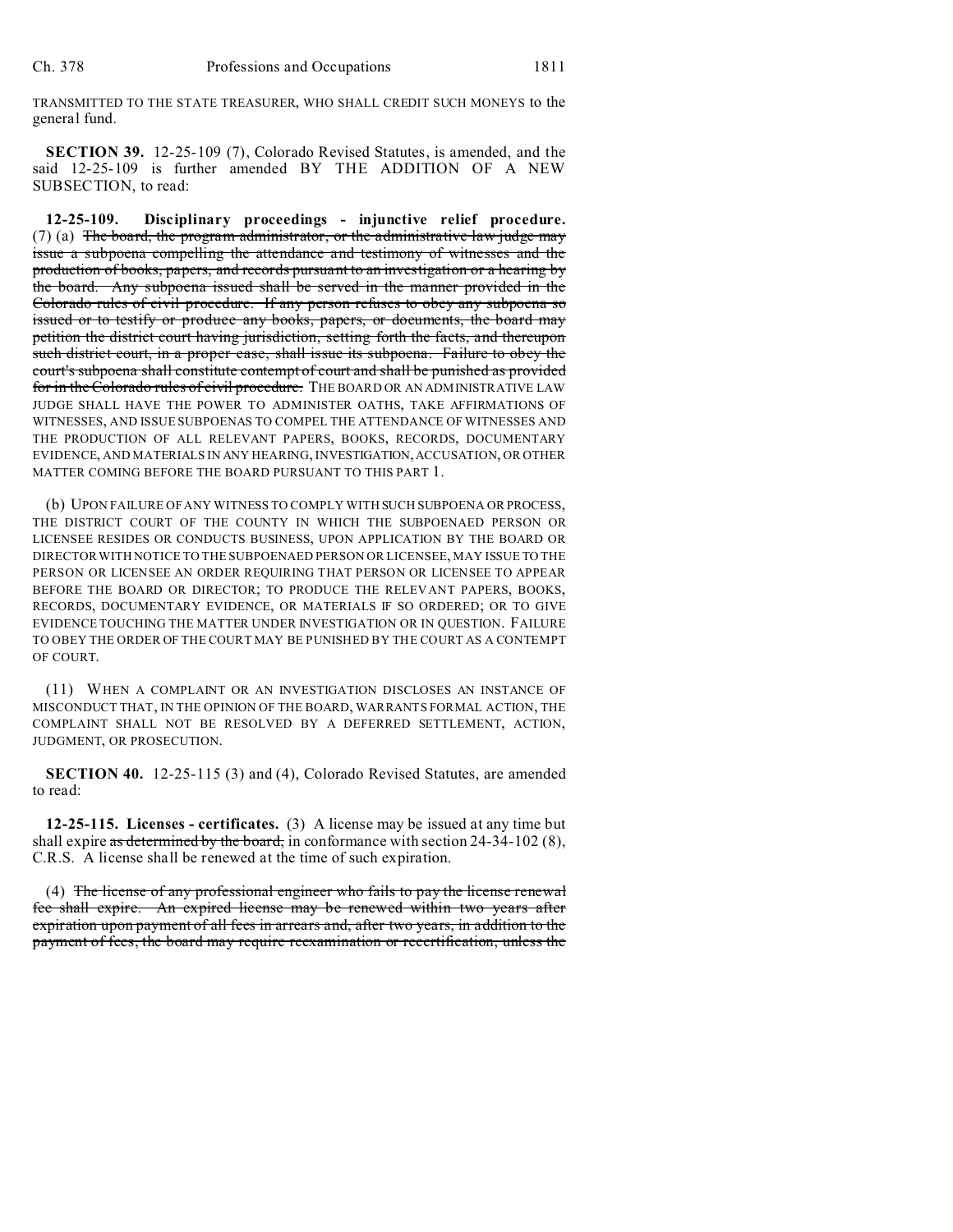professional engineer has maintained an active engineering practice in another jurisdiction or otherwise satisfies the board of such engineer's continued competence. LICENSES AND REGISTRATIONS SHALL BE RENEWED OR REINSTATED PURSUANT TO A SCHEDULE ESTABLISHED BY THE DIRECTOR OF THE DIVISION OF REGISTRATIONS WITHIN THE DEPARTMENT OF REGULATORY AGENCIES AND SHALL BE RENEWED OR REINSTATED PURSUANT TO SECTION 24-34-102 (8), C.R.S. THE DIRECTOR OF THE DIVISION OF REGISTRATIONS WITHIN THE DEPARTMENT OF REGULATORY AGENCIES MAY ESTABLISH RENEWAL FEES AND DELINQUENCY FEES FOR REINSTATEMENT PURSUANT TO SECTION 24-34-105, C.R.S. IF A PERSON FAILS TO RENEW HIS OR HER LICENSE OR REGISTRATION PURSUANT TO THE SCHEDULE ESTABLISHED BY THE DIRECTOR OF THE DIVISION OF REGISTRATIONS, SUCH LICENSE OR REGISTRATION SHALL EXPIRE. ANY PERSON WHOSE LICENSE OR REGISTRATION HAS EXPIRED SHALL BE SUBJECT TO THE PENALTIES PROVIDED IN THIS ARTICLE OR SECTION 24-34-102 (8), C.R.S.

**SECTION 41.** 12-25-118, Colorado Revised Statutes, is amended to read:

**12-25-118. Immunity in professional review.** Any member of the board, its staff, any individual acting as a consultant to the board, any witness testifying in a proceeding authorized by this article, or any individual who lodges a complaint pursuant to this article shall be immune from criminal liability and from suit in any civil action brought by any person based upon an action of the board, if such board member, staff person, consultant, witness, or complainant acts in good faith within the scope of the function of the board, has made a reasonable effort to obtain the facts of the matter as to which such board member, staff person, consultant, witness, or complainant acts, and acts in the reasonable belief that the action taken is warranted by the facts. The immunity provided shall also extend to any person participating in good faith in any investigative proceeding pursuant to this part 1. ANY MEMBER OF THE BOARD, ANY MEMBER OF THE BOARD'S STAFF, ANY PERSON ACTING AS A WITNESS OR CONSULTANT TO THE BOARD, ANY WITNESS TESTIFYING IN A PROCEEDING AUTHORIZED UNDER THIS PART 1, AND ANY PERSON WHO LODGES A COMPLAINT PURSUANT TO THIS PART 1 SHALL BE IMMUNE FROM LIABILITY IN ANY CIVIL ACTION BROUGHT AGAINST HIM OR HER FOR ACTS OCCURRING WHILE ACTING IN HIS OR HER CAPACITY AS BOARD MEMBER, STAFF, CONSULTANT, OR WITNESS, RESPECTIVELY, IF SUCH INDIVIDUAL WAS ACTING IN GOOD FAITH WITHIN THE SCOPE OF HIS OR HER RESPECTIVE CAPACITY, MADE A REASONABLE EFFORT TO OBTAIN THE FACTS OF THE MATTER AS TO WHICH HE OR SHE ACTED, AND ACTED IN THE REASONABLE BELIEF THAT THE ACTION TAKEN BY HIM OR HER WAS WARRANTED BY THE FACTS. ANY PERSON PARTICIPATING IN GOOD FAITH IN LODGING A COMPLAINT OR PARTICIPATING IN ANY INVESTIGATIVE OR ADMINISTRATIVE PROCEEDING PURSUANT TO THIS PART 1 SHALL BE IMMUNE FROM ANY CIVIL OR CRIMINAL LIABILITY THAT MAY RESULT FROM SUCH PARTICIPATION PURSUANT TO THIS PART 1.

**SECTION 42.** 12-25-205 (8), Colorado Revised Statutes, is amended to read:

**12-25-205. Unlawful practice - penalties - enforcement.** (8) Subsequent to a finding by the board that an individual has unlawfully engaged in the practice of professional land surveying, the board may assess a fine against such unlawfully engaged individual in an amount not less than fifty dollars and not more than seven hundred fifty dollars. ANY MONEYS COLLECTED AS AN ADMINISTRATIVE FINE PURSUANT TO THIS SUBSECTION (8) SHALL BE TRANSMITTED TO THE STATE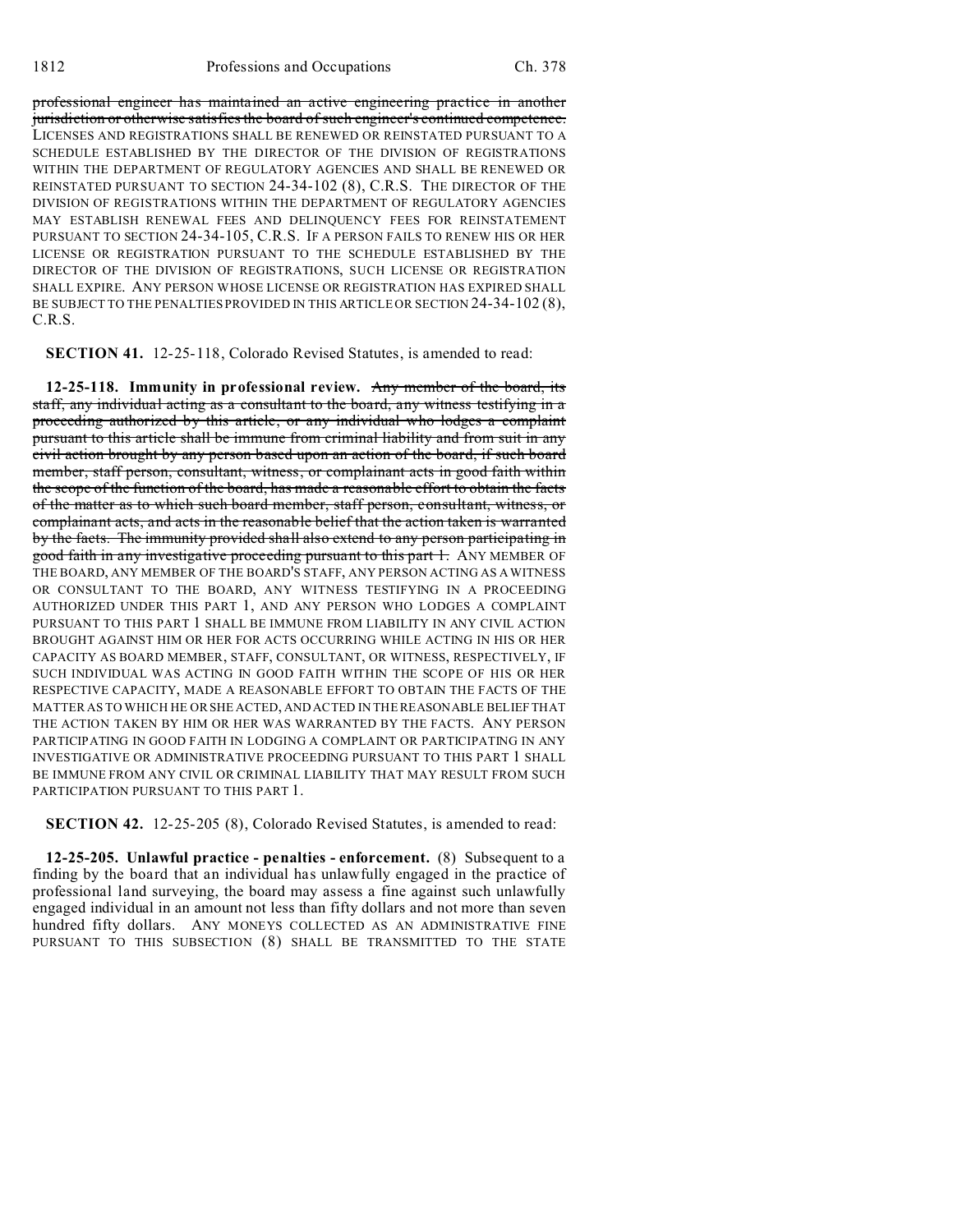TREASURER, WHO SHALL CREDIT SUCH MONEYS TO THE GENERAL FUND.

**SECTION 43.** 12-25-208 (2) and (4) (b), Colorado Revised Statutes, are amended to read:

**12-25-208. Disciplinary actions - grounds for discipline.** (2) (a) The board may issue a letter of admonition to a professional land surveyor or land surveyor-intern based on any of the grounds specified in subsection (1) of this section without conducting a hearing as specified in section 12-25-209 (4). Such letter shall be sent to the registrant by certified mail and shall advise such registrant of the right to, within twenty days after receipt of the letter, make a written request to the board to institute formal disciplinary proceedings as provided in section 12-25-209 in order to formally adjudicate the conduct or acts on which the letter was based. WHEN A COMPLAINT OR INVESTIGATION DISCLOSES AN INSTANCE OF MISCONDUCT THAT, IN THE OPINION OF THE BOARD, DOES NOT WARRANT FORMAL ACTION BY THE BOARD BUT THAT SHOULD NOT BE DISMISSED AS BEING WITHOUT MERIT, A LETTER OF ADMONITION MAY BE ISSUED AND SENT, BY CERTIFIED MAIL, TO THE LICENSEE OR REGISTRANT.

(b) WHEN A LETTER OF ADMONITION IS SENT BY THE BOARD, BY CERTIFIED MAIL, TO A LICENSEE OR REGISTRANT, SUCH LICENSEE OR REGISTRANT SHALL BE ADVISED THAT HE OR SHE HAS THE RIGHT TO REQUEST IN WRITING, WITHIN TWENTY DAYS AFTER RECEIPT OF THE LETTER, THAT FORMAL DISCIPLINARY PROCEEDINGS BE INITIATED TO ADJUDICATE THE PROPRIETY OF THE CONDUCT UPON WHICH THE LETTER OF ADMONITION IS BASED.

(c) IF THE REQUEST FOR ADJUDICATION IS TIMELY MADE, THE LETTER OF ADMONITION SHALL BE DEEMED VACATED AND THE MATTER SHALL BE PROCESSED BY MEANS OF FORMAL DISCIPLINARY PROCEEDINGS.

(4) (b) All fines collected pursuant to this subsection (4) shall be credited TRANSMITTED TO THE STATE TREASURER, WHO SHALL CREDIT SUCH MONEYS to the general fund.

**SECTION 44.** 12-25-209 (7), Colorado Revised Statutes, is amended, and the said 12-25-209 is further amended BY THE ADDITION OF A NEW SUBSECTION, to read:

**12-25-209. Disciplinary proceedings - injunctive relief procedure.** (7) (a) The board, the program administrator, or the administrative law judge may issue a subpoena compelling the attendance and testimony of witnesses and the production of books, papers, and records pursuant to an investigation or a hearing of the board. Any subpoena issued shall be served in the manner provided in the Colorado rules of civil procedure. The registrant or certificant in any action before the board shall have comparable rights of subpoena pursuant to section 24-4-105 (5), C.R.S. If any person refuses to obey any subpoena so issued or to testify or produce any books, papers, or documents, the board may petition the district court having jurisdiction, setting forth the facts, and thereupon such district court, in a proper case, shall issue its subpoena. Failure to obey the court's subpoena shall constitute contempt of court and shall be punished as provided for in the Colorado rules of civil procedure. THE BOARD OR AN ADMINISTRATIVE LAW JUDGE SHALL HAVE THE POWER TO ADMINISTER OATHS, TAKE AFFIRMATIONS OF WITNESSES, AND ISSUE SUBPOENAS TO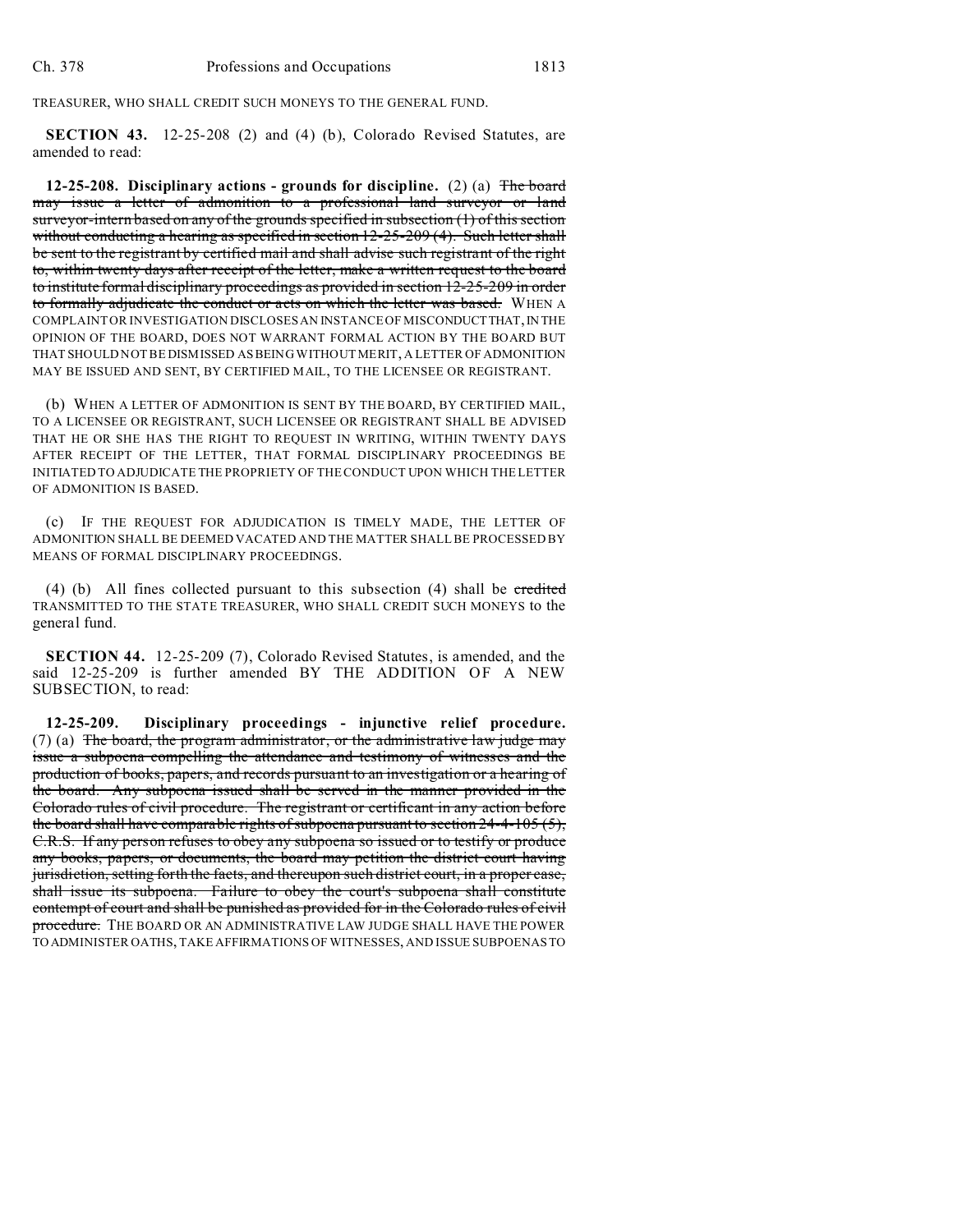COMPEL THE ATTENDANCE OF WITNESSES AND THE PRODUCTION OF ALL RELEVANT PAPERS, BOOKS, RECORDS, DOCUMENTARY EVIDENCE, AND MATERIALS IN ANY HEARING, INVESTIGATION, ACCUSATION, OR OTHER MATTER COMING BEFORE THE BOARD PURSUANT TO THIS PART 2.

(b) UPON FAILURE OF ANY WITNESS TO COMPLY WITH SUCH SUBPOENA OR PROCESS, THE DISTRICT COURT OF THE COUNTY IN WHICH THE SUBPOENAED PERSON OR LICENSEE RESIDES OR CONDUCTS BUSINESS, UPON APPLICATION BY THE BOARD OR DIRECTOR WITH NOTICE TO THE SUBPOENAED PERSON OR LICENSEE, MAY ISSUE TO THE PERSON OR LICENSEE AN ORDER REQUIRING THAT PERSON OR LICENSEE TO APPEAR BEFORE THE BOARD OR DIRECTOR; TO PRODUCE THE RELEVANT PAPERS, BOOKS, RECORDS, DOCUMENTARY EVIDENCE, OR MATERIALS IF SO ORDERED; OR TO GIVE EVIDENCE TOUCHING THE MATTER UNDER INVESTIGATION OR IN QUESTION. FAILURE TO OBEY THE ORDER OF THE COURT MAY BE PUNISHED BY THE COURT AS A CONTEMPT OF COURT.

(10) WHEN A COMPLAINT OR AN INVESTIGATION DISCLOSES AN INSTANCE OF MISCONDUCT THAT, IN THE OPINION OF THE BOARD, WARRANTS FORMAL ACTION, THE COMPLAINT SHALL NOT BE RESOLVED BY A DEFERRED SETTLEMENT, ACTION, JUDGMENT, OR PROSECUTION.

**SECTION 45.** 12-25-215 (3) and (4), Colorado Revised Statutes, are amended to read:

**12-25-215. Licenses - certificates.** (3) A license may be issued at any time but shall expire as determined by the board, in conformance with section 24-34-102, C.R.S. A license shall be renewed at the time of such expiration.

(4) The license of any professional land surveyor who fails to pay the license renewal fee shall expire. An expired license may be renewed within two years after expiration upon payment of all fees in arrears and, after two years, in addition to the payment of all fees. The board may require reexamination or recertification, unless the professional land surveyor has maintained an active land surveying practice in another jurisdiction or otherwise satisfies the board of such professional land surveyor's continued competence. ALL LICENSES AND REGISTRATIONS SHALL BE RENEWED OR REINSTATED PURSUANT TO A SCHEDULE ESTABLISHED BY THE DIRECTOR OF THE DIVISION OF REGISTRATIONS WITHIN THE DEPARTMENT OF REGULATORY AGENCIES AND SHALL BE RENEWED OR REINSTATED PURSUANT TO SECTION 24-34-102 (8), C.R.S. THE DIRECTOR OF THE DIVISION OF REGISTRATIONS WITHIN THE DEPARTMENT OF REGULATORY AGENCIES MAY ESTABLISH RENEWAL FEES AND DELINQUENCY FEES FOR REINSTATEMENT PURSUANT TO SECTION 24-34-105, C.R.S. IF A PERSON FAILS TO RENEW HIS OR HER LICENSE OR REGISTRATION PURSUANT TO THE SCHEDULE ESTABLISHED BY THE DIRECTOR OF THE DIVISION OF REGISTRATIONS, SUCH LICENSE OR REGISTRATION SHALL EXPIRE. ANY PERSON WHOSE LICENSE OR REGISTRATION HAS EXPIRED SHALL BE SUBJECT TO THE PENALTIES PROVIDED IN THIS ARTICLE OR SECTION 24-34-102 (8), C.R.S.

**SECTION 46.** 12-25-218, Colorado Revised Statutes, is amended to read:

**12-25-218. Immunity in professional review.** Any member of the board, its staff, any individual acting as a consultant to the board, any witness testifying in a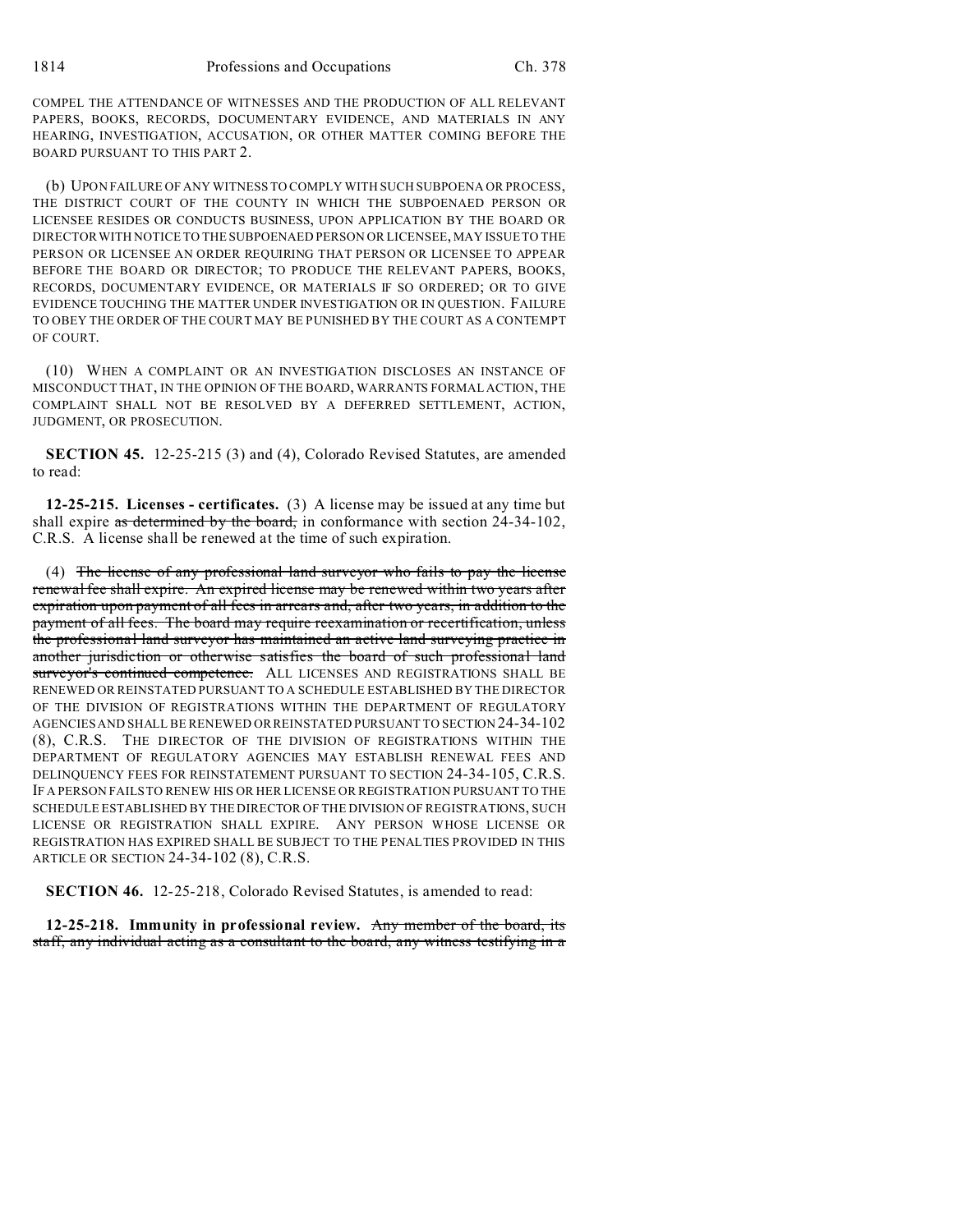proceeding authorized by this article, or any individual who lodges a complaint pursuant to this article shall be immune from criminal liability and from suit in any civil action brought by any person based upon an action of the board, if such board member, staff person, consultant, witness, or complainant acts in good faith within the scope of the function of the board, has made a reasonable effort to obtain the facts of the matter as to which such board member, staff person, consultant, witness, or complainant acts, and acts in the reasonable belief that the action taken is warranted by the facts. The immunity provided shall also extend to any person participating in good faith in any investigative proceeding pursuant to this part 2. ANY MEMBER OF THE BOARD, ANY MEMBER OF THE BOARD'S STAFF, ANY PERSON ACTING AS A WITNESS OR CONSULTANT TO THE BOARD, ANY WITNESS TESTIFYING IN A PROCEEDING AUTHORIZED UNDER THIS PART 2, AND ANY PERSON WHO LODGES A COMPLAINT PURSUANT TO THIS PART 2 SHALL BE IMMUNE FROM LIABILITY IN ANY CIVIL ACTION BROUGHT AGAINST HIM OR HER FOR ACTS OCCURRING WHILE ACTING IN HIS OR HER CAPACITY AS BOARD MEMBER, STAFF, CONSULTANT, OR WITNESS, RESPECTIVELY, IF SUCH INDIVIDUAL WAS ACTING IN GOOD FAITH WITHIN THE SCOPE OF HIS OR HER RESPECTIVE CAPACITY, MADE A REASONABLE EFFORT TO OBTAIN THE FACTS OF THE MATTER AS TO WHICH HE OR SHE ACTED, AND ACTED IN THE REASONABLE BELIEF THAT THE ACTION TAKEN BY HIM OR HER WAS WARRANTED BY THE FACTS. ANY PERSON PARTICIPATING IN GOOD FAITH IN LODGING A COMPLAINT OR PARTICIPATING IN ANY INVESTIGATIVE OR ADMINISTRATIVE PROCEEDING PURSUANT TO THIS PART 2 SHALL BE IMMUNE FROM ANY CIVIL OR CRIMINAL LIABILITY THAT MAY RESULT FROM SUCH PARTICIPATION.

**SECTION 47.** 12-25-105 (9), Colorado Revised Statutes, as amended by House Bill 04-1115, enacted at the Second Regular Session of the Sixty-fourth General Assembly, is amended to read:

**12-25-105. Unlawful practice - penalties - enforcement.** (9) After finding that an individual, partnership, professional association, joint stock company, limited liability company, or corporation has unlawfully engaged in the practice of engineering, the board may jointly and severally assess a fine against such unlawfully engaged party in an amount not less than fifty dollars and not more than five thousand dollars for each violation proven by the board. ANY MONEYS COLLECTED AS AN ADMINISTRATIVE FINE PURSUANT TO THIS SUBSECTION (9) SHALL BE TRANSMITTED TO THE STATE TREASURER, WHO SHALL CREDIT SUCH MONEYS TO THE GENERAL FUND.

**SECTION 48.** 12-25-108 (2), Colorado Revised Statutes, as amended by House Bill 04-1115, enacted at the Second Regular Session of the Sixty-fourth General Assembly, is amended to read:

**12-25-108. Disciplinary actions - grounds for discipline.** (2) (a) The board may issue a letter of admonition to a professional engineer or an engineer-intern based on any of the grounds specified in subsection (1) of this section without conducting a hearing as specified in section  $12-25-109$  (4). Such letter shall be sent by certified mail and shall advise the professional engineer or engineer-intern of the right to, within twenty days after receipt of the letter, make a written request to the board to institute formal disciplinary proceedings as provided in section 12-25-109 in order to formally adjudicate the conduct or acts on which the letter was based WHEN A COMPLAINT OR INVESTIGATION DISCLOSES AN INSTANCE OF MISCONDUCT THAT, IN THE OPINION OF THE BOARD, DOES NOT WARRANT FORMAL ACTION BY THE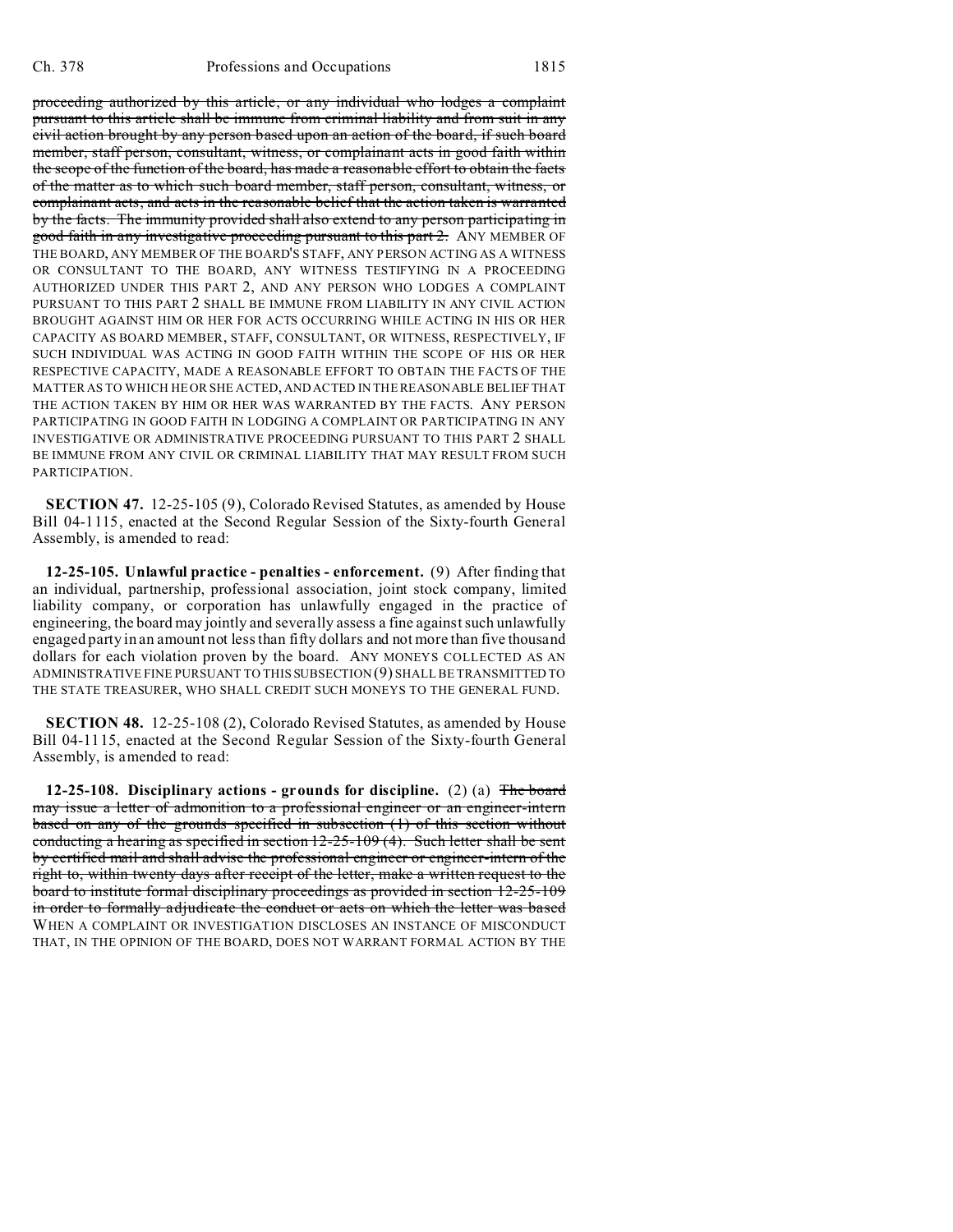BOARD BUT THAT SHOULD NOT BE DISMISSED AS BEING WITHOUT MERIT, A LETTER OF ADMONITION MAY BE ISSUED AND SENT, BY CERTIFIED MAIL, TO THE PROFESSIONAL ENGINEER OR ENGINEER-INTERN.

(b) WHEN A LETTER OF ADMONITION IS SENT BY THE BOARD, BY CERTIFIED MAIL, TO A PROFESSIONAL ENGINEER OR ENGINEER-INTERN, THE PROFESSIONAL ENGINEER OR ENGINEER-INTERN SHALL BE ADVISED THAT HE OR SHE HAS THE RIGHT TO REQUEST IN WRITING, WITHIN TWENTY DAYS AFTER RECEIPT OF THE LETTER, THAT FORMAL DISCIPLINARY PROCEEDINGS BE INITIATED TO ADJUDICATE THE PROPRIETY OF THE CONDUCT UPON WHICH THE LETTER OF ADMONITION IS BASED.

(c) IF THE REQUEST FOR ADJUDICATION IS TIMELY MADE, THE LETTER OF ADMONITION SHALL BE DEEMED VACATED AND THE MATTER SHALL BE PROCESSED BY MEANS OF FORMAL DISCIPLINARY PROCEEDINGS.

**SECTION 49.** 12-25-109 (7), Colorado Revised Statutes, as amended by House Bill 04-1115, enacted at the Second Regular Session of the Sixty-fourth General Assembly, is amended to read:

**12-25-109. Disciplinary proceedings - injunctive relief procedure.** (7) (a) The board, the program director, or the administrative law judge may issue a subpoena compelling the attendance and testimony of witnesses and the production of books, papers, and records pursuant to an investigation or a hearing by the board. Any subpoena issued shall be served in the manner provided in the Colorado rules of civil procedure. If any person refuses to obey any subpoena so issued or to testify or produce any books, papers, or documents, the board may petition the district court having jurisdiction, setting forth the facts, and thereupon such district court, in a proper case, shall issue its subpoena. Failure to obey the court's subpoena shall constitute contempt of court and shall be punished as provided for in the Colorado rules of civil procedure THE BOARD OR AN ADMINISTRATIVE LAW JUDGE SHALL HAVE THE POWER TO ADMINISTER OATHS, TAKE AFFIRMATIONS OF WITNESSES, AND ISSUE SUBPOENAS TO COMPEL THE ATTENDANCE OF WITNESSES AND THE PRODUCTION OF ALL RELEVANT PAPERS,BOOKS,RECORDS, DOCUMENTARY EVIDENCE, AND MATERIALS IN ANY HEARING, INVESTIGATION, ACCUSATION, OR OTHER MATTER COMING BEFORE THE BOARD PURSUANT TO THIS PART 1.

(b) UPON FAILURE OF ANY WITNESS TO COMPLY WITH SUCH SUBPOENA OR PROCESS, THE DISTRICT COURT OF THE COUNTY IN WHICH THE SUBPOENAED PERSON OR LICENSEE RESIDES OR CONDUCTS BUSINESS, UPON APPLICATION BY THE BOARD OR DIRECTOR WITH NOTICE TO THE SUBPOENAED PERSON OR LICENSEE, MAY ISSUE TO THE PERSON OR LICENSEE AN ORDER REQUIRING THAT PERSON OR LICENSEE TO APPEAR BEFORE THE BOARD OR DIRECTOR; TO PRODUCE THE RELEVANT PAPERS, BOOKS, RECORDS, DOCUMENTARY EVIDENCE, OR MATERIALS IF SO ORDERED; OR TO GIVE EVIDENCE TOUCHING THE MATTER UNDER INVESTIGATION OR IN QUESTION. FAILURE TO OBEY THE ORDER OF THE COURT MAY BE PUNISHED BY THE COURT AS A CONTEMPT OF COURT.

**SECTION 50.** 12-25-109, Colorado Revised Statutes, is amended BY THE ADDITION OF A NEW SUBSECTION to read:

**12-25-109. Disciplinary proceedings - injunctive relief procedure.**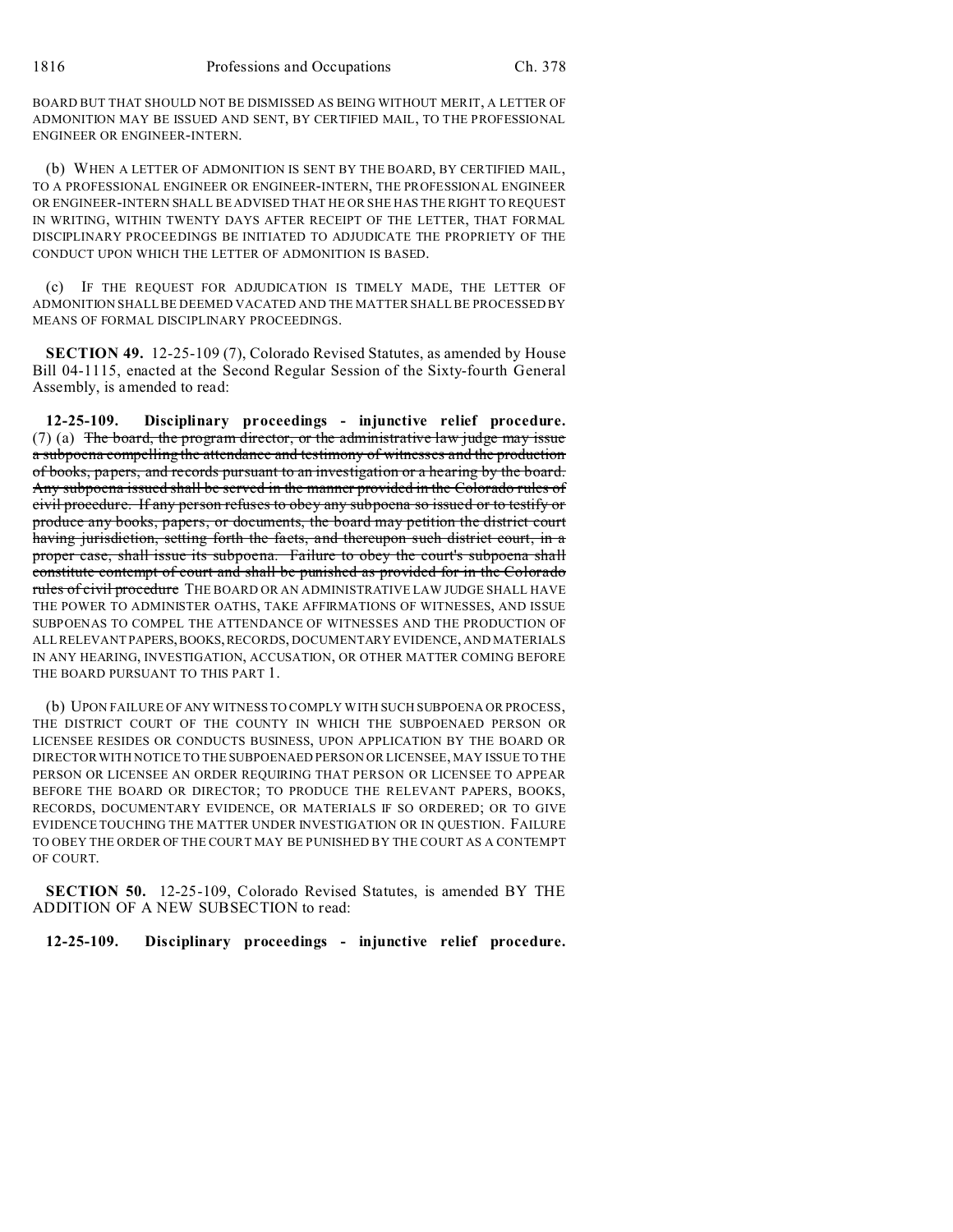(11) WHEN A COMPLAINT OR AN INVESTIGATION DISCLOSES AN INSTANCE OF MISCONDUCT THAT, IN THE OPINION OF THE BOARD, WARRANTS FORMAL ACTION, THE COMPLAINT SHALL NOT BE RESOLVED BY A DEFERRED SETTLEMENT, ACTION, JUDGMENT, OR PROSECUTION.

**SECTION 51.** 12-25-205 (8), Colorado Revised Statutes, as amended by House Bill 04-1115, enacted at the Second Regular Session of the Sixty-fourth General Assembly, is amended to read:

**12-25-205. Unlawful practice - penalties - enforcement.** (8) After finding that an individual has unlawfully engaged in the practice of professional land surveying, the board may assess a fine against such unlawfully engaged individual in an amount not less than fifty dollars and not more than five thousand dollars for each violation proven by the board. ANY MONEYS COLLECTED AS AN ADMINISTRATIVE FINE PURSUANT TO THIS SUBSECTION (8) SHALL BE TRANSMITTED TO THE STATE TREASURER, WHO SHALL CREDIT SUCH MONEYS TO THE GENERAL FUND.

**SECTION 52.** 12-25-208 (2), Colorado Revised Statutes, as amended by House Bill 04-1115, enacted at the Second Regular Session of the Sixty-fourth General Assembly, is amended to read:

**12-25-208. Disciplinary actions - grounds for discipline.** (2) (a) The board may issue a letter of admonition to a professional land surveyor or land surveyor-intern based on any of the grounds specified in subsection (1) of this section without conducting a hearing as specified in section 12-25-209 (4). Such letter shall be sent by certified mail and shall advise the professional land surveyor or land surveyor-intern of the right to, within twenty days after receipt of the letter, make a written request to the board to institute formal disciplinary proceedings as provided in section 12-25-209 in order to formally adjudicate the conduct or acts on which the letter was based WHEN A COMPLAINT OR INVESTIGATION DISCLOSES AN INSTANCE OF MISCONDUCT THAT, IN THE OPINION OF THE BOARD, DOES NOT WARRANT FORMAL ACTION BY THE BOARD BUT THAT SHOULD NOT BE DISMISSED AS BEING WITHOUT MERIT, A LETTER OF ADMONITION MAY BE ISSUED AND SENT, BY CERTIFIED MAIL, TO THE PROFESSIONAL LAND SURVEYOR OR LAND SURVEYOR-INTERN.

(b) WHEN A LETTER OF ADMONITION IS SENT BY THE BOARD, BY CERTIFIED MAIL, TO A PROFESSIONAL LAND SURVEYOR OR LAND SURVEYOR-INTERN, SUCH PROFESSIONAL LAND SURVEYORORLANDSURVEYOR-INTERN SHALL BE ADVISED THAT HE OR SHE HAS THE RIGHT TO REQUEST IN WRITING, WITHIN TWENTY DAYS AFTER RECEIPT OF THE LETTER, THAT FORMAL DISCIPLINARY PROCEEDINGS BE INITIATED TO ADJUDICATE THE PROPRIETY OF THE CONDUCT UPON WHICH THE LETTER OF ADMONITION IS BASED.

(c) IF THE REQUEST FOR ADJUDICATION IS TIMELY MADE, THE LETTER OF ADMONITION SHALL BE DEEMED VACATED AND THE MATTER SHALL BE PROCESSED BY MEANS OF FORMAL DISCIPLINARY PROCEEDINGS.

**SECTION 53.** 12-25-209 (7), Colorado Revised Statutes, as amended by House Bill 04-1115, enacted at the Second Regular Session of the Sixty-fourth General Assembly, is amended to read: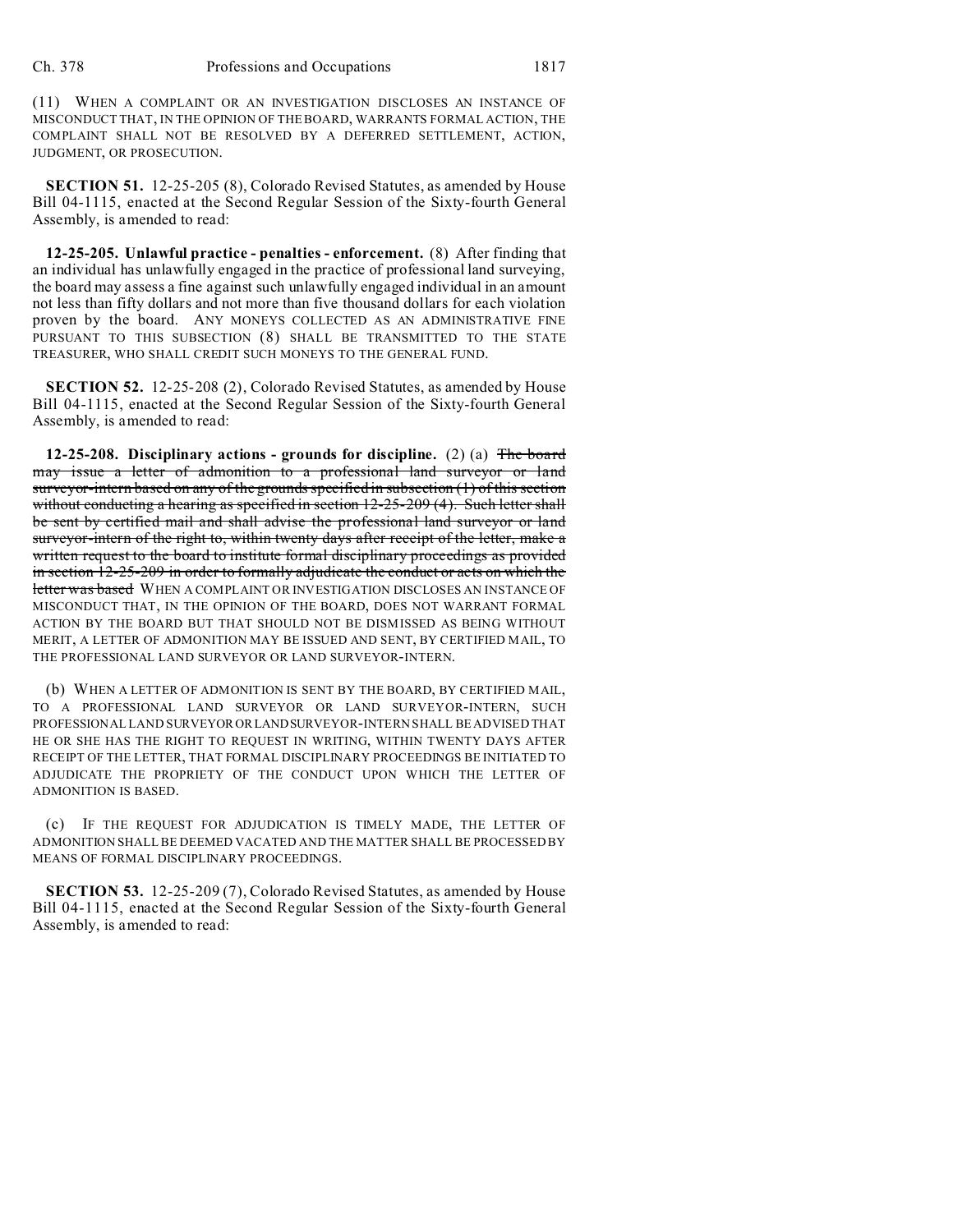**12-25-209. Disciplinary proceedings - injunctive relief procedure.** (7) (a) The board, the program director, or the administrative law judge may issue a subpoena compelling the attendance and testimony of witnesses and the production of books, papers, and records pursuant to an investigation or a hearing of the board. Any subpoena issued shall be served in the manner provided in the Colorado rules of civil procedure. The professional land surveyor or certificant in any action before the board shall have comparable rights of subpoena pursuant to section 24-4-105 (5), C.R.S. If any person refuses to obey any subpoena so issued or to testify or produce any books, papers, or documents, the board may petition the district court having jurisdiction, setting forth the facts, and thereupon such district court, in a proper case, shall issue its subpoena. Failure to obey the court's subpoena shall constitute contempt of court and shall be punished as provided for in the Colorado rules of civil procedure THE BOARD OR AN ADMINISTRATIVE LAW JUDGE SHALL HAVE THE POWER TO ADMINISTER OATHS, TAKE AFFIRMATIONS OF WITNESSES, AND ISSUE SUBPOENAS TO COMPEL THE ATTENDANCE OF WITNESSES AND THE PRODUCTION OF ALL RELEVANT PAPERS, BOOKS, RECORDS, DOCUMENTARY EVIDENCE, AND MATERIALS IN ANY HEARING, INVESTIGATION, ACCUSATION, OR OTHER MATTER COMING BEFORE THE BOARD PURSUANT TO THIS PART 2.

(b) UPON FAILURE OF ANY WITNESS TO COMPLY WITH SUCH SUBPOENAOR PROCESS, THE DISTRICT COURT OF THE COUNTY IN WHICH THE SUBPOENAED PERSON OR LICENSEE RESIDES OR CONDUCTS BUSINESS, UPON APPLICATION BY THE BOARD OR DIRECTOR WITH NOTICE TO THE SUBPOENAED PERSON OR LICENSEE, MAY ISSUE TO THE PERSON OR LICENSEE AN ORDER REQUIRING THAT PERSON OR LICENSEE TO APPEAR BEFORE THE BOARD OR DIRECTOR; TO PRODUCE THE RELEVANT PAPERS, BOOKS, RECORDS, DOCUMENTARY EVIDENCE, OR MATERIALS IF SO ORDERED; OR TO GIVE EVIDENCE TOUCHING THE MATTER UNDER INVESTIGATION OR IN QUESTION. FAILURE TO OBEY THE ORDER OF THE COURT MAY BE PUNISHED BY THE COURT AS A CONTEMPT OF COURT.

**SECTION 54.** 12-25-209, Colorado Revised Statutes, is amended BY THE ADDITION OF A NEW SUBSECTION to read:

**12-25-209. Disciplinary proceedings - injunctive relief procedure.** (11) WHEN A COMPLAINT OR AN INVESTIGATION DISCLOSES AN INSTANCE OF MISCONDUCT THAT, IN THE OPINION OF THE BOARD, WARRANTS FORMAL ACTION, THE COMPLAINT SHALL NOT BE RESOLVED BY A DEFERRED SETTLEMENT, ACTION, JUDGMENT, OR PROSECUTION.

**SECTION 55.** 12-29.5-104 (4), Colorado Revised Statutes, is amended to read:

**12-29.5-104. Requirement for licensure with the division of registrations annual fee - required disclosures.** (4) Every applicant for licensure shall pay an annual license, fee RENEWAL, AND REINSTATEMENT FEES to be established by the director in the same manner as is authorized by section 24-34-105, C.R.S. The director shall promulgate rules for the reinstatement of licenses that have lapsed due to nonpayment of such annual fee; except that, if a licensee has not applied for reinstatement within two years after the date of lapse, reinstatement is not available and the licensee must reapply as a new applicant. ALL LICENSES SHALL BE RENEWED OR REINSTATED PURSUANT TO A SCHEDULE ESTABLISHED BY THE DIRECTOR OF THE DIVISION OF REGISTRATIONS WITHIN THE DEPARTMENT OF REGULATORY AGENCIES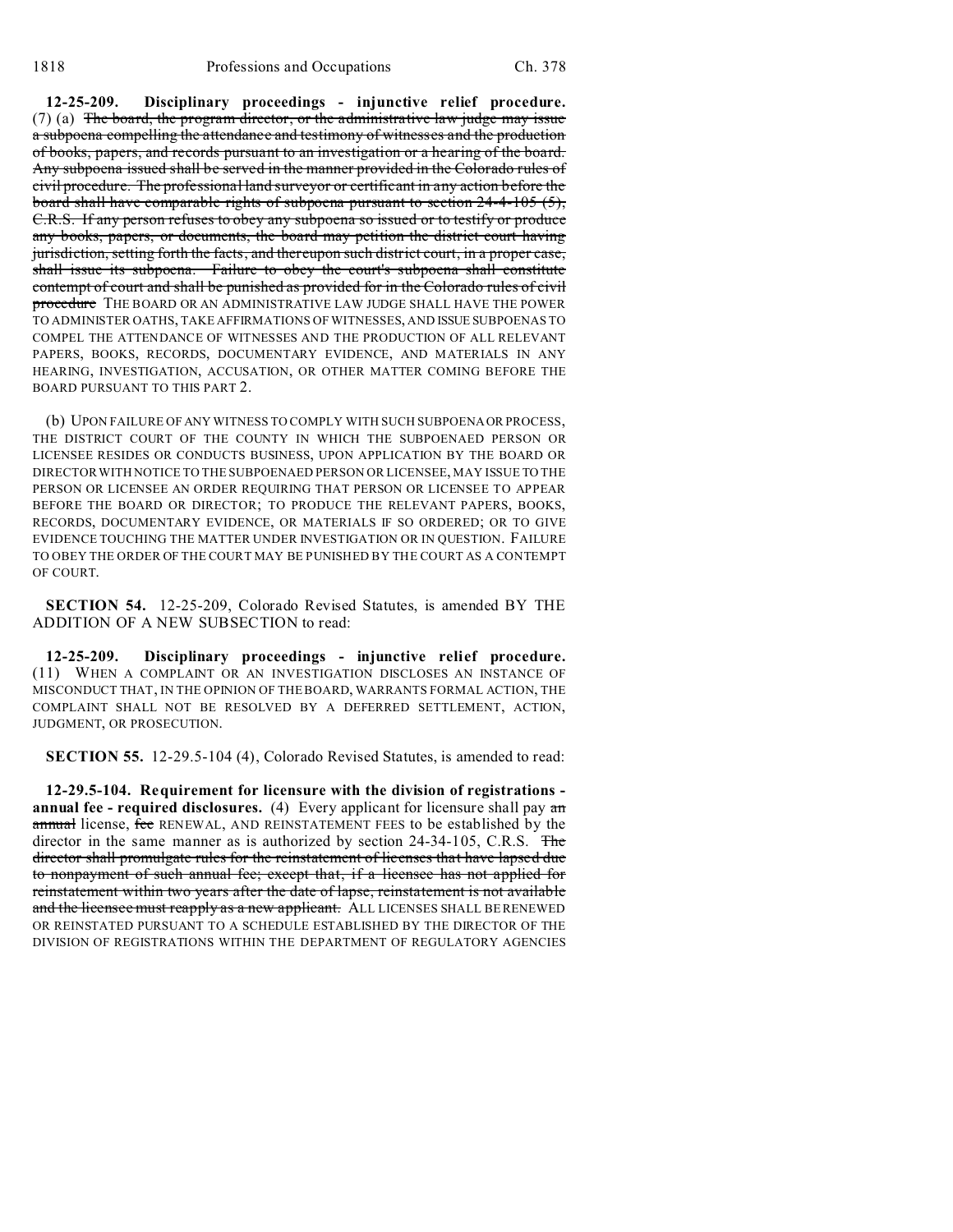AND SHALL BE RENEWED OR REINSTATED PURSUANT TO SECTION 24-34-102 (8), C.R.S. THE DIRECTOR OF THE DIVISION OF REGISTRATIONS WITHIN THE DEPARTMENT OF REGULATORY AGENCIES MAY ESTABLISH RENEWAL FEES AND DELINQUENCY FEES FOR REINSTATEMENT PURSUANT TO SECTION24-34-105,C.R.S. IF A PERSON FAILS TO RENEW HIS OR HER LICENSE PURSUANT TO THE SCHEDULE ESTABLISHED BY THE DIRECTOR OF THE DIVISION OF REGISTRATIONS, SUCH LICENSE SHALL EXPIRE. ANY PERSON WHOSE LICENSE HAS EXPIRED SHALL BE SUBJECTTO THE PENALTIES PROVIDED IN THIS ARTICLE OR SECTION 24-34-102 (8), C.R.S.

**SECTION 56.** 12-29.5-106, Colorado Revised Statutes, is amended BY THE ADDITION OF A NEW SUBSECTION to read:

**12-29.5-106. Grounds for disciplinary action.** (3) (a) THE DIRECTOR OR AN ADMINISTRATIVE LAW JUDGE SHALL HAVE THE POWER TO ADMINISTER OATHS, TAKE AFFIRMATIONS OF WITNESSES, AND ISSUE SUBPOENAS TO COMPEL THE ATTENDANCE OF WITNESSES AND THE PRODUCTION OF ALL RELEVANT PAPERS, BOOKS, RECORDS, DOCUMENTARY EVIDENCE, AND MATERIALS IN ANY HEARING, INVESTIGATION, ACCUSATION, OR OTHER MATTER COMING BEFORE THE DIRECTOR PURSUANT TO THIS ARTICLE. THE DIRECTOR MAY APPOINT AN ADMINISTRATIVE LAW JUDGE PURSUANT TO PART 10 OF ARTICLE 30 OF TITLE 24, C.R.S., TO TAKE EVIDENCE AND TO MAKE FINDINGS AND REPORT THEM TO THE DIRECTOR.

(b) UPON FAILURE OF ANY WITNESS TO COMPLY WITH SUCH SUBPOENA OR PROCESS, THE DISTRICT COURT OF THE COUNTY IN WHICH THE SUBPOENAED PERSON OR LICENSEE RESIDES OR CONDUCTS BUSINESS, UPON APPLICATION BY THE BOARD OR DIRECTOR WITH NOTICE TO THE SUBPOENAED PERSON OR LICENSEE, MAY ISSUE TO THE PERSON OR LICENSEE AN ORDER REQUIRING THAT PERSON OR LICENSEE TO APPEAR BEFORE THE DIRECTOR; TO PRODUCE THE RELEVANT PAPERS, BOOKS, RECORDS, DOCUMENTARY EVIDENCE, OR MATERIALS IF SO ORDERED; OR TO GIVE EVIDENCE TOUCHING THE MATTER UNDER INVESTIGATION OR IN QUESTION. FAILURE TO OBEY THE ORDER OF THE COURT MAY BE PUNISHED BY THE COURT AS A CONTEMPT OF COURT.

**SECTION 57.** 12-29.5-107 (2) (c), Colorado Revised Statutes, is amended, and the said 12-29.5-107 is further amended BY THE ADDITION OF A NEW SUBSECTION, to read:

**12-29.5-107. Disciplinary authority and proceedings.** (2) Disciplinary actions may consist of the following:

(c) (I) Issuance of letters of admonition. When a complaint or investigation discloses an instance of conduct which, in the opinion of the director, does not warrant formal action by him, but which should not be dismissed without merit, the director may send such a letter of admonition by certified mail to the acupuncturist against whom a complaint was made. with a copy to the person making said complaint. When such letter of admonition is sent, the acupuncturist complained against shall be advised that he has the right to request, in writing, within twenty days after proven receipt of the letter, that formal disciplinary proceedings be initiated against him to adjudicate the propriety of the conduct upon which the letter of admonition was based. If such request is timely made, the letter of admonition shall be deemed vacated, and the matter shall be adjudicated by formal disciplinary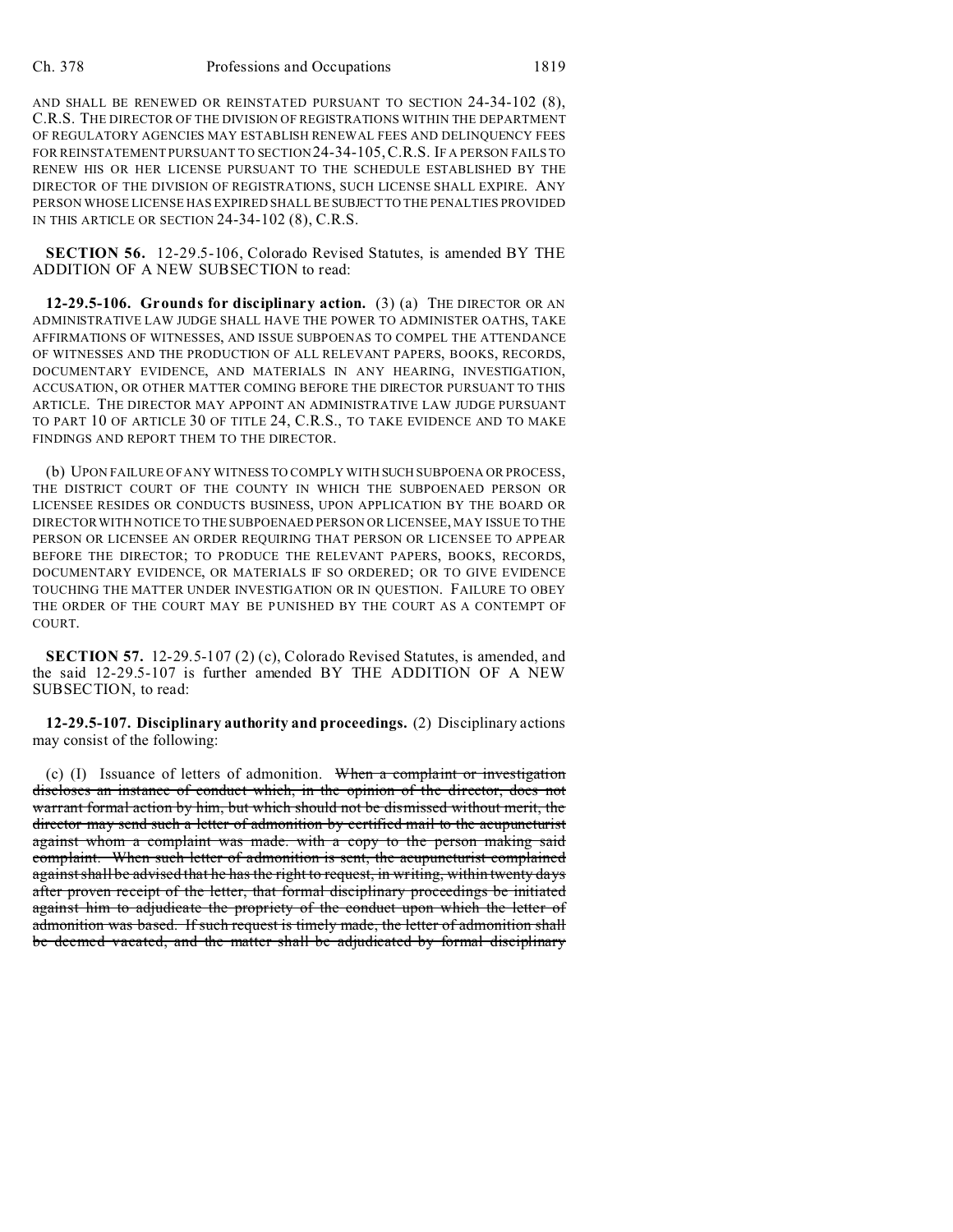1820 Professions and Occupations Ch. 378

proceedings. WHEN A COMPLAINT OR INVESTIGATION DISCLOSES AN INSTANCE OF MISCONDUCT THAT, IN THE OPINION OF THE DIRECTOR, DOES NOT WARRANT FORMAL ACTION BY THE DIRECTOR BUT THAT SHOULD NOT BE DISMISSED AS BEING WITHOUT MERIT, A LETTER OF ADMONITION MAY BE ISSUED AND SENT, BY CERTIFIED MAIL, TO THE LICENSEE.

(II) WHEN A LETTER OF ADMONITION IS SENT BY THE DIRECTOR, BY CERTIFIED MAIL, TO A LICENSEE, SUCH LICENSEE SHALL BE ADVISED THAT HE OR SHE HAS THE RIGHT TO REQUEST IN WRITING, WITHIN TWENTY DAYS AFTER RECEIPT OF THE LETTER, THAT FORMAL DISCIPLINARY PROCEEDINGS BE INITIATED TO ADJUDICATE THE PROPRIETY OF THE CONDUCT UPON WHICH THE LETTER OF ADMONITION IS BASED.

(III) IF THE REQUEST FOR ADJUDICATION IS TIMELY MADE, THE LETTER OF ADMONITION SHALL BE DEEMED VACATED AND THE MATTER SHALL BE PROCESSED BY MEANS OF FORMAL DISCIPLINARY PROCEEDINGS.

(4) WHEN A COMPLAINT OR AN INVESTIGATION DISCLOSES AN INSTANCE OF MISCONDUCT THAT, IN THE OPINION OF THE DIRECTOR, WARRANTS FORMAL ACTION, THE COMPLAINT SHALL NOT BE RESOLVED BY A DEFERRED SETTLEMENT, ACTION, JUDGMENT, OR PROSECUTION.

**SECTION 58.** 12-29.5-109.5, Colorado Revised Statutes, is amended to read:

**12-29.5-109.5. Immunity.** Any person making a complaint or report, acting as a consultant, or expert witness, on behalf of the director, or participating in any investigation or administrative proceeding authorized under this article shall be immune from suit in any civil action based upon such person's conduct within the scope of such activity or participation if the person acted in good faith, made a reasonable effort to obtain the relevant facts, and acted in the reasonable belief that the actions taken by said person were warranted by the facts. THE DIRECTOR, THE DIRECTOR'S STAFF, ANY PERSON ACTING AS A WITNESS OR CONSULTANT TO THE DIRECTOR, ANY WITNESS TESTIFYING IN A PROCEEDING AUTHORIZED UNDER THIS ARTICLE, AND ANY PERSON WHO LODGES A COMPLAINT PURSUANT TO THIS ARTICLE SHALL BE IMMUNE FROM LIABILITY IN ANY CIVIL ACTION BROUGHT AGAINST HIM OR HER FOR ACTS OCCURRING WHILE ACTING IN HIS OR HER CAPACITY AS DIRECTOR, STAFF, CONSULTANT, OR WITNESS, RESPECTIVELY, IF SUCH INDIVIDUAL WAS ACTING IN GOOD FAITH WITHIN THE SCOPE OF HIS OR HER RESPECTIVE CAPACITY, MADE A REASONABLE EFFORT TO OBTAIN THE FACTS OF THE MATTER AS TO WHICH HE OR SHE ACTED, AND ACTED IN THE REASONABLE BELIEF THAT THE ACTION TAKEN BY HIM OR HER WAS WARRANTED BY THE FACTS. ANY PERSON PARTICIPATING IN GOOD FAITH IN LODGINGACOMPLAINT OR PARTICIPATING IN ANY INVESTIGATIVE OR ADMINISTRATIVE PROCEEDING PURSUANT TO THIS ARTICLE SHALL BE IMMUNE FROM ANY CIVIL OR CRIMINAL LIABILITY THAT MAY RESULT FROM SUCH PARTICIPATION.

**SECTION 59.** 12-32-104 (1) (d), Colorado Revised Statutes, is amended to read:

**12-32-104. Powers and duties of board.** (1) The Colorado podiatry board shall regulate the practice of podiatry. The board shall exercise, subject to the provisions of this article, the following powers and duties:

(d) (I) Make investigations, hold hearings, and take evidence in all matters relating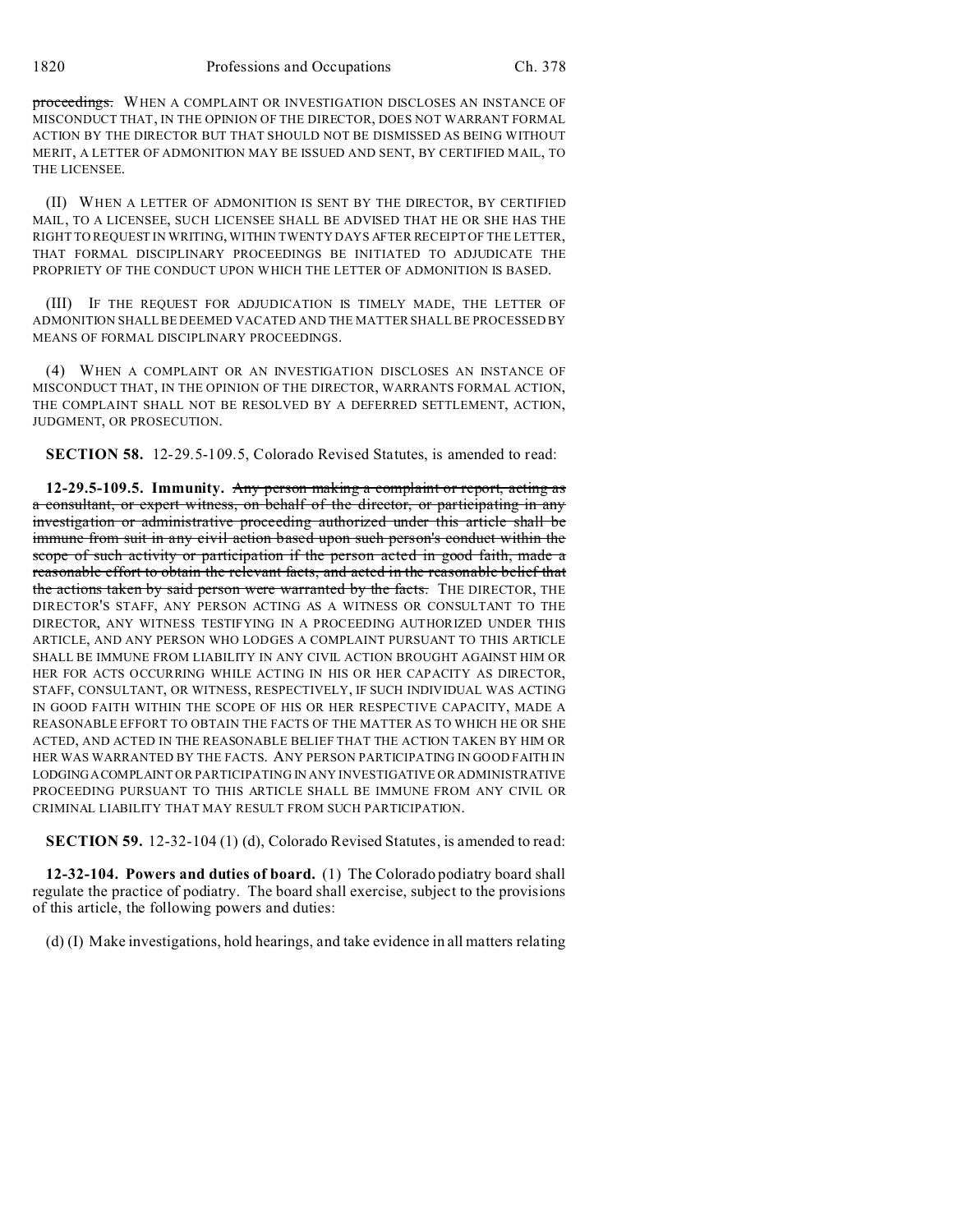to the exercise and performance of the powers and duties vested in the board. and, in connection with any investigation (whether before or after a formal complaint is filed pursuant to section 12-32-108.3) or hearing and through any member, the secretary, or the chief administrative officer thereof, subpoena witnesses, administer oaths, and compel the testimony of witnesses and the production of books, papers, and records relevant to any inquiry or hearing. Any subpoena issued pursuant to this article shall be enforceable by the district court.

(II) THE BOARD OR AN ADMINISTRATIVE LAW JUDGE MAY ADMINISTER OATHS, TAKE AFFIRMATIONS OF WITNESSES, AND ISSUE SUBPOENAS TO COMPEL THE ATTENDANCE OF WITNESSES AND THE PRODUCTION OF ALL RELEVANT PAPERS, BOOKS, RECORDS, DOCUMENTARY EVIDENCE, AND MATERIALS IN ANY HEARING, INVESTIGATION, ACCUSATION, OR OTHER MATTER COMING BEFORE THE BOARD. THE BOARD MAY APPOINT AN ADMINISTRATIVE LAW JUDGE PURSUANT TO PART 10 OF ARTICLE 30 OF TITLE 24, C.R.S., TO TAKE EVIDENCE AND TO MAKE FINDINGS AND REPORT THEM TO THE BOARD.

(III) UPON FAILURE OF ANY WITNESS TO COMPLY WITH SUCH SUBPOENA OR PROCESS, THE DISTRICT COURT OF THE COUNTY IN WHICH THE SUBPOENAED PERSON OR LICENSEE RESIDES OR CONDUCTS BUSINESS, UPON APPLICATION BY THE BOARD OR DIRECTOR WITH NOTICE TO THE SUBPOENAED PERSON OR LICENSEE, MAY ISSUE TO THE PERSON OR LICENSEE AN ORDER REQUIRING THAT PERSON OR LICENSEE TO APPEAR BEFORE THE BOARD OR DIRECTOR; TO PRODUCE THE RELEVANT PAPERS, BOOKS, RECORDS, DOCUMENTARY EVIDENCE, OR MATERIALS IF SO ORDERED; OR TO GIVE EVIDENCE TOUCHING THE MATTER UNDER INVESTIGATION OR IN QUESTION. FAILURE TO OBEY THE ORDER OF THE COURT MAY BE PUNISHED BY THE COURT AS A CONTEMPT OF COURT.

**SECTION 60.** 12-32-107 (4) (b), Colorado Revised Statutes, is amended to read:

**12-32-107. Issuance, revocation, or suspension of license - probation immunity in professional review.** (4) (b) Any member of the Colorado podiatry board or a professional review committee authorized by said board, and any witness appearing before said board or such professional review committee shall be immune from suit in any civil action brought by a licensee who is the subject of a professional review proceeding if such member, or witness acts in good faith within the scope of the function of said board or such committee, has made a reasonable effort to obtain the facts of the matter as to which he acts, and acts in the reasonable belief that the action taken by him is warranted by the facts. The immunity provided by this paragraph (b) shall extend to the members of an authorized professional review committee of a society or an association of persons licensed pursuant to this article and witnesses appearing before such committee if such committee is authorized to act as provided in subparagraph  $(H)$  of paragraph  $(a)$  of this subsection  $(4)$ . ANY MEMBER OF THE BOARD OR PROFESSIONAL REVIEW COMMITTEE, ANY MEMBER OF THE BOARD'S STAFF, ANY MEMBER OF THE PROFESSIONAL REVIEW COMMITTEE'S STAFF, ANY PERSON ACTING AS A WITNESS OR CONSULTANT TO THE BOARD OR COMMITTEE, ANY WITNESS TESTIFYING IN A PROCEEDING AUTHORIZED UNDER THIS ARTICLE, AND ANY PERSON WHO LODGES A COMPLAINT PURSUANT TO THIS ARTICLE SHALL BE IMMUNE FROM LIABILITY IN ANY CIVIL ACTION BROUGHT AGAINST HIM OR HER FOR ACTS OCCURRING WHILE ACTING IN HIS OR HER CAPACITY AS BOARD MEMBER, COMMITTEE MEMBER, STAFF, CONSULTANT, OR WITNESS, RESPECTIVELY, IF SUCH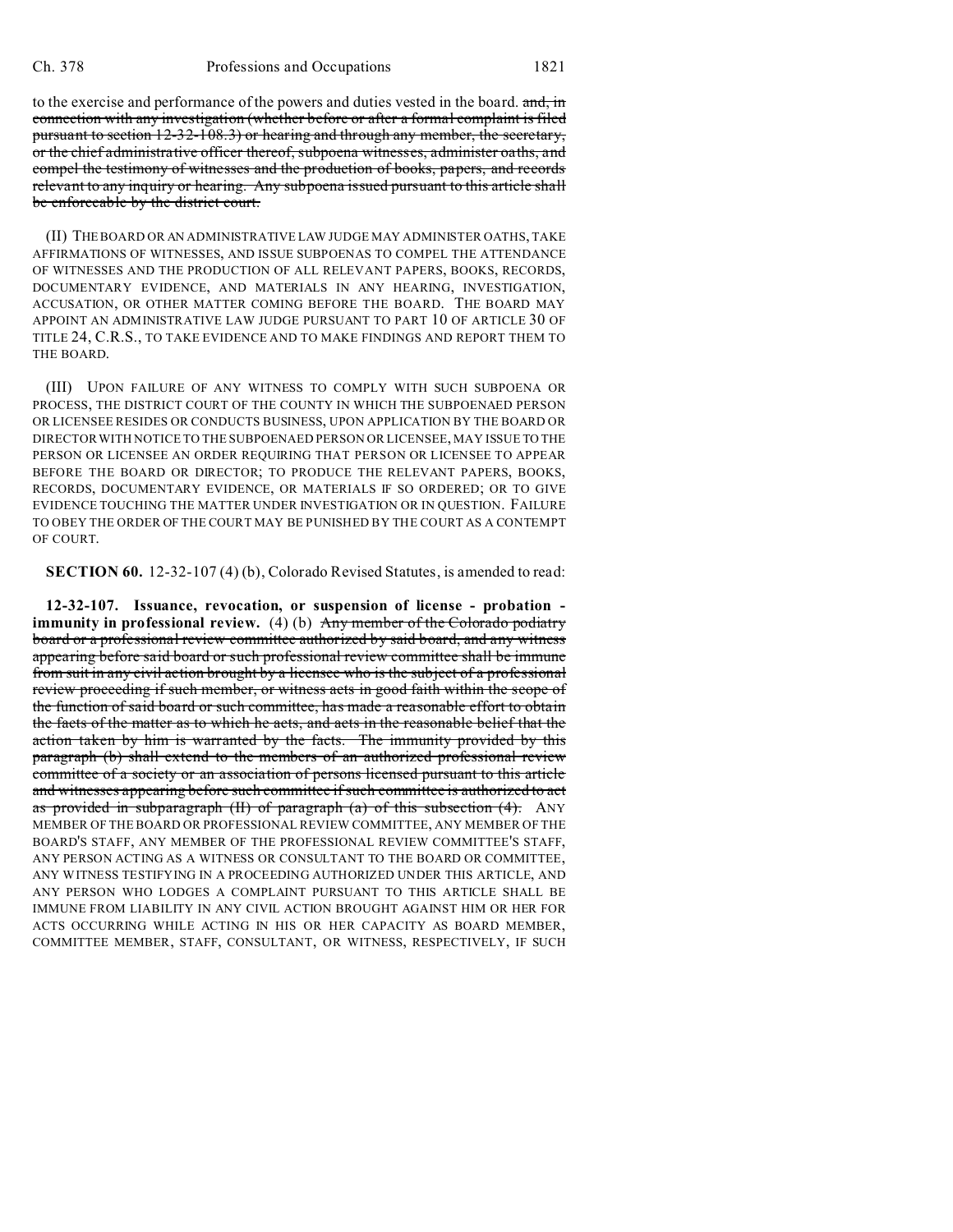INDIVIDUAL WAS ACTING IN GOOD FAITH WITHIN THE SCOPE OF HIS OR HERRESPECTIVE CAPACITY, MADE A REASONABLE EFFORT TO OBTAIN THE FACTS OF THE MATTER AS TO WHICH HE OR SHE ACTED, AND ACTED IN THE REASONABLE BELIEF THAT THE ACTION TAKEN BY HIM OR HER WAS WARRANTED BY THE FACTS. ANY PERSON PARTICIPATING IN GOOD FAITH IN LODGING A COMPLAINT OR PARTICIPATING IN ANY INVESTIGATIVE OR ADMINISTRATIVE PROCEEDING PURSUANT TO THIS ARTICLE SHALL BE IMMUNE FROM ANY CIVIL OR CRIMINAL LIABILITY THAT MAY RESULT FROM SUCH **PARTICIPATION** 

**SECTION 61.** 12-32-108.3 (1), (2) (c) (III), (2) (c) (IV), and (7), Colorado Revised Statutes, are amended to read:

**12-32-108.3. Disciplinary action by board.** (1) In the discharge of its duties, the Colorado podiatry board may enlist the assistance of other persons licensed to practice podiatry or medicine in this state. Podiatrists have the duty to report to the board any podiatrist known, or upon information and belief, to have violated any of the provisions of section 12-32-107 (3). Any person participating in good faith in the making of a complaint or report or participating in any investigative or administrative proceeding pursuant to this section shall be immune from any liability, civil or criminal, that otherwise might result by reason of such action.

(2) (c) On completion of an investigation, the board shall make a finding that:

(III) (A) The investigation discloses an instance of unprofessional conduct which, in the opinion of the board, does not warrant formal action by the Colorado podiatry board but which should not be dismissed as being without merit; in such case, a certified letter, return receipt requested, of admonition shall be sent to the podiatrist against whom a complaint was made, and a copy thereof to the person making the complaint, but, when a letter of admonition is sent by the board to a podiatrist complained against, such podiatrist shall be advised that he has the right to request in writing, within twenty days after receipt of the letter, that formal disciplinary proceedings be initiated against him to adjudicate the propriety of the conduct upon which the letter of admonition is based. If such request is timely made, the letter of admonition shall be deemed vacated, and the matter shall be processed by means of formal disciplinary proceedings. WHEN A COMPLAINT OR INVESTIGATION DISCLOSES AN INSTANCE OF MISCONDUCT THAT, IN THE OPINION OF THE BOARD, DOES NOT WARRANT FORMAL ACTION BY THE BOARD BUT THAT SHOULD NOT BE DISMISSED AS BEING WITHOUT MERIT, A LETTER OF ADMONITION MAY BE ISSUED AND SENT, BY CERTIFIED MAIL, TO THE LICENSEE.

(B) WHEN A LETTER OF ADMONITION IS SENT BY THE BOARD, BY CERTIFIED MAIL, TO A LICENSEE, SUCH LICENSEE SHALL BE ADVISED THAT HE OR SHE HAS THE RIGHT TO REQUEST IN WRITING, WITHIN TWENTY DAYS AFTER RECEIPT OF THE LETTER, THAT FORMAL DISCIPLINARY PROCEEDINGS BE INITIATED TO ADJUDICATE THEPROPRIETY OF THE CONDUCT UPON WHICH THE LETTER OF ADMONITION IS BASED.

(C) IF THE REQUEST FOR ADJUDICATION IS TIMELY MADE, THE LETTER OF ADMONITION SHALL BE DEEMED VACATED AND THE MATTER SHALL BE PROCESSED BY MEANS OF FORMAL DISCIPLINARY PROCEEDINGS.

 $(IV)$  (A) The investigation discloses facts which THAT warrant further proceedings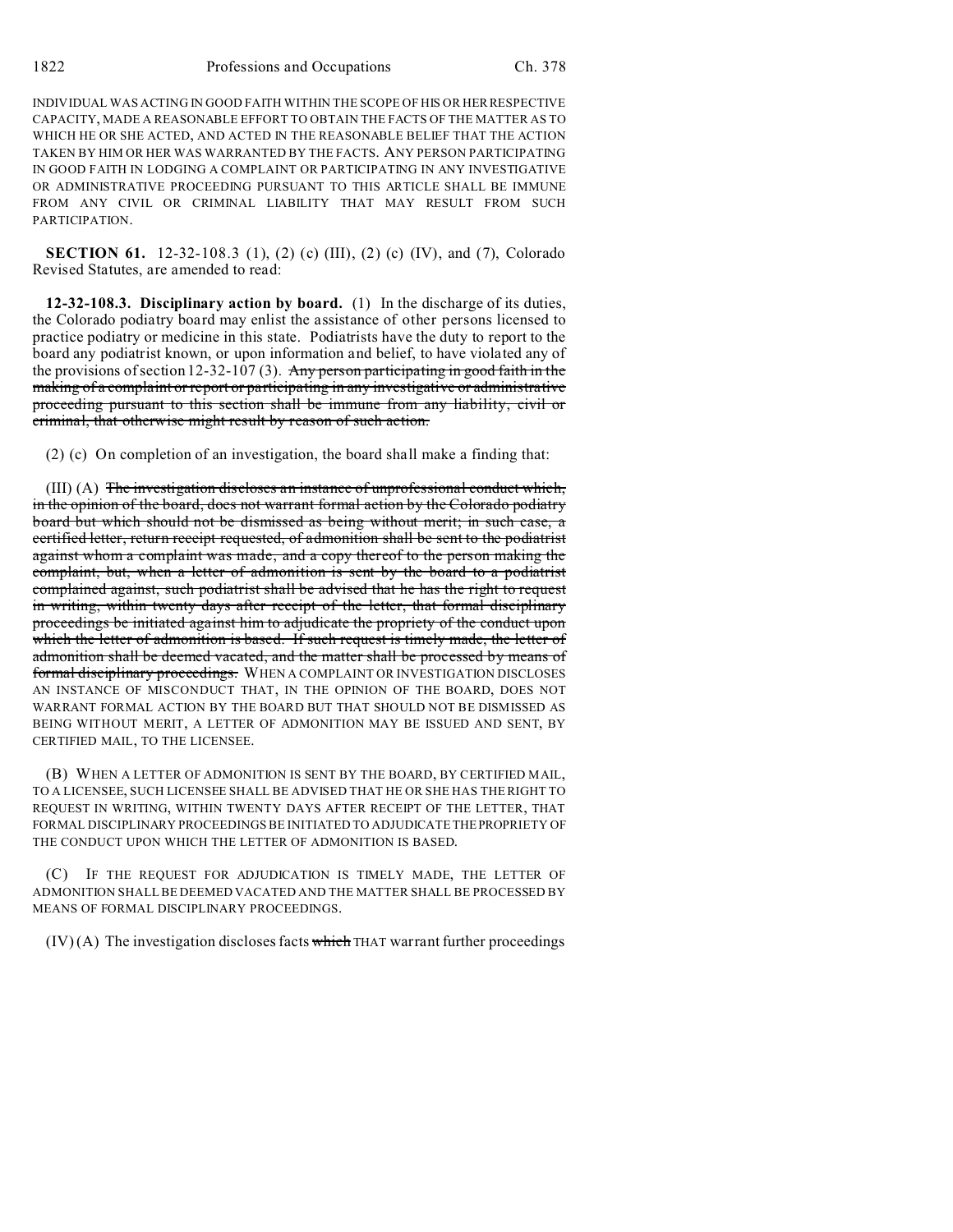by formal complaint, as provided in subsection (3) of this section, in which event the complaint shall be referred to the attorney general for preparation and filing of a formal complaint;

(B) WHEN A COMPLAINT OR AN INVESTIGATION DISCLOSES AN INSTANCE OF MISCONDUCT THAT, IN THE OPINION OF THE BOARD, WARRANTS FORMAL ACTION, THE COMPLAINT SHALL NOT BE RESOLVED BY A DEFERRED SETTLEMENT, ACTION, JUDGMENT, OR PROSECUTION.

 $(7)$  (a) In order to aid the board in any hearing or investigation instituted pursuant to this section, the board, through any member or executive officer thereof, shall have the power to issue subpoenas commanding production of copies of any records containing information relevant to the practice of podiatry rendered by any licensee, including, but not limited to, hospital, podiatrist, and physician records. THE BOARD OR AN ADMINISTRATIVE LAW JUDGE SHALL HAVE THE POWER TO ADMINISTER OATHS, TAKE AFFIRMATIONS OF WITNESSES, AND ISSUE SUBPOENAS TO COMPEL THE ATTENDANCE OF WITNESSES AND THE PRODUCTION OF ALL RELEVANT PAPERS, BOOKS, RECORDS, DOCUMENTARY EVIDENCE, AND MATERIALS IN ANY HEARING, INVESTIGATION, ACCUSATION, OR OTHER MATTER COMING BEFORE THE BOARD. THE BOARD MAY APPOINT AN ADMINISTRATIVE LAW JUDGE PURSUANT TO PART 10 OF ARTICLE 30 OF TITLE 24, C.R.S., TO TAKE EVIDENCE AND TO MAKE FINDINGS AND REPORT THEM TO THE BOARD. The person providing such copies shall prepare them from the original record and shall delete from the copy provided pursuant to the subpoena the name of the patient, but he shall identify the patient by a numbered code, to be retained by the custodian of the records from which the copies were made. Upon certification of the custodian that the copies are true and complete except for the patient's name, they shall be deemed authentic, subject to the right to inspect the originals for the limited purpose of ascertaining the accuracy of the copies. No privilege of confidentiality shall exist with respect to such copies, and no liability shall lie against the board or the custodian or his OR HER authorized employee for furnishing or using such copies in accordance with this subsection (7).

(b) UPON FAILURE OF ANY WITNESS TO COMPLY WITH SUCH SUBPOENA OR PROCESS, THE DISTRICT COURT OF THE COUNTY IN WHICH THE SUBPOENAED PERSON OR LICENSEE RESIDES OR CONDUCTS BUSINESS, UPON APPLICATION BY THE BOARD OR DIRECTOR WITH NOTICE TO THE SUBPOENAED PERSON OR LICENSEE, MAY ISSUE TO THE PERSON OR LICENSEE AN ORDER REQUIRING THAT PERSON OR LICENSEE TO APPEAR BEFORE THE BOARD OR DIRECTOR; TO PRODUCE THE RELEVANT PAPERS, BOOKS, RECORDS, DOCUMENTARY EVIDENCE, OR MATERIALS IF SO ORDERED; OR TO GIVE EVIDENCE TOUCHING THE MATTER UNDER INVESTIGATION OR IN QUESTION. FAILURE TO OBEY THE ORDER OF THE COURT MAY BE PUNISHED BY THE COURT AS A CONTEMPT OF COURT.

**SECTION 62.** 12-32-115 (3), Colorado Revised Statutes, is amended to read:

**12-32-115. Procedure - registration - fees.** (3) Upon application to the Colorado podiatry board within two years from the date of the lapse of a license by any such licensee on a form prescribed by the board, the license shall be reinstated, subject to the payment to the board of the current renewal fee and a reinstatement fee determined by the board pursuant to section 24-34-105, C.R.S. If, before or after such application for reinstatement has been made, charges are preferred against the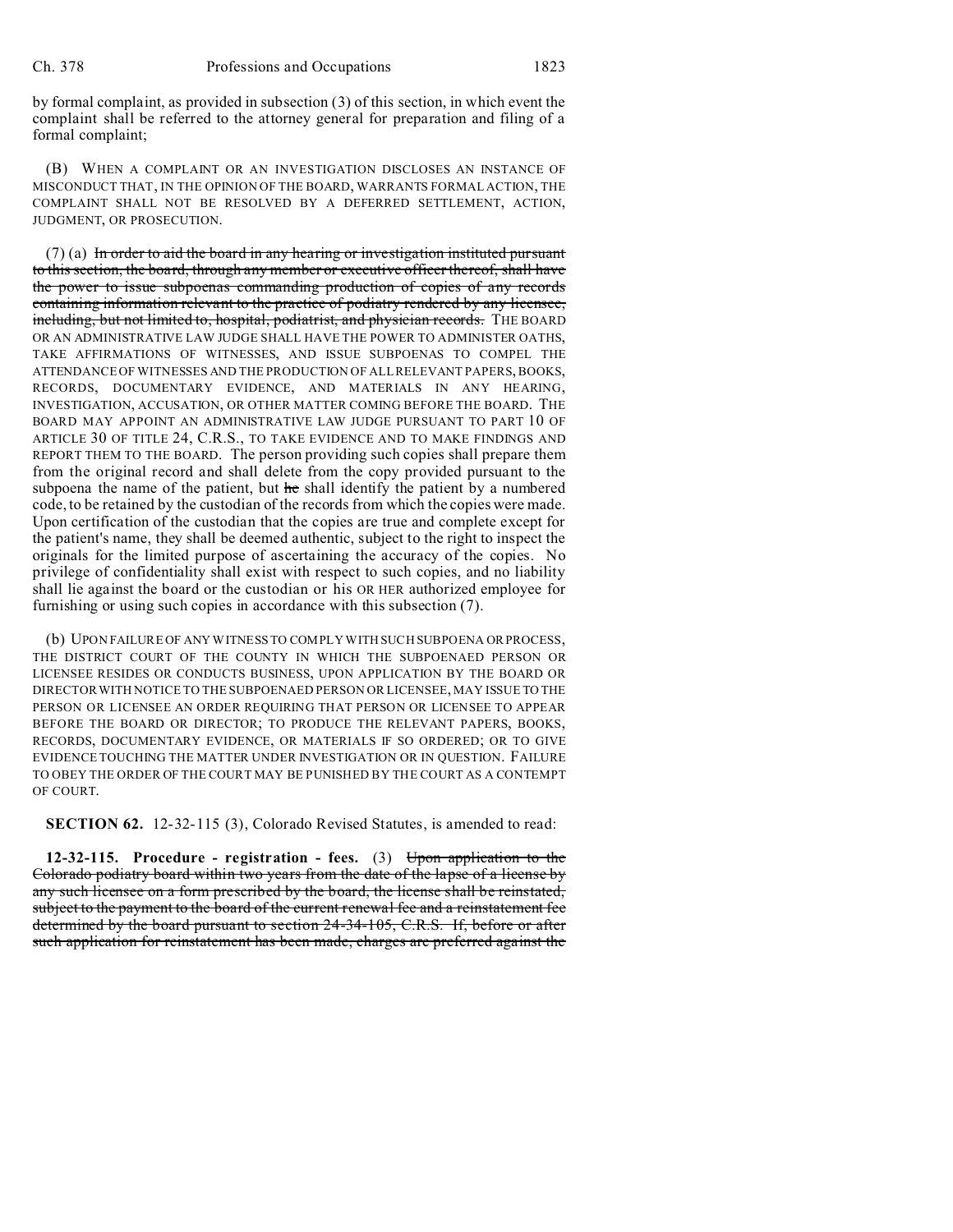licensee by the board or by any person, as provided by section 12-32-108.3, the board shall defer action on the pending application for reinstatement, if any, and proceed with a hearing on such charges in accordance with section 12-32-108.3, and thereupon shall impose such disciplinary action as the board deems appropriate. No license to practice podiatry which has been delinquent for more than two years shall be reinstated unless the applicant fulfills and meets the requirements and conditions required by the board. RENEWAL OR REINSTATEMENT OF A LICENSE SHALL BE PURSUANT TO A SCHEDULE ESTABLISHED BY THE DIRECTOR OF THE DIVISION OF REGISTRATIONS WITHIN THE DEPARTMENT OF REGULATORY AGENCIES AND SHALL BE RENEWED OR REINSTATED PURSUANT TO SECTION 24-34-102 (8), C.R.S. THE DIRECTOR OF THE DIVISION OF REGISTRATIONS WITHIN THE DEPARTMENT OF REGULATORY AGENCIES MAY ESTABLISH RENEWAL FEES AND DELINQUENCY FEES FOR REINSTATEMENT PURSUANT TO SECTION 24-34-105, C.R.S. IF A PERSON FAILS TO RENEW HIS OR HER LICENSE PURSUANT TO THE SCHEDULE ESTABLISHED BY THE DIRECTOR OF THE DIVISION OF REGISTRATIONS, SUCH LICENSE SHALL EXPIRE. ANY PERSON WHOSE LICENSE HAS EXPIRED SHALL BE SUBJECT TO THE PENALTIES PROVIDED IN THIS ARTICLE OR SECTION 24-34-102 (8), C.R.S. The board shall establish the criteria for reinstatement of a license. that has been delinquent for more than two years.

**SECTION 63. Repeal.** 12-33-104, Colorado Revised Statutes, is repealed as follows:

**12-33-104. Oath.** Each member of the board, before entering on the discharge of his duties, shall subscribe to an oath for the faithful performance of his duties before any officer authorized to administer oaths in this state. The members of the board shall not be personally liable for damages for any official acts of the board.

**SECTION 64.** 12-33-114 (1), (1.2), and (2), Colorado Revised Statutes, are amended to read:

**12-33-114. Renewal of license.** (1) A person licensed to practice chiropractic in this state who is eligible to have his or her license renewed shall receive a renewal license upon:

(a) Timely submission of a renewal application in a form prescribed by the board; and

(b) Payment of a renewal fee established by the board pursuant to sections 24-34-102 (8) and 24-34-105, C.R.S. LICENSES SHALL BE RENEWED OR REINSTATED PURSUANT TO A SCHEDULE ESTABLISHED BY THE DIRECTOR OF THE DIVISION OF REGISTRATIONS WITHIN THE DEPARTMENT OF REGULATORY AGENCIES AND SHALL BE RENEWED OR REINSTATED PURSUANT TO SECTION 24-34-102 (8), C.R.S. THE DIRECTOR OF THE DIVISION OF REGISTRATIONS WITHIN THE DEPARTMENT OF REGULATORY AGENCIES MAY ESTABLISH RENEWAL FEES AND DELINQUENCY FEES FOR REINSTATEMENT PURSUANT TO SECTION 24-34-105, C.R.S. IF A PERSON FAILS TO RENEW HIS OR HER LICENSE PURSUANT TO THE SCHEDULE ESTABLISHED BY THE DIRECTOR OF THE DIVISION OF REGISTRATIONS, SUCH LICENSE SHALL EXPIRE. ANY PERSON WHOSE LICENSE HAS EXPIRED SHALL BE SUBJECT TO THE PENALTIES PROVIDED IN THIS ARTICLE OR SECTION 24-34-102 (8), C.R.S.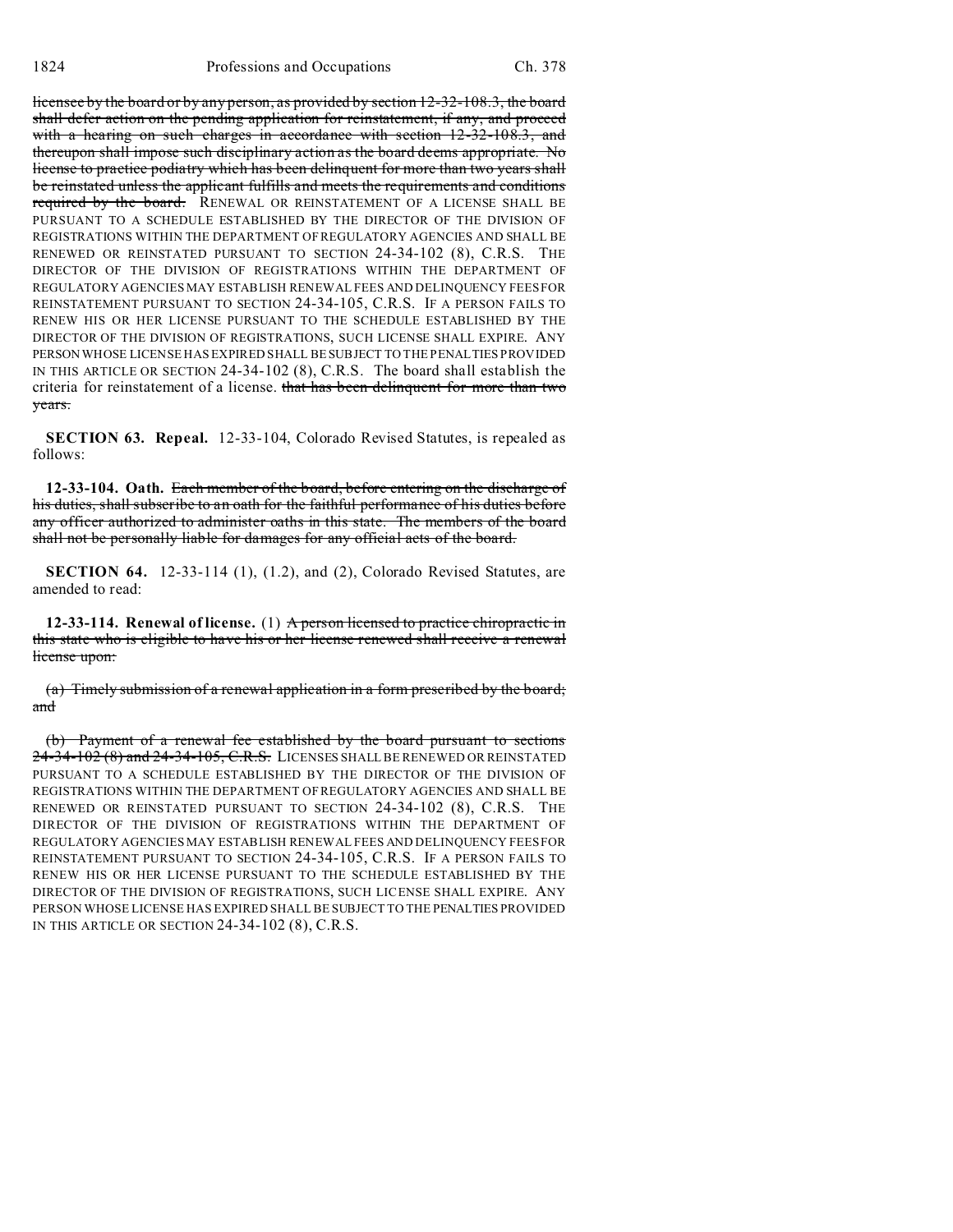(1.2) If a licensee fails to renew his or her license prior to its expiration, such license shall automatically expire. A chiropractor formerly licensed in this state may have an expired license reinstated pursuant to rules established by the board.

(2) Any chiropractor whose application for renewal is received by the board after the deadline for renewal shall, in addition to the renewal fee, transmit to the board with his application an additional sum which shall be determined and collected pursuant to section 24-34-105, C.R.S. Failure to so remit shall cause a denial of the application for renewal. Any chiropractor whose application for renewal indicates that he has not actively practiced chiropractic or that he has not been engaged in teaching chiropractic for the preceding five years shall be issued a renewal license by the board only after hearing and upon notice to said applicant, wherein such applicant has demonstrated to the board that he has maintained the qualifications set out in section 12-33-112, but no reexamination shall be required unless the board finds good cause to believe that the person has not maintained the professional ability and knowledge required of an original licensee under this article.

**SECTION 65.** 12-33-119 (3.5), (7), and (9), Colorado Revised Statutes, are amended to read:

**12-33-119. Disciplinary proceedings.** (3.5) Any person participating in good faith in the making of a complaint or report or participating in any investigative or administrative proceeding pursuant to this section shall be immune from any liability, civil or criminal, that otherwise might result by reason of such action.

 $(7)$  (a) In order to aid the board in any hearing or investigation instituted pursuant to this section, The board shall have the power to issue subpoenas commanding production of copies of such records containing information relevant to the practice of chiropractic rendered by any licensee OR AN ADMINISTRATIVE LAW JUDGE SHALL HAVE THE POWER TO ADMINISTER OATHS, TAKE AFFIRMATIONS OF WITNESSES, AND ISSUE SUBPOENAS TO COMPEL THE ATTENDANCE OF WITNESSES AND THE PRODUCTION OF ALL RELEVANT PAPERS, BOOKS, RECORDS, DOCUMENTARY EVIDENCE, AND MATERIALS IN ANY HEARING, INVESTIGATION, ACCUSATION, OR OTHER MATTER COMING BEFORE THE BOARD. THE BOARD MAY APPOINT AN ADMINISTRATIVE LAW JUDGE PURSUANT TO PART 10 OF ARTICLE 30 OF TITLE 24, C.R.S., TO TAKE EVIDENCE AND TO MAKE FINDINGS AND REPORT THEM TO THE BOARD. The person providing such copies shall prepare them from the original record and shall delete from the copy provided pursuant to the subpoena the name of the patient, but he or she shall identify the patient by a numbered code, to be retained by the custodian of the records from which the copies were made.

(b) Upon certification of the custodian that the copies are true and complete except for the patient's name, they shall be deemed authentic, subject to the right to subpoena the originals for the limited purpose of ascertaining the accuracy of the copies. The originals shall remain confidential and be returned to the custodian as soon as the accuracy of the copy is ascertained or as soon as the case is concluded if the original is needed as evidence of falsification. No privilege of confidentiality shall exist with respect to such copies, and no liability shall lie against the board or the custodian for furnishing or using such copies in accordance with this subsection (7).

(c) A subpoena issued pursuant to this subsection  $(7)$  may be enforced by a district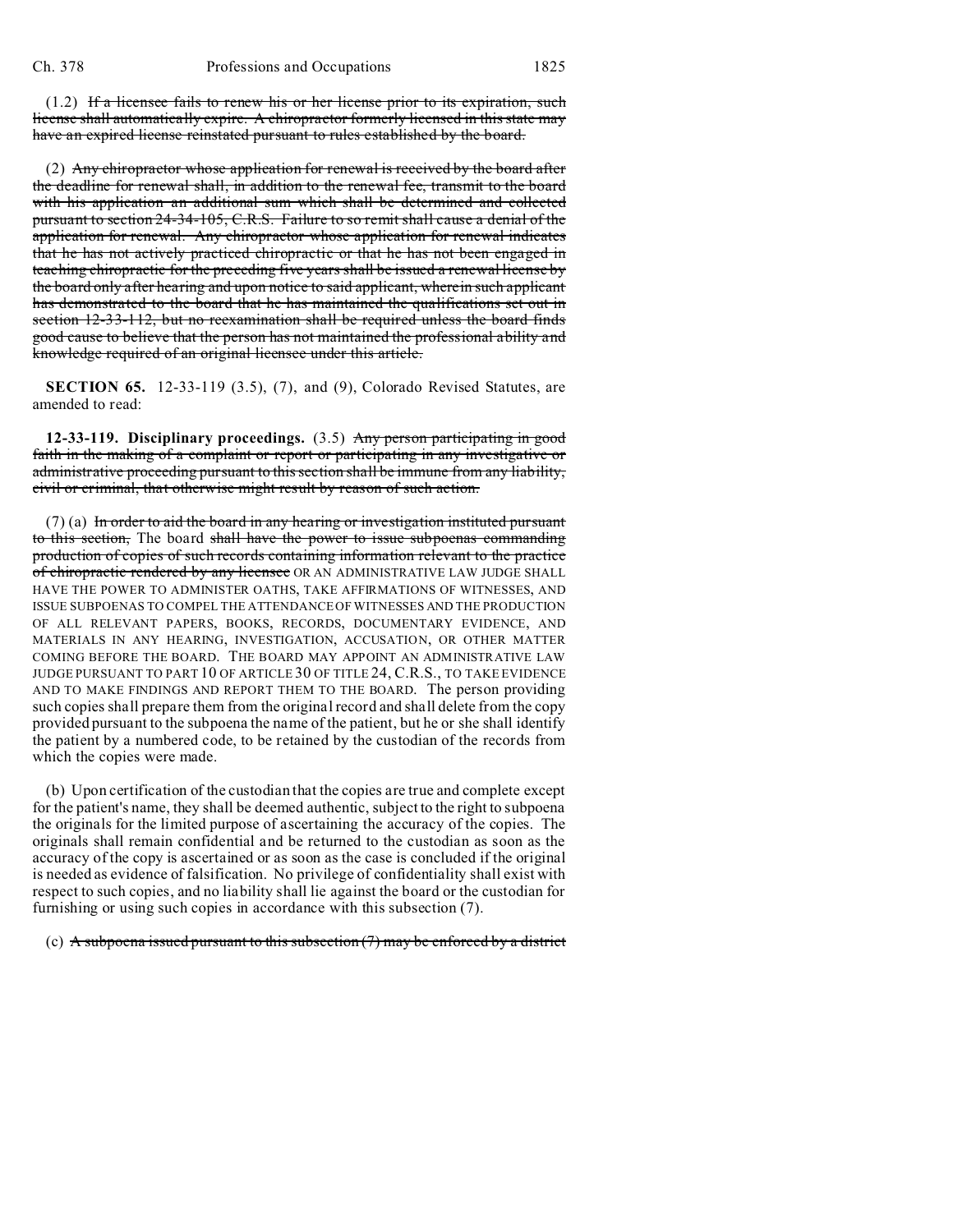court of competent jurisdiction. UPON FAILURE OF ANY WITNESS TO COMPLY WITH SUCH SUBPOENA OR PROCESS, THE DISTRICT COURT OF THE COUNTY IN WHICH THE SUBPOENAED PERSON OR LICENSEE RESIDES OR CONDUCTS BUSINESS, UPON APPLICATION BY THE BOARD OR DIRECTOR WITH NOTICE TO THE SUBPOENAED PERSON OR LICENSEE, MAY ISSUE TO THE PERSON OR LICENSEE AN ORDER REQUIRING THAT PERSON OR LICENSEE TO APPEAR BEFORE THE BOARD OR DIRECTOR; TO PRODUCE THE RELEVANT PAPERS, BOOKS, RECORDS, DOCUMENTARY EVIDENCE, OR MATERIALS IF SO ORDERED; OR TO GIVE EVIDENCE TOUCHING THE MATTER UNDER INVESTIGATION OR IN QUESTION. FAILURE TO OBEY THE ORDER OF THE COURT MAY BE PUNISHED BY THE COURT AS A CONTEMPT OF COURT.

(9) (a) When a complaint or an investigation discloses an instance of misconduct which THAT, in the opinion of the board, does not warrant formal action by the board but which THAT should not be dismissed as being without merit, a letter of admonition may be sent by certified mail to the chiropractor against whom the complaint was made and a copy also sent to the person making the complaint. When a letter of admonition is sent by certified mail by the board to a chiropractor complained against, such chiropractor shall be advised that he or she has the right to request in writing, within thirty TWENTY days after mailing RECEIPT OF the letter, that formal disciplinary proceedings be initiated to adjudicate the propriety of the conduct upon which the letter of admonition is based. If such request is timely made, the letter of admonition shall be deemed vacated, and the matter shall be processed by means of formal disciplinary proceedings.

(b) WHEN A COMPLAINT OR AN INVESTIGATION DISCLOSES AN INSTANCE OF MISCONDUCT THAT, IN THE OPINION OF THE BOARD, WARRANTS FORMAL ACTION, THE COMPLAINT SHALL NOT BE RESOLVED BY A DEFERRED SETTLEMENT, ACTION, JUDGMENT, OR PROSECUTION.

**SECTION 66.** 12-33-119.1 (2), Colorado Revised Statutes, is amended to read:

**12-33-119.1. Immunity in professional review.** (2) Any member of the board or a professional review committee authorized by the board, and any witness appearing before the board or such professional review committee shall be immune from suit in any civil action brought by a licensee who is the subject of a professional review proceeding if such member or witness acts in good faith within the scope of the function of the board or such committee, has made a reasonable effort to obtain the facts of the matter as to which he acts, and acts in the reasonable belief that the action taken by him is warranted by the facts. The immunity provided by this subsection (2) shall extend to the members of an authorized professional review committee of a society or an association of persons licensed pursuant to this article and witnesses appearing before such committee if such committee is authorized to act as provided in paragraph (b) of subsection (1) of this section. ANY MEMBER OF THE BOARD OR PROFESSIONAL REVIEW COMMITTEE, THE BOARD'S OR PROFESSIONAL REVIEW COMMITTEE'S STAFF, ANY PERSON ACTING AS A WITNESS OR CONSULTANT TO THE BOARD OR COMMITTEE, ANY WITNESS TESTIFYING IN A PROCEEDING AUTHORIZED UNDER THIS ARTICLE, AND ANY PERSON WHO LODGES A COMPLAINT PURSUANT TO THIS ARTICLE SHALL BE IMMUNE FROM LIABILITY IN ANY CIVIL ACTION BROUGHT AGAINST HIM OR HER FOR ACTS OCCURRING WHILE ACTING IN HIS OR HER CAPACITY AS BOARD OR PROFESSIONAL REVIEW COMMITTEE MEMBER, STAFF, CONSULTANT, OR WITNESS,RESPECTIVELY, IF SUCH INDIVIDUAL WAS ACTING IN GOOD FAITH WITHIN THE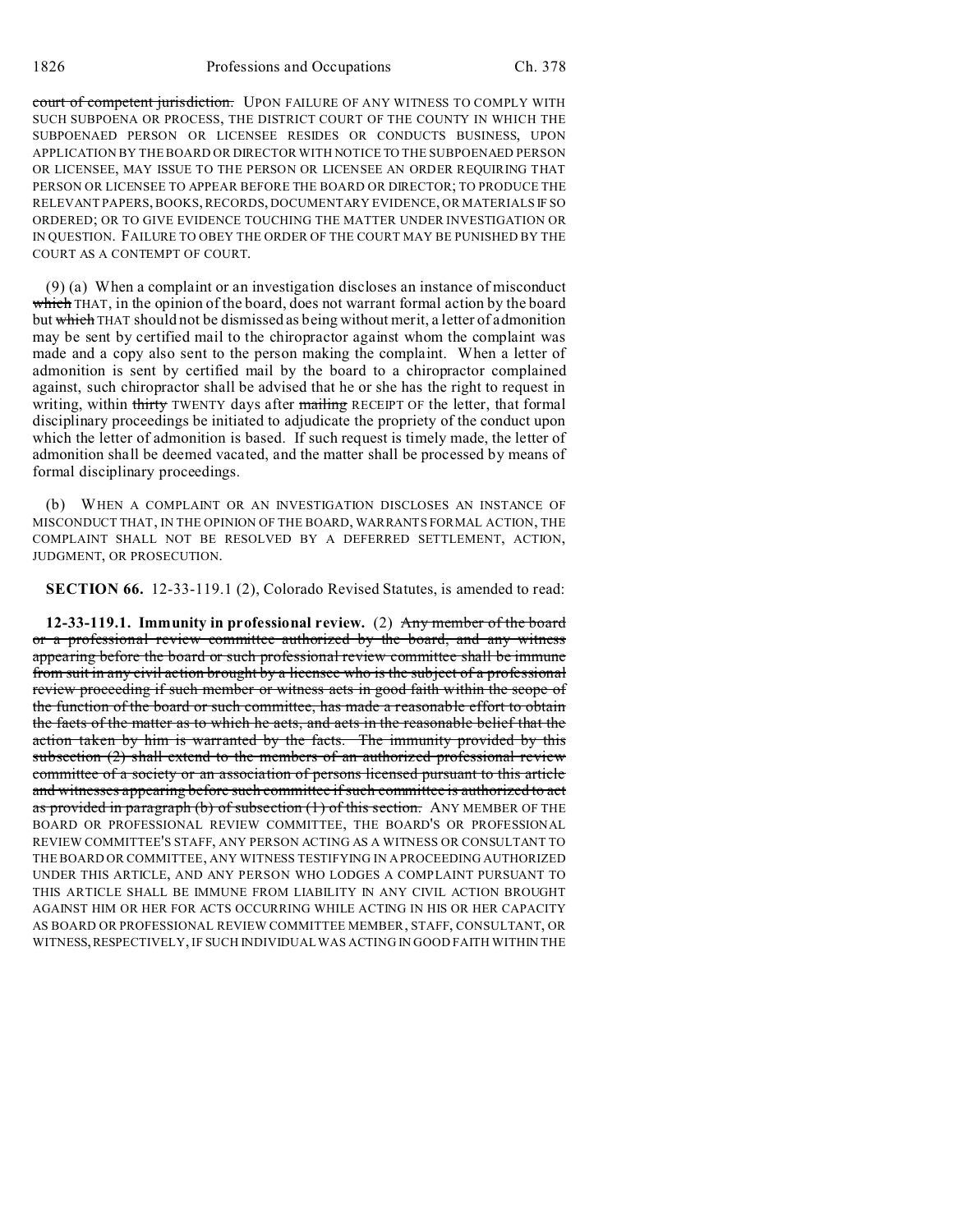SCOPE OF HIS OR HER RESPECTIVE CAPACITY, MADE A REASONABLE EFFORT TO OBTAIN THE FACTS OF THE MATTER AS TO WHICH HE OR SHE ACTED, AND ACTED IN THE REASONABLE BELIEF THAT THE ACTION TAKEN BY HIM OR HER WAS WARRANTED BY THE FACTS. ANY PERSON PARTICIPATING IN GOOD FAITH IN LODGING A COMPLAINT OR PARTICIPATING IN ANY INVESTIGATIVE OR ADMINISTRATIVE PROCEEDING PURSUANT TO THIS ARTICLE SHALL BE IMMUNE FROM ANY CIVIL OR CRIMINAL LIABILITY THAT MAY RESULT FROM SUCH PARTICIPATION.

**SECTION 67.** 12-36-103 (3) and (5), Colorado Revised Statutes, are amended to read:

**12-36-103. State board of medical examiners - immunity - subject to termination - repeal of article.** (3) In the event a vacancy in the membership of the board occurs for any cause other than expiration of a term, the governor shall appoint a successor to fill the unexpired portion of the term of such member whose office has been so vacated and shall appoint such new member in the same manner as members for a full term. Each member of the board, before he enters upon the duties of his office, shall take an oath or affirmation to support the constitution of the United States and of the state of Colorado and to faithfully perform the duties of the office upon which he is about to enter. Members of the board shall remain in office until their successors have been appointed. A member of the board, upon notice and hearing, may be removed by the governor for continued neglect of duty, incompetence, or unprofessional or dishonorable conduct.

(5) A board member shall be immune from any civil action based upon a disciplinary proceeding or other official act that such board member performs in good faith as a member of such board.

**SECTION 68.** 12-36-104 (1) (b), Colorado Revised Statutes, is amended to read:

**12-36-104. Powers and duties of board.** (1) In addition to all other powers and duties conferred and imposed upon the board by this article, the board has the following powers and duties to:

(b) (I) Make investigations, hold hearings, and take evidence in all matters relating to the exercise and performance of the powers and duties vested in the board. and, in connection with any investigation (whether before or after a formal complaint is filed pursuant to section 12-36-118) or hearing and through any member, the secretary, or chief administrative officer thereof, subpoena witnesses, administer oaths, and compel the testimony of witnesses and the production of books, papers, and records relevant to any inquiry or hearing. Any subpoena issued pursuant to this article shall be enforceable by the district court.

(II) THE BOARD OR AN ADMINISTRATIVE LAW JUDGE SHALL HAVE THE POWER TO ADMINISTER OATHS, TAKE AFFIRMATIONS OF WITNESSES, AND ISSUE SUBPOENAS TO COMPEL THE ATTENDANCE OF WITNESSES AND THE PRODUCTION OF ALL RELEVANT PAPERS, BOOKS, RECORDS, DOCUMENTARY EVIDENCE, AND MATERIALS IN ANY HEARING, INVESTIGATION, ACCUSATION, OR OTHER MATTER COMING BEFORE THE BOARD. THE BOARD MAY APPOINT AN ADMINISTRATIVE LAW JUDGE PURSUANT TO PART 10 OF ARTICLE 30 OF TITLE 24, C.R.S., TO TAKE EVIDENCE AND TO MAKE FINDINGS AND REPORT THEM TO THE BOARD.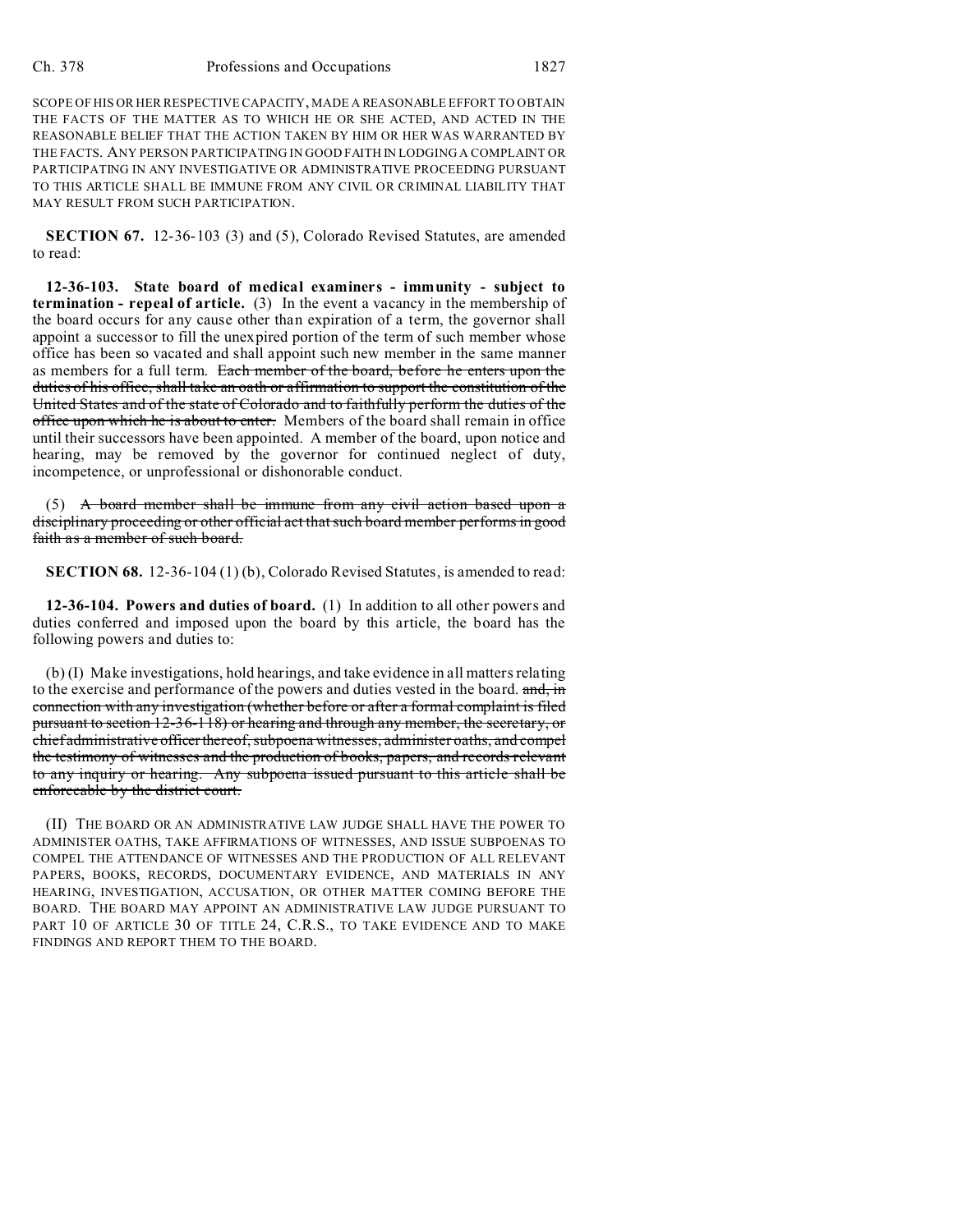(III) UPON FAILURE OF ANY WITNESS TO COMPLY WITH SUCH SUBPOENA OR PROCESS, THE DISTRICT COURT OF THE COUNTY IN WHICH THE SUBPOENAED PERSON OR LICENSEE RESIDES OR CONDUCTS BUSINESS, UPON APPLICATION BY THE BOARD OR DIRECTOR WITH NOTICE TO THE SUBPOENAED PERSON OR LICENSEE, MAY ISSUE TO THE PERSON OR LICENSEE AN ORDER REQUIRING THAT PERSON OR LICENSEE TO APPEAR BEFORE THE BOARD OR DIRECTOR; TO PRODUCE THE RELEVANT PAPERS, BOOKS, RECORDS, DOCUMENTARY EVIDENCE, OR MATERIALS IF SO ORDERED; OR TO GIVE EVIDENCE TOUCHING THE MATTER UNDER INVESTIGATION OR IN QUESTION. FAILURE TO OBEY THE ORDER OF THE COURT MAY BE PUNISHED BY THE COURT AS A CONTEMPT OF COURT.

**SECTION 69.** 12-36-118 (3), (4) (c) (III), and (4) (c) (IV), Colorado Revised Statutes, are amended to read:

**12-36-118. Disciplinary action by board - immunity.** (3) (a) In the discharge of its duties, the board may enlist the assistance of other licensees. Licensees have the duty to report to the board any licensee known, or upon information and belief, to have violated any of the provisions of section 12-36-117 (1); except that no licensee who is treating another licensee for a mental disability or habitual intemperance or excessive use of any habit-forming drug shall have a duty to report his or her patient unless, in the opinion of the treating licensee, the impaired licensee presents a danger to himself, herself, or others.

(b) ANY MEMBER OF THE BOARD, ANY MEMBER OF THE BOARD'S STAFF, ANY PERSON ACTING AS A WITNESS OR CONSULTANT TO THE BOARD, ANY WITNESS TESTIFYING IN A PROCEEDING AUTHORIZED UNDER THIS PART 1, AND ANY PERSON WHO LODGES A COMPLAINT PURSUANT TO THIS PART 1 SHALL BE IMMUNE FROM LIABILITY IN ANY CIVIL ACTION BROUGHT AGAINST HIM OR HER FOR ACTS OCCURRING WHILE ACTING IN HIS OR HER CAPACITY AS BOARD MEMBER, STAFF, CONSULTANT, OR WITNESS, RESPECTIVELY, IF SUCH INDIVIDUAL WAS ACTING IN GOOD FAITHWITHIN THE SCOPE OF HIS OR HER RESPECTIVE CAPACITY, MADE A REASONABLE EFFORT TO OBTAIN THE FACTS OF THE MATTER AS TO WHICH HE OR SHE ACTED, AND ACTED IN THE REASONABLE BELIEF THAT THE ACTION TAKEN BY HIM OR HER WAS WARRANTED BY THE FACTS. Any person participating in good faith in the making of a complaint or report or participating in any investigative or administrative proceeding pursuant to this section shall be immune from any liability, civil or criminal, that otherwise might result by reason of such action. When acting in their official capacity, members of the board shall be immune from any liability civil or criminal, that otherwise might result by reason of participating in the investigation of or an administrative proceeding in connection with a complaint or report pursuant to this section or by reason of any disciplinary action taken by the board pursuant to this section as a result of such a complaint or report PARTICIPATION.

(4) (c) On completion of an investigation, the inquiry panel shall make a finding that:

(III) (A) The investigation discloses an instance of unprofessional conduct that, in the opinion of the inquiry panel, does not warrant formal action by the board but should not be dismissed as being without merit; in such case, a certified letter return receipt requested, of admonition shall be sent to the licensee against whom a complaint was made, and a copy thereof to the person making the complaint, but,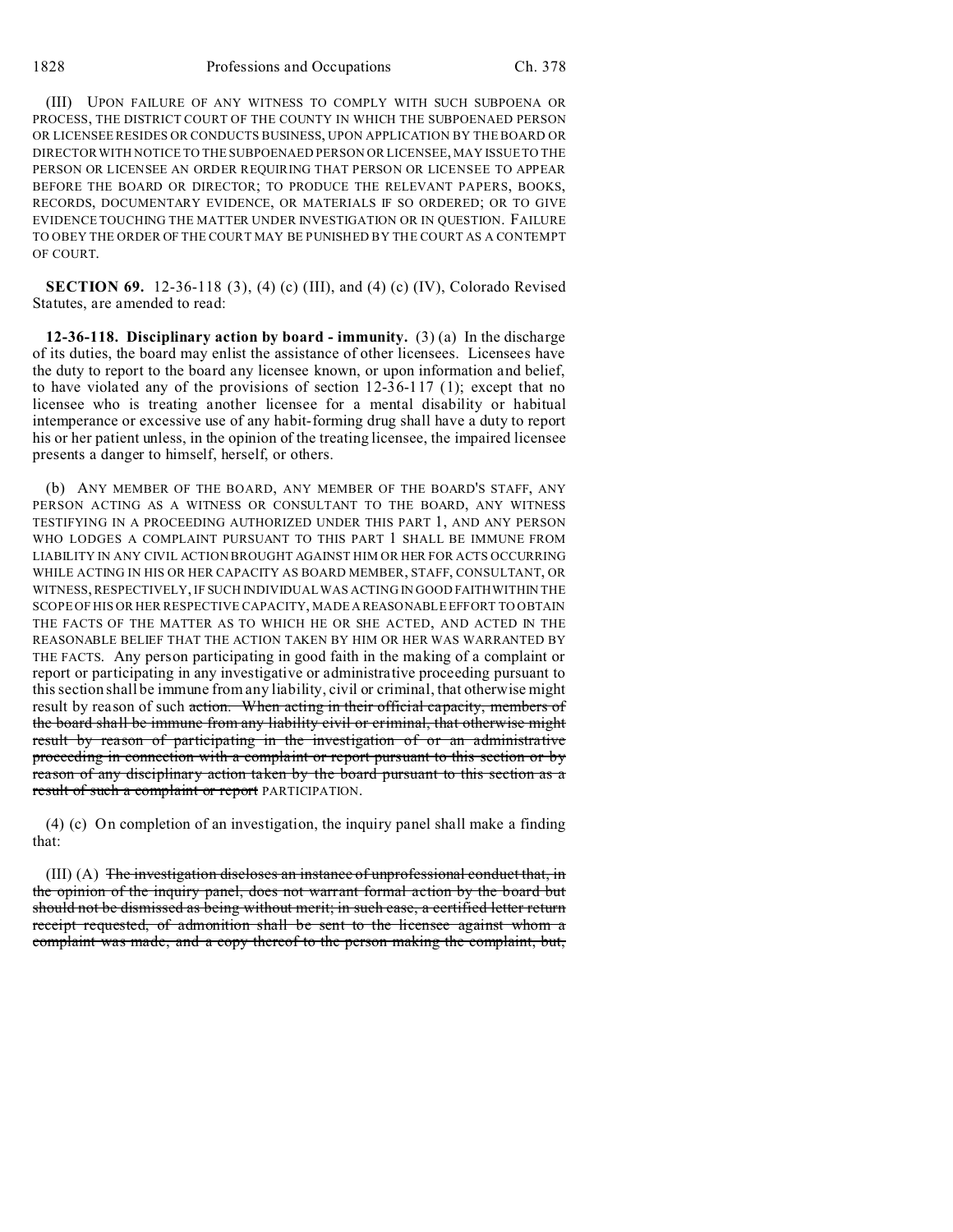when a letter of admonition is sent by the inquiry panel to a licensee complained against, such licensee shall be advised that he or she has the right to request in writing, within twenty days after receipt of the letter, that formal disciplinary proceedings be initiated against him or her to adjudicate the propriety of the conduct upon which the letter of admonition is based. If such request is timely made, the letter of admonition shall be deemed vacated, and the matter shall be processed by means of formal disciplinary proceedings; or WHEN A COMPLAINT OR INVESTIGATION DISCLOSES AN INSTANCE OF MISCONDUCT THAT, IN THE OPINION OF THE BOARD, DOES NOT WARRANT FORMAL ACTION BY THE BOARD BUT THAT SHOULD NOT BE DISMISSED AS BEING WITHOUT MERIT, A LETTER OF ADMONITION MAY BE ISSUED AND SENT, BY CERTIFIED MAIL, TO THE LICENSEE.

(B) WHEN A LETTER OF ADMONITION IS SENT BY THE BOARD, BY CERTIFIED MAIL, TO A LICENSEE, SUCH LICENSEE SHALL BE ADVISED THAT HE OR SHE HAS THE RIGHT TO REQUEST IN WRITING, WITHIN TWENTY DAYS AFTER RECEIPT OF THE LETTER, THAT FORMAL DISCIPLINARY PROCEEDINGS BE INITIATED TO ADJUDICATE THE PROPRIETY OF THE CONDUCT UPON WHICH THE LETTER OF ADMONITION IS BASED.

(C) IF THE REQUEST FOR ADJUDICATION IS TIMELY MADE, THE LETTER OF ADMONITION SHALL BE DEEMED VACATED AND THE MATTER SHALL BE PROCESSED BY MEANS OF FORMAL DISCIPLINARY PROCEEDINGS.

 $(IV)$  (A) The investigation discloses facts which THAT warrant further proceedings by formal complaint, as provided in subsection (5) of this section, in which event the complaint shall be referred to the attorney general for preparation and filing of a formal complaint.

(B) WHEN A COMPLAINT OR AN INVESTIGATION DISCLOSES AN INSTANCE OF MISCONDUCT THAT, IN THE OPINION OF THE BOARD, WARRANTS FORMAL ACTION, THE COMPLAINT SHALL NOT BE RESOLVED BY A DEFERRED SETTLEMENT, ACTION, JUDGMENT, OR PROSECUTION.

**SECTION 70.** 12-36-123 (1) (a) and (2), Colorado Revised Statutes, are amended to read:

**12-36-123. Procedure - registration - fees.** (1) (a) The board shall establish procedures for the maintenance of licensee lists and the establishment of renewal fees and schedules, which fees and schedules shall be established subject to section 24-34-102 (8), C.R.S. Every licensee shall pay the board a registration fee to be determined and collected pursuant to section 24-34-105, C.R.S., and shall obtain a registration certificate for the current renewal period. ALL LICENSES SHALL BE RENEWED OR REINSTATED PURSUANT TO A SCHEDULE ESTABLISHED BY THE DIRECTOR OF THE DIVISION OF REGISTRATIONS WITHIN THE DEPARTMENT OF REGULATORY AGENCIES AND SHALL BE RENEWED OR REINSTATED PURSUANT TO SECTION 24-34-102 (8), C.R.S. THE DIRECTOR OF THE DIVISION MAY ESTABLISH RENEWAL FEES AND DELINQUENCY FEES FOR REINSTATEMENT PURSUANT TO SECTION 24-34-105, C.R.S. IF A PERSON FAILS TO RENEW HIS OR HER LICENSE PURSUANT TO THE SCHEDULE ESTABLISHED BY THE DIRECTOR OF THE DIVISION OF REGISTRATIONS, SUCH LICENSE SHALL EXPIRE. A PERSON WHOSE LICENSE HAS EXPIRED SHALL BE SUBJECT TO THE PENALTIES PROVIDED IN THIS ARTICLE OR SECTION 24-34-102 (8), C.R.S.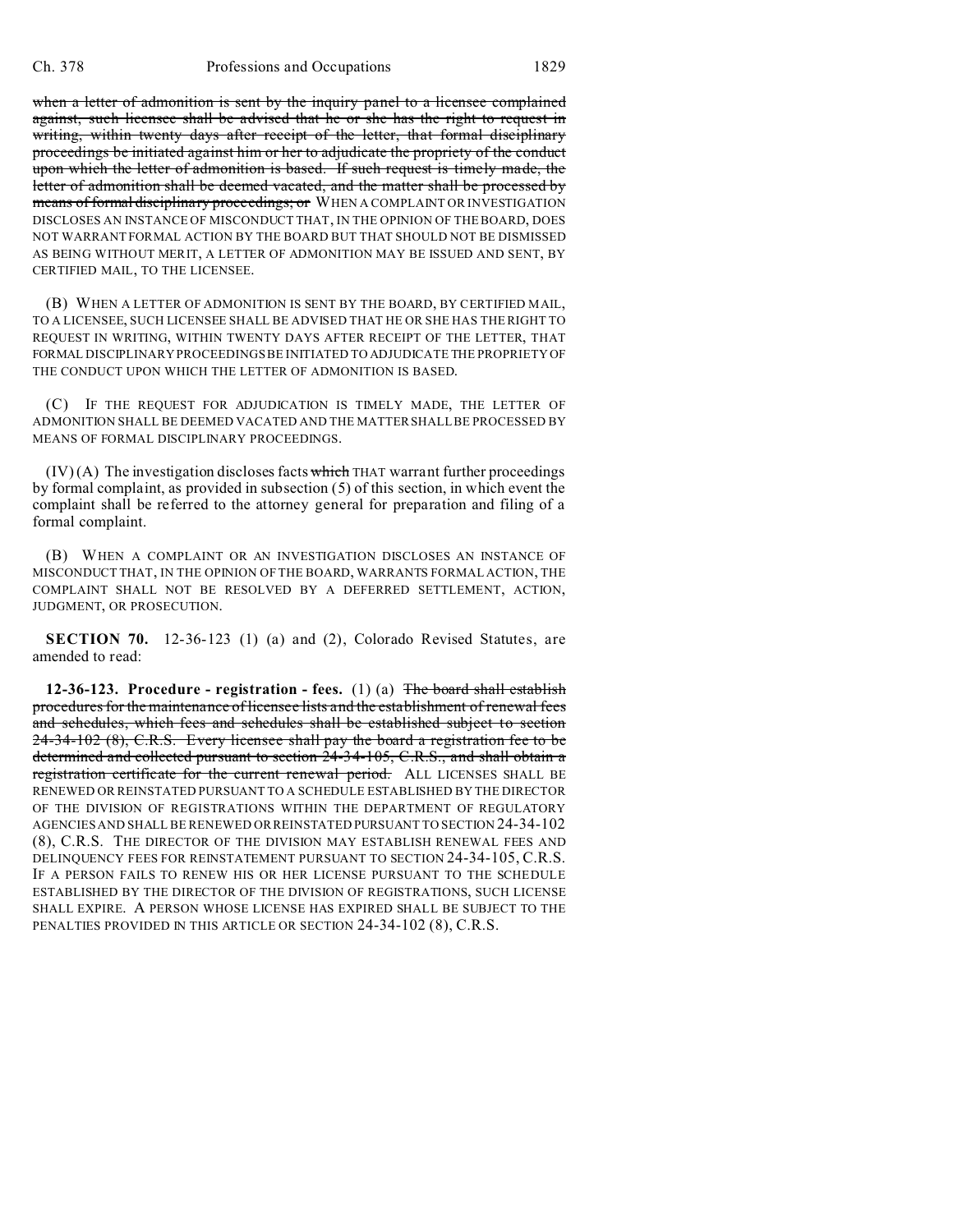(2)  $(a)$  The board shall mail notice of the provisions of this section, with the application for registration prescribed by the board, to each licensee at the last address shown on the board's records. Such mailing shall be made in accordance with the renewal schedule established pursuant to section 24-34-102 (8), C.R.S. If a licensee fails to pay the registration fee prescribed by subsection (1) of this section, the license of such licensee shall lapse and the name of the licensee shall be omitted from such list.

(b) When a licensee's license lapses, the licensee may file a board-approved application for reinstatement with the board and the license shall be reinstated subject to payment to the board of the renewal fee and a reinstatement fee determined by the board pursuant to section 24-34-105, C.R.S. If charges are made against the licensee pursuant to section 12-36-118, the board shall defer action on the pending application for reinstatement and proceed with a hearing on such charges in accordance with section 12-36-118. After such hearing, the board shall reinstate, further suspend, or revoke such license. The board shall not reinstate any license that has lapsed for more than two years unless the applicant demonstrates continued professional competence in the manner prescribed by the board.

**SECTION 71.** 12-36.5-105 (2), Colorado Revised Statutes, is amended to read:

**12-36.5-105. Immunity from liability.** (2) The governing board, the individual members of such board and the entity which has established a peer review committee pursuant to section 12-36.5-104 shall be immune from suit for any damages in a civil or criminal action, including antitrust actions, brought by a physician who is the subject of any action taken by such board or members if such board or its members, acting as individuals, act in good faith. Good faith shall include reliance upon the recommendations of the review committee, but good faith shall not be presumed if the board or a member has knowledge concerning the review in question which would cause such reliance to be unwarranted. Good faith shall also require that the board otherwise acted in good faith, including the consideration of any facts not previously available to and considered by the peer review committee, and that the board acted in reasonable belief that the action taken was warranted by the facts. THE GOVERNING BOARD, THE INDIVIDUAL MEMBERS OF SUCH BOARD AND THE ENTITY THAT HAS ESTABLISHED A PEER REVIEW COMMITTEE PURSUANT TO SECTION 12-36.5-104, THE BOARD'S STAFF, ANY PERSON ACTING ASAWITNESS OR CONSULTANT TO THE BOARD, ANY WITNESS TESTIFYING IN A PROCEEDING AUTHORIZED UNDER THIS ARTICLE, AND ANY PERSON WHO LODGES A COMPLAINT PURSUANT TO THIS ARTICLE SHALL BE IMMUNE FROM LIABILITY IN ANY CIVIL ACTION BROUGHT AGAINST HIM OR HER FOR ACTS OCCURRING WHILE ACTING IN HIS OR HER CAPACITY AS BOARD MEMBER, STAFF, CONSULTANT, OR WITNESS, RESPECTIVELY, IF SUCH INDIVIDUAL WAS ACTING IN GOOD FAITH WITHIN THE SCOPE OF HIS OR HER RESPECTIVE CAPACITY, MADE A REASONABLE EFFORT TO OBTAIN THE FACTS OF THE MATTER AS TO WHICH HE OR SHE ACTED, AND ACTED IN THE REASONABLE BELIEF THAT THE ACTION TAKEN BY HIM OR HER WAS WARRANTED BY THE FACTS. ANY PERSON PARTICIPATING IN GOOD FAITH IN LODGING A COMPLAINT OR PARTICIPATING IN ANY INVESTIGATIVE OR ADMINISTRATIVE PROCEEDING PURSUANT TO THIS ARTICLE SHALL BE IMMUNE FROM ANY CIVIL OR CRIMINAL LIABILITY THAT MAY RESULT FROM SUCH PARTICIPATION.

**SECTION 72.** 12-36.5-106 (13), Colorado Revised Statutes, is amended to read: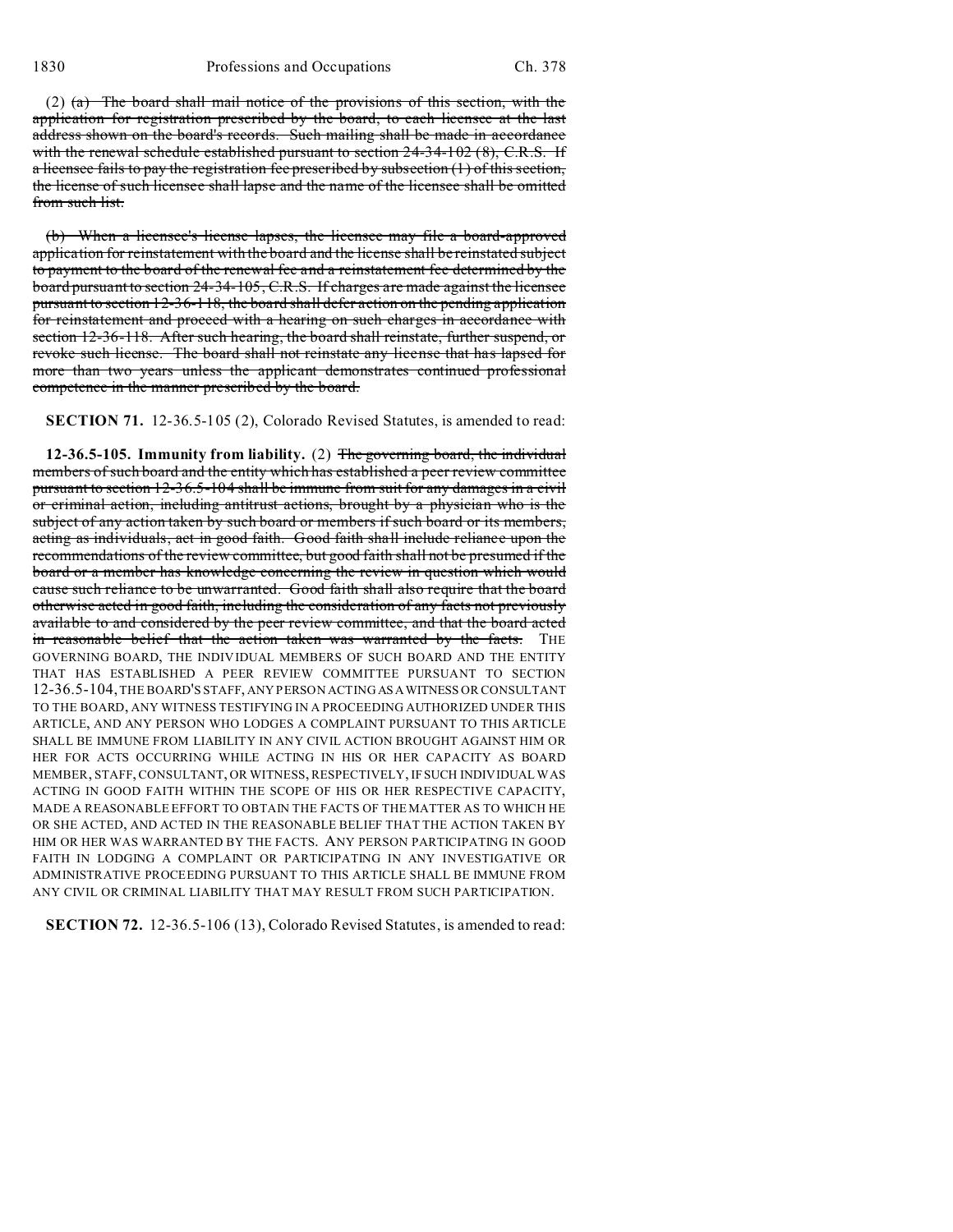**12-36.5-106. Committee on anticompetitive conduct.** (13) Any member of the committee shall be immune from suit in any civil action based upon any proceedings or other official actions performed in good faith. Any witness, consultant, or staff member participating in good faith in the making of a report or any person participating in good faith in any investigative or administrative proceeding pursuant to this section shall also be immune from suit in any civil action. ANY MEMBER OF THE COMMITTEE, ANY MEMBER OF THE COMMITTEE'S STAFF, ANY PERSON ACTING AS A WITNESS OR CONSULTANT TO THE COMMITTEE, ANY WITNESS TESTIFYING IN A PROCEEDING AUTHORIZED UNDER THIS ARTICLE, AND ANY PERSON WHO LODGES A COMPLAINT PURSUANT TO THIS ARTICLE SHALL BE IMMUNE FROM LIABILITY IN ANY CIVIL ACTION BROUGHT AGAINST HIM OR HER FOR ACTS OCCURRING WHILE ACTING IN HIS OR HER CAPACITY AS COMMITTEE MEMBER, STAFF, CONSULTANT, OR WITNESS, RESPECTIVELY, IF SUCH INDIVIDUAL WAS ACTING IN GOOD FAITH WITHIN THE SCOPE OF HIS OR HER RESPECTIVE CAPACITY, MADE A REASONABLE EFFORT TO OBTAIN THE FACTS OF THE MATTER AS TO WHICH HE OR SHE ACTED, AND ACTED IN THE REASONABLE BELIEF THAT THE ACTION TAKEN BY HIM OR HER WAS WARRANTED BY THE FACTS. ANY PERSON PARTICIPATING IN GOOD FAITH IN LODGING A COMPLAINT OR PARTICIPATING IN ANY INVESTIGATIVE OR ADMINISTRATIVE PROCEEDING PURSUANT TO THIS ARTICLE SHALL BE IMMUNE FROM ANY CIVIL OR CRIMINAL LIABILITY THAT MAY RESULT FROM SUCH PARTICIPATION.

**SECTION 73.** 12-37-103 (3), Colorado Revised Statutes, is amended to read:

**12-37-103. Requirement for registration with the division of registrations annual fee - grounds for revocation.** (3) Every applicant for registration shall pay an annual A registration fee to be established by the director in the manner authorized by section 24-34-105, C.R.S. REGISTRATIONS SHALL BE RENEWED OR REINSTATED PURSUANT TO A SCHEDULE ESTABLISHED BY THE DIRECTOR AND SHALL BE RENEWED OR REINSTATED PURSUANT TO SECTION 24-34-102 (8), C.R.S. THE DIRECTOR MAY ESTABLISH RENEWAL FEES AND DELINQUENCY FEES FOR REINSTATEMENT PURSUANT TO SECTION 24-34-105, C.R.S. IF A PERSON FAILS TO RENEW HIS OR HER REGISTRATION PURSUANT TO THE SCHEDULE ESTABLISHED BY THE DIRECTOR OF THE DIVISION OF REGISTRATIONS, SUCH REGISTRATION SHALL EXPIRE. ANY PERSON WHOSE REGISTRATION HAS EXPIRED SHALL BE SUBJECT TO THE PENALTIES PROVIDED IN THIS ARTICLE OR SECTION 24-34-102 (8), C.R.S.

**SECTION 74.** 12-37-107 (2) and (6), Colorado Revised Statutes, are amended, and the said 12-37-107 is further amended BY THE ADDITION OF THE FOLLOWING NEW SUBSECTIONS, to read:

**12-37-107. Disciplinary action authorized - grounds for discipline.** (2) As an alternative to or in addition to a suspension or revocation of registration under subsection (3) of this section, the director may assess a civil penalty in the form of a fine, not to exceed five thousand dollars, for any act or omission enumerated in subsection (3) of this section. ANY MONEYS COLLECTED PURSUANT TO THIS SUBSECTION (2) SHALL BE TRANSMITTED TO THE STATE TREASURER, WHO SHALL CREDIT SUCH MONEYS TO THE GENERAL FUND.

 $(6)$  (a) To aid the director in any hearing or investigation instituted pursuant to this section, The director shall have the power to issue subpoenas commanding the appearance of persons and the production of copies of records containing information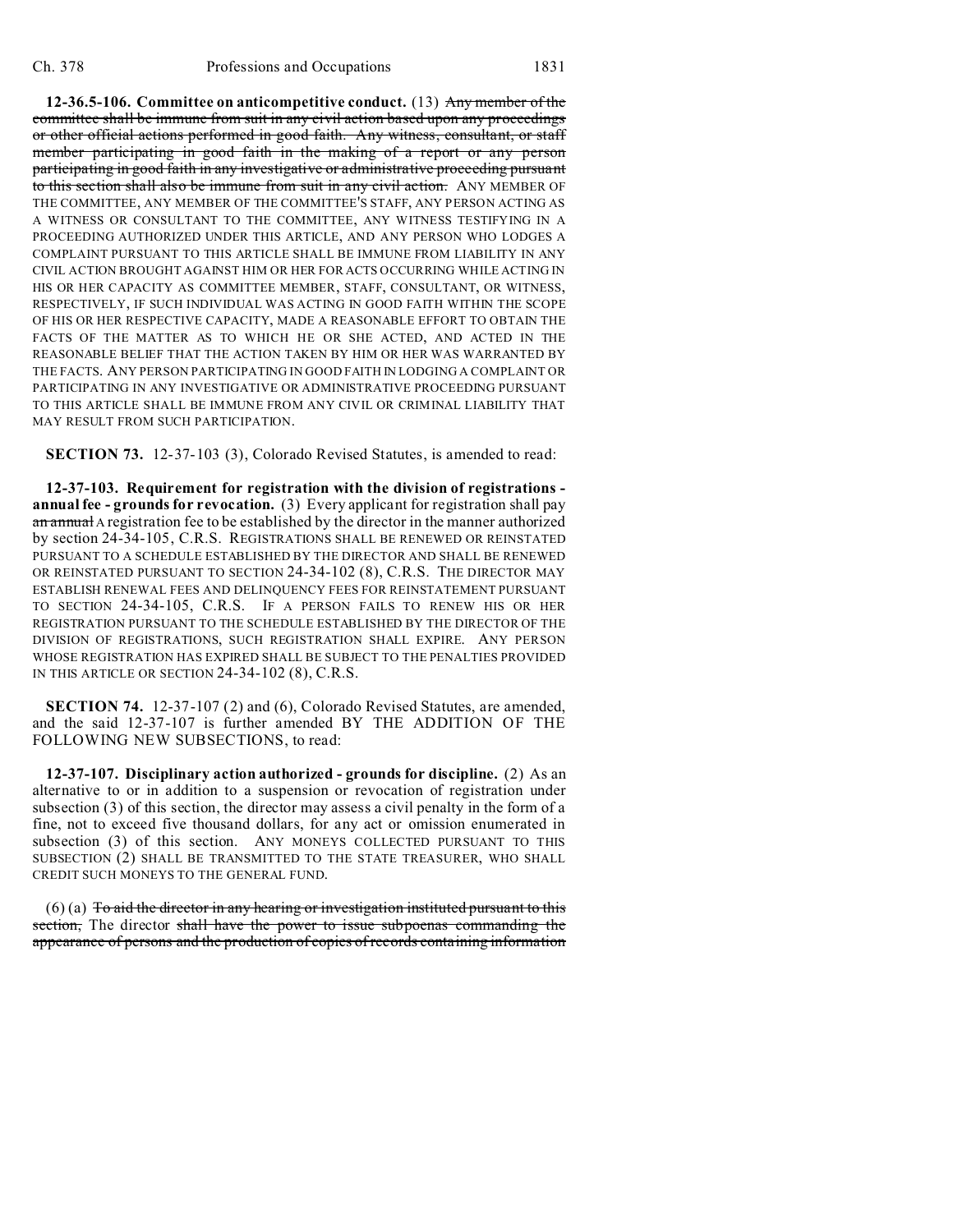relevant to the practice of direct-entry midwifery rendered by any registrant, OR AN ADMINISTRATIVE LAW JUDGE SHALL HAVE THE POWER TO ADMINISTER OATHS, TAKE AFFIRMATIONS OF WITNESSES, AND ISSUE SUBPOENAS TO COMPEL THE ATTENDANCE OF WITNESSES AND THE PRODUCTION OF ALL RELEVANT PAPERS, BOOKS, RECORDS, DOCUMENTARY EVIDENCE, AND MATERIALS IN ANY HEARING, INVESTIGATION, ACCUSATION, OR OTHER MATTER COMING BEFORE THE DIRECTOR. THE DIRECTOR MAY APPOINT AN ADMINISTRATIVE LAW JUDGE PURSUANT TO PART 10 OF ARTICLE 30 OF TITLE 24, C.R.S., TO TAKE EVIDENCE AND TO MAKE FINDINGS AND REPORT THEM TO THE DIRECTOR, including, but not limited to, hospital and physician records. The provider of such copies shall prepare the copies from the original record and shall delete the name of the patient, to be retained by the custodian of the records from which the copies were made, but shall identify the patient by a numbered code. Upon certification by the custodian that the copies are true and complete except for the patient's name, the copies shall be deemed authentic, subject to the right to inspect the originals for the limited purpose of ascertaining the accuracy of the copies. No privilege of confidentiality shall exist with respect to such copies and no liability shall lie against the director or the custodian or the director's or custodian's authorized employees for furnishing or using such copies in accordance with this section.

(b) UPON FAILURE OF ANY WITNESS TO COMPLY WITH SUCH SUBPOENAOR PROCESS, THE DISTRICT COURT OF THE COUNTY IN WHICH THE SUBPOENAED PERSON OR LICENSEE RESIDES OR CONDUCTS BUSINESS, UPON APPLICATION BY THE BOARD OR DIRECTOR WITH NOTICE TO THE SUBPOENAED PERSON OR LICENSEE, MAY ISSUE TO THE PERSON OR LICENSEE AN ORDER REQUIRING THAT PERSON OR LICENSEE TO APPEAR BEFORE THE DIRECTOR; TO PRODUCE THE RELEVANT PAPERS, BOOKS, RECORDS, DOCUMENTARY EVIDENCE, OR MATERIALS IF SO ORDERED; OR TO GIVE EVIDENCE TOUCHING THE MATTER UNDER INVESTIGATION OR IN QUESTION. FAILURE TO OBEY THE ORDER OF THE COURT MAY BE PUNISHED BY THE COURT AS A CONTEMPT OF COURT.

(7) (a) WHEN A COMPLAINT OR INVESTIGATION DISCLOSES AN INSTANCE OF MISCONDUCT THAT, IN THE OPINION OF THE DIRECTOR, DOES NOT WARRANT FORMAL ACTION BY THE DIRECTOR BUT THAT SHOULD NOT BE DISMISSED AS BEING WITHOUT MERIT, A LETTER OF ADMONITION MAY BE ISSUED AND SENT, BY CERTIFIED MAIL, TO THE LICENSEE.

(b) WHEN A LETTER OF ADMONITION IS SENT BY THE DIRECTOR, BY CERTIFIED MAIL, TO A LICENSEE, SUCH LICENSEE SHALL BE ADVISED THAT HE OR SHE HAS THE RIGHT TO REQUEST IN WRITING, WITHIN TWENTY DAYS AFTER RECEIPT OF THE LETTER, THAT FORMAL DISCIPLINARY PROCEEDINGS BE INITIATED TO ADJUDICATE THE PROPRIETY OF THE CONDUCT UPON WHICH THE LETTER OF ADMONITION IS BASED.

(c) IF THE REQUEST FOR ADJUDICATION IS TIMELY MADE, THE LETTER OF ADMONITION SHALL BE DEEMED VACATED AND THE MATTER SHALL BE PROCESSED BY MEANS OF FORMAL DISCIPLINARY PROCEEDINGS.

(8) WHEN A COMPLAINT OR AN INVESTIGATION DISCLOSES AN INSTANCE OF MISCONDUCT THAT, IN THE OPINION OF THE DIRECTOR, WARRANTS FORMAL ACTION, THE COMPLAINT SHALL NOT BE RESOLVED BY A DEFERRED SETTLEMENT, ACTION, JUDGMENT, OR PROSECUTION.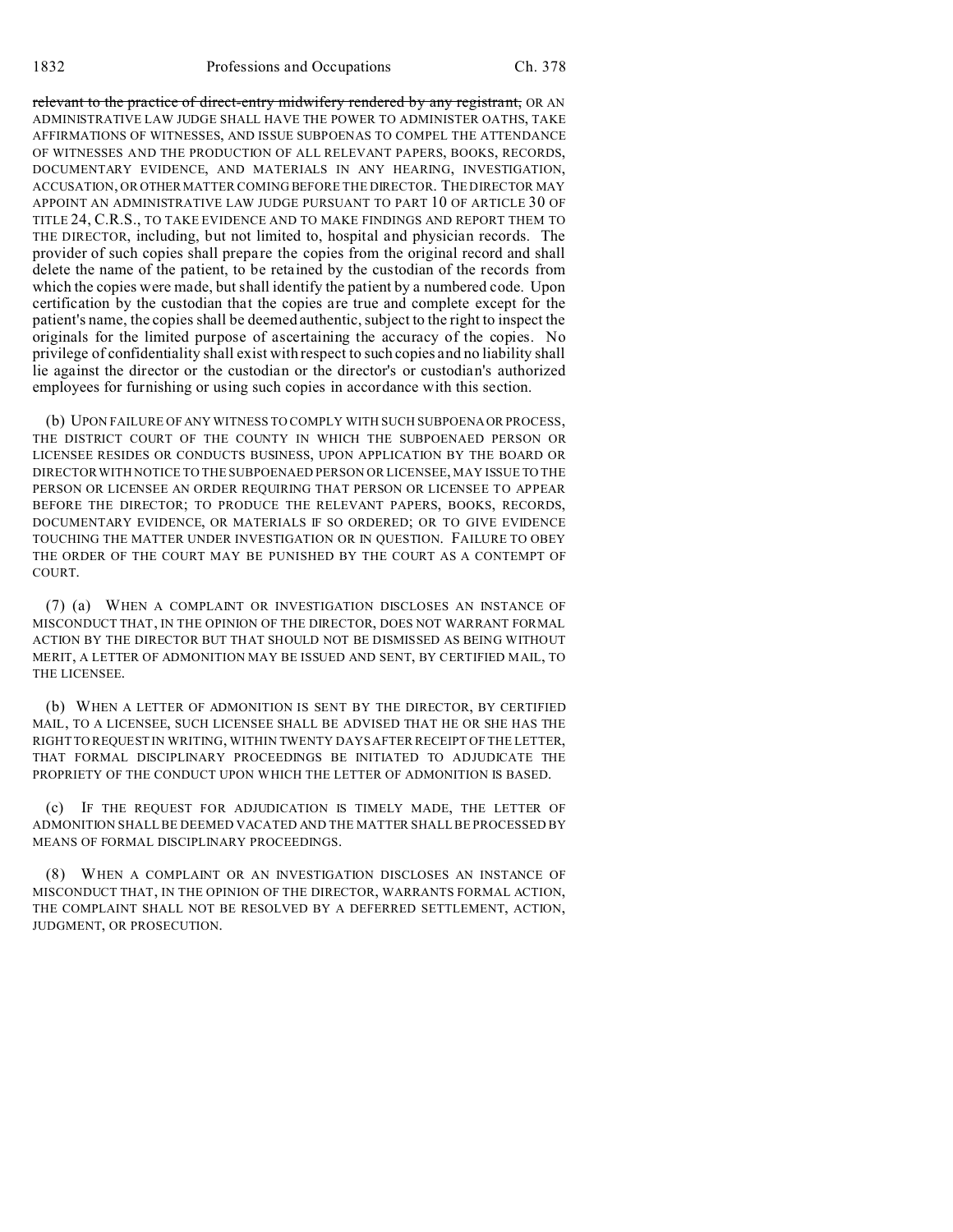## **SECTION 75.** 12-37-109.5, Colorado Revised Statutes, is amended to read:

**12-37-109.5. Immunity.** The director, division, staff, any person acting as a consultant to the director, any witness testifying in a proceeding authorized under this article, and any person who lodges a complaint pursuant to this article shall be immune from criminal liability and suit in any civil action brought by any person based upon an action of the director if such person, staff person, consultant, or witness acts in good faith within the scope of this article, has made a reasonable effort to ascertain the facts of the matter as to which he or she acts, and acts in the reasonable belief that the action taken by him or her is warranted by the facts. The immunity provided by this section shall also extend to any person participating in good faith in any investigative proceeding pursuant to this article. THE DIRECTOR, THE DIRECTOR'S STAFF, ANY PERSON ACTING AS A WITNESS OR CONSULTANT TO THE DIRECTOR, ANY WITNESS TESTIFYING IN A PROCEEDING AUTHORIZED UNDER THIS ARTICLE, AND ANY PERSON WHO LODGES A COMPLAINT PURSUANT TO THIS ARTICLE SHALL BE IMMUNE FROM LIABILITY IN ANY CIVIL ACTION BROUGHT AGAINST HIM OR HER FOR ACTS OCCURRING WHILE ACTING IN HIS OR HER CAPACITY AS DIRECTOR, STAFF, CONSULTANT, OR WITNESS, RESPECTIVELY, IF SUCH INDIVIDUAL WAS ACTING IN GOOD FAITH WITHIN THE SCOPE OF HIS OR HER RESPECTIVE CAPACITY, MADE A REASONABLE EFFORT TO OBTAIN THE FACTS OF THE MATTER AS TO WHICH HE OR SHE ACTED, AND ACTED IN THE REASONABLE BELIEF THAT THE ACTION TAKEN BY HIM OR HER WAS WARRANTED BY THE FACTS. ANY PERSON PARTICIPATING IN GOOD FAITH IN LODGING A COMPLAINTORPARTICIPATING IN ANY INVESTIGATIVE OR ADMINISTRATIVE PROCEEDING PURSUANT TO THIS ARTICLE SHALL BE IMMUNE FROM ANY CIVIL OR CRIMINAL LIABILITY THAT MAY RESULT FROM SUCH PARTICIPATION.

**SECTION 76.** 12-38-108 (1) (b) (I), Colorado Revised Statutes, is amended to read:

**12-38-108. Powers and duties of the board.** (1) The board has the following powers and duties:

(b) (I) To examine, license, and renew licenses of qualified applicants and to grant to such applicants temporary licenses and permits to engage in the practice of practical nursing and professional nursing in this state within the limitations imposed by this article. LICENSES SHALL BE RENEWED OR REINSTATED PURSUANT TO A SCHEDULE ESTABLISHED BY THE DIRECTOR OF THE DIVISION OF REGISTRATIONS WITHIN THE DEPARTMENT OF REGULATORY AGENCIES AND SHALL BE RENEWED OR REINSTATED PURSUANT TO SECTION 24-34-102 (8), C.R.S. THE DIRECTOR OF THE DIVISION OF REGISTRATIONS WITHIN THE DEPARTMENT OF REGULATORY AGENCIES MAY ESTABLISH RENEWAL FEES AND DELINQUENCY FEES FOR REINSTATEMENT PURSUANT TO SECTION 24-34-105, C.R.S. IF A PERSON FAILS TO RENEW HIS OR HER LICENSE PURSUANT TO THE SCHEDULE ESTABLISHED BY THE DIRECTOR OF THE DIVISION OF REGISTRATIONS, SUCH LICENSE SHALL EXPIRE. ANY PERSON WHOSE LICENSE HAS EXPIRED SHALL BE SUBJECT TO THE PENALTIES PROVIDED IN THIS ARTICLE OR SECTION 24-34-102 (8), C.R.S.

**SECTION 77.** 12-38-116.5 (3) (c) (IV), (3) (c) (V), (13), and (14), Colorado Revised Statutes, are amended to read:

## **12-38-116.5. Disciplinary procedures of the board - inquiry and hearings**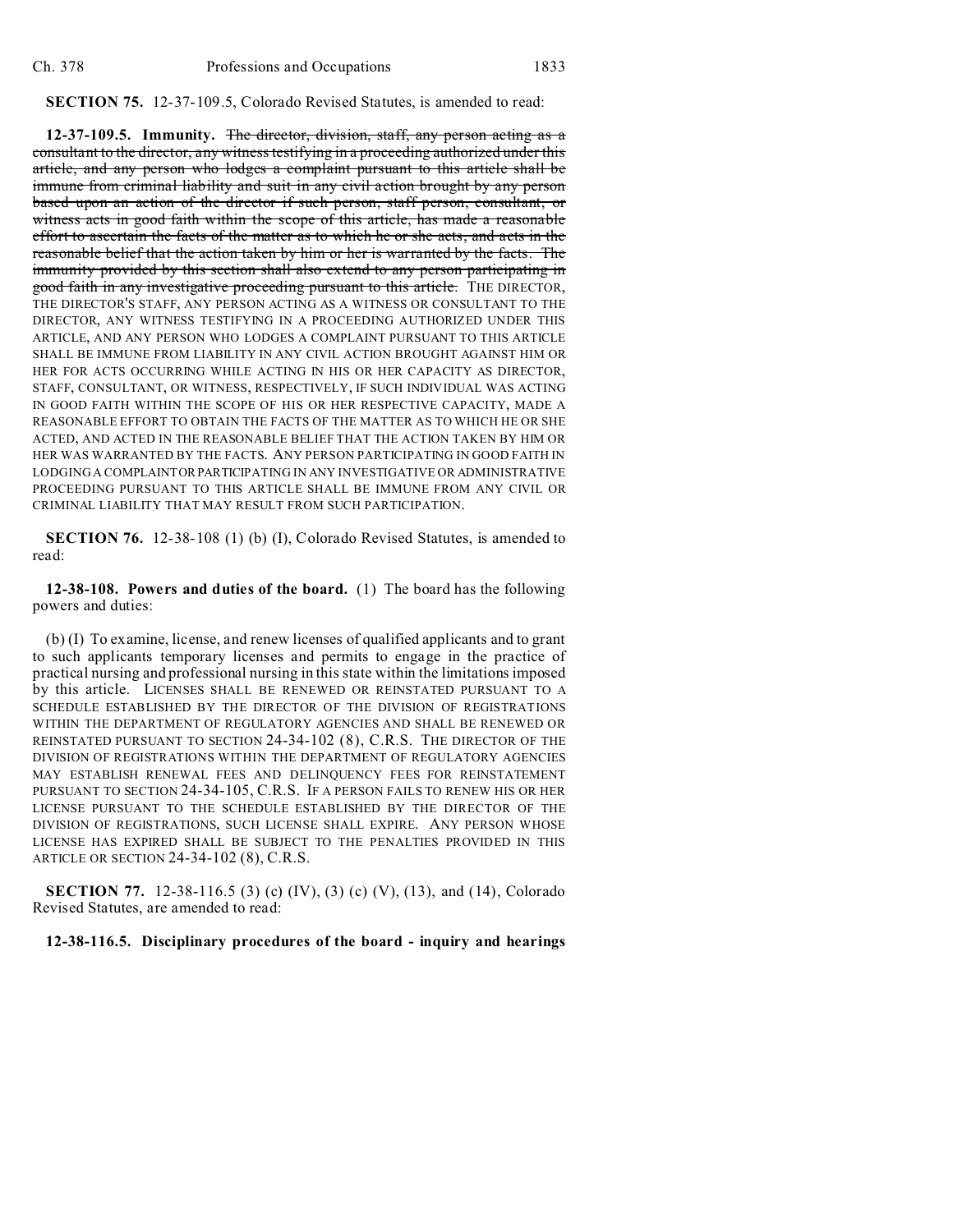**panels.** (3) (c) On completion of an investigation, the inquiry panel shall make a finding that:

(IV) (A) An instance of grounds for discipline occurred that, in the opinion of the inquiry panel, does not warrant formal action by the board but that should not be dismissed as being without merit. In such case, a certified letter of admonition return receipt requested, shall be sent to the nurse against whom a complaint was made. and a copy thereof to the person making the complaint. When a letter of admonition is sent by the inquiry panel to a nurse complained against, such nurse shall be advised that the nurse has the right to request in writing, within twenty days after receipt of the letter, that formal disciplinary proceedings be initiated against the nurse to adjudicate the propriety of the conduct upon which the letter of admonition is based. If such request is timely made, the letter of admonition shall be deemed vacated, and the matter shall be processed by means of formal disciplinary proceedings. WHEN A COMPLAINT OR INVESTIGATION DISCLOSES AN INSTANCE OF MISCONDUCT THAT, IN THE OPINION OF THE BOARD, DOES NOT WARRANT FORMAL ACTION BY THE BOARD BUT THAT SHOULD NOT BE DISMISSED AS BEING WITHOUT MERIT, A LETTER OF ADMONITION MAY BE ISSUED AND SENT, BY CERTIFIED MAIL, TO THE LICENSEE.

(B) WHEN A LETTER OF ADMONITION IS SENT BY THE BOARD, BY CERTIFIED MAIL, TO A LICENSEE, SUCH LICENSEE SHALL BE ADVISED THAT HE OR SHE HAS THE RIGHT TO REQUEST IN WRITING, WITHIN TWENTY DAYS AFTER RECEIPT OF THE LETTER, THAT FORMAL DISCIPLINARY PROCEEDINGS BE INITIATED TO ADJUDICATE THE PROPRIETY OF THE CONDUCT UPON WHICH THE LETTER OF ADMONITION IS BASED.

(C) IF THE REQUEST FOR ADJUDICATION IS TIMELY MADE, THE LETTER OF ADMONITION SHALL BE DEEMED VACATED AND THE MATTER SHALL BE PROCESSED BY MEANS OF FORMAL DISCIPLINARY PROCEEDINGS.

(V) (A) Facts were disclosed that warrant further proceedings by formal complaint, as provided in subsection (4) of this section, and that the complaint should be referred to the attorney general for preparation and filing of a formal complaint.

(B) WHEN A COMPLAINT OR AN INVESTIGATION DISCLOSES AN INSTANCE OF MISCONDUCT THAT, IN THE OPINION OF THE BOARD, WARRANTS FORMAL ACTION, THE COMPLAINT SHALL NOT BE RESOLVED BY A DEFERRED SETTLEMENT, ACTION, JUDGMENT, OR PROSECUTION.

 $(13)(a)$  In order to aid the board in any hearing or investigation instituted pursuant to this section, whether the investigation is before or after a formal complaint is filed pursuant to this section, The board through any member or executive officer thereof, shall have the power to issue subpoenas commanding production of copies of any records containing information relevant to the practice of nursing rendered by any licensee, OR AN ADMINISTRATIVE LAW JUDGE SHALL HAVE THE POWER TO ADMINISTER OATHS, TAKE AFFIRMATIONS OF WITNESSES, AND ISSUE SUBPOENAS TO COMPEL THE ATTENDANCE OF WITNESSES AND THE PRODUCTION OF ALL RELEVANT PAPERS,BOOKS, RECORDS, DOCUMENTARY EVIDENCE, AND MATERIALS IN ANY HEARING, INVESTIGATION, ACCUSATION, OR OTHER MATTER COMING BEFORE THE BOARD. THE BOARD MAY APPOINT AN ADMINISTRATIVE LAW JUDGE PURSUANT TO PART 10 OF ARTICLE 30 OF TITLE 24, C.R.S., TO TAKE EVIDENCE AND TO MAKE FINDINGS AND REPORT THEM TO THE BOARD including, but not limited to, hospital and physician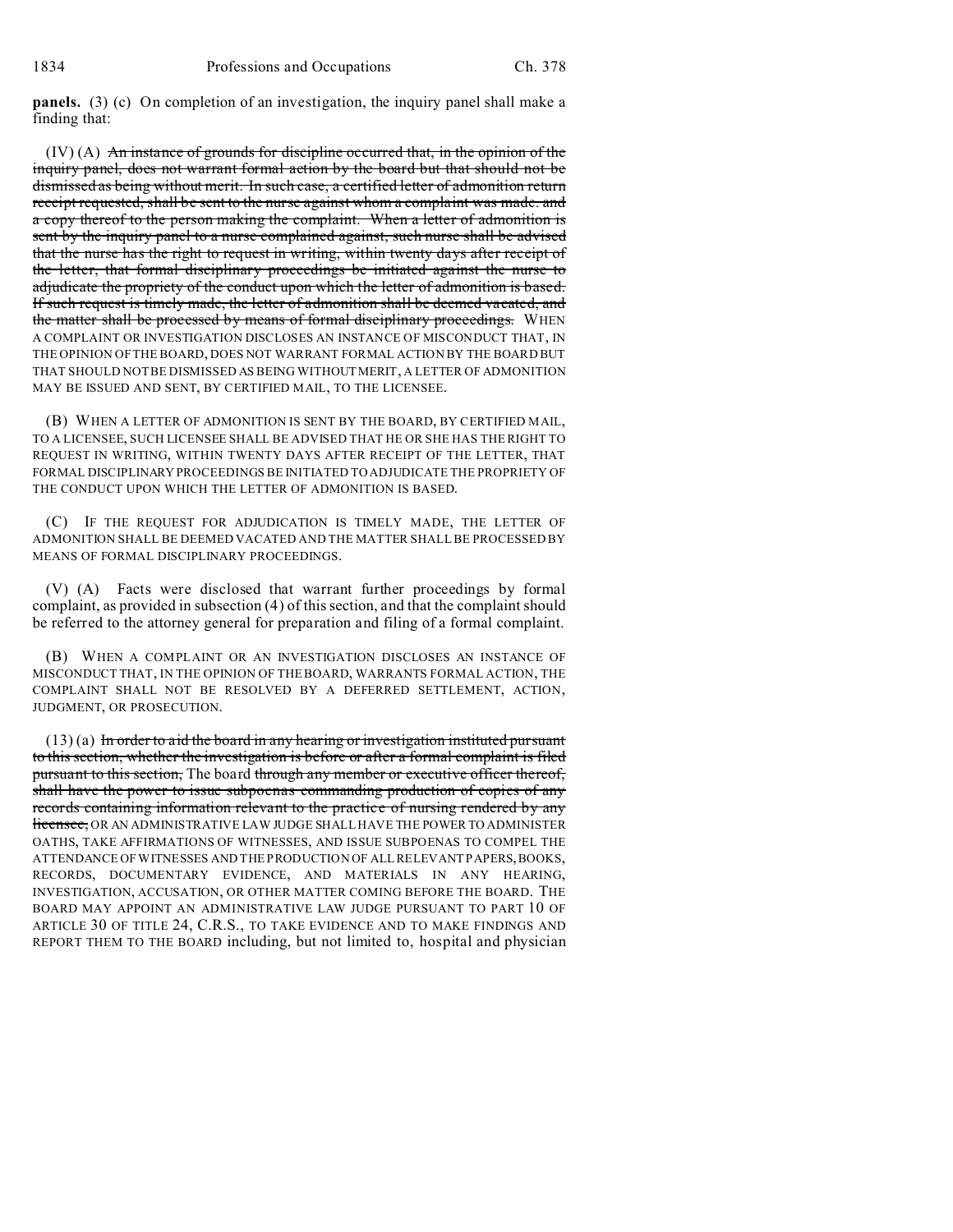records. Upon certification of the custodian that the copies are true and complete except for the patient's name, the copies shall be deemed authentic, subject to the right to inspect the originals for the limited purpose of ascertaining the accuracy of the copies. No privilege of confidentiality shall exist with respect to such copies, and no liability shall lie against the board or the custodian or the custodian's authorized employee for furnishing or using such copies in accordance with this subsection (13).

(b) UPON FAILURE OF ANY WITNESSTO COMPLY WITH SUCH SUBPOENA OR PROCESS, THE DISTRICT COURT OF THE COUNTY IN WHICH THE SUBPOENAED PERSON OR LICENSEE RESIDES OR CONDUCTS BUSINESS, UPON APPLICATION BY THE BOARD OR DIRECTOR WITH NOTICE TO THE SUBPOENAED PERSON OR LICENSEE, MAY ISSUE TO THE PERSON OR LICENSEE AN ORDER REQUIRING THAT PERSON OR LICENSEE TO APPEAR BEFORE THE BOARD OR DIRECTOR; TO PRODUCE THE RELEVANT PAPERS, BOOKS, RECORDS, DOCUMENTARY EVIDENCE, OR MATERIALS IF SO ORDERED; OR TO GIVE EVIDENCE TOUCHING THE MATTER UNDER INVESTIGATION OR IN QUESTION. FAILURE TO OBEY THE ORDER OF THE COURT MAY BE PUNISHED BY THE COURT AS A CONTEMPT OF COURT.

(14) ANY MEMBER OF THE BOARD OR THE BOARD'S STAFF, ANY PERSON ACTING AS A WITNESS OR CONSULTANT TO THE BOARD, ANY WITNESS TESTIFYING IN A PROCEEDING AUTHORIZED UNDER THIS ARTICLE, AND ANY PERSON WHO LODGES A COMPLAINT PURSUANT TO THIS ARTICLE SHALL BE IMMUNE FROM LIABILITY IN ANY CIVIL ACTION BROUGHT AGAINST HIM OR HER FOR ACTS OCCURRING WHILE ACTING IN HIS OR HER CAPACITY AS BOARD MEMBER, STAFF, CONSULTANT, OR WITNESS, RESPECTIVELY, IF SUCH INDIVIDUAL WAS ACTING IN GOOD FAITH WITHIN THE SCOPE OF HIS OR HER RESPECTIVE CAPACITY, MADE A REASONABLE EFFORT TO OBTAIN THE FACTS OF THE MATTER AS TO WHICH HE OR SHE ACTED, AND ACTED IN THE REASONABLE BELIEF THAT THE ACTION TAKEN BY HIM OR HER WAS WARRANTED BY THE FACTS. Any person participating in good faith in the making of a complaint or report or participating in any investigative or administrative proceeding pursuant to this article shall be immune from any liability, civil or criminal, that otherwise might result by reason of such action PARTICIPATION.

**SECTION 78.** 12-38-121 (2), Colorado Revised Statutes, is amended to read:

**12-38-121. Immunity in professional review.** (2) Any member of the board or a professional review committee authorized by the board, and any witness appearing before the board or such professional review committee shall be immune from suit in any civil action brought by a licensee who is the subject of a professional review proceeding if such member, or witness acts in good faith within the scope of the function of the board or such committee, has made a reasonable effort to obtain the facts of the matter as to which he acts, and acts in the reasonable belief that the action taken by him is warranted by the facts. ANY MEMBER OF THE BOARD OR OF A PROFESSIONAL REVIEW COMMITTEE AUTHORIZED BY THE BOARD, ANY MEMBER OF THE BOARD'S OR COMMITTEE'S STAFF, ANY PERSON ACTING AS A WITNESS OR CONSULTANT TO THE BOARD OR COMMITTEE, ANY WITNESS TESTIFYING IN A PROCEEDING AUTHORIZED UNDER THIS ARTICLE, AND ANY PERSON WHO LODGES A COMPLAINT PURSUANT TO THIS ARTICLE SHALL BE IMMUNE FROM LIABILITY IN ANY CIVIL ACTION BROUGHT AGAINST HIM OR HER FOR ACTS OCCURRING WHILE ACTING IN HIS OR HER CAPACITY AS BOARD OR COMMITTEE MEMBER, STAFF, CONSULTANT, OR WITNESS, RESPECTIVELY, IF SUCH INDIVIDUAL WAS ACTING IN GOOD FAITH WITHIN THE SCOPE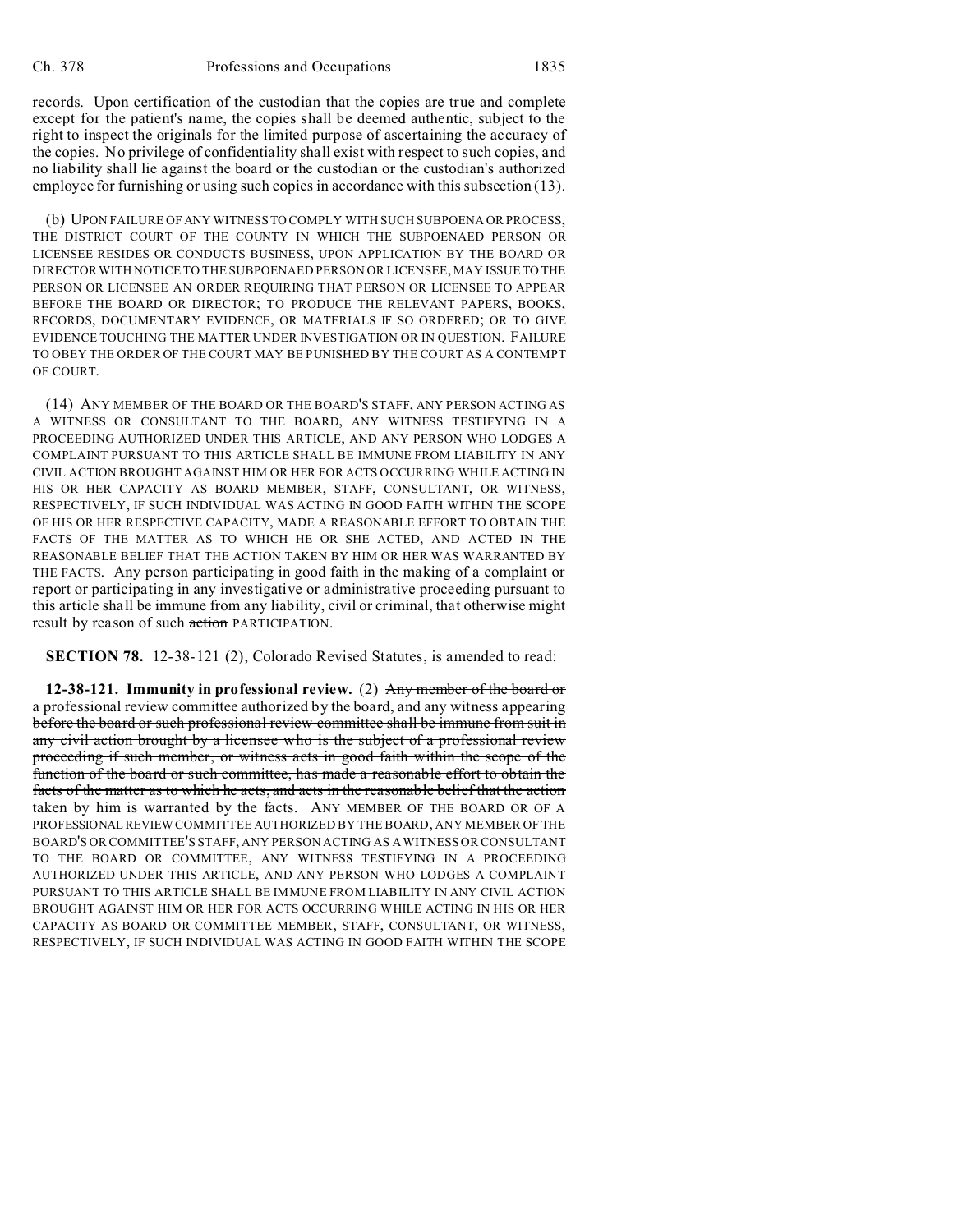OF HIS OR HER RESPECTIVE CAPACITY, MADE A REASONABLE EFFORT TO OBTAIN THE FACTS OF THE MATTER AS TO WHICH HE OR SHE ACTED, AND ACTED IN THE REASONABLE BELIEF THAT THE ACTION TAKEN BY HIM OR HER WAS WARRANTED BY THE FACTS. ANY PERSON PARTICIPATING IN GOOD FAITH IN LODGING A COMPLAINT OR PARTICIPATING IN ANY INVESTIGATIVE OR ADMINISTRATIVE PROCEEDING PURSUANT TO THIS ARTICLE SHALL BE IMMUNE FROM ANY CIVIL OR CRIMINAL LIABILITY THAT MAY RESULT FROM SUCH PARTICIPATION.

**SECTION 79.** 12-38-131 (11), Colorado Revised Statutes, is amended to read:

**12-38-131. Impaired professional diversion program - committee.** (11) Any member of the board, or any member of the impaired professional diversion program committee, acting pursuant to the provisions of this section shall be immune from suit in any civil action if such member acted in good faith within the scope of the function of such board or such committee, made a reasonable effort to obtain the facts of the matter as to which the member acted, and acted in the reasonable belief that the action taken was warranted by the facts. ANY MEMBER OF THE BOARD OR MEMBER OF THE IMPAIRED PROFESSIONAL DIVERSION PROGRAM COMMITTEE, ANY MEMBER OF THE BOARD'S OR COMMITTEE'S STAFF, ANY PERSON ACTING AS A WITNESS OR CONSULTANT TO THE BOARD OR COMMITTEE, ANY WITNESS TESTIFYING IN A PROCEEDING AUTHORIZED UNDER THIS ARTICLE, AND ANY PERSON WHO LODGES A COMPLAINT PURSUANT TO THIS ARTICLE SHALL BE IMMUNE FROM LIABILITY IN ANY CIVIL ACTION BROUGHT AGAINST HIM OR HER FOR ACTS OCCURRING WHILE ACTING IN HIS OR HER CAPACITY AS BOARD OR COMMITTEE MEMBER, STAFF, CONSULTANT, OR WITNESS, RESPECTIVELY, IF SUCH INDIVIDUAL WAS ACTING IN GOOD FAITH WITHIN THE SCOPE OF HIS OR HER RESPECTIVE CAPACITY, MADE A REASONABLE EFFORT TO OBTAIN THE FACTS OF THE MATTER AS TO WHICH HE OR SHE ACTED, AND ACTED IN THE REASONABLE BELIEF THAT THE ACTION TAKEN BY HIM OR HER WAS WARRANTED BY THE FACTS. ANY PERSON PARTICIPATING IN GOOD FAITH IN LODGING A COMPLAINT OR PARTICIPATING IN ANY INVESTIGATIVE OR ADMINISTRATIVE PROCEEDING PURSUANT TO THIS ARTICLE SHALL BE IMMUNE FROM ANY CIVIL OR CRIMINAL LIABILITY THAT MAY RESULT FROM SUCH PARTICIPATION.

**SECTION 80.** 12-38-131, Colorado Revised Statutes, as repealed and reenacted by Senate Bill 04-129, enacted at the Second Regular Session of the Sixty-fourth General Assembly, is amended BY THE ADDITION OF A NEW SUBSECTION to read:

**12-38-131. Nursing peer health assistance diversion program - fund legislative declaration.** (8) ANY MEMBER OF THE BOARD OR MEMBER OF THE IMPAIRED PROFESSIONAL DIVERSION PROGRAM COMMITTEE, ANY MEMBER OF THE BOARD'S OR COMMITTEE'S STAFF, ANY PERSON ACTING AS A WITNESS OR CONSULTANT TO THE BOARD OR COMMITTEE, ANY WITNESS TESTIFYING IN A PROCEEDING AUTHORIZED UNDER THIS ARTICLE, AND ANY PERSON WHO LODGES A COMPLAINT PURSUANT TO THIS ARTICLE SHALL BE IMMUNE FROM LIABILITY IN ANY CIVIL ACTION BROUGHT AGAINST HIM OR HER FOR ACTS OCCURRING WHILE ACTING IN HIS OR HER CAPACITY AS BOARD OR COMMITTEE MEMBER, STAFF, CONSULTANT, OR WITNESS, RESPECTIVELY, IF SUCH INDIVIDUAL WAS ACTING IN GOOD FAITH WITHIN THE SCOPE OF HIS OR HER RESPECTIVE CAPACITY, MADE A REASONABLE EFFORT TO OBTAIN THE FACTS OF THE MATTER AS TO WHICH HE OR SHE ACTED, AND ACTED IN THE REASONABLE BELIEF THAT THE ACTION TAKEN BY HIM OR HER WAS WARRANTED BY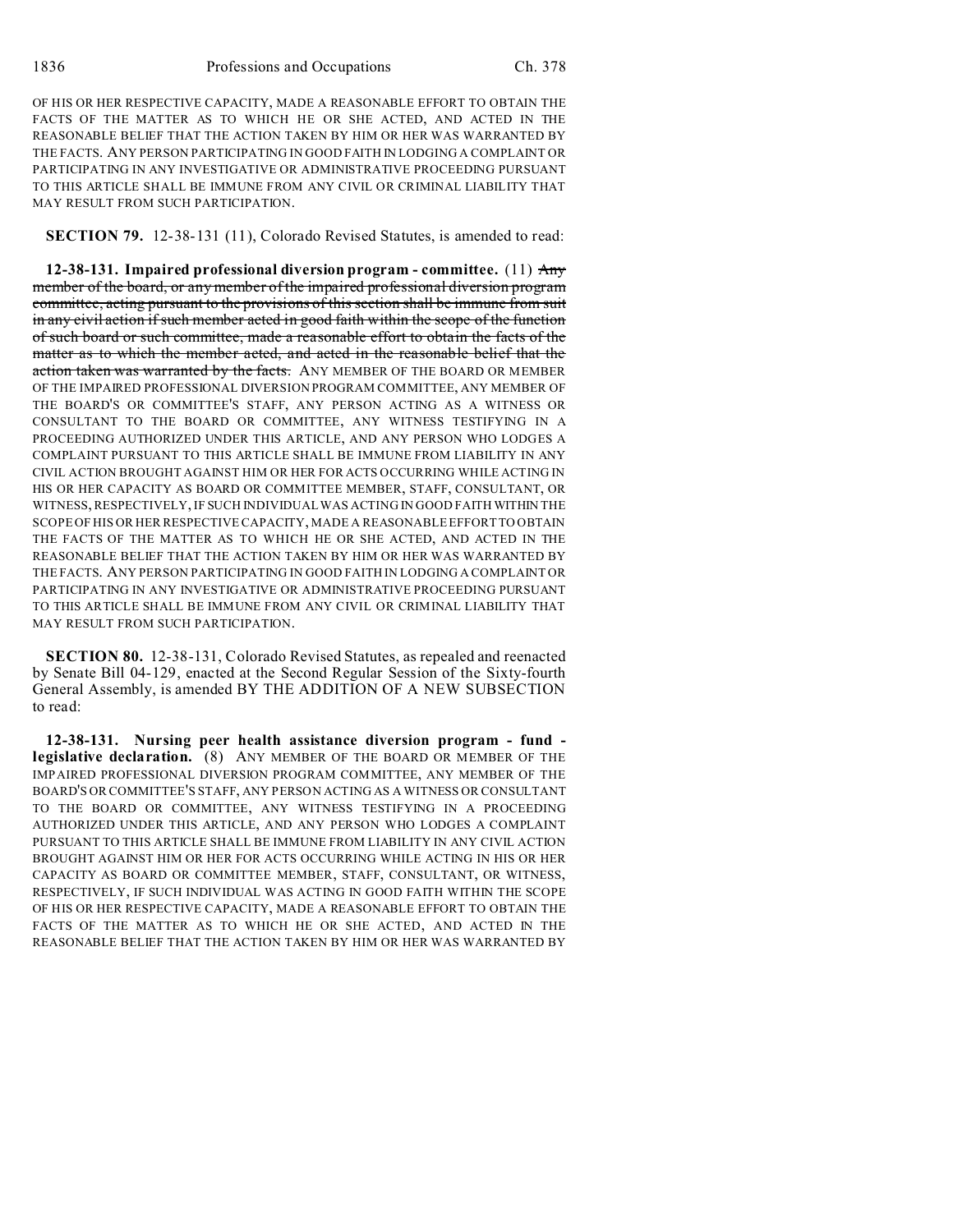THE FACTS. ANY PERSON PARTICIPATING IN GOOD FAITH IN LODGING A COMPLAINT OR PARTICIPATING IN ANY INVESTIGATIVE OR ADMINISTRATIVE PROCEEDING PURSUANT TO THIS ARTICLE SHALL BE IMMUNE FROM ANY CIVIL OR CRIMINAL LIABILITY THAT MAY RESULT FROM SUCH PARTICIPATION.

**SECTION 81.** 12-38.1-109, Colorado Revised Statutes, is amended to read:

**12-38.1-109. Renewal of certification.** Each certificate to practice as a nurse aide shall be renewed biennially upon payment of a specified renewal fee established pursuant to section 24-34-105, C.R.S. The board may reduce such fee if federal funds are available. Such fee shall not be subject to the provisions of section 24-34-104.4, C.R.S. At the time of such renewal, the nurse aide shall submit proof to the board, as required by federal law or regulation, of either having performed nurse aide services, or the equivalent, as defined by rule, for pay during the preceding twenty-four-month period or having passed a competency evaluation, as approved under the provisions of this article, during the preceding twenty-four months. OR REINSTATED PURSUANT TO A SCHEDULE ESTABLISHED BY THE DIRECTOR OF THE DIVISION OF REGISTRATIONS WITHIN THE DEPARTMENT OF REGULATORY AGENCIES AND SHALL BE RENEWED OR REINSTATED PURSUANT TO SECTION 24-34-102 (8), C.R.S. THE DIRECTOR OF THE DIVISION OF REGISTRATIONS WITHIN THE DEPARTMENT OF REGULATORY AGENCIES MAY ESTABLISH RENEWAL FEES AND DELINQUENCY FEES FOR REINSTATEMENT PURSUANT TO SECTION 24-34-105, C.R.S. IF A PERSON FAILS TO RENEW HIS OR HER CERTIFICATION PURSUANT TO THE SCHEDULE ESTABLISHED BY THE DIRECTOR OF THE DIVISION OF REGISTRATIONS, SUCH CERTIFICATE SHALL EXPIRE. ANY PERSON WHOSE CERTIFICATE HAS EXPIRED SHALL BE SUBJECT TO THE PENALTIES PROVIDED IN THIS ARTICLE OR SECTION 24-34-102 (8), C.R.S.

**SECTION 82.** The introductory portion to 12-38.1-111 (1), Colorado Revised Statutes, is amended to read:

**12-38.1-111. Grounds for discipline.** (1) The board may suspend, revoke, or deny any certification to practice as a nurse aide OR ISSUE A LETTER OF ADMONITION upon proof that such person:

**SECTION 83.** 12-38.1-114 (10) and (11), Colorado Revised Statutes, are amended to read:

**12-38.1-114. Disciplinary proceedings - hearing officers.** (10) (a) In order to aid the board in any hearing or investigation instituted pursuant to this section, the board, through any member or executive officer thereof, shall have the power to issue subpoenas commanding production of copies of any documents containing information relevant to the practice of the nurse aide, including, but not limited to, hospital and physician records. THE BOARD OR AN ADMINISTRATIVE LAW JUDGE SHALL HAVE THE POWER TO ADMINISTER OATHS, TAKE AFFIRMATIONS OF WITNESSES, AND ISSUE SUBPOENAS TO COMPEL THE ATTENDANCE OF WITNESSES AND THE PRODUCTION OF ALL RELEVANTPAPERS, BOOKS, RECORDS, DOCUMENTARY EVIDENCE, AND MATERIALS IN ANY HEARING, INVESTIGATION, ACCUSATION, OR OTHER MATTER COMING BEFORE THE BOARD. THE BOARD MAY APPOINT AN ADMINISTRATIVE LAW JUDGE PURSUANT TO PART 10 OF ARTICLE 30 OF TITLE 24, C.R.S., TO TAKE EVIDENCE AND TO MAKE FINDINGS AND REPORT THEM TO THE BOARD. The person providing such copies DOCUMENTS shall prepare them from the original record and shall delete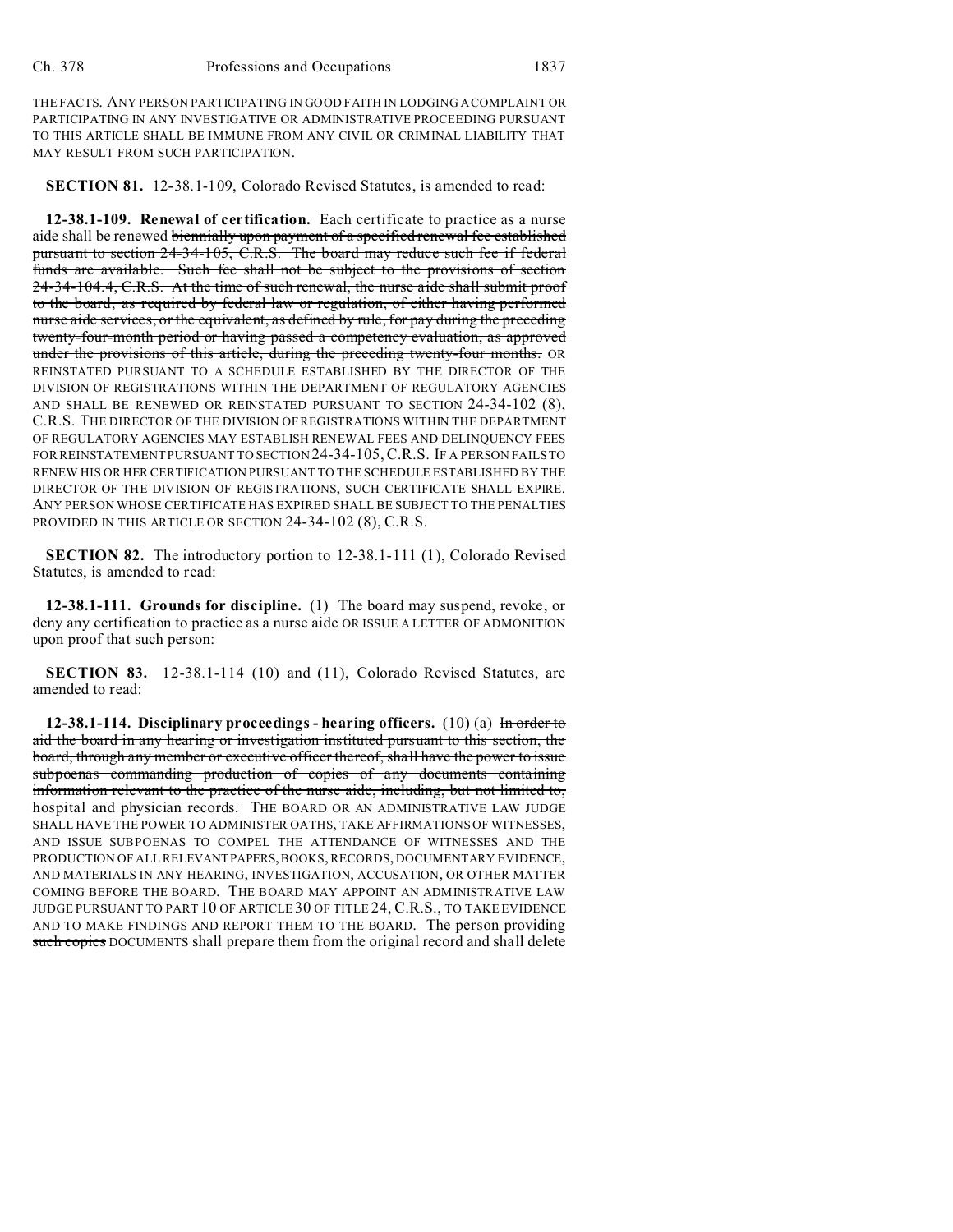1838 Professions and Occupations Ch. 378

from the copy provided pursuant to the subpoena the name of the patient, but the patient shall be identified by a numbered code to be retained by the custodian of the records from which the copies were made. Upon certification of the custodian that the copies are true and complete except for the patient's name, they shall be deemed authentic, subject to the right to inspect the originals for the limited purpose of ascertaining the accuracy of the copies. No privilege of confidentiality shall exist with respect to such copies, and no liability shall lie against the board or the custodian or the custodian's authorized employee for furnishing or using such copies in accordance with this subsection (10).

(b) UPON FAILURE OF ANY WITNESS TO COMPLY WITH SUCH SUBPOENA OR PROCESS, THE DISTRICT COURT OF THE COUNTY IN WHICH THE SUBPOENAED PERSON OR LICENSEE RESIDES OR CONDUCTS BUSINESS, UPON APPLICATION BY THE BOARD OR DIRECTOR WITH NOTICE TO THE SUBPOENAED PERSON OR LICENSEE, MAY ISSUE TO THE PERSON OR LICENSEE AN ORDER REQUIRING THAT PERSON OR LICENSEE TO APPEAR BEFORE THE BOARD OR DIRECTOR; TO PRODUCE THE RELEVANT PAPERS, BOOKS, RECORDS, DOCUMENTARY EVIDENCE, OR MATERIALS IF SO ORDERED; OR TO GIVE EVIDENCE TOUCHING THE MATTER UNDER INVESTIGATION OR IN QUESTION. FAILURE TO OBEY THE ORDER OF THE COURT MAY BE PUNISHED BY THE COURT AS A CONTEMPT OF COURT.

(11) ANY MEMBER OF THE BOARD, ANY MEMBER OF THE BOARD'S STAFF, ANY PERSON ACTING AS A WITNESS OR CONSULTANT TO THE BOARD, ANY WITNESS TESTIFYING IN A PROCEEDING AUTHORIZED UNDER THIS ARTICLE, AND ANY PERSON WHO LODGES A COMPLAINT PURSUANT TO THIS ARTICLE SHALL BE IMMUNE FROM LIABILITY IN ANY CIVIL ACTION BROUGHT AGAINST HIM OR HER FOR ACTS OCCURRING WHILE ACTING IN HIS OR HER CAPACITY AS BOARD MEMBER, STAFF, CONSULTANT, OR WITNESS, RESPECTIVELY, IF SUCH INDIVIDUAL WAS ACTINGIN GOOD FAITH WITHIN THE SCOPE OF HIS OR HER RESPECTIVE CAPACITY, MADE A REASONABLE EFFORT TO OBTAIN THE FACTS OF THE MATTER AS TO WHICH HE OR SHE ACTED, AND ACTED IN THE REASONABLE BELIEF THAT THE ACTION TAKEN BY HIM OR HER WAS WARRANTED BY THE FACTS. Any person participating in good faith in the making of a complaint or report or participating in any investigative or administrative proceeding pursuant to this article shall be immune from any CRIMINAL OR civil liability that otherwise might result by reason of such action PARTICIPATION.

**SECTION 84.** 12-39-105 (1) (b), Colorado Revised Statutes, is amended, and the said 12-39-105 (1) is further amended BY THE ADDITION OF A NEW PARAGRAPH, to read:

**12-39-105. Powers and duties of the board.** (1) (b) Any subpoena issued under the authority of subparagraph  $(V)$  of paragraph  $(a)$  of this subsection  $(1)$  shall be enforceable by a district court. In order to aid the board in any such hearing or investigation, The board through any member or the program administrator thereof, shall have the power to issue subpoenas commanding the attendance of witnesses and the production of copies of any records containing information relevant to the practice of nursing home administration rendered by any licensee, including patient records of the institution and personal records of the licensee, OR AN ADMINISTRATIVE LAW JUDGE SHALL HAVE THE POWER TO ADMINISTER OATHS, TAKE AFFIRMATIONS OF WITNESSES, AND ISSUE SUBPOENAS TO COMPEL THE ATTENDANCE OF WITNESSES AND THE PRODUCTION OF ALL RELEVANT PAPERS, BOOKS, RECORDS, DOCUMENTARY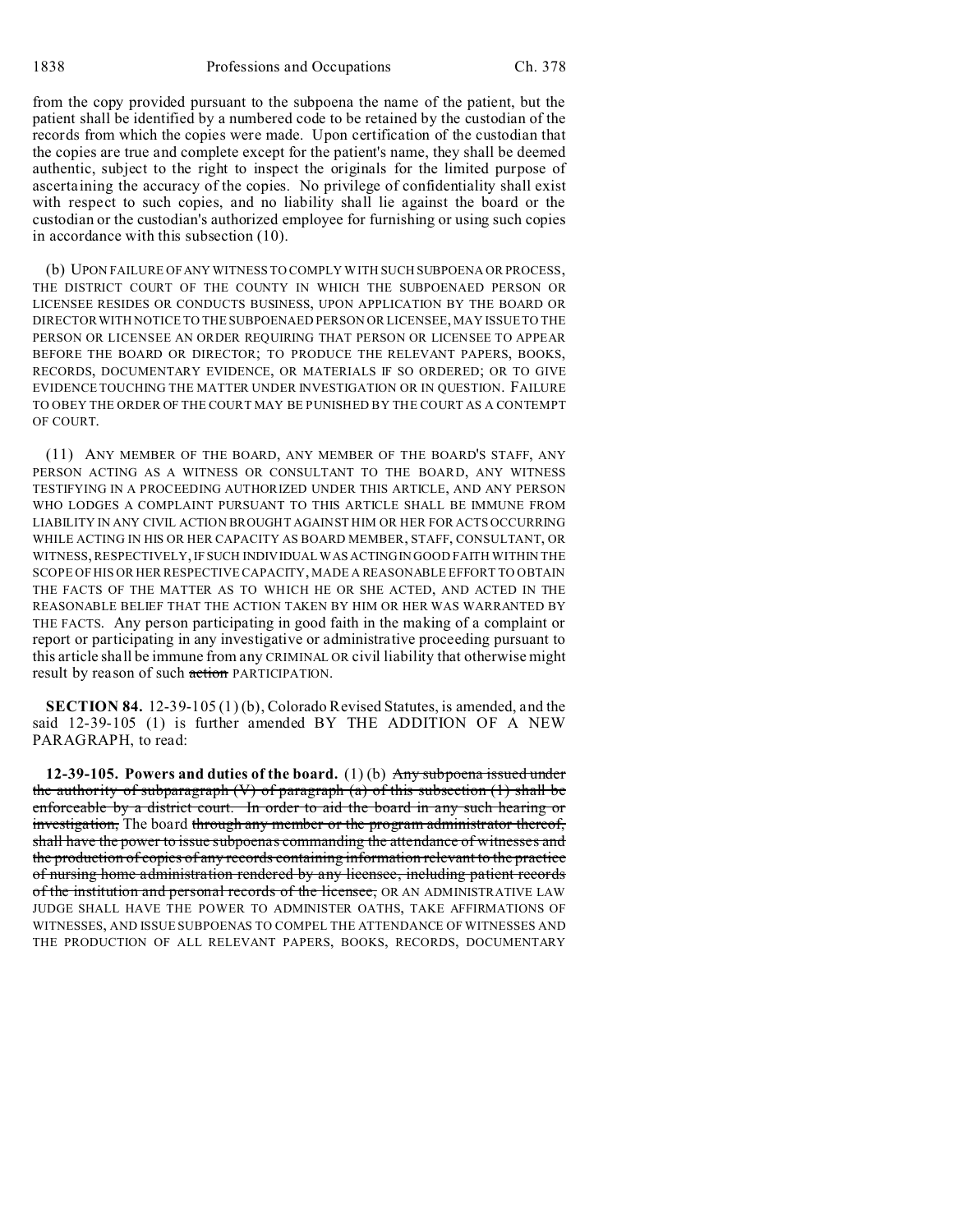EVIDENCE,AND MATERIALS IN ANY HEARING, INVESTIGATION, ACCUSATION, OR OTHER MATTER COMING BEFORE THE BOARD. THE BOARD MAY APPOINT AN ADMINISTRATIVE LAW JUDGE PURSUANT TO PART 10 OF ARTICLE 30 OF TITLE 24, C.R.S., TO TAKE EVIDENCE AND TO MAKE FINDINGS AND REPORT THEM TO THE BOARD. The person providing such copies DOCUMENTS shall prepare them from the original record and shall delete from the copy provided pursuant to the subpoena the name of the patient, but shall identify the patient by a numbered code, to be retained by the custodian of the records from which the copies were made. Upon certification of the custodian that the copies are true and complete except for the patient's name, they shall be deemed authentic, subject to the right to inspect the originals for the limited purpose of ascertaining the accuracy of the copies. No privilege of confidentiality shall exist with respect to such copies, and no liability shall lie against the board, the custodian, or the custodian's authorized employee for furnishing or using such copies in accordance with this subsection (1).

(c) UPON FAILURE OF ANY WITNESS TO COMPLY WITH SUCH SUBPOENA OR PROCESS, THE DISTRICT COURT OF THE COUNTY IN WHICH THE SUBPOENAED PERSON OR LICENSEE RESIDES OR CONDUCTS BUSINESS, UPON APPLICATION BY THE BOARD OR DIRECTOR WITH NOTICE TO THE SUBPOENAED PERSON OR LICENSEE, MAY ISSUE TO THE PERSON OR LICENSEE AN ORDER REQUIRING THAT PERSON OR LICENSEE TO APPEAR BEFORE THE BOARD OR DIRECTOR; TO PRODUCE THE RELEVANT PAPERS, BOOKS, RECORDS, DOCUMENTARY EVIDENCE, OR MATERIALS IF SO ORDERED; OR TO GIVE EVIDENCE TOUCHING THE MATTER UNDER INVESTIGATION OR IN QUESTION. FAILURE TO OBEY THE ORDER OF THE COURT MAY BE PUNISHED BY THE COURT AS A CONTEMPT OF COURT.

**SECTION 85.** 12-39-108 (1), Colorado Revised Statutes, is amended to read:

**12-39-108. Licenses.** (1) Any license issued by the board shall be valid for a period of one year from the date of issuance. Any such license shall be subject to renewal by the board pursuant to the standards set forth in section 24-4-104, C.R.S. If any licensee fails to renew such license prior to its expiration the license shall automatically expire. A nursing home administrator formerly licensed in this state may have an expired license reinstated, pursuant to rules and regulations established by the board DETERMINED PURSUANT TO A SCHEDULE ESTABLISHED BY THE DIRECTOR OF THE DIVISION OF REGISTRATIONS WITHIN THE DEPARTMENT OF REGULATORY AGENCIES AND SHALL BE RENEWED OR REINSTATED PURSUANT TO SECTION 24-34-102 (8), C.R.S. THE DIRECTOR OF THE DIVISION OF REGISTRATIONS WITHIN THE DEPARTMENT OF REGULATORY AGENCIES MAY ESTABLISH RENEWAL FEES AND DELINQUENCY FEES FOR REINSTATEMENT PURSUANT TO SECTION 24-34-105, C.R.S. IF A PERSON FAILS TO RENEW HIS OR HER LICENSE PURSUANT TO THE SCHEDULE ESTABLISHED BY THE DIRECTOR OF THE DIVISION OF REGISTRATIONS, SUCH LICENSE SHALL EXPIRE. ANY PERSON WHOSE LICENSE HAS EXPIRED SHALL BE SUBJECT TO THE PENALTIES PROVIDED IN THIS ARTICLE OR SECTION 24-34-102 (8), C.R.S.

**SECTION 86.** 12-39-111 (3), Colorado Revised Statutes, is amended, and the said 12-39-111 is further amended BY THE ADDITION OF A NEW SUBSECTION, to read:

**12-39-111. Grounds for discipline.** (3) (a) When a complaint or an investigation discloses an instance of misconduct which, in the opinion of the board,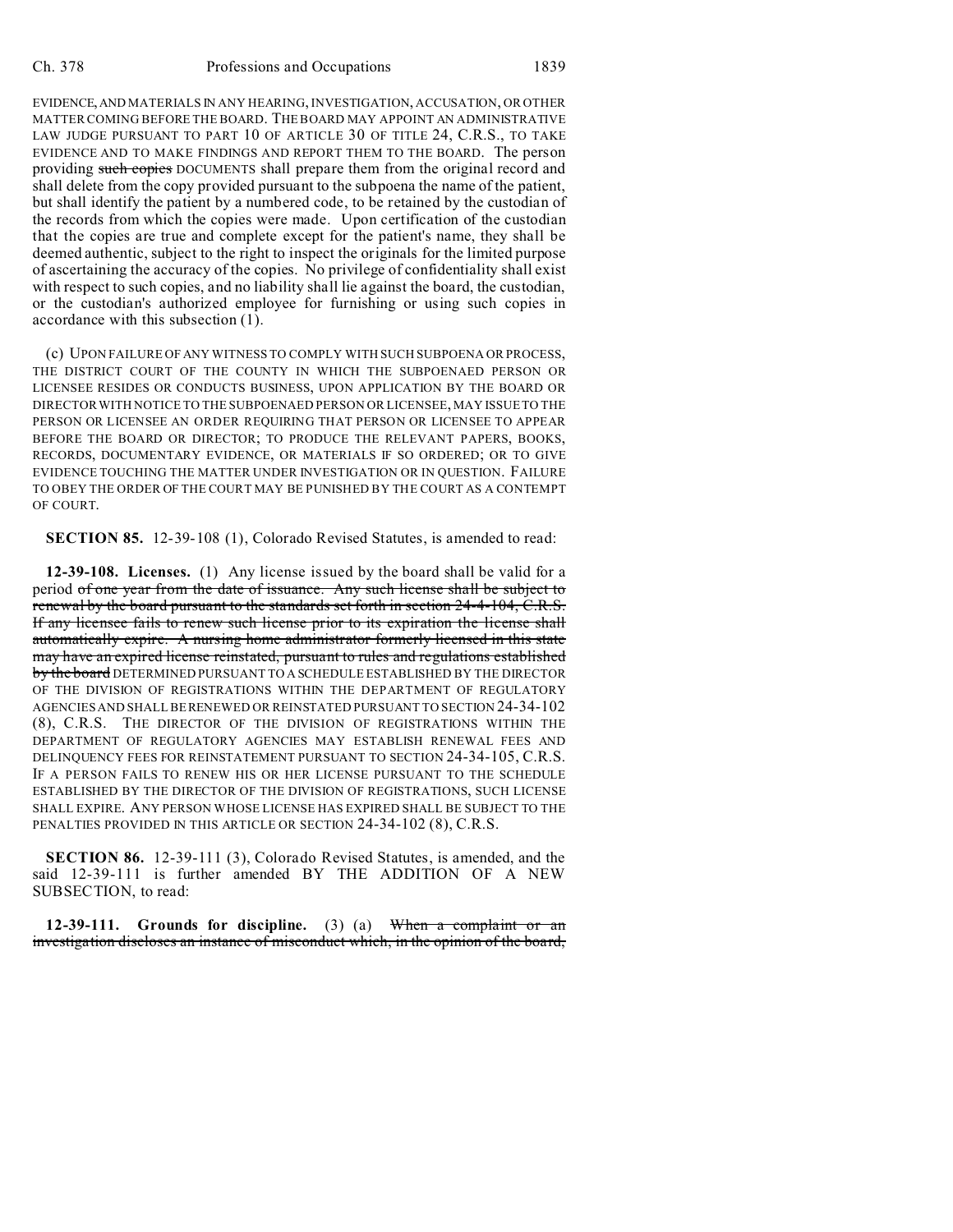does not warrant formal action by the board but which should not be dismissed without merit, a letter of admonition may be sent by certified mail to the nursing home administrator against whom the complaint was made. and a copy to the person making the complaint. When a letter of admonition is sent by certified mail by the board to a nursing home administrator against whom a complaint has been made, such nursing home administrator shall be advised of the right to request in writing, within twenty days after proven receipt of the letter, that formal disciplinary proceedings be initiated to adjudicate the propriety of the conduct upon which the letter of admonition is based. If such request is timely made, the letter of admonition shall be deemed vacated, and the matter shall be processed by means of formal disciplinary proceedings, pursuant to article 4 of title 24, C.R.S. WHEN A COMPLAINT OR INVESTIGATION DISCLOSES AN INSTANCE OF MISCONDUCT THAT, IN THE OPINION OF THE BOARD, DOES NOT WARRANT FORMAL ACTION BY THE BOARD BUT THAT SHOULD NOT BE DISMISSED AS BEING WITHOUT MERIT, A LETTER OF ADMONITION MAY BE ISSUED AND SENT, BY CERTIFIED MAIL, TO THE LICENSEE.

(b) WHEN A LETTER OF ADMONITION IS SENT BY THE BOARD, BY CERTIFIED MAIL, TO A LICENSEE, SUCH LICENSEE SHALL BE ADVISED THAT HE OR SHE HAS THE RIGHT TO REQUEST IN WRITING, WITHIN TWENTY DAYS AFTER RECEIPT OF THE LETTER, THAT FORMAL DISCIPLINARY PROCEEDINGSBEINITIATED TO ADJUDICATE THE PROPRIETY OF THE CONDUCT UPON WHICH THE LETTER OF ADMONITION IS BASED.

(c) IF THE REQUEST FOR ADJUDICATION IS TIMELY MADE, THE LETTER OF ADMONITION SHALL BE DEEMED VACATED AND THE MATTER SHALL BE PROCESSED BY MEANS OF FORMAL DISCIPLINARY PROCEEDINGS.

(5) WHEN A COMPLAINT OR AN INVESTIGATION DISCLOSES AN INSTANCE OF MISCONDUCT THAT, IN THE OPINION OF THE BOARD, WARRANTS FORMAL ACTION, THE COMPLAINT SHALL NOT BE RESOLVED BY A DEFERRED SETTLEMENT, ACTION, JUDGMENT, OR PROSECUTION.

**SECTION 87.** 12-39-115 (3), Colorado Revised Statutes, is amended to read:

**12-39-115. Temporary advisory committees - immunity.** (3) Any member of the board or professional review committee authorized by the board, and any witness appearing before the board or such professional review committee, shall be immune from suit in any civil action brought by a licensee who is the subject of a professional review proceeding, if such member, or witness acts in good faith within the scope of the function of the board or committee, has made a reasonable effort to obtain the facts of the matter before the committee or board, and acts in the reasonable belief that the action taken is warranted by the facts. ANY MEMBER OF THE BOARD OR OF A PROFESSIONAL REVIEW COMMITTEE,ANYMEMBER OF THE BOARD'S OR COMMITTEE'S STAFF, ANY PERSON ACTING AS A WITNESS OR CONSULTANT TO THE BOARD OR COMMITTEE, ANY WITNESS TESTIFYING IN A PROCEEDING AUTHORIZED UNDER THIS ARTICLE, AND ANY PERSON WHO LODGES A COMPLAINT PURSUANT TO THIS ARTICLE SHALL BE IMMUNE FROM LIABILITY IN ANY CIVIL ACTION BROUGHT AGAINST HIM OR HER FOR ACTS OCCURRING WHILE ACTING IN HIS OR HER CAPACITY AS BOARD OR COMMITTEE MEMBER, STAFF, CONSULTANT, OR WITNESS, RESPECTIVELY, IF SUCH INDIVIDUAL WAS ACTING IN GOOD FAITH WITHIN THE SCOPE OF HIS OR HER RESPECTIVE CAPACITY, MADE A REASONABLE EFFORT TO OBTAIN THE FACTS OF THE MATTER AS TO WHICH HE OR SHE ACTED, AND ACTED IN THE REASONABLE BELIEF THAT THE ACTION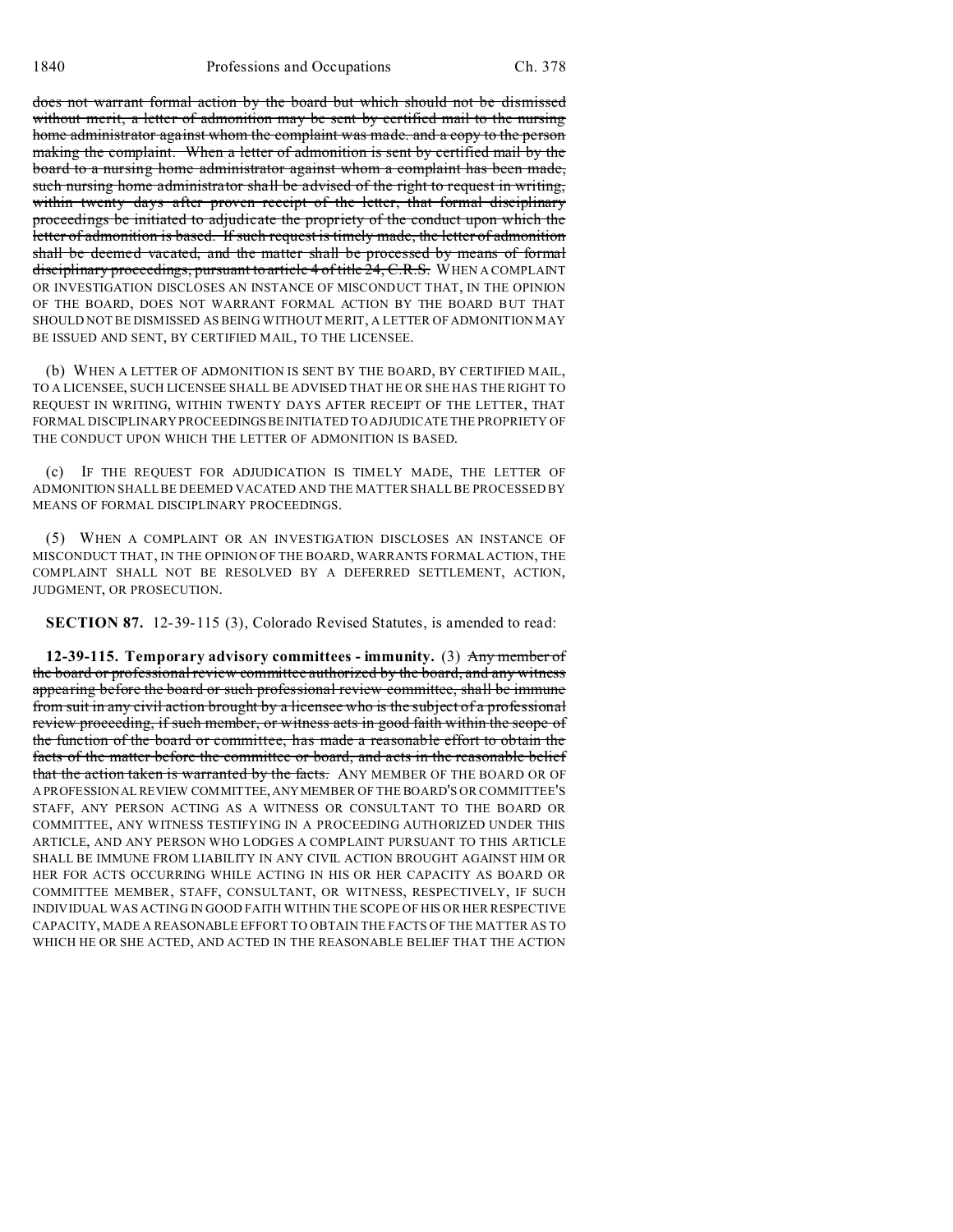TAKEN BY HIM OR HER WAS WARRANTED BY THE FACTS. ANY PERSON PARTICIPATING IN GOOD FAITH IN LODGING A COMPLAINT OR PARTICIPATING IN ANY INVESTIGATIVE OR ADMINISTRATIVE PROCEEDING PURSUANT TO THIS ARTICLE SHALL BE IMMUNE FROM ANY CIVIL OR CRIMINAL LIABILITY THAT MAY RESULT FROM SUCH PARTICIPATION.

**SECTION 88.** 12-40-107 (1) (m), Colorado Revised Statutes, is amended to read:

**12-40-107. Powers and duties of the board.** (1) In addition to all other powers and duties conferred upon the board by this article, the board has the following powers and duties:

(m) (I) To make investigations, hold hearings, and take evidence in all matters relating to the exercise and performance of the powers and duties vested in the board. and, in connection with any investigation (whether before or after a formal complaint is filed pursuant to section 12-40-119) subpoena witnesses, administer oaths, and compel the testimony of witnesses and the production of books, papers, and records relevant to any inquiry or hearing. Any subpoena issued pursuant to this article shall be enforceable by the district court.

(II) THE BOARD OR AN ADMINISTRATIVE LAW JUDGE SHALL HAVE THE POWER TO ADMINISTER OATHS, TAKE AFFIRMATIONS OF WITNESSES, AND ISSUE SUBPOENAS TO COMPEL THE ATTENDANCE OF WITNESSES AND THE PRODUCTION OF ALL RELEVANT PAPERS, BOOKS, RECORDS, DOCUMENTARY EVIDENCE, AND MATERIALS IN ANY HEARING, INVESTIGATION, ACCUSATION, OR OTHER MATTER COMING BEFORE THE BOARD. THE BOARD MAY APPOINT AN ADMINISTRATIVE LAW JUDGE PURSUANT TO PART 10 OF ARTICLE 30 OF TITLE 24, C.R.S., TO TAKE EVIDENCE AND TO MAKE FINDINGS AND REPORT THEM TO THE BOARD.

(III) UPON FAILURE OF ANY WITNESS TO COMPLY WITH SUCH SUBPOENA OR PROCESS, THE DISTRICT COURT OF THE COUNTY IN WHICH THE SUBPOENAED PERSON OR LICENSEE RESIDES OR CONDUCTS BUSINESS, UPON APPLICATION BY THE BOARD OR DIRECTOR WITH NOTICE TO THE SUBPOENAED PERSON OR LICENSEE, MAY ISSUE TO THE PERSON OR LICENSEE AN ORDER REQUIRING THAT PERSON OR LICENSEE TO APPEAR BEFORE THE BOARD OR DIRECTOR; TO PRODUCE THE RELEVANT PAPERS, BOOKS, RECORDS, DOCUMENTARY EVIDENCE, OR MATERIALS IF SO ORDERED; OR TO GIVE EVIDENCE TOUCHING THE MATTER UNDER INVESTIGATION OR IN QUESTION. FAILURE TO OBEY THE ORDER OF THE COURT MAY BE PUNISHED BY THE COURT AS A CONTEMPT OF COURT.

**SECTION 89.** 12-40-113 (1) (a), (1) (c), (1) (d), and (1) (e), Colorado Revised Statutes, are amended to read:

**12-40-113. License renewal - requirements - fee - failure to pay.** (1) (a) On or before a date designated by the board, every optometrist licensed to practice optometry in this state shall transmit to the board, upon a form prescribed by the board, an application for renewal and such other pertinent information as may be requested, together with a fee which shall be determined and collected pursuant to section 24-34-105, C.R.S., and receive a renewal certificate authorizing him to continue the practice of optometry in this state for the renewal period PURSUANT TO A SCHEDULE ESTABLISHED BY THE DIRECTOR OF THE DIVISION OF REGISTRATIONS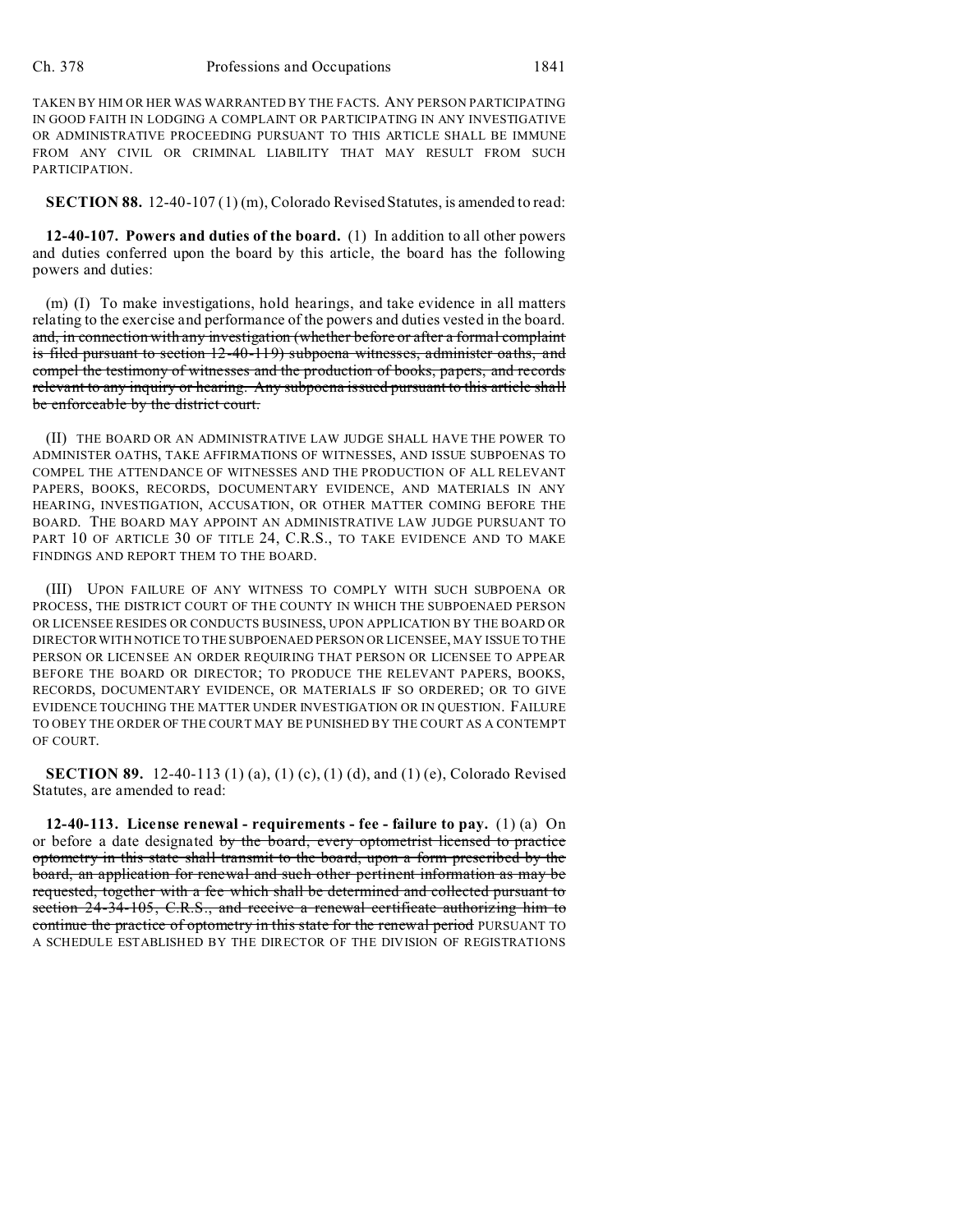WITHIN THE DEPARTMENT OF REGULATORY AGENCIES, LICENSES SHALL BE RENEWED OR REINSTATED PURSUANT TO SECTION 24-34-102 (8), C.R.S. THE DIRECTOR OF THE DIVISION OF REGISTRATIONS WITHIN THE DEPARTMENT OF REGULATORY AGENCIES MAY ESTABLISH RENEWAL FEES AND DELINQUENCY FEES FOR REINSTATEMENT PURSUANT TO SECTION 24-34-105, C.R.S. IF A PERSON FAILS TO RENEW HIS OR HER LICENSE PURSUANT TO THE SCHEDULE ESTABLISHED BY THE DIRECTOR OF THE DIVISION OF REGISTRATIONS, SUCH LICENSE SHALL EXPIRE. ANY PERSON WHOSE LICENSE HAS EXPIRED SHALL BE SUBJECT TO THE PENALTIES PROVIDED IN THIS ARTICLE OR SECTION 24-34-102 (8), C.R.S.

(c) Any optometrist whose application for renewal is received by the board after the renewal date shall, in addition to the renewal fee, transmit to the board with such application an additional sum as a penalty which shall be determined and collected pursuant to section 24-34-105, C.R.S., and shall pay the renewal fee for each year the license was expired. Failure to so remit shall cause a denial of the application for renewal.

(d) If an optometrist's license has expired for more than two years and the optometrist is not currently licensed, and in practice and good standing in another state or territory of the United States or a foreign country, the board shall require the optometrist to take and pass a board approved clinical examination.

(e) Any optometrist whose license has expired for more than two years and has been actively practicing and in good standing in another state or territory of the United States or a foreign country may be issued a renewal certificate without reexamination if the board determines that the optometrist possesses the credentials and qualifications which are substantially equivalent to requirements in Colorado for current licensure by examination. The board may determine by rule and regulation what shall constitute substantially equivalent credentials and qualifications.

**SECTION 90.** 12-40-119 (2) (f) and (3) (b), Colorado Revised Statutes, are amended, and the said 12-40-110 is further amended BY THE ADDITION OF A NEW SUBSECTION, to read:

**12-40-119. Revocation, suspension, supervision, probation procedure professional review - reconsideration and review of action by board.** (2) (f) (I) When a complaint or an investigation discloses an instance of misconduct which, in the opinion of the board, does not warrant formal action by the board but which should not be dismissed as being without merit, the board may send a letter of admonition by certified mail to the optometrist against whom a complaint was made, and a copy thereof to the person making the complaint, but, when the board sends a letter of admonition by certified mail to an optometrist complained against, the board shall advise such optometrist that the optometrist has the right to request in writing, within twenty days after proven receipt of the letter, that formal disciplinary proceedings be initiated against the optometrist to adjudicate the propriety of the conduct upon which the letter of admonition is based. If such request is timely made, the letter of admonition shall be deemed vacated, and the matter shall be processed by means of formal disciplinary proceedings. WHEN A COMPLAINT OR INVESTIGATION DISCLOSES AN INSTANCE OF MISCONDUCT THAT, IN THE OPINION OF THE BOARD, DOES NOT WARRANT FORMAL ACTION BY THE BOARD BUT THAT SHOULD NOT BE DISMISSED AS BEING WITHOUT MERIT, A LETTER OF ADMONITION MAY BE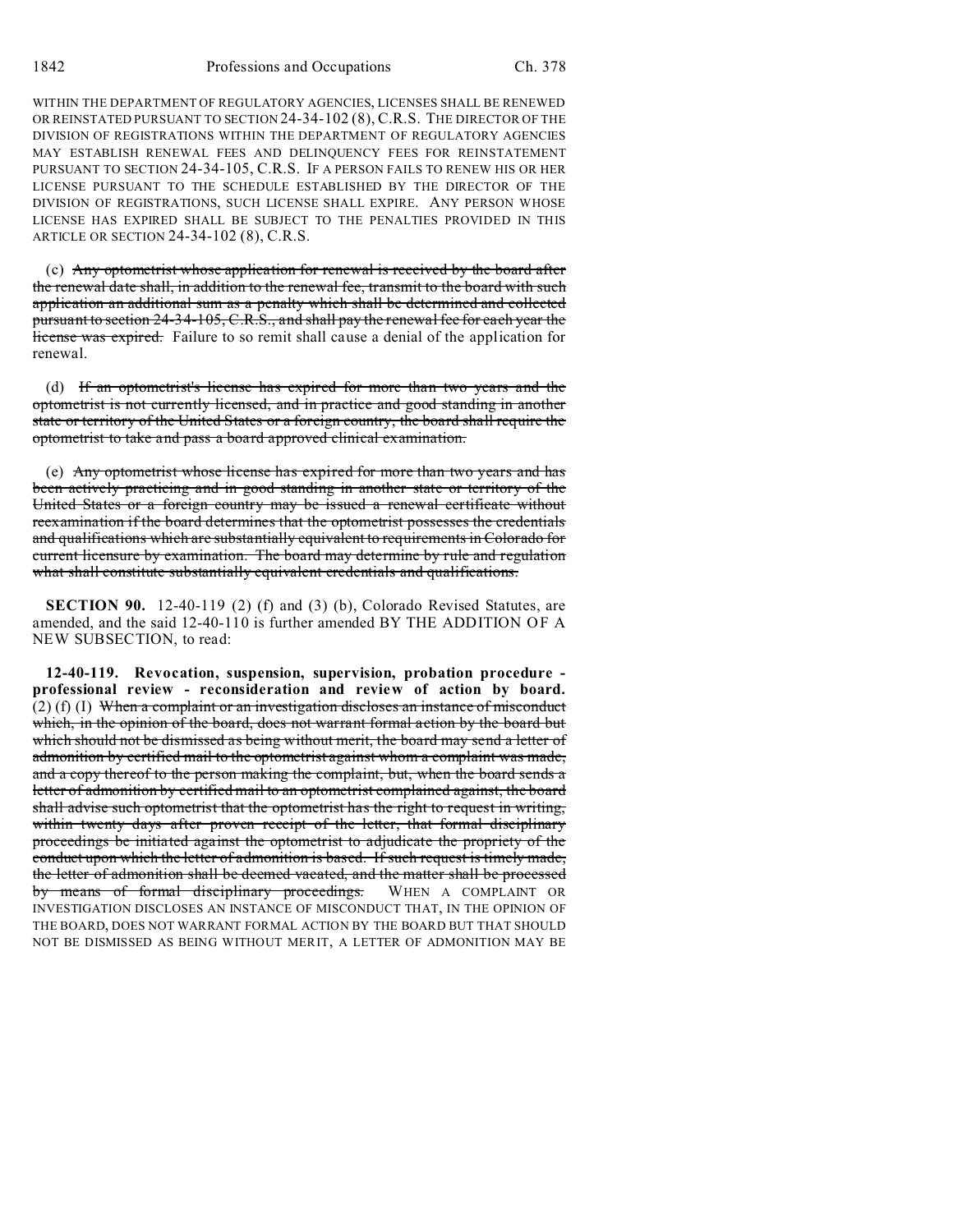ISSUED AND SENT, BY CERTIFIED MAIL, TO THE LICENSEE.

(II) WHEN A LETTER OF ADMONITION IS SENT BY THE BOARD, BY CERTIFIED MAIL, TO A LICENSEE, SUCH LICENSEE SHALL BE ADVISED THAT HE OR SHE HAS THE RIGHT TO REQUEST IN WRITING, WITHIN TWENTY DAYS AFTER RECEIPT OF THE LETTER, THAT FORMAL DISCIPLINARY PROCEEDINGS BE INITIATED TO ADJUDICATE THE PROPRIETY OF THE CONDUCT UPON WHICH THE LETTER OF ADMONITION IS BASED.

(III) IF THE REQUEST FOR ADJUDICATION IS TIMELY MADE, THE LETTER OF ADMONITION SHALL BE DEEMED VACATED AND THE MATTER SHALL BE PROCESSED BY MEANS OF FORMAL DISCIPLINARY PROCEEDINGS.

(3) (b) Any member of the board, and any witness appearing before the board or such professional review committee shall be immune from criminal liability and from suit in any civil action brought by a licensee if such member, or witness acts in good faith within the scope of the function of the board, has made a reasonable effort to obtain the facts of the matter as to which the person acts, and acts in the reasonable belief that the action taken by the person is warranted by the facts. ANY MEMBER OF THE BOARD OR OF A PROFESSIONAL REVIEW COMMITTEE AUTHORIZED BY THE BOARD, ANY MEMBER OF THE BOARD'S OR COMMITTEE'S STAFF, ANY PERSON ACTING AS A WITNESS OR CONSULTANT TO THE BOARD OR COMMITTEE, ANY WITNESS TESTIFYING IN A PROCEEDING AUTHORIZED UNDER THIS ARTICLE, AND ANY PERSON WHO LODGES A COMPLAINT PURSUANT TO THIS ARTICLE SHALL BE IMMUNE FROM LIABILITY IN ANY CIVIL ACTION BROUGHT AGAINST HIM OR HER FOR ACTS OCCURRING WHILE ACTING IN HIS OR HER CAPACITY AS BOARD OR COMMITTEE MEMBER, STAFF, CONSULTANT, OR WITNESS, RESPECTIVELY, IF SUCH INDIVIDUAL WAS ACTING IN GOOD FAITH WITHIN THE SCOPE OF HIS OR HER RESPECTIVE CAPACITY, MADE A REASONABLE EFFORT TO OBTAIN THE FACTS OF THE MATTER AS TO WHICH HE OR SHE ACTED, AND ACTED IN THE REASONABLE BELIEF THAT THE ACTION TAKEN BY HIM OR HER WAS WARRANTED BY THE FACTS. ANY PERSON PARTICIPATING IN GOOD FAITH IN LODGING A COMPLAINT OR PARTICIPATING IN ANY INVESTIGATIVE OR ADMINISTRATIVE PROCEEDING PURSUANT TO THIS ARTICLE SHALL BE IMMUNE FROM ANY CIVIL OR CRIMINAL LIABILITY THAT MAY RESULT FROM SUCH PARTICIPATION.

(6) WHEN A COMPLAINT OR AN INVESTIGATION DISCLOSES AN INSTANCE OF MISCONDUCT THAT, IN THE OPINION OF THE BOARD, WARRANTS FORMAL ACTION, THE COMPLAINT SHALL NOT BE RESOLVED BY A DEFERRED SETTLEMENT, ACTION, JUDGMENT, OR PROSECUTION.

**SECTION 91.** 12-41-112 (4) and (5), Colorado Revised Statutes, are amended to read:

**12-41-112. Expiration and renewal of licenses.** (4) If any licensee fails to renew such license prior to its expiration date, the license shall automatically expire. A physical therapist formerly licensed in this state may reinstate a license that has expired. Such reinstatement shall only occur during the five-year period following such license expiration. Reinstatement shall require the submission of an application in the form and manner designated by the director and the payment of a fee in an amount determined by the director. LICENSES SHALL BE RENEWED OR REINSTATED PURSUANT TO A SCHEDULE ESTABLISHED BY THE DIRECTOR OF THE DIVISION OF REGISTRATIONS WITHIN THE DEPARTMENT OF REGULATORY AGENCIES, AND A LICENSE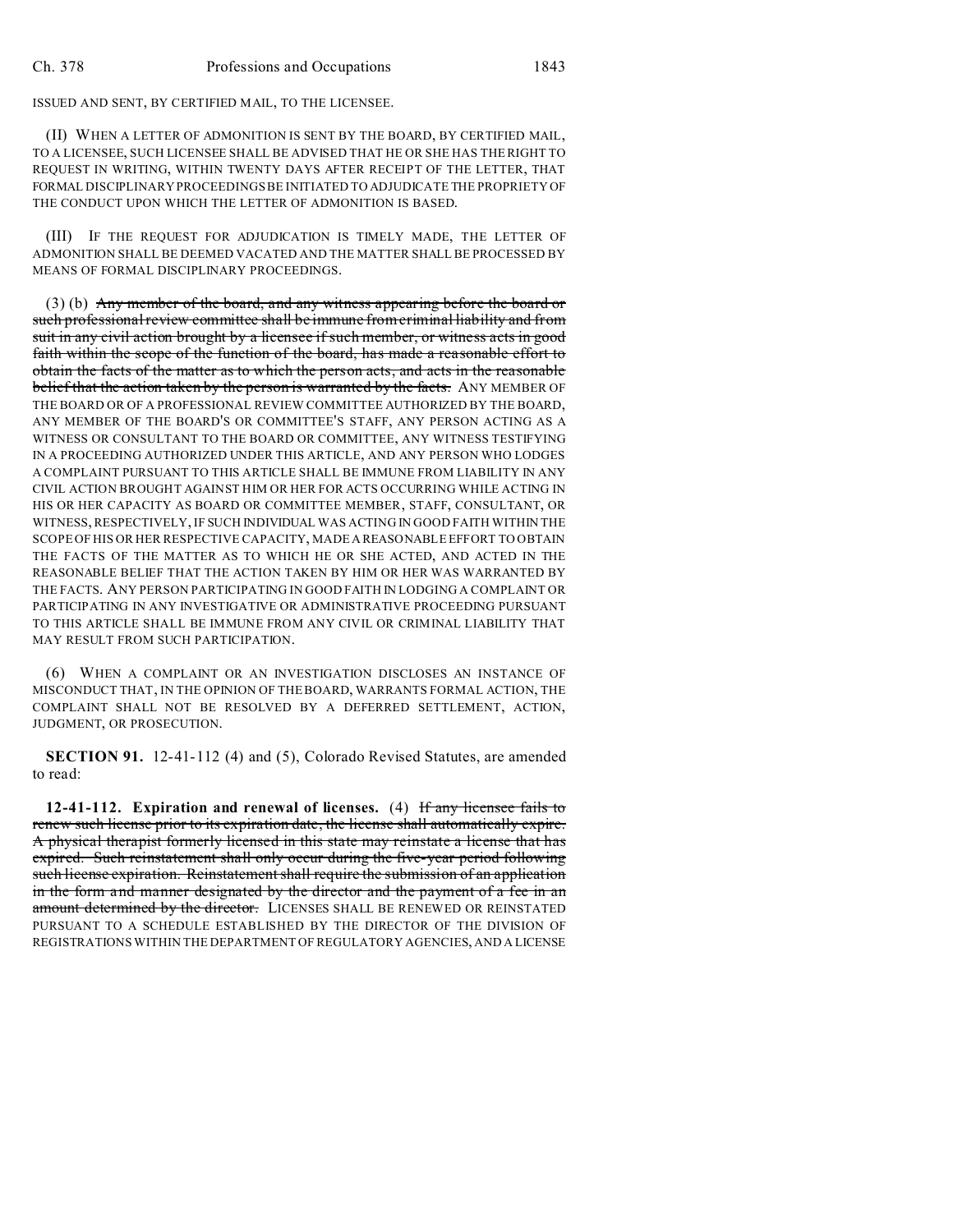SHALL BE RENEWED OR REINSTATED PURSUANT TO SECTION 24-34-102 (8), C.R.S. THE DIRECTOR OF THE DIVISION OF REGISTRATIONS WITHIN THE DEPARTMENT OF REGULATORY AGENCIES MAY ESTABLISH RENEWAL FEES AND DELINQUENCY FEES FOR REINSTATEMENT PURSUANT TO SECTION 24-34-105, C.R.S.

(5) A physical therapist formerly licensed in this state who practiced physical therapy for more than two years may reinstate a license if such license expired more than five years prior to the application date by demonstrating competency in the practice of physical therapy to the director or by successfully completing an internship as required by the director. The director may also require such former licensee to take the examination administered pursuant to section 12-41-107 (2).

**SECTION 92.** 12-41-116 (2), Colorado Revised Statutes, is amended to read:

**12-41-116. Disciplinary actions.** (2) (a) When a complaint or an investigation discloses an instance of misconduct by a licensee which, in the opinion of the director, does not warrant formal action but which should not be dismissed as being without merit, the director may issue a letter of admonition to be sent by certified mail to such licensee. with a copy thereof to the person making the complaint. When such a letter of admonition is issued, the licensee shall be advised that such licensee has the right to request in writing, within twenty days after proven receipt of the letter, that formal disciplinary proceedings be initiated to adjudicate the propriety of the conduct upon which the letter of admonition is based. If such request is timely made, the letter of admonition shall be deemed vacated, and the matter shall be processed by means of formal disciplinary proceedings. WHEN A COMPLAINT OR INVESTIGATION DISCLOSES AN INSTANCE OF MISCONDUCT THAT, IN THE OPINION OF THE DIRECTOR, DOES NOT WARRANT FORMAL ACTION BY THE DIRECTOR BUT THAT SHOULD NOT BE DISMISSED AS BEING WITHOUT MERIT, A LETTER OF ADMONITION MAY BE ISSUED AND SENT, BY CERTIFIED MAIL, TO THE LICENSEE.

(b) WHEN A LETTER OF ADMONITION IS SENT BY THE DIRECTOR, BY CERTIFIED MAIL, TO A LICENSEE, SUCH LICENSEE SHALL BE ADVISED THAT HE OR SHE HAS THE RIGHT TO REQUEST IN WRITING, WITHIN TWENTY DAYS AFTER RECEIPT OF THE LETTER, THAT FORMAL DISCIPLINARY PROCEEDINGS BE INITIATED TO ADJUDICATE THE PROPRIETY OF THE CONDUCT UPON WHICH THE LETTER OF ADMONITION IS BASED.

(c) IF THE REQUEST FOR ADJUDICATION IS TIMELY MADE, THE LETTER OF ADMONITION SHALL BE DEEMED VACATED AND THE MATTER SHALL BE PROCESSED BY MEANS OF FORMAL DISCIPLINARY PROCEEDINGS.

**SECTION 93.** 12-41-117 (4), (5), and (7), Colorado Revised Statutes, are amended, and the said 12-41-117 is further amended BY THE ADDITION OF A NEW SUBSECTION, to read:

**12-41-117. Disciplinary proceedings - investigations - judicial review.** (4) The director may compel the attendance of witnesses and the production of books, patient records, papers, and other pertinent documents at any proceeding authorized under this article by subpoenas issued by the director, which shall be served in the manner provided by the Colorado rules of civil procedure.

(5) (a) In order to aid the director in any hearing or investigation instituted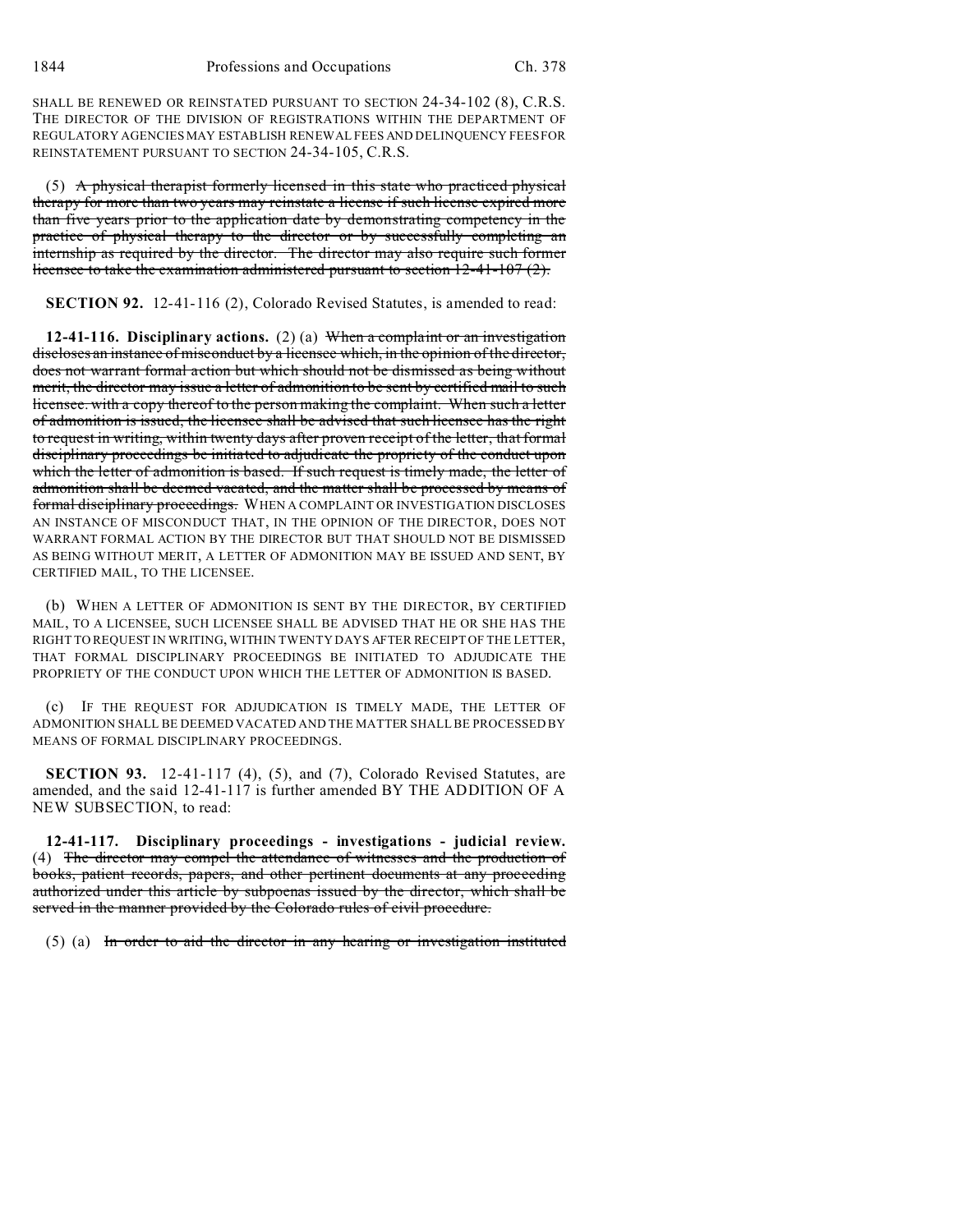pursuant to this section, The director shall have the power to issue subpoenas compelling production of copies of any records of patients or the physical therapist containing information relevant to the hearing or investigation OR AN ADMINISTRATIVE LAW JUDGE SHALL HAVE THE POWER TO ADMINISTER OATHS, TAKE AFFIRMATIONS OF WITNESSES, AND ISSUE SUBPOENAS TO COMPEL THE ATTENDANCE OF WITNESSES AND THE PRODUCTION OF ALL RELEVANT PAPERS, BOOKS, RECORDS, DOCUMENTARY EVIDENCE, AND MATERIALS IN ANY HEARING, INVESTIGATION, ACCUSATION, OR OTHER MATTER COMING BEFORE THE DIRECTOR PURSUANT TO THIS ARTICLE. THE DIRECTOR MAY APPOINT AN ADMINISTRATIVE LAW JUDGE PURSUANT TO PART 10 OF ARTICLE 30 OF TITLE 24, C.R.S., TO TAKE EVIDENCE AND TO MAKE FINDINGS AND REPORT THEM TO THE DIRECTOR.

(b) UPON FAILURE OF ANY WITNESS TO COMPLY WITH SUCH SUBPOENA OR PROCESS, THE DISTRICT COURT OF THE COUNTY IN WHICH THE SUBPOENAED PERSON OR LICENSEE RESIDES OR CONDUCTS BUSINESS, UPON APPLICATION BY THE BOARD OR DIRECTOR WITH NOTICE TO THE SUBPOENAED PERSON OR LICENSEE, MAY ISSUE TO THE PERSON OR LICENSEE AN ORDER REQUIRING THAT PERSON OR LICENSEE TO APPEAR BEFORE THE DIRECTOR; TO PRODUCE THE RELEVANT PAPERS, BOOKS, RECORDS, DOCUMENTARY EVIDENCE, OR MATERIALS IF SO ORDERED; OR TO GIVE EVIDENCE TOUCHING THE MATTER UNDER INVESTIGATION OR IN QUESTION. FAILURE TO OBEY THE ORDER OF THE COURT MAY BE PUNISHED BY THE COURT AS A CONTEMPT OF COURT.

(7) (a) THE DIRECTOR, THE DIRECTOR'S STAFF, ANY PERSON ACTING AS A WITNESS OR CONSULTANT TO THE DIRECTOR, ANY WITNESS TESTIFYING IN A PROCEEDING AUTHORIZED UNDER THIS ARTICLE, AND ANY PERSON WHO LODGES A COMPLAINT PURSUANT TO THIS ARTICLE SHALL BE IMMUNE FROM LIABILITY IN ANY CIVIL ACTION BROUGHT AGAINST HIM OR HER FOR ACTS OCCURRING WHILE ACTING IN HIS OR HER CAPACITY AS DIRECTOR, STAFF, CONSULTANT, OR WITNESS, RESPECTIVELY, IF SUCH INDIVIDUAL WAS ACTING IN GOOD FAITH WITHIN THE SCOPE OF HIS OR HER RESPECTIVE CAPACITY, MADE A REASONABLE EFFORT TO OBTAIN THE FACTS OF THE MATTER AS TO WHICH HE OR SHE ACTED, AND ACTED IN THE REASONABLE BELIEF THAT THE ACTION TAKEN BY HIM OR HER WAS WARRANTED BY THE FACTS.

(b) Any person participating in good faith in the making of a complaint or report or participating in any investigative or administrative proceeding pursuant to this section shall be immune from any liability, civil or criminal, that otherwise might result by reason of such action PARTICIPATION.

(10) WHEN A COMPLAINT OR AN INVESTIGATION DISCLOSES AN INSTANCE OF MISCONDUCT THAT, IN THE OPINION OF THE DIRECTOR, WARRANTS FORMAL ACTION, THE COMPLAINT SHALL NOT BE RESOLVED BY A DEFERRED SETTLEMENT, ACTION, JUDGMENT, OR PROSECUTION.

**SECTION 94.** 12-41-119 (3), Colorado Revised Statutes, is amended to read:

**12-41-119. Professional review committees - immunity.** (3) The director, any member of a professional review committee authorized by the director or authorized pursuant to paragraph (b) of subsection (1) of this section, and any witness appearing before the director or any such professional review committee shall be immune from suit in any civil action brought by a licensee who is the subject of a professional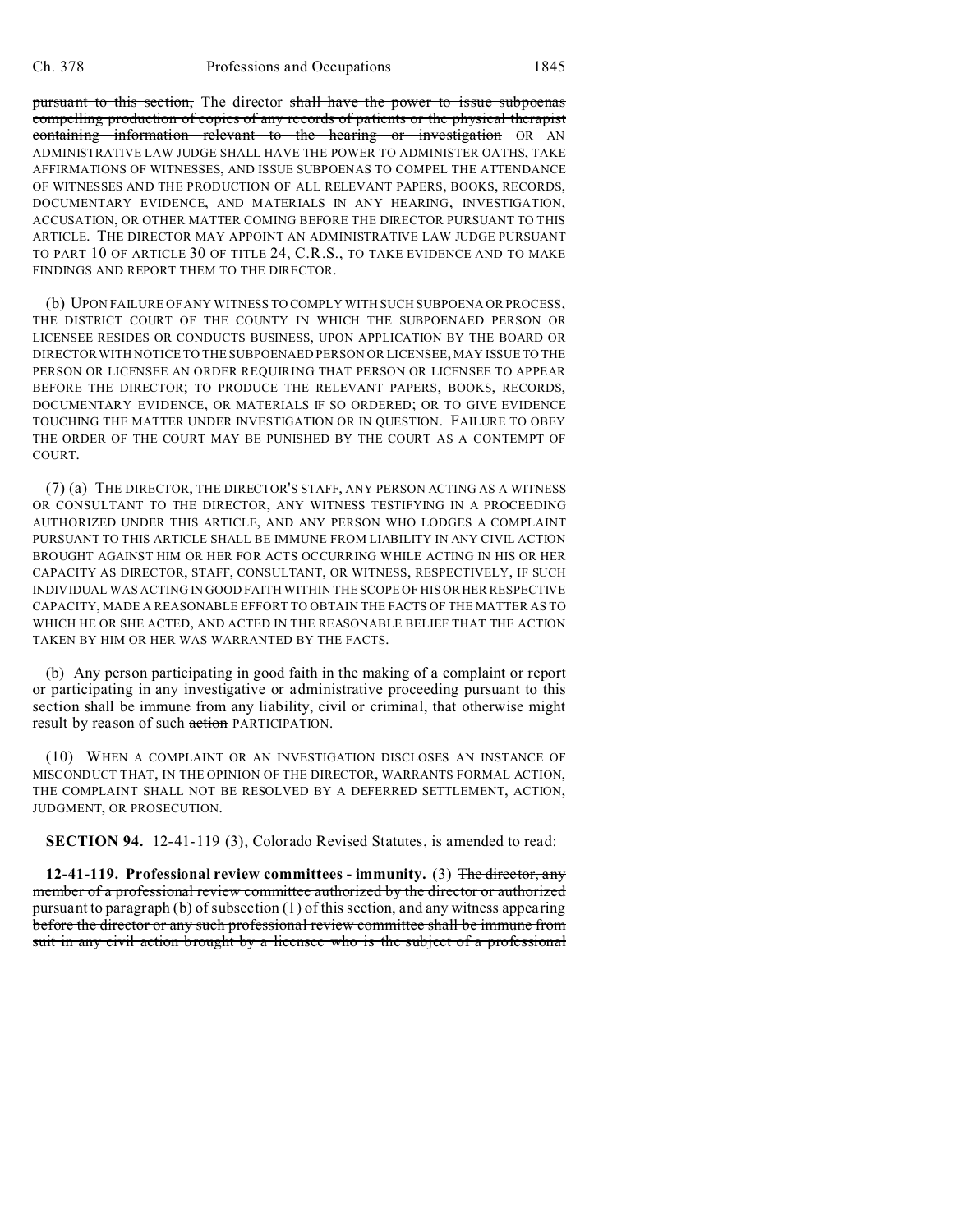review proceeding under these conditions: The director, any such member, or such witness acts in good faith and within the scope of the professional review, makes a reasonable effort to obtain the facts of the matter as to which he acts, and acts in the reasonable belief that the action taken by him is warranted by the facts. THE DIRECTOR, ANY MEMBER OF A PROFESSIONAL REVIEW COMMITTEE AUTHORIZED BY THEDIRECTOR, ANY MEMBER OF THE DIRECTOR'S OR COMMITTEE'S STAFF, ANY PERSON ACTING AS A WITNESS OR CONSULTANT TO THE DIRECTOR OR COMMITTEE, ANY WITNESS TESTIFYING IN A PROCEEDING AUTHORIZED UNDER THIS ARTICLE, AND ANY PERSON WHO LODGES A COMPLAINT PURSUANT TO THIS ARTICLE SHALL BE IMMUNE FROM LIABILITY IN ANY CIVIL ACTION BROUGHT AGAINST HIM OR HER FOR ACTS OCCURRING WHILE ACTING IN HIS OR HER CAPACITY AS DIRECTOR OR COMMITTEE MEMBER, STAFF, CONSULTANT, OR WITNESS, RESPECTIVELY, IF SUCH INDIVIDUAL WAS ACTING IN GOOD FAITH WITHIN THE SCOPE OF HIS OR HER RESPECTIVE CAPACITY, MADE A REASONABLE EFFORT TO OBTAIN THE FACTS OF THE MATTER AS TO WHICH HE OR SHE ACTED, AND ACTED IN THE REASONABLE BELIEF THAT THE ACTION TAKEN BY HIM OR HER WAS WARRANTED BY THE FACTS. ANY PERSON PARTICIPATING IN GOOD FAITH IN LODGING A COMPLAINT OR PARTICIPATING IN ANY INVESTIGATIVE OR ADMINISTRATIVE PROCEEDING PURSUANT TO THIS ARTICLE SHALL BE IMMUNE FROM ANY CIVIL OR CRIMINAL LIABILITY THAT MAY RESULT FROM SUCH PARTICIPATION.

**SECTION 95.** 12-41-125 (2) (c), Colorado Revised Statutes, is amended to read:

**12-41-125. Powers and duties of director - reports - publications.** (2) In addition to any other powers and duties given the director by this article, the director shall have the following powers and duties:

(c)  $(I)$  To conduct hearings upon charges for discipline of a licensee issue subpoenas, compel attendance of witnesses, compel the production of books, records, papers, and documents, administer oaths to persons giving testimony at hearings, and cause the prosecution and enjoinder of all persons violating this article;

(II) TO ADMINISTER OATHS, TAKE AFFIRMATIONS OF WITNESSES, AND ISSUE SUBPOENAS TO COMPEL THE ATTENDANCE OF WITNESSES AND THE PRODUCTION OF ALL RELEVANT PAPERS, BOOKS, RECORDS, DOCUMENTARY EVIDENCE, ANDMATERIALS IN ANY HEARING, INVESTIGATION, ACCUSATION, OR OTHER MATTER COMING BEFORE THE DIRECTOR. THE DIRECTOR MAY APPOINT AN ADMINISTRATIVE LAW JUDGE PURSUANT TO PART 10 OF ARTICLE 30 OF TITLE 24,C.R.S., TO TAKE EVIDENCE AND TO MAKE FINDINGS AND REPORT THEM TO THE DIRECTOR.

(III) UPON FAILURE OF ANY WITNESS TO COMPLY WITH SUCH SUBPOENA OR PROCESS, THE DISTRICT COURT OF THE COUNTY IN WHICH THE SUBPOENAED PERSON OR LICENSE RESIDES OR CONDUCTS BUSINESS, UPON APPLICATION BY THE BOARD OR DIRECTOR WITH NOTICE TO THE SUBPOENAED PERSON OR LICENSEE, MAY ISSUE TO THE PERSON OR LICENSEE AN ORDER REQUIRING THAT PERSON OR LICENSEE TO APPEAR BEFORE THE DIRECTOR; TO PRODUCE THE RELEVANT PAPERS, BOOKS, RECORDS, DOCUMENTARY EVIDENCE, OR MATERIALS IF SO ORDERED; OR TO GIVE EVIDENCE TOUCHING THE MATTER UNDER INVESTIGATION OR IN QUESTION. FAILURE TO OBEY THE ORDER OF THE COURT MAY BE PUNISHED BY THE COURT AS A CONTEMPT OF COURT.

**SECTION 96.** 12-41.5-107 (2) and (3), Colorado Revised Statutes, are amended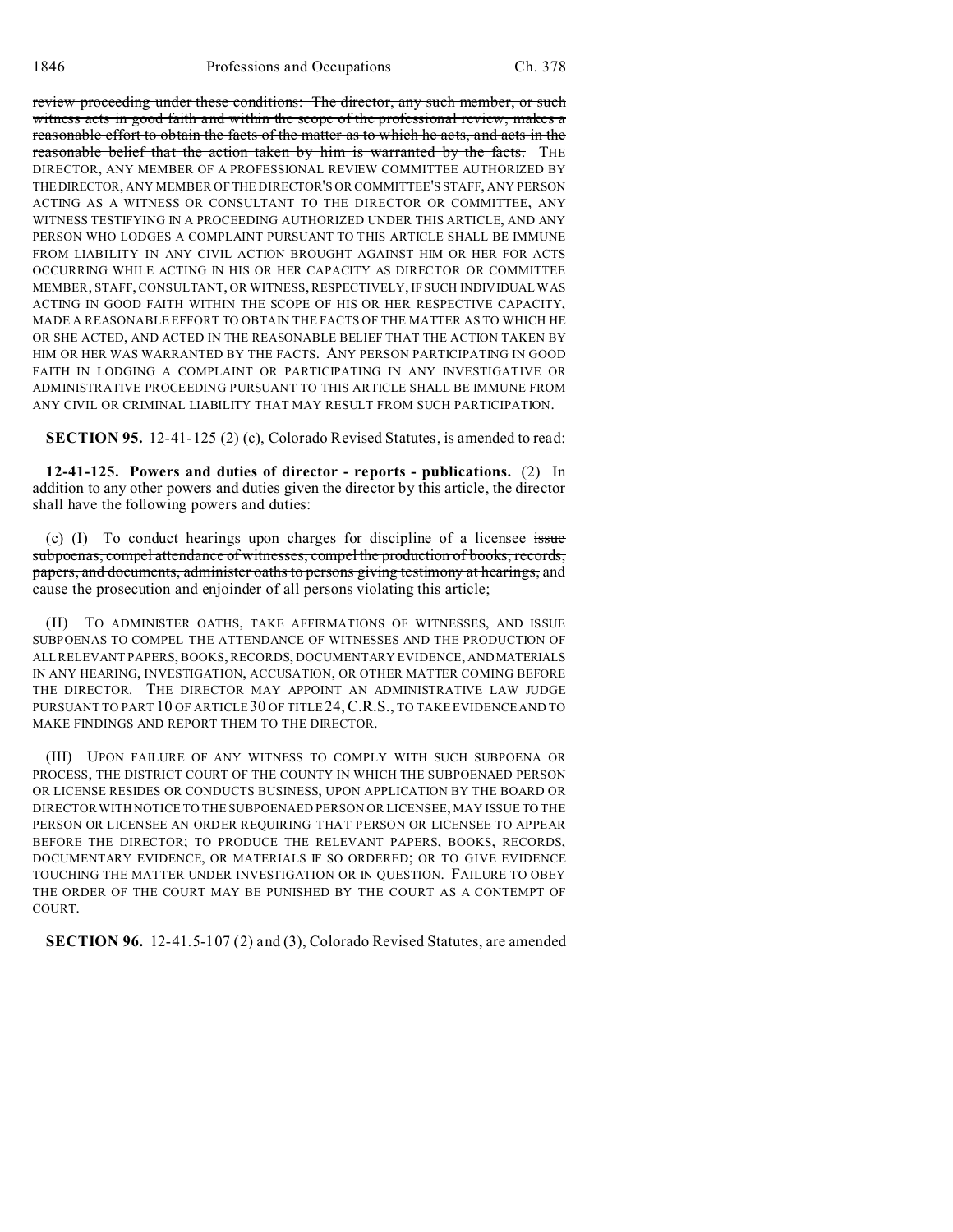## to read:

**12-41.5-107. Renewal of license.** (2) Upon receipt of the completed renewal form and the renewal fee, the director shall issue a license for the current renewal period PURSUANT TO A SCHEDULE ESTABLISHED BY THE DIRECTOR, AND SUCH RENEWAL OR REINSTATEMENT SHALL BE GRANTED PURSUANT TO SECTION 24-34-102 (8), C.R.S. THE DIRECTOR MAY ESTABLISH RENEWAL FEES AND DELINQUENCY FEES FOR REINSTATEMENT PURSUANT TO SECTION24-34-105,C.R.S. IF A PERSON FAILS TO RENEW HIS OR HER LICENSE PURSUANT TO THE SCHEDULE ESTABLISHED BY THE DIRECTOR OF THE DIVISION OF REGISTRATIONS, SUCH LICENSE SHALL EXPIRE. ANY PERSON WHOSE LICENSE HAS EXPIRED SHALL BE SUBJECT TO THE PENALTIES PROVIDED IN THIS ARTICLE OR SECTION 24-34-102 (8), C.R.S.

(3) The director may reinstate a lapsed or expired license upon payment of a renewal fee.

**SECTION 97.** 12-41.5-109 (5.5) (b) and (8), Colorado Revised Statutes, are amended, and the said 12-41.5-109 is further amended BY THE ADDITION OF THE FOLLOWING NEW SUBSECTIONS, to read:

**12-41.5-109. Grounds for action - disciplinary proceedings.** (5.5) (b) (I) In accordance with the provisions of article 4 of title 24, C.R.S., and this article, the director is authorized to investigate, hold hearings, and gather evidence in all matters related to the exercise and performance of the powers and duties of the director. The director or an administrative law judge may subpoena witnesses, administer oaths, compel testimony of witnesses, and compel the production of books, papers, and records relevant to any inquiry or hearing. A subpoena issued pursuant to this paragraph (b) shall be enforceable by the district court of any judicial district in Colorado in accordance with section 24-4-105 (5), C.R.S

(II) THE DIRECTOR OR AN ADMINISTRATIVE LAW JUDGE SHALL HAVE THE POWER TO ADMINISTER OATHS, TAKE AFFIRMATIONS OF WITNESSES, AND ISSUE SUBPOENAS TO COMPEL THE ATTENDANCE OF WITNESSES AND THE PRODUCTION OF ALL RELEVANT PAPERS, BOOKS, RECORDS, DOCUMENTARY EVIDENCE, AND MATERIALS IN ANY HEARING, INVESTIGATION, ACCUSATION, OR OTHER MATTER COMING BEFORE THE BOARD. THE DIRECTOR MAY APPOINT AN ADMINISTRATIVE LAW JUDGE PURSUANT TO PART 10 OF ARTICLE 30 OF TITLE 24, C.R.S., TO TAKE EVIDENCE AND TO MAKE FINDINGS AND REPORT THEM TO THE DIRECTOR.

(III) UPON FAILURE OF ANY WITNESS TO COMPLY WITH SUCH SUBPOENA OR PROCESS, THE DISTRICT COURT OF THE COUNTY IN WHICH THE SUBPOENAED PERSON OR LICENSEE RESIDES OR CONDUCTS BUSINESS, UPON APPLICATION BY THE BOARD OR DIRECTOR WITH NOTICE TO THE SUBPOENAED PERSON OR LICENSEE, MAY ISSUE TO THE PERSON OR LICENSEE AN ORDER REQUIRING THAT PERSON OR LICENSEE TO APPEAR BEFORE THE DIRECTOR; TO PRODUCE THE RELEVANT PAPERS, BOOKS, RECORDS, DOCUMENTARY EVIDENCE, OR MATERIALS IF SO ORDERED; OR TO GIVE EVIDENCE TOUCHING THE MATTER UNDER INVESTIGATION OR IN QUESTION. FAILURE TO OBEY THE ORDER OF THE COURT MAY BE PUNISHED BY THE COURT AS A CONTEMPT OF COURT.

(8) (a) THE DIRECTOR, THE DIRECTOR'S STAFF, ANY PERSON ACTING AS A WITNESS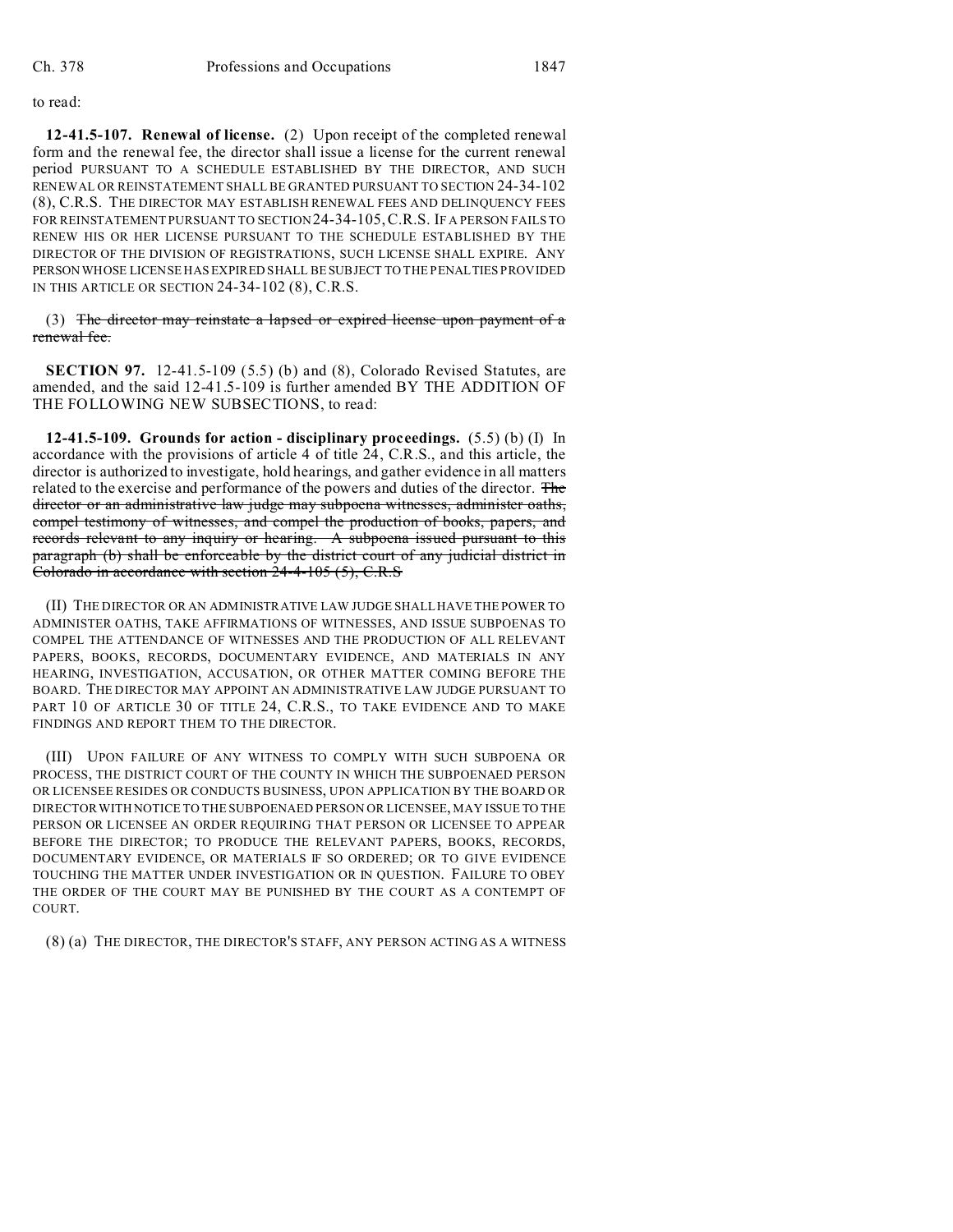OR CONSULTANT TO THE DIRECTOR, ANY WITNESS TESTIFYING IN A PROCEEDING AUTHORIZED UNDER THIS ARTICLE, AND ANY PERSON WHO LODGES A COMPLAINT PURSUANT TO THIS ARTICLE SHALL BE IMMUNE FROM LIABILITY IN ANY CIVIL ACTION BROUGHT AGAINST HIM OR HER FOR ACTS OCCURRING WHILE ACTING IN HIS OR HER CAPACITY AS DIRECTOR, STAFF, CONSULTANT, OR WITNESS, RESPECTIVELY, IF SUCH INDIVIDUAL WAS ACTING IN GOOD FAITH WITHIN THE SCOPE OF HIS OR HER RESPECTIVE CAPACITY, MADE A REASONABLE EFFORT TO OBTAIN THE FACTS OF THE MATTER AS TO WHICH HE OR SHE ACTED, AND ACTED IN THE REASONABLE BELIEF THAT THE ACTION TAKEN BY HIM OR HER WAS WARRANTED BY THE FACTS.

(b) A person who in good faith makes a complaint or report or participates in an investigative or administrative proceeding pursuant to this article shall be immune from liability, civil or criminal, that otherwise might result from such action PARTICIPATION.

(11) (a) WHEN A COMPLAINT OR INVESTIGATION DISCLOSES AN INSTANCE OF MISCONDUCT THAT, IN THE OPINION OF THE DIRECTOR, DOES NOT WARRANT FORMAL ACTION BY THE DIRECTOR BUT THAT SHOULD NOT BE DISMISSED AS BEING WITHOUT MERIT, A LETTER OF ADMONITION MAY BE ISSUED AND SENT, BY CERTIFIED MAIL, TO THE LICENSEE.

(b) WHEN A LETTER OF ADMONITION IS SENT BY THE DIRECTOR, BY CERTIFIED MAIL, TO A LICENSEE, SUCH LICENSEE SHALL BE ADVISED THAT HE OR SHE HAS THE RIGHT TO REQUEST IN WRITING, WITHIN TWENTY DAYS AFTER RECEIPT OF THE LETTER, THAT FORMAL DISCIPLINARY PROCEEDINGS BE INITIATED TO ADJUDICATE THE PROPRIETY OF THE CONDUCT UPON WHICH THE LETTER OF ADMONITION IS BASED.

(c) IF THE REQUEST FOR ADJUDICATION IS TIMELY MADE, THE LETTER OF ADMONITION SHALL BE DEEMED VACATED AND THE MATTER SHALL BE PROCESSED BY MEANS OF FORMAL DISCIPLINARY PROCEEDINGS.

(12) WHEN A COMPLAINT OR AN INVESTIGATION DISCLOSES AN INSTANCE OF MISCONDUCT THAT, IN THE OPINION OF THE DIRECTOR, WARRANTS FORMAL ACTION, THE COMPLAINT SHALL NOT BE RESOLVED BY A DEFERRED SETTLEMENT, ACTION, JUDGMENT, OR PROSECUTION.

**SECTION 98.** 12-42-110, Colorado Revised Statutes, is amended to read:

**12-42-110. Disposition of fees.** All fees and fines collected by the board under the provisions of this article shall be transmitted to the state treasurer, who shall credit the same pursuant to section 24-34-105, C.R.S.

**SECTION 99.** 12-42-112 (1) and (2), Colorado Revised Statutes, are amended to read:

**12-42-112. Renewal of license.** (1) To renew a license issued pursuant to this article, a licensee shall submit an application for renewal on a form prescribed by the board and pay a fee in an amount set by the board in accordance with section 24-34-105, C.R.S. Upon receipt by the board of a completed application and the requisite fee, the board shall issue a certificate of renewal of licensure. No more than one renewal fee shall be assessed or collected in conjunction with the submittal of an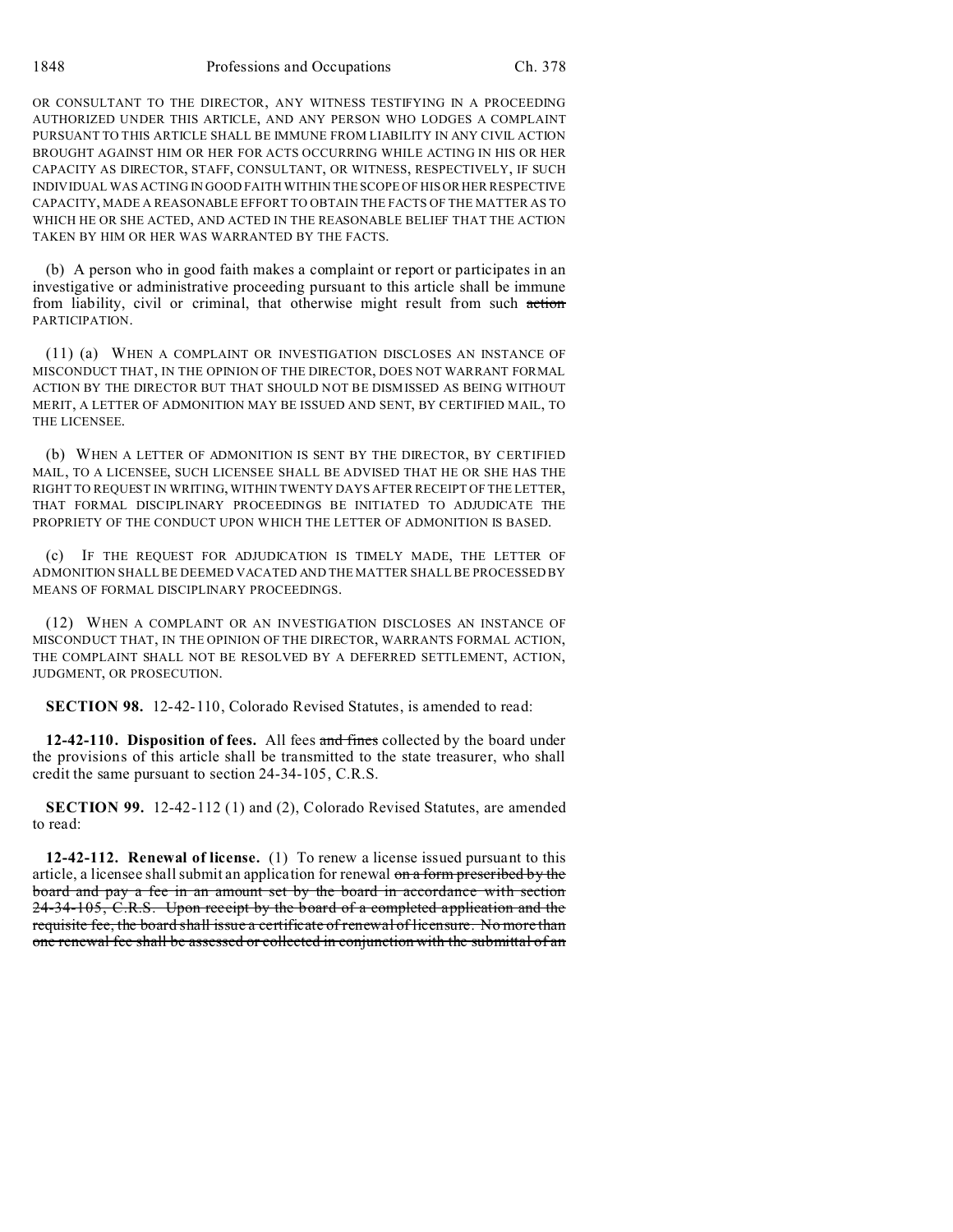application for license renewal PURSUANT TO A SCHEDULE ESTABLISHED BY THE DIRECTOR OF THE DIVISION OF REGISTRATIONS WITHIN THE DEPARTMENT OF REGULATORY AGENCIES, AND THE LICENSE SHALL BE RENEWED OR REINSTATED PURSUANT TO SECTION 24-34-102 (8), C.R.S. THE DIRECTOR OF THE DIVISION OF REGISTRATIONS MAY ESTABLISH RENEWAL FEES AND DELINQUENCY FEES FOR REINSTATEMENT PURSUANT TO SECTION 24-34-105, C.R.S. IF A PERSON FAILS TO RENEW HIS OR HER LICENSE PURSUANT TO THE SCHEDULE ESTABLISHED BY THE DIRECTOR OF THE DIVISION OF REGISTRATIONS, SUCH LICENSE SHALL EXPIRE. ANY PERSON WHOSE LICENSE HAS EXPIRED SHALL BE SUBJECT TO THE PENALTIES PROVIDED IN THIS ARTICLE OR SECTION 24-34-102 (8), C.R.S.

(2) If any person fails to renew his license by June 30 such license shall lapse. Such person may be reinstated by the board, and the license may be revalidated on satisfactory explanation of such failure and on payment of a reinstatement fee established pursuant to section 24-34-105, C.R.S. Any person practicing as a psychiatric technician whose license has lapsed or is not in full force and effect at such time shall be subject to the penalties provided in this article as an illegal practitioner.

**SECTION 100.** 12-42-115.5 (2), Colorado Revised Statutes, is amended to read:

**12-42-115.5. Immunity in professional review.** (2) Any member of the board or a professional review committee authorized by the board, and any witness appearing before the board or such professional review committee shall be immune from suit in any civil action brought by a licensee who is the subject of a professional review proceeding if such member, or witness, acts in good faith within the scope of the function of the board or such committee, has made a reasonable effort to obtain the facts of the matter as to which he acts, and acts in the reasonable belief that the action taken by him is warranted by the facts. ANY MEMBER OF THE BOARD OR OF A PROFESSIONAL REVIEW COMMITTEE, ANY MEMBER OF THE BOARD'S OR COMMITTEE'S STAFF, ANY PERSON ACTING AS A WITNESS OR CONSULTANT TO THE BOARD OR COMMITTEE, ANY WITNESS TESTIFYING IN A PROCEEDING AUTHORIZED UNDER THIS ARTICLE, AND ANY PERSON WHO LODGES A COMPLAINT PURSUANT TO THIS ARTICLE SHALL BE IMMUNE FROM LIABILITY IN ANY CIVIL ACTION BROUGHT AGAINST HIM OR HER FOR ACTS OCCURRING WHILE ACTING IN HIS OR HER CAPACITY AS BOARD OR COMMITTEE MEMBER, STAFF, CONSULTANT, OR WITNESS, RESPECTIVELY, IF SUCH INDIVIDUAL WAS ACTING IN GOOD FAITH WITHIN THE SCOPE OF HIS OR HER RESPECTIVE CAPACITY, MADE A REASONABLE EFFORT TO OBTAIN THE FACTS OF THE MATTER AS TO WHICH HE OR SHE ACTED, AND ACTED IN THE REASONABLE BELIEF THAT THE ACTION TAKEN BY HIM OR HER WAS WARRANTED BY THE FACTS. ANY PERSON PARTICIPATING IN GOOD FAITH IN LODGING A COMPLAINT OR PARTICIPATING IN ANY INVESTIGATIVE OR ADMINISTRATIVE PROCEEDING PURSUANT TO THIS ARTICLE SHALL BE IMMUNE FROM ANY CIVIL OR CRIMINAL LIABILITY THAT MAY RESULT FROM SUCH PARTICIPATION.

**SECTION 101.** 12-43-203 (7) (a) and (11) (b), Colorado Revised Statutes, are amended to read:

**12-43-203. Boards - meetings - duties - powers - removal of members immunity.** (7) (a) Members of each board, and consultants to the board, including members of any advisory committee, shall be immune from suit in any action civil or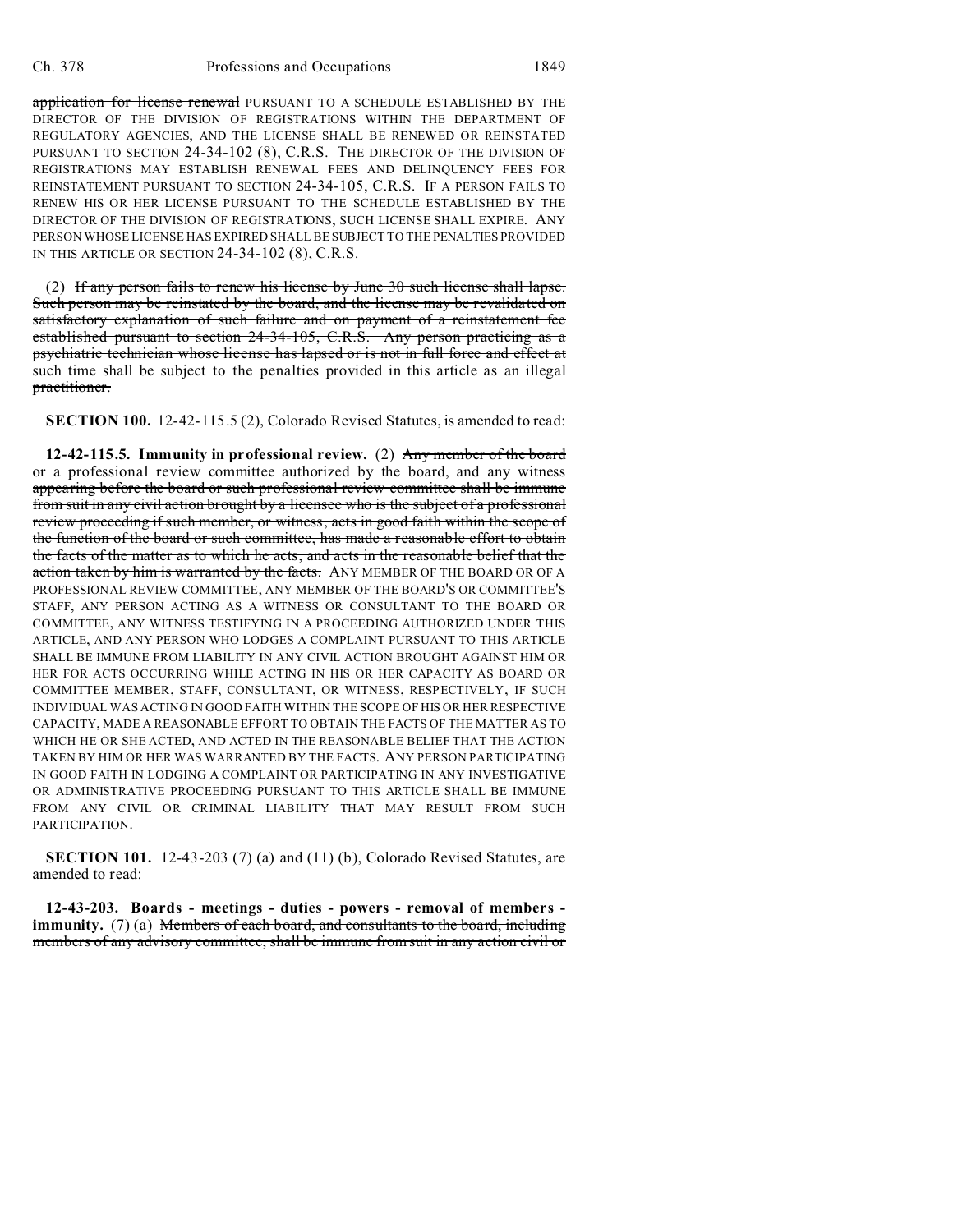criminal, for official acts performed in good faith as members of such committee or board or as consultants to such board. ANY MEMBER OF A BOARD OR OF A PROFESSIONAL REVIEW COMMITTEE AUTHORIZED BY A BOARD, ANY MEMBER OF STAFF TO A BOARD OR COMMITTEE, ANY PERSON ACTING AS A WITNESS OR CONSULTANT TO A BOARD OR COMMITTEE, ANY WITNESS TESTIFYING IN A PROCEEDING AUTHORIZED UNDER THIS ARTICLE, AND ANY PERSON WHO LODGES A COMPLAINT PURSUANT TO THIS ARTICLE SHALL BE IMMUNE FROM LIABILITY IN ANY CIVIL ACTION BROUGHT AGAINST HIM OR HER FOR ACTS OCCURRING WHILE ACTING IN HIS OR HER CAPACITY ASBOARDORCOMMITTEE MEMBER, STAFF, CONSULTANT, OR WITNESS, RESPECTIVELY, IF SUCH INDIVIDUAL WAS ACTING IN GOOD FAITH WITHIN THE SCOPE OF HIS OR HER RESPECTIVE CAPACITY, MADE A REASONABLE EFFORT TO OBTAIN THE FACTS OF THE MATTER AS TO WHICH HE OR SHE ACTED, AND ACTED IN THE REASONABLE BELIEF THAT THE ACTION TAKEN BY HIM OR HER WAS WARRANTED BY THE FACTS. ANY PERSON PARTICIPATING IN GOOD FAITH IN LODGING A COMPLAINT OR PARTICIPATING IN ANY INVESTIGATIVE OR ADMINISTRATIVE PROCEEDING PURSUANT TO THIS ARTICLE SHALL BE IMMUNE FROM ANY CIVIL OR CRIMINAL LIABILITY THAT MAY RESULT FROM SUCH PARTICIPATION.

(11) (b) Any member of the professional review committee, and any witness appearing before such professional review committee shall be immune from suit in any civil action brought by the licensed, registered, or regulated person who is the subject of a professional review proceeding if such member, or witness, acts in good faith within the scope of the function of such committee, has made a reasonable effort to obtain the facts of the matter as to which he or she acts, and acts in the reasonable belief that the action taken by him or her is warranted by the facts.

**SECTION 102.** 12-43-204 (3) and (4), Colorado Revised Statutes, are amended to read:

**12-43-204. Fees - renewal.** (3) Every person licensed or registered to practice psychology, social work, marriage and family therapy, or professional counseling, or listed in the state grievance board data base, within the state shall pay a renewal fee to be determined pursuant to section 24-34-105, C.R.S., and shall submit a renewal application upon a form prescribed by each board and shall receive therefor a renewal certificate, if qualified, authorizing such person to continue to practice in this state. No fee received from licensees, registrants, or unlicensed psychotherapists seeking renewal shall be refunded. Each board shall establish renewal fees and schedules subject to the provisions of section  $24-34-102(8)$ , C.R.S. RENEW OR REINSTATE HIS OR HER LICENSE, CERTIFICATION, OR REGISTRATION PURSUANT TO A SCHEDULE ESTABLISHED BY THE DIRECTOR OF THE DIVISION OF REGISTRATIONS WITHIN THE DEPARTMENT OF REGULATORY AGENCIES, AND LICENSES, CERTIFICATIONS, AND REGISTRATIONS SHALL BE RENEWED OR REINSTATED PURSUANT TO SECTION 24-34-102 (8),C.R.S. THE DIRECTOR OF THE DIVISION OFREGISTRATIONS WITHIN THE DEPARTMENT OF REGULATORY AGENCIES MAY ESTABLISH RENEWAL FEES AND DELINQUENCY FEES FOR REINSTATEMENT PURSUANT TO SECTION 24-34-105, C.R.S. IF A PERSON FAILS TO RENEW HIS OR HER LICENSE, CERTIFICATION, OR REGISTRATION PURSUANT TO THE SCHEDULE ESTABLISHED BY THE DIRECTOR OF THE DIVISION OF REGISTRATIONS, SUCH LICENSE, CERTIFICATION, OR REGISTRATION SHALL EXPIRE. ANY PERSON WHOSE LICENSE, CERTIFICATION, OR REGISTRATION HAS EXPIRED SHALL BE SUBJECT TO THE PENALTIES PROVIDED IN THIS ARTICLE OR SECTION 24-34-102 (8), C.R.S.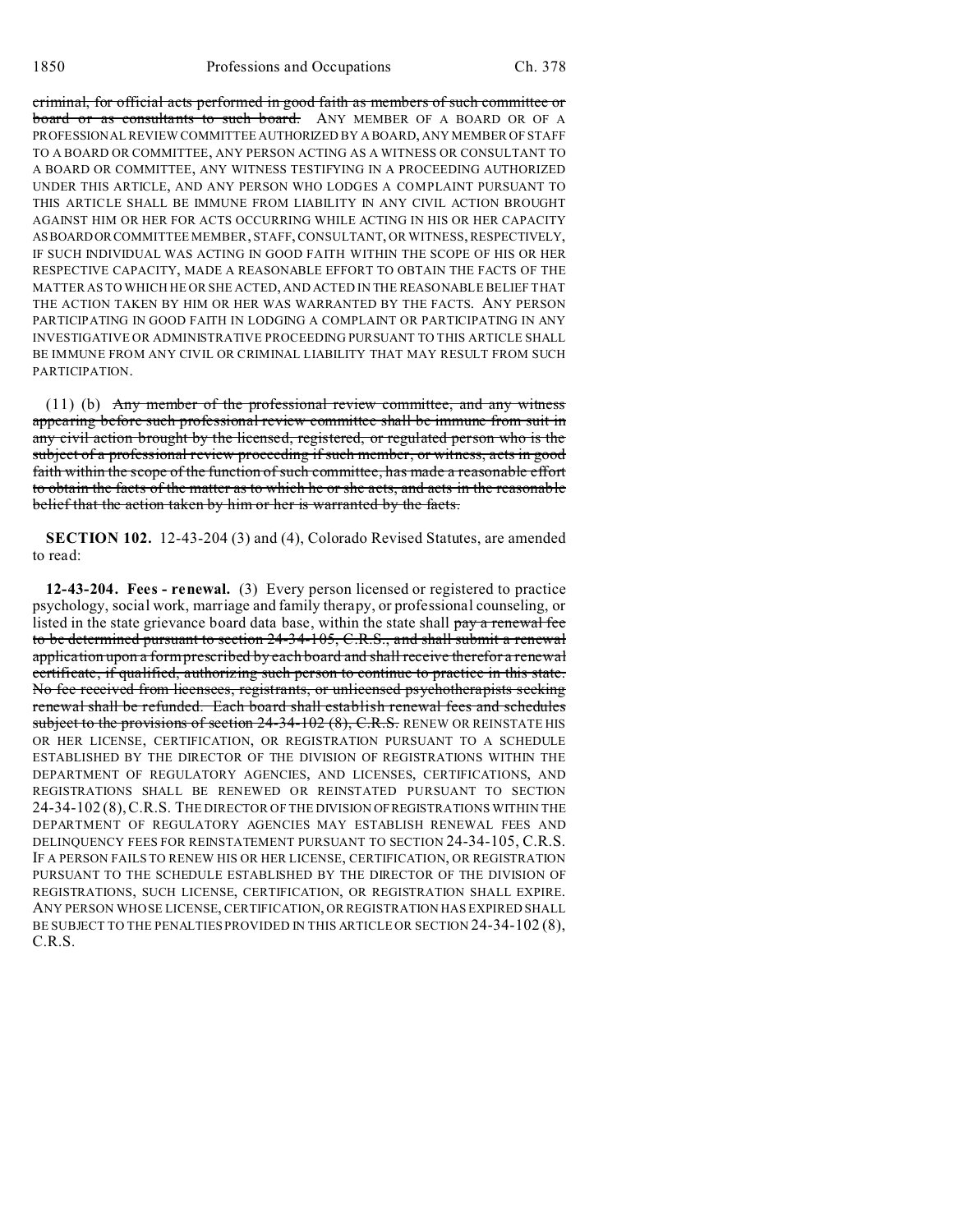(4) Any license or registration issued by a board or any listing in the state grievance board data base shall expire by operation of law for failure to timely renew such license, registration, or listing in the state grievance board data base. Upon compliance with this section and applicable rules and regulations regarding renewal, including the payment of a renewal fee plus a late payment fee established pursuant to section 24-34-105, C.R.S., the expired license, registration, or listing shall be reinstated; except that no license or registration to practice psychology, social work, marriage and family therapy, or professional counseling that has not been renewed for a period of time greater than two years shall be reinstated upon application for reinstatement unless the applicant demonstrates continued professional competence to the board to which such applicant is applying for reinstatement.

**SECTION 103.** 12-43-221 (1) (b), Colorado Revised Statutes, is amended to read:

**12-43-221. Powers and duties of the boards.** (1) In addition to all other powers and duties conferred and imposed upon the boards, as defined in section 12-43-201 (1), by this article, each board has the following powers and duties with respect to the licensing, registration, and regulation of the persons licensed, registered, or listed by each individual board pursuant to part 3, 4, 5, 6, or 7 of this article:

(b) (I) To make investigations, hold hearings, and take evidence in accordance with the provisions of article 4 of title 24, C.R.S., and this article in all matters relating to the exercise and performance of the powers and duties vested in each board. and, in connection with any investigation or hearing and through any member or an administrative law judge, to subpoena witnesses, administer oaths, and compel the testimony of witnesses and the production of books, papers, and records relevant to any inquiry or hearing. Any subpoena issued pursuant to this article shall be enforceable by the district court. Subpoenas issued on behalf of a board may be signed by such board's program administrator.

(II) EACH BOARD, OR AN ADMINISTRATIVE LAW JUDGE ACTING ON SUCH BOARD'S BEHALF, SHALL HAVE THE POWER TO ADMINISTER OATHS, TAKE AFFIRMATIONS OF WITNESSES, AND ISSUE SUBPOENAS TO COMPEL THE ATTENDANCE OF WITNESSES AND THE PRODUCTION OF ALL RELEVANT PAPERS, BOOKS, RECORDS, DOCUMENTARY EVIDENCE,AND MATERIALS IN ANY HEARING, INVESTIGATION, ACCUSATION, OR OTHER MATTER COMING BEFORE THE BOARD. EACH BOARD MAY APPOINT AN ADMINISTRATIVE LAW JUDGE PURSUANT TO PART 10 OF ARTICLE 30 OF TITLE 24, C.R.S., TO TAKE EVIDENCE AND TO MAKE FINDINGS AND REPORT THEM TO THE BOARD PURSUANT TO PARAGRAPH (e) OF THIS SUBSECTION (1).

(III) UPON FAILURE OF ANY WITNESS TO COMPLY WITH SUCH SUBPOENA OR PROCESS, THE DISTRICT COURT OF THE COUNTY IN WHICH THE SUBPOENAED PERSON OR LICENSEE RESIDES OR CONDUCTS BUSINESS, UPON APPLICATION BY THE BOARD OR DIRECTOR WITH NOTICE TO THE SUBPOENAED PERSON OR LICENSEE, MAY ISSUE TO THE PERSON OR LICENSEE AN ORDER REQUIRING THAT PERSON OR LICENSEE TO APPEAR BEFORE THE DIRECTOR; TO PRODUCE THE RELEVANT PAPERS, BOOKS, RECORDS, DOCUMENTARY EVIDENCE, OR MATERIALS IF SO ORDERED; OR TO GIVE EVIDENCE TOUCHING THE MATTER UNDER INVESTIGATION OR IN QUESTION. FAILURE TO OBEY THE ORDER OF THE COURT MAY BE PUNISHED BY THE COURT AS A CONTEMPT OF COURT.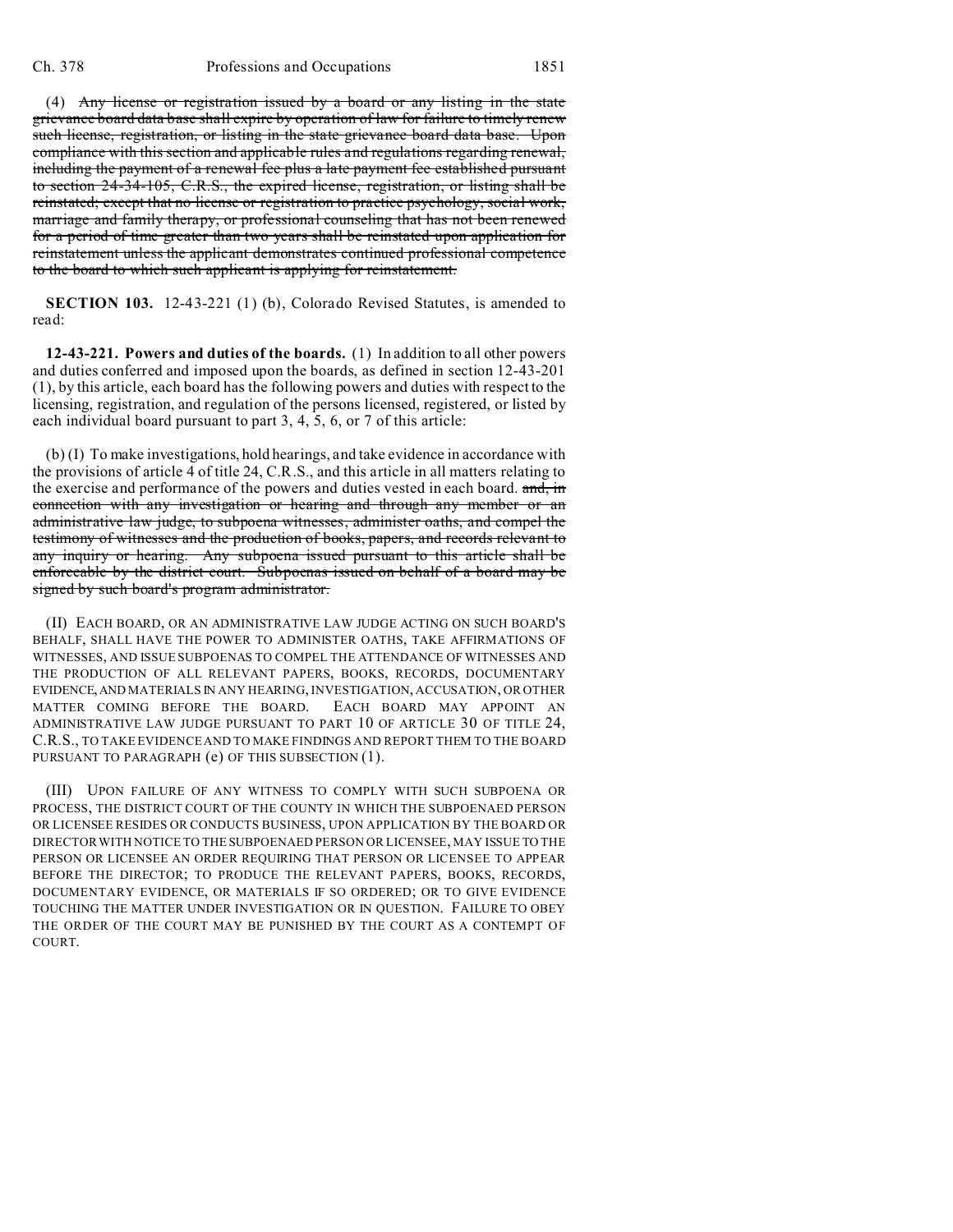**SECTION 104.** 12-43-224 (3) (d), Colorado Revised Statutes, is amended, and the said 12-43-224 (3) is further amended BY THE ADDITION OF A NEW PARAGRAPH, to read:

**12-43-224. Disciplinary proceedings - judicial review - mental and physical examinations - multiple licenses.** (3) Disciplinary actions may consist of the following:

(d) (I) **Issuance of letters of admonition.** Such letters shall be sent by certified mail to the licensee, registrant, or unlicensed psychotherapist against whom a complaint was made. The letter shall advise the licensee, registrant, or unlicensed psychotherapist that he or she may, within twenty days after receipt of the letter, make a written request to the board that issued the letter to institute formal disciplinary proceedings in order to formally adjudicate the conduct or acts on which the letter was based. WHEN A COMPLAINT OR INVESTIGATION DISCLOSES AN INSTANCE OF MISCONDUCT THAT, IN THE OPINION OF THE BOARD, DOES NOT WARRANT FORMAL ACTION BY THE BOARD BUT THAT SHOULD NOT BE DISMISSED AS BEING WITHOUT MERIT, A LETTER OF ADMONITION MAY BE ISSUED AND SENT, BY CERTIFIED MAIL, TO THE LICENSEE, CERTIFICATE HOLDER, REGISTRANT, OR UNLICENSED PSYCHOTHERAPIST.

(II) WHEN A LETTER OF ADMONITION IS SENT BY THE BOARD, BY CERTIFIED MAIL, TO A LICENSEE, CERTIFICATE HOLDER, REGISTRANT, OR UNLICENSED PSYCHOTHERAPIST, SUCH PERSON SHALL BE ADVISED THAT HE OR SHE HAS THE RIGHT TO REQUEST IN WRITING, WITHIN TWENTY DAYS AFTER RECEIPT OF THE LETTER, THAT FORMAL DISCIPLINARY PROCEEDINGS BE INITIATED TO ADJUDICATE THE PROPRIETY OF THE CONDUCT UPON WHICH THE LETTER OF ADMONITION IS BASED.

(III) IF THE REQUEST FOR ADJUDICATION IS TIMELY MADE, THE LETTER OF ADMONITION SHALL BE DEEMED VACATED AND THE MATTER SHALL BE PROCESSED BY MEANS OF FORMAL DISCIPLINARY PROCEEDINGS.

(f) **Deferred settlement or judgment.** WHEN A COMPLAINT OR AN INVESTIGATION DISCLOSES AN INSTANCE OF MISCONDUCT THAT, IN THE OPINION OF THE BOARD, WARRANTS FORMAL ACTION, THE COMPLAINT SHALL NOT BE RESOLVED BY A DEFERRED SETTLEMENT, ACTION, JUDGMENT, OR PROSECUTION.

**SECTION 105.** 12-55.5-104 (1) (b), Colorado Revised Statutes, is amended to read:

**12-55.5-104. Powers and duties of the director.** (1) In addition to all other powers and duties conferred or imposed upon the director by this article or by any other law, the director:

 $(b)$  (I) To aid in any hearing or investigation instituted pursuant to this article, shall have the power to issue subpoenas to compel the attendance and testimony of witnesses and the production of books, client records, and papers and shall also have the power to issue subpoenas commanding the production of copies of any records containing information relevant to the outfitting activities of any outfitter; TO ADMINISTER OATHS, TAKE AFFIRMATIONS OF WITNESSES, AND ISSUE SUBPOENAS TO COMPEL THE ATTENDANCE OF WITNESSES AND THE PRODUCTION OF ALL RELEVANT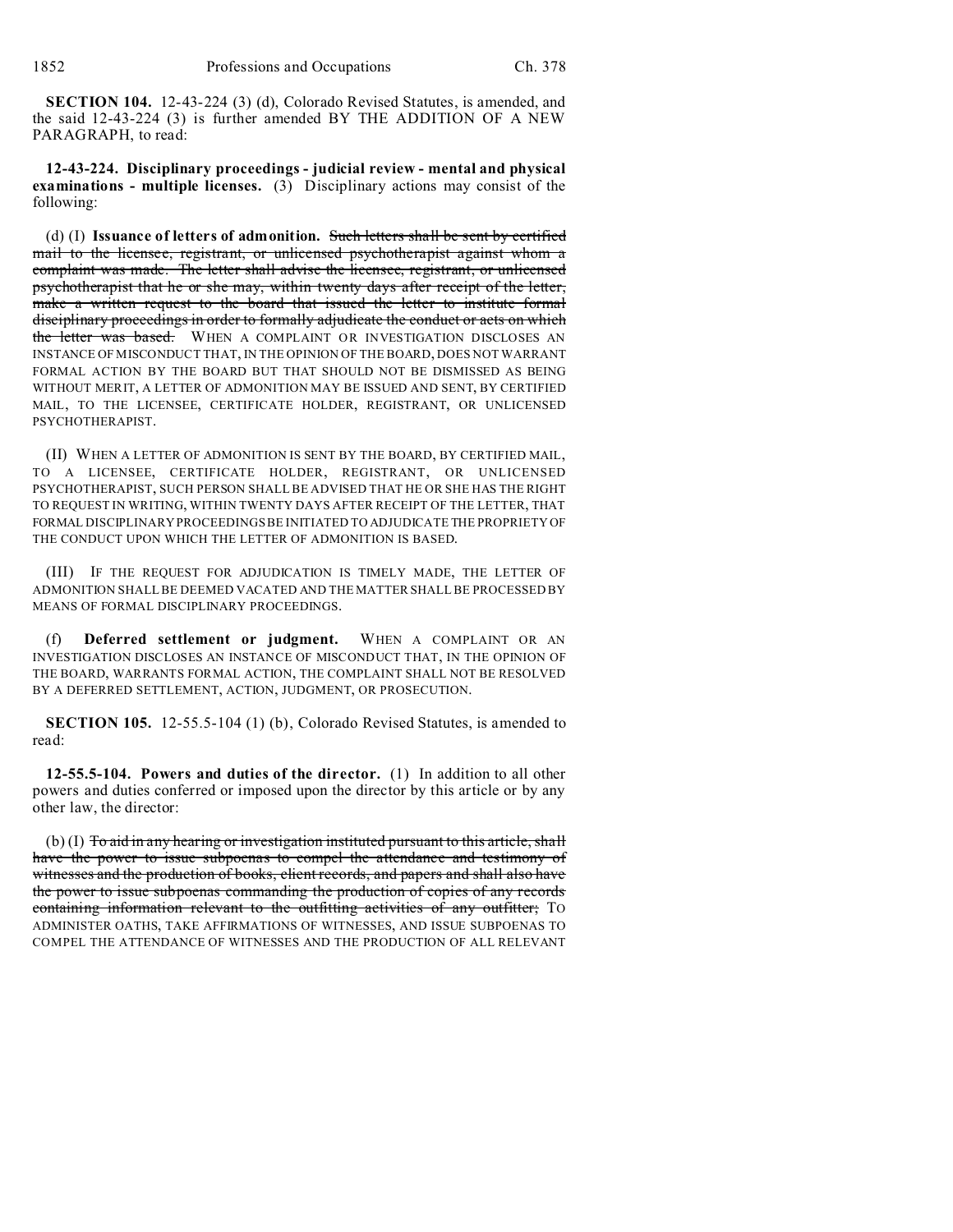PAPERS, BOOKS, RECORDS, DOCUMENTARY EVIDENCE, AND MATERIALS IN ANY HEARING, INVESTIGATION, ACCUSATION, OR OTHER MATTER COMING BEFORE THE BOARD. THE DIRECTOR MAY APPOINT AN ADMINISTRATIVE LAW JUDGE PURSUANT TO PART 10 OF ARTICLE 30 OF TITLE 24, C.R.S., TO PERFORM THE FUNCTIONS OF THIS SUBPARAGRAPH (I) AND TO TAKE EVIDENCE AND TO MAKE FINDINGS AND REPORT THEM TO THE DIRECTOR.

(II) UPON FAILURE OF ANY WITNESS TO COMPLY WITH SUCH SUBPOENA OR PROCESS, THE DISTRICT COURT OF THE COUNTY IN WHICH THE SUBPOENAED PERSON OR LICENSEE RESIDES OR CONDUCTS BUSINESS, UPON APPLICATION BY THE BOARD OR DIRECTOR WITH NOTICE TO THE SUBPOENAED PERSON OR LICENSEE, MAY ISSUE TO THE PERSON OR LICENSEE AN ORDER REQUIRING THAT PERSON OR LICENSEE TO APPEAR BEFORE THE DIRECTOR; TO PRODUCE THE RELEVANT PAPERS, BOOKS, RECORDS, DOCUMENTARY EVIDENCE, OR MATERIALS IF SO ORDERED; OR TO GIVE EVIDENCE TOUCHING THE MATTER UNDER INVESTIGATION OR IN QUESTION. FAILURE TO OBEY THE ORDER OF THE COURT MAY BE PUNISHED BY THE COURT AS A CONTEMPT OF COURT.

**SECTION 106.** 12-55.5-105, Colorado Revised Statutes, is amended BY THE ADDITION OF A NEW SUBSECTION to read:

**12-55.5-105. Issuance of certificate of registration - violations.** (5) RENEWALS AND REINSTATEMENT OF CERTIFICATES SHALL BE PURSUANT TO A SCHEDULE ESTABLISHED BY THE DIRECTOR OF THE DIVISION OF REGISTRATIONS WITHIN THE DEPARTMENT OF REGULATORY AGENCIES AND SHALL BE RENEWED OR REINSTATED PURSUANT TO SECTION 24-34-102 (8), C.R.S. THE DIRECTOR OF THE DIVISION OF REGISTRATIONS WITHIN THE DEPARTMENT OF REGULATORY AGENCIES MAY ESTABLISH RENEWAL FEES AND DELINQUENCY FEES FOR REINSTATEMENT PURSUANT TO SECTION 24-34-105, C.R.S. IF A PERSON FAILS TO RENEW HIS OR HER CERTIFICATION PURSUANT TO THE SCHEDULE ESTABLISHED BY THE DIRECTOR OF THE DIVISION OF REGISTRATIONS, SUCH CERTIFICATE SHALL EXPIRE. ANY PERSON WHOSE CERTIFICATE HAS EXPIRED SHALL BE SUBJECT TO THE PENALTIES PROVIDED IN THIS ARTICLE OR SECTION 24-34-102 (8), C.R.S.

**SECTION 107.** 12-55.5-106 (3), Colorado Revised Statutes, is amended, and the said 12-55.5-106 is further amended BY THE ADDITION OF A NEW SUBSECTION, to read:

**12-55.5-106. Disciplinary actions - grounds for discipline.** (3) (a) When a complaint or an investigation discloses a violation of this article which, in the opinion of the director, does not warrant formal action but which should not be dismissed as being without merit, a letter of admonition may be sent by certified mail to the outfitter against whom a complaint was made, and a copy thereof to the person making the complaint, but, when a letter of admonition is sent by certified mail by the director to an outfitter complained against, such outfitter shall be advised that he has the right to request in writing, within twenty days after proven receipt of the letter, that formal disciplinary proceedings be initiated against him to adjudicate the propriety of the conduct upon which the letter of admonition is based. If such request is timely made, the letter of admonition shall be deemed vacated, and the matter shall be processed by means of formal disciplinary proceedings. WHEN A COMPLAINT OR INVESTIGATION DISCLOSES AN INSTANCE OF MISCONDUCT THAT, IN THE OPINION OF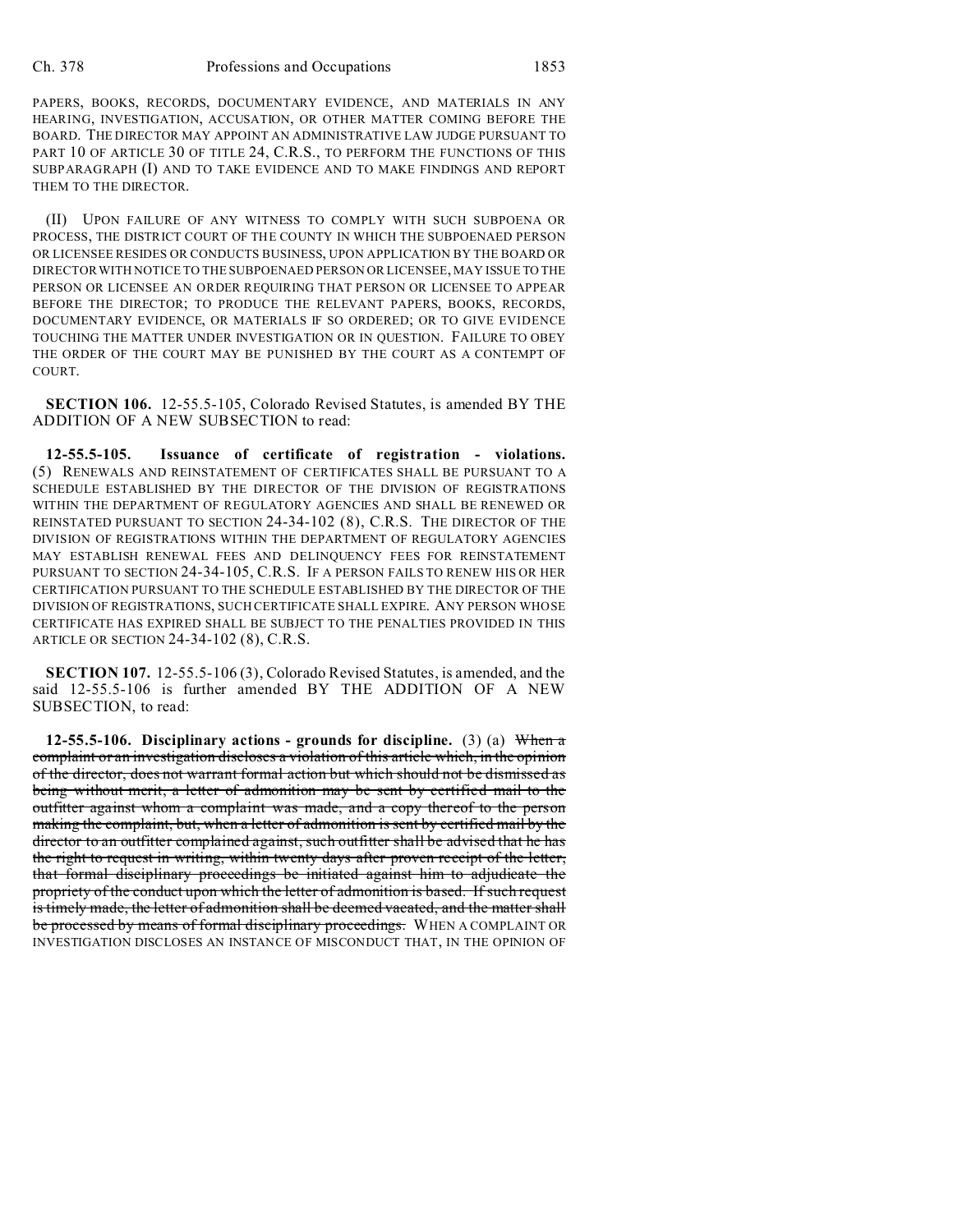THE DIRECTOR, DOES NOT WARRANT FORMAL ACTION BY THE DIRECTOR BUT THAT SHOULD NOT BE DISMISSED AS BEING WITHOUT MERIT, A LETTER OF ADMONITION MAY BE ISSUED AND SENT, BY CERTIFIED MAIL, TO THE REGISTRANT.

(b) WHEN A LETTER OF ADMONITION IS SENT BY THE DIRECTOR, BY CERTIFIED MAIL, TO A REGISTRANT, SUCH REGISTRANT SHALL BE ADVISED THAT HE OR SHE HAS THE RIGHT TO REQUEST IN WRITING, WITHIN TWENTY DAYS AFTER RECEIPT OF THE LETTER, THAT FORMAL DISCIPLINARY PROCEEDINGS BE INITIATED TO ADJUDICATE THE PROPRIETY OF THE CONDUCT UPON WHICH THE LETTER OF ADMONITION IS BASED.

(c) IF THE REQUEST FOR ADJUDICATION IS TIMELY MADE, THE LETTER OF ADMONITION SHALL BE DEEMED VACATED AND THE MATTER SHALL BE PROCESSED BY MEANS OF FORMAL DISCIPLINARY PROCEEDINGS.

(4) WHEN A COMPLAINT OR AN INVESTIGATION DISCLOSES AN INSTANCE OF MISCONDUCT THAT, IN THE OPINION OF THE DIRECTOR, WARRANTS FORMAL ACTION, THE COMPLAINT SHALL NOT BE RESOLVED BY A DEFERRED SETTLEMENT, ACTION, JUDGMENT, OR PROSECUTION.

**SECTION 108.** 12-55.5-106 (3), Colorado Revised Statutes, as enacted by House Bill 04-1215, at the Second Regular Session of the Sixty-fourth General Assembly, is amended to read:

**12-55.5-106. Disciplinary actions - grounds for discipline.** (3) (a) When a complaint or an investigation discloses a violation of this article that, in the opinion of the director, does not warrant formal action but should not be dismissed as being without merit, a letter of admonition may be sent by certified mail to the outfitter against whom a complaint was made and a copy thereof to the person making the complaint; except that, when a letter of admonition is sent by certified mail by the director to an outfitter complained against, such outfitter shall be advised that he or she has the right to request in writing, within thirty days after the date the letter was mailed, that formal disciplinary proceedings be initiated to adjudicate the propriety of the conduct upon which the letter of admonition is based. If such request is timely made, the letter of admonition shall be deemed vacated, and the matter shall be processed by means of formal disciplinary proceedings WHEN A COMPLAINT OR INVESTIGATION DISCLOSES AN INSTANCE OF MISCONDUCT THAT, IN THE OPINION OF THE DIRECTOR, DOES NOT WARRANT FORMAL ACTION BY THE DIRECTOR BUT THAT SHOULD NOT BE DISMISSED AS BEING WITHOUT MERIT, A LETTER OF ADMONITION MAY BE ISSUED AND SENT, BY CERTIFIED MAIL, TO THE REGISTRANT.

(b) WHEN A LETTER OF ADMONITION IS SENT BY THE DIRECTOR, BY CERTIFIED MAIL, TO A REGISTRANT, SUCH REGISTRANT SHALL BE ADVISED THAT HE OR SHE HAS THE RIGHT TO REQUEST IN WRITING, WITHIN TWENTY DAYS AFTER RECEIPT OF THE LETTER, THAT FORMAL DISCIPLINARY PROCEEDINGS BE INITIATED TO ADJUDICATE THE PROPRIETY OF THE CONDUCT UPON WHICH THE LETTER OF ADMONITION IS BASED.

(c) IF THE REQUEST FOR ADJUDICATION IS TIMELY MADE, THE LETTER OF ADMONITION SHALL BE DEEMED VACATED AND THE MATTER SHALL BE PROCESSED BY MEANS OF FORMAL DISCIPLINARY PROCEEDINGS.

**SECTION 109.** 12-55.5-106, Colorado Revised Statutes, is amended BY THE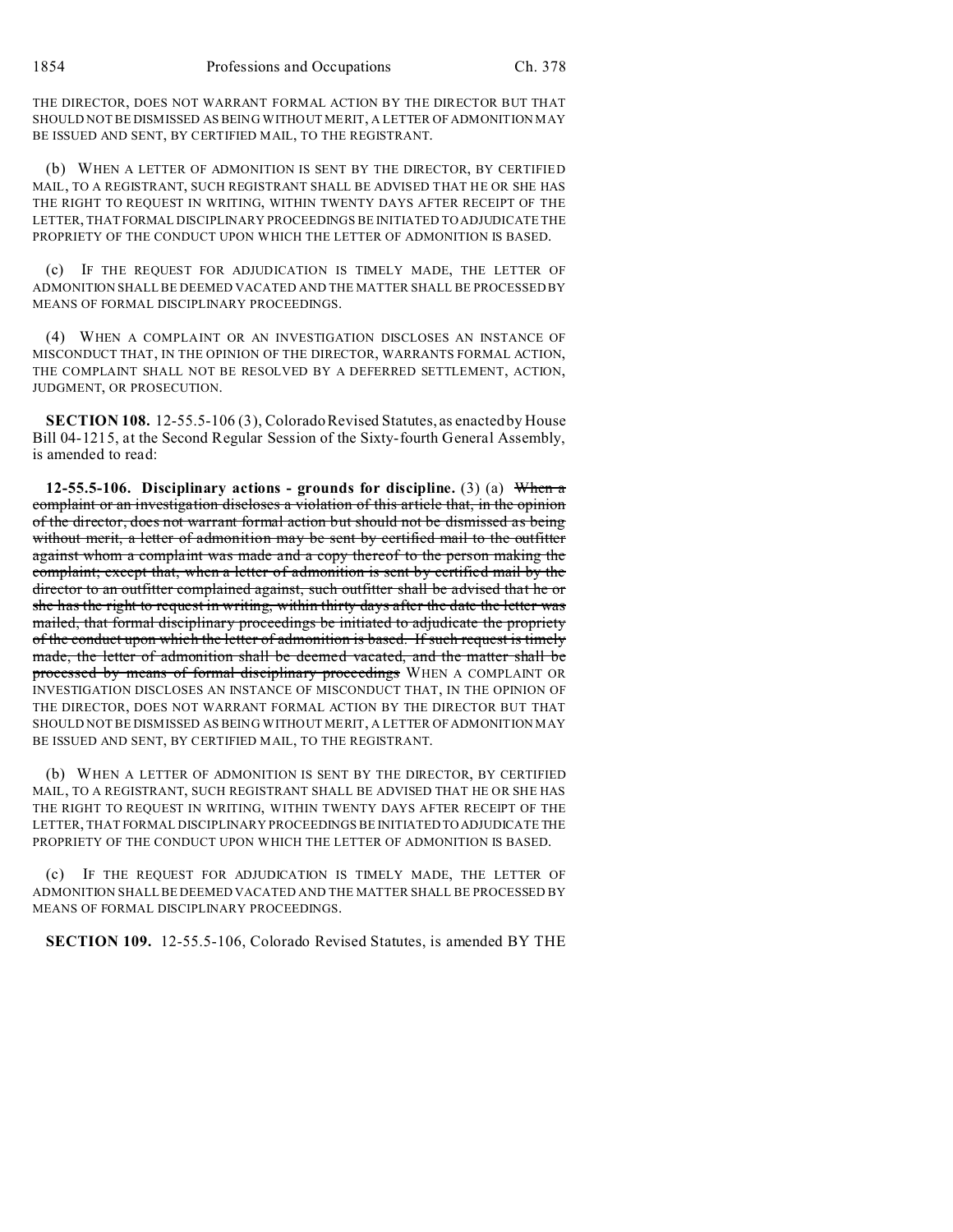## ADDITION OF A NEW SUBSECTION to read:

**12-55.5-106. Disciplinary actions - grounds for discipline.** (5) WHEN A COMPLAINT OR AN INVESTIGATION DISCLOSES AN INSTANCE OF MISCONDUCT THAT, IN THE OPINION OF THE DIRECTOR, WARRANTS FORMAL ACTION, THE COMPLAINT SHALL NOT BE RESOLVED BY A DEFERRED SETTLEMENT, ACTION, JUDGMENT, OR PROSECUTION.

**SECTION 110.** 12-55.5-112, Colorado Revised Statutes, is amended to read:

**12-55.5-112. Immunity.** Any person acting as a consultant to the director, any witness testifying in a proceeding authorized under this article, and any person who lodges a complaint pursuant to this article shall be immune from liability in any civil action brought against him for acts occurring while acting in his capacity as a consultant, witness, or complainant, respectively, if such individual was acting in good faith within the scope of his respective capacity, made a reasonable effort to obtain the facts of the matter as to which he acted, and acted in the reasonable belief that the action taken by him was warranted by the facts. THE DIRECTOR, THE DIRECTOR'S STAFF, ANY PERSON ACTING AS A WITNESS OR CONSULTANT TO THE DIRECTOR, ANY WITNESS TESTIFYING IN A PROCEEDING AUTHORIZED UNDER THIS ARTICLE, AND ANY PERSON WHO LODGES A COMPLAINT PURSUANT TO THIS ARTICLE SHALL BE IMMUNE FROM LIABILITY IN ANY CIVIL ACTION BROUGHT AGAINST HIM OR HER FOR ACTS OCCURRING WHILE ACTING IN HIS OR HER CAPACITY AS DIRECTOR, STAFF, CONSULTANT, OR WITNESS, RESPECTIVELY, IF SUCH INDIVIDUAL WAS ACTING IN GOOD FAITH WITHIN THE SCOPE OF HIS OR HER RESPECTIVE CAPACITY, MADE A REASONABLE EFFORT TO OBTAIN THE FACTS OF THE MATTER AS TO WHICH HE OR SHE ACTED, AND ACTED IN THE REASONABLE BELIEF THAT THE ACTION TAKEN BY HIM OR HER WAS WARRANTED BY THE FACTS. ANY PERSON PARTICIPATING IN GOOD FAITH IN LODGING A COMPLAINT OR PARTICIPATING IN ANY INVESTIGATIVE OR ADMINISTRATIVE PROCEEDING PURSUANT TO THIS ARTICLE SHALL BE IMMUNE FROM ANY CIVIL OR CRIMINAL LIABILITY THAT MAY RESULT FROM SUCH PARTICIPATION.

**SECTION 111.** 12-58-104 (1) (g), Colorado Revised Statutes, is amended to read:

**12-58-104. Powers of board.** (1) In addition to all other powers and duties conferred or imposed upon the board by this article, the board is authorized and empowered to:

 $(g)$  (I) Subpoena records and documents and compel the attendance of witnesses pursuant to an investigation or a hearing of the board; ADMINISTER OATHS, TAKE AFFIRMATIONS OF WITNESSES, AND ISSUE SUBPOENAS TO COMPEL THE ATTENDANCE OF WITNESSES AND THE PRODUCTION OF ALL RELEVANT PAPERS, BOOKS, RECORDS, DOCUMENTARY EVIDENCE, AND MATERIALS IN ANY HEARING, INVESTIGATION, ACCUSATION, OR OTHER MATTER COMING BEFORE THE BOARD. THE BOARD MAY APPOINT AN ADMINISTRATIVE LAW JUDGE PURSUANT TO PART 10 OF ARTICLE 30 OF TITLE 24, C.R.S., TO PERFORM THE FUNCTIONS OF THIS PARAGRAPH (g) AND TO TAKE EVIDENCE AND TO MAKE FINDINGS AND REPORT THEM TO THE BOARD.

(II) UPON FAILURE OF ANY WITNESS TO COMPLY WITH SUCH SUBPOENA OR PROCESS, THE DISTRICT COURT OF THE COUNTY IN WHICH THE SUBPOENAED PERSON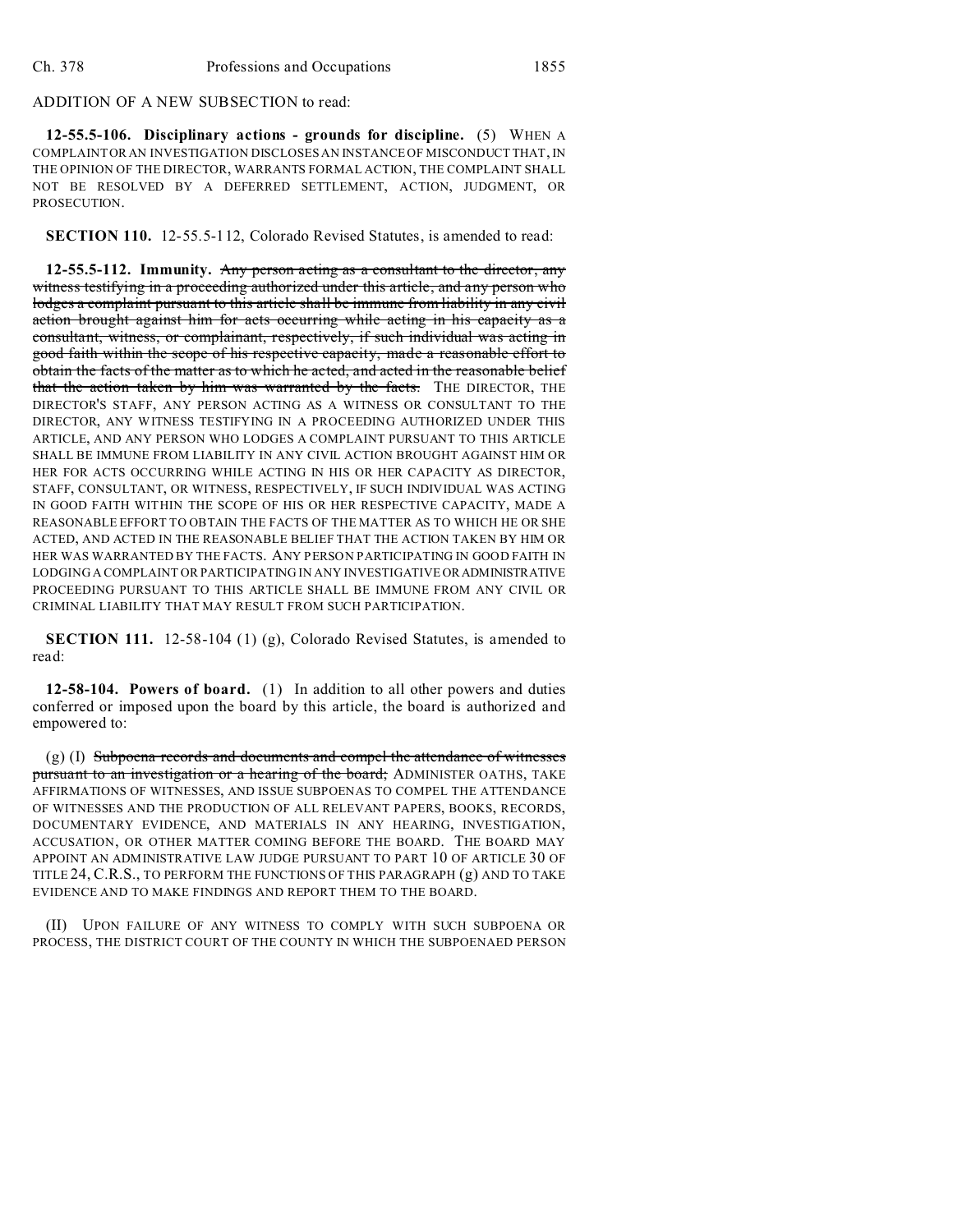OR LICENSEE RESIDES OR CONDUCTS BUSINESS, UPON APPLICATION BY THE BOARD OR DIRECTOR WITH NOTICE TO THE SUBPOENAED PERSON OR LICENSEE, MAY ISSUE TO THE PERSON OR LICENSEE AN ORDER REQUIRING THAT PERSON OR LICENSEE TO APPEAR BEFORE THE DIRECTOR; TO PRODUCE THE RELEVANT PAPERS, BOOKS, RECORDS, DOCUMENTARY EVIDENCE, OR MATERIALS IF SO ORDERED; OR TO GIVE EVIDENCE TOUCHING THE MATTER UNDER INVESTIGATION OR IN QUESTION. FAILURE TO OBEY THE ORDER OF THE COURT MAY BE PUNISHED BY THE COURT AS A CONTEMPT OF COURT.

**SECTION 112.** 12-58-108 (2), Colorado Revised Statutes, is amended to read:

**12-58-108. License renewal - reinstatement.** (2) Any license that has lapsed shall be deemed to have expired. Prior to reinstatement, the board is authorized to require the licensee to demonstrate competency. after two years if the board determines that such a showing is necessary and to require the payment of the appropriate fee. LICENSES SHALL BE RENEWED OR REINSTATED PURSUANT TO A SCHEDULE ESTABLISHED BY THE DIRECTOR OF THE DIVISION OF REGISTRATIONS WITHIN THE DEPARTMENT OF REGULATORY AGENCIES AND PURSUANT TO SECTION 24-34-102 (8),C.R.S. THE DIRECTOR OF THE DIVISION OF REGISTRATIONS WITHIN THE DEPARTMENT OF REGULATORY AGENCIES MAY ESTABLISH RENEWAL FEES AND DELINQUENCY FEES FOR REINSTATEMENT PURSUANT TO SECTION 24-34-105, C.R.S. IF A PERSON FAILS TO RENEW HIS OR HER LICENSE PURSUANT TO THE SCHEDULE ESTABLISHED BY THE DIRECTOR OF THE DIVISION OF REGISTRATIONS, SUCH LICENSE SHALL EXPIRE. ANY PERSON WHOSE LICENSE HAS EXPIRED SHALL BE SUBJECT TO THE PENALTIES PROVIDED IN THIS ARTICLE OR SECTION 24-34-102 (8), C.R.S.

**SECTION 113.** 12-58-110 (2), Colorado Revised Statutes, is amended, and the said 12-58-110 is further amended BY THE ADDITION OF A NEW SUBSECTION, to read:

**12-58-110. Disciplinary action by board - licenses or registrations denied, suspended, or revoked - cease and desist orders.** (2) (a) When a complaint or an investigation discloses an instance of misconduct that, in the opinion of the board, does not warrant formal action by the board but which should not be dismissed as being without merit, a letter of admonition may be sent by certified mail to the licensee or registrant against whom a complaint was made and a copy thereof to the person making the complaint, but when the board sends a letter of admonition by certified mail to a licensee or registrant complained against, such person shall be advised of such person's right to request in writing, within thirty days after the date on which the letter was mailed, that formal disciplinary proceedings be initiated against such person to adjudicate the propriety of the conduct upon which the letter of admonition is based. If such request is timely made, the letter of admonition shall be deemed vacated, and the matter shall be processed by means of formal disciplinary proceedings. WHEN A COMPLAINT OR INVESTIGATION DISCLOSES AN INSTANCE OF MISCONDUCT THAT, IN THE OPINION OF THE BOARD, DOES NOT WARRANT FORMAL ACTION BY THE BOARD BUT THAT SHOULD NOT BE DISMISSED AS BEING WITHOUT MERIT, A LETTER OF ADMONITION MAY BE ISSUED AND SENT, BY CERTIFIED MAIL, TO THE LICENSEE.

(b) WHEN A LETTER OF ADMONITION IS SENT BY THE BOARD, BY CERTIFIED MAIL, TO A LICENSEE, SUCH LICENSEE SHALL BE ADVISED THAT HE OR SHE HAS THE RIGHT TO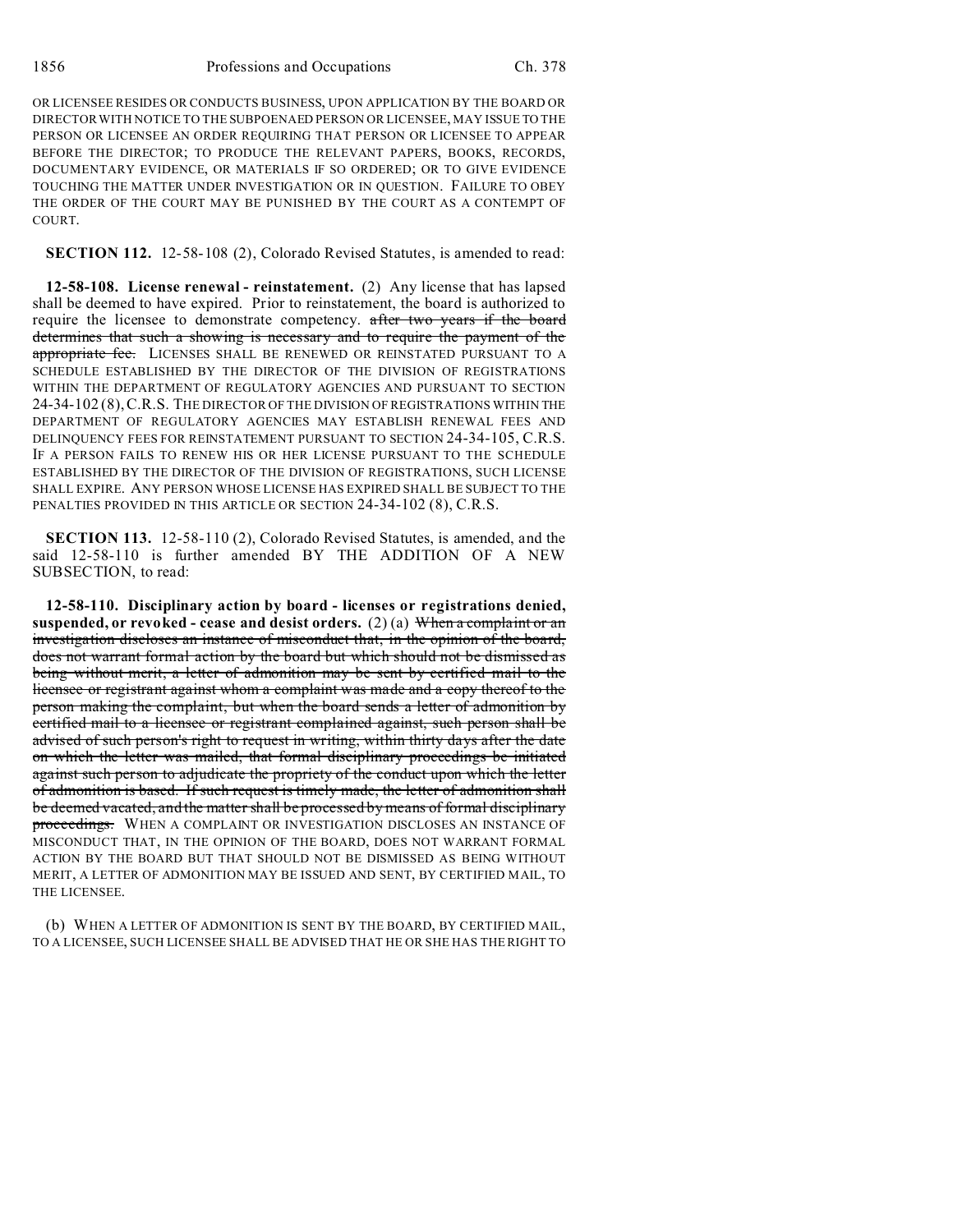REQUEST IN WRITING, WITHIN TWENTY DAYS AFTER RECEIPT OF THE LETTER, THAT FORMAL DISCIPLINARY PROCEEDINGS BE INITIATED TO ADJUDICATE THE PROPRIETY OF THE CONDUCT UPON WHICH THE LETTER OF ADMONITION IS BASED.

(c) IF THE REQUEST FOR ADJUDICATION IS TIMELY MADE, THE LETTER OF ADMONITION SHALL BE DEEMED VACATED AND THE MATTER SHALL BE PROCESSED BY MEANS OF FORMAL DISCIPLINARY PROCEEDINGS.

(4) WHEN A COMPLAINT OR AN INVESTIGATION DISCLOSES AN INSTANCE OF MISCONDUCT THAT, IN THE OPINION OF THE BOARD, WARRANTS FORMAL ACTION, THE COMPLAINT SHALL NOT BE RESOLVED BY A DEFERRED SETTLEMENT, ACTION, JUDGMENT, OR PROSECUTION.

**SECTION 114.** 12-58-110.3, Colorado Revised Statutes, is amended to read:

**12-58-110.3. Immunity.** Any member of the board and any witness appearing before the board or in any criminal proceeding involving the person who is the subject of disciplinary action shall be immune from suit in any civil action brought by the person who is the subject of the disciplinary action if such member or witness acts in good faith. The immunity provided by this section shall also extend to any person, including consultants and complainants, participating in good faith in any investigative proceeding pursuant to this article. ANY MEMBER OF THE BOARD, ANY MEMBER OF THE BOARD'S STAFF, ANY PERSON ACTING AS A WITNESS OR CONSULTANT TO THE BOARD, ANY WITNESS TESTIFYING IN A PROCEEDING AUTHORIZED UNDER THIS ARTICLE, AND ANY PERSON WHO LODGES A COMPLAINT PURSUANT TO THIS ARTICLE SHALL BE IMMUNE FROM LIABILITY IN ANY CIVIL ACTION BROUGHT AGAINST HIM OR HER FOR ACTS OCCURRING WHILE ACTING IN HIS OR HER CAPACITY AS BOARD MEMBER, STAFF, CONSULTANT, OR WITNESS, RESPECTIVELY, IF SUCH INDIVIDUAL WAS ACTING IN GOOD FAITH WITHIN THE SCOPE OF HIS OR HER RESPECTIVE CAPACITY, MADE A REASONABLE EFFORT TO OBTAIN THE FACTS OF THE MATTER AS TO WHICH HE OR SHE ACTED, AND ACTED IN THE REASONABLE BELIEF THAT THE ACTION TAKEN BY HIM OR HER WAS WARRANTED BY THE FACTS. ANY PERSON PARTICIPATING IN GOOD FAITH IN LODGING A COMPLAINT OR PARTICIPATING IN ANY INVESTIGATIVE OR ADMINISTRATIVE PROCEEDING PURSUANT TO THIS ARTICLE SHALL BE IMMUNE FROM ANY CIVIL OR CRIMINAL LIABILITY THAT MAY RESULT FROM SUCH PARTICIPATION.

**SECTION 115.** 12-58-116.5, Colorado Revised Statutes, is amended BY THE ADDITION OF A NEW SUBSECTION to read:

**12-58-116.5. Violation - fines.** (4) ANY ADMINISTRATIVE FINES COLLECTED PURSUANT TO THIS SECTION SHALL BE TRANSMITTED TO THE STATE TREASURER, WHO SHALL CREDIT SUCH FINES TO THE GENERAL FUND.

**SECTION 116.** 12-64-105 (8) and (9) (e), Colorado Revised Statutes, are amended to read:

**12-64-105. Board of veterinary medicine.** (8) All moneys collected or received by the board, EXCEPT AS PROVIDED IN SECTION 12-64-111 (4), shall be transmitted to the state treasurer, who shall credit the same pursuant to section 24-34-105, C.R.S., and the general assembly shall make annual appropriations pursuant to said section for the expenditures of the board incurred in the performance of its duties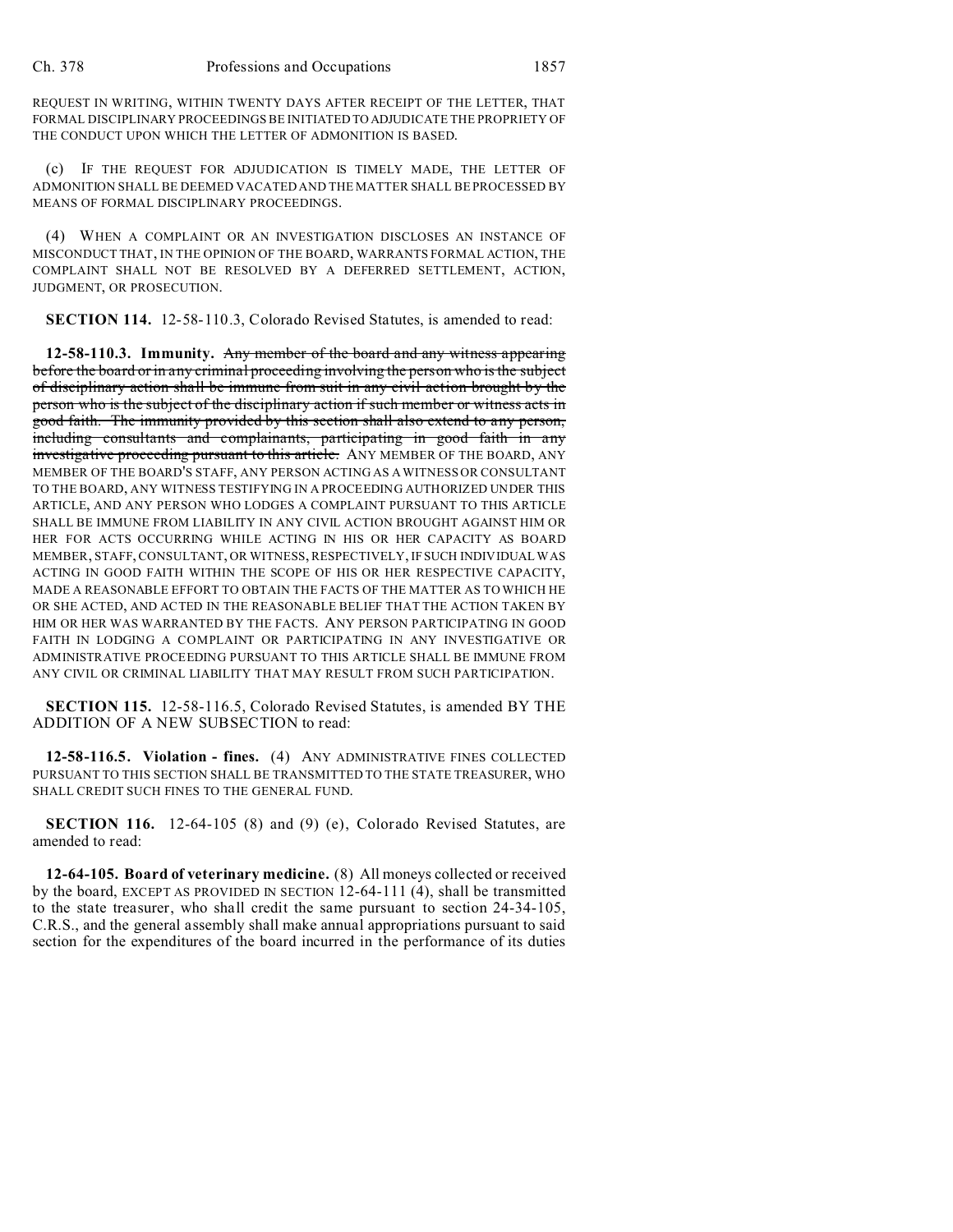under this article, which expenditures shall be made from such appropriations upon vouchers and warrants drawn pursuant to law.

(9) The board has the power to:

(e) (I) Conduct investigations; subpoena witnesses, administer oaths, compel the testimony of witnesses under oath, compel the production of books, papers, and records relevant to any investigation or hearing, by subpoena duces tecum or otherwise. The sheriff of any county shall serve any subpoena or written order of the board in the same manner as process is served in civil actions and any subpoena issued pursuant to this paragraph (e) shall be enforceable by the district court.

(II) ADMINISTER OATHS, TAKE AFFIRMATIONS OF WITNESSES, AND ISSUE SUBPOENAS TO COMPEL THE ATTENDANCE OF WITNESSES AND THE PRODUCTION OF ALLRELEVANT PAPERS, BOOKS, RECORDS, DOCUMENTARY EVIDENCE, AND MATERIALS IN ANY HEARING, INVESTIGATION, ACCUSATION, OR OTHER MATTER COMING BEFORE THE BOARD. THE BOARD MAY APPOINT AN ADMINISTRATIVE LAW JUDGE PURSUANT TO PART 10 OF ARTICLE 30 OF TITLE 24, C.R.S., TO TAKE EVIDENCE AND TO MAKE FINDINGS AND REPORT THEM TO THE BOARD PURSUANT TO PARAGRAPH (f) OF THIS SUBSECTION  $(9)$ .

(III) UPON FAILURE OF ANY WITNESS TO COMPLY WITH SUCH SUBPOENA OR PROCESS, THE DISTRICT COURT OF THE COUNTY IN WHICH THE SUBPOENAED PERSON OR LICENSEE RESIDES OR CONDUCTS BUSINESS, UPON APPLICATION BY THE BOARD OR DIRECTOR WITH NOTICE TO THE SUBPOENAED PERSON OR LICENSEE, MAY ISSUE TO THE PERSON OR LICENSEE AN ORDER REQUIRING THAT PERSON OR LICENSEE TO APPEAR BEFORE THE DIRECTOR; TO PRODUCE THE RELEVANT PAPERS, BOOKS, RECORDS, DOCUMENTARY EVIDENCE, OR MATERIALS IF SO ORDERED; OR TO GIVE EVIDENCE TOUCHING THE MATTER UNDER INVESTIGATION OR IN QUESTION. FAILURE TO OBEY THE ORDER OF THE COURT MAY BE PUNISHED BY THE COURT AS A CONTEMPT OF COURT.

**SECTION 117.** 12-64-105.5, Colorado Revised Statutes, is amended to read:

**12-64-105.5. Immunity from civil process.** Any member of the board, any witness testifying in a proceeding authorized under this article, and any person who lodges a complaint pursuant to this article shall be immune from liability in any civil action brought against him for acts occurring while acting in his capacity as a board member, witness, or complainant, if such individual was acting in good faith within the scope of his respective capacity. ANY MEMBER OF THE BOARD, ANY MEMBER OF THE BOARD'S STAFF, ANY PERSON ACTING AS A WITNESS OR CONSULTANT TO THE BOARD, ANY WITNESS TESTIFYING IN A PROCEEDING AUTHORIZED UNDER THIS ARTICLE, AND ANY PERSON WHO LODGES A COMPLAINT PURSUANT TO THIS ARTICLE SHALL BE IMMUNE FROM LIABILITY IN ANY CIVIL ACTION BROUGHT AGAINST HIM OR HER FOR ACTS OCCURRING WHILE ACTING IN HIS OR HER CAPACITY AS BOARD MEMBER, STAFF, CONSULTANT, OR WITNESS, RESPECTIVELY, IF SUCH INDIVIDUAL WAS ACTING IN GOOD FAITH WITHIN THE SCOPE OF HIS OR HER RESPECTIVE CAPACITY, MADE A REASONABLE EFFORT TO OBTAIN THE FACTS OF THE MATTER AS TO WHICH HE OR SHE ACTED, AND ACTED IN THE REASONABLE BELIEF THAT THE ACTION TAKEN BY HIM OR HER WAS WARRANTED BY THE FACTS. ANY PERSON PARTICIPATING IN GOOD FAITH IN LODGING A COMPLAINT OR PARTICIPATING IN ANY INVESTIGATIVE OR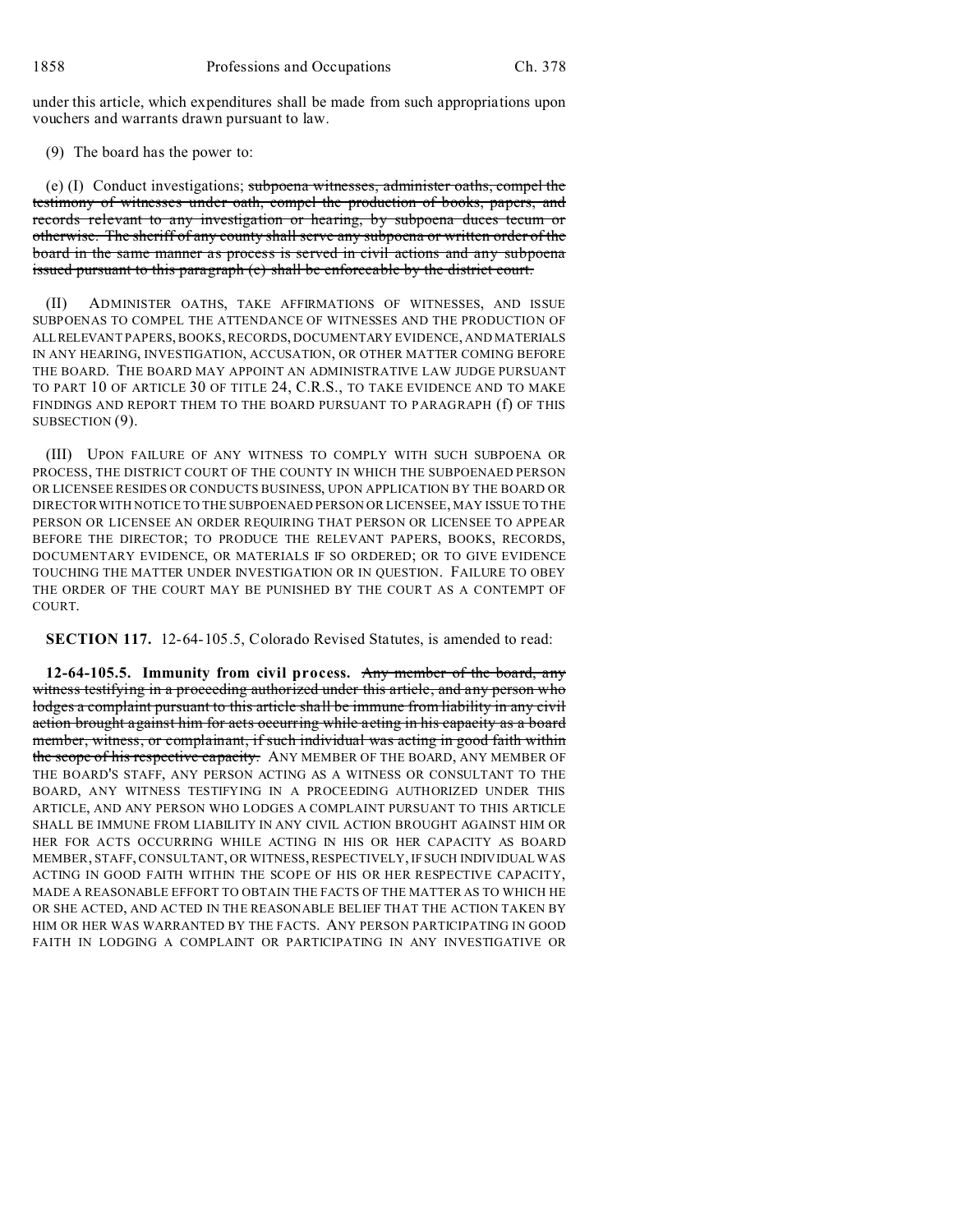ADMINISTRATIVE PROCEEDING PURSUANT TO THIS ARTICLE SHALL BE IMMUNE FROM ANY CIVIL OR CRIMINAL LIABILITY THAT MAY RESULT FROM SUCH PARTICIPATION.

**SECTION 118.** 12-64-110 (1), (2), and (4) (a), Colorado Revised Statutes, are amended to read:

**12-64-110. License renewal.** (1) All licenses shall expire in accordance with the provisions of section 24-34-102 (8), C.R.S., but may be renewed by registration with the board and payment of the registration renewal fee established, pursuant to section 24-34-105, C.R.S., by the board. The department of regulatory agencies shall mail a notice to each licensed veterinarian that his license will expire and provide him with a form for renewal of registration.

(2) (a) Any person who practices veterinary medicine after the expiration of his license and willfully or by neglect fails to renew such license shall be practicing in violation of this article, but any person may renew an expired license within three years after the date of its expiration by making written application for renewal, providing satisfactory proof of the completion of all delinquent continuing education requirements, and paying the current renewal fee, all delinquent renewal fees, plus a delinquency fee as established by the board. The board may refuse to reinstate any license which has expired for conduct which constitutes a violation of the provisions of section 12-64-111.

(b) If a licensee has allowed his or her license to expire for a period longer than three years, such licensee may be reinstated to an active status by making written application for reinstatement, retaking the national exam, and paying the current renewal fee, all delinquent renewal fees, plus a delinquency fee as established by the board. ALL LICENSES SHALL BE RENEWED OR REINSTATED PURSUANT TO A SCHEDULE ESTABLISHED BY THE DIRECTOR OF THE DIVISION OF REGISTRATIONS WITHIN THE DEPARTMENT OF REGULATORY AGENCIES AND SHALL BE RENEWED OR REINSTATED PURSUANT TO SECTION 24-34-102 (8), C.R.S. THE DIRECTOR OF THE DIVISION OF REGISTRATIONS WITHIN THE DEPARTMENT OF REGULATORYAGENCIES MAY ESTABLISH RENEWAL FEES AND DELINQUENCY FEES FOR REINSTATEMENT PURSUANT TO SECTION 24-34-105, C.R.S. IF A PERSON FAILS TO RENEW HIS OR HER LICENSE PURSUANT TO THE SCHEDULE ESTABLISHED BY THE DIRECTOR OF THE DIVISION OF REGISTRATIONS, SUCH LICENSE SHALL EXPIRE. ANY PERSON WHOSE LICENSE HAS EXPIRED SHALL BE SUBJECT TO THE PENALTIES PROVIDED IN THIS ARTICLE OR SECTION 24-34-102 (8), C.R.S.

(4) (a) In order to obtain license renewal, each licensee, except as otherwise provided, shall be required to complete a board-approved veterinary continuing educational program of at least thirty-two hours biennially, which courses may be taken at any time during the period of licensure, AND SHALL PROVIDE SATISFACTORY PROOF OF THE COMPLETION OF ALL DELINQUENT CONTINUING EDUCATION REQUIREMENTS. The board may, for good cause shown, prescribe the type and character of continuing education courses to be taken by any doctor of veterinary medicine in order to comply with the requirements of this article.

**SECTION 119.** 12-64-111 (1.5) and (4), Colorado Revised Statutes, are amended, and the said 12-64-111 is further amended BY THE ADDITION OF A NEW SUBSECTION, to read: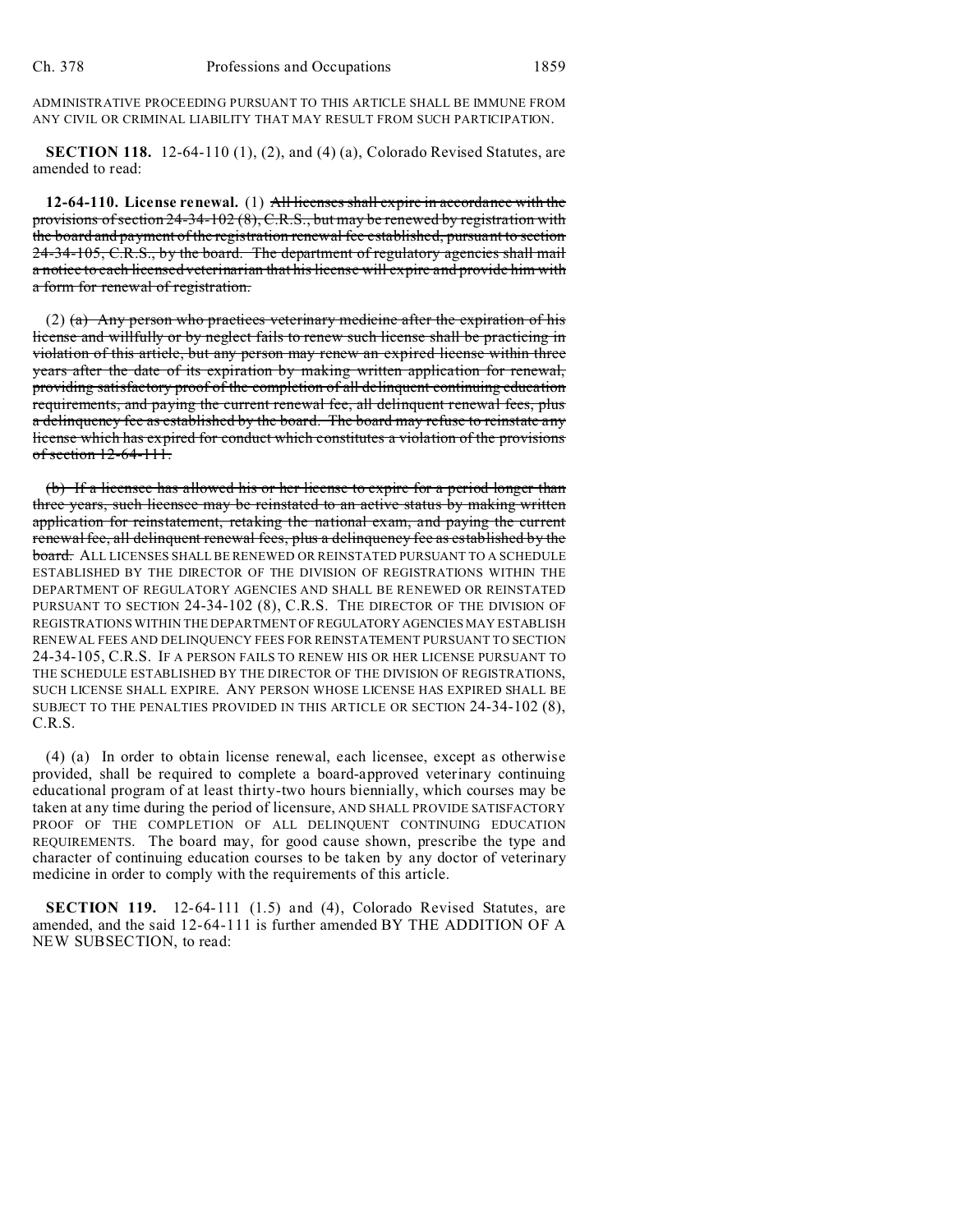**12-64-111. Discipline of licensees.** (1.5) (a) When a complaint or an investigation discloses an instance of misconduct which, in the opinion of the board, does not warrant formal action but which should not be dismissed as being without merit, the board may send a letter of admonition to any licensed veterinarian. Such letter shall be sent to the veterinarian by certified mail, with a copy to the complainant, and shall advise such veterinarian that he or she may, within twenty days after receipt of the letter, make a written request to the board to institute a formal hearing pursuant to section 24-4-105 to determine the propriety of the alleged misconduct. If such request is timely made, the letter of admonition shall be deemed vacated, and the matter shall be processed by means of formal proceedings. WHEN A COMPLAINT OR INVESTIGATION DISCLOSES AN INSTANCE OF MISCONDUCT THAT, IN THE OPINION OF THE BOARD, DOES NOT WARRANT FORMAL ACTION BY THE BOARD BUT THAT SHOULD NOTBE DISMISSED AS BEING WITHOUT MERIT, A LETTER OF ADMONITION MAY BE ISSUED AND SENT, BY CERTIFIED MAIL, TO THE LICENSEE.

(b) WHEN A LETTER OF ADMONITION IS SENT BY THE BOARD, BY CERTIFIED MAIL, TO A LICENSEE, SUCH LICENSEE SHALL BE ADVISED THAT HE OR SHE HAS THE RIGHT TO REQUEST IN WRITING, WITHIN TWENTY DAYS AFTER RECEIPT OF THE LETTER, THAT FORMAL DISCIPLINARY PROCEEDINGS BE INITIATED TO ADJUDICATE THEPROPRIETY OF THE CONDUCT UPON WHICH THE LETTER OF ADMONITION IS BASED.

IF THE REQUEST FOR ADJUDICATION IS TIMELY MADE, THE LETTER OF ADMONITION SHALL BE DEEMED VACATED AND THE MATTER SHALL BE PROCESSED BY MEANS OF FORMAL DISCIPLINARY PROCEEDINGS.

(4) In addition to any other penalty which THAT may be imposed pursuant to this section, any person violating any provision of this article or any rules or regulations promulgated pursuant to this article may be fined not less than one hundred dollars nor more than one thousand dollars for any such violation. ANY MONEYS COLLECTED PURSUANT TO THIS SUBSECTION (4) SHALL BE TRANSMITTED TO THE STATE TREASURER, WHO SHALL CREDIT THE MONEYS TO THE GENERAL FUND.

(5) WHEN A COMPLAINT OR AN INVESTIGATION DISCLOSES AN INSTANCE OF MISCONDUCT THAT, IN THE OPINION OF THE BOARD, WARRANTS FORMAL ACTION, THE COMPLAINT SHALL NOT BE RESOLVED BY A DEFERRED SETTLEMENT, ACTION, JUDGMENT, OR PROSECUTION.

**SECTION 120.** 24-34-102 (8), Colorado Revised Statutes, is amended to read:

**24-34-102. Division of registrations - creation - duties of division and department heads - definitions - license, registration, or certification renewal and reinstatement.** (8) (a) **Renewal.** NOTWITHSTANDING any provision of the law to the contrary, notwithstanding, the executive director of THE DIVISION OF REGISTRATIONS WITHIN the department of regulatory agencies, upon the approval and recommendation of any examining or licensing board or commission in the division of registrations, HEREINAFTER REFERRED TO AS THE "DIRECTOR", may change the renewal date of any license, REGISTRATION, or certificate issued by such examining or licensing board or commission to the end that approximately the same number of certificates, REGISTRATIONS, or licenses are scheduled for renewal in each month of the year. Where any renewal date is so changed, the fee for the license or certificate shall be proportionately increased or decreased, as the case may be. ANY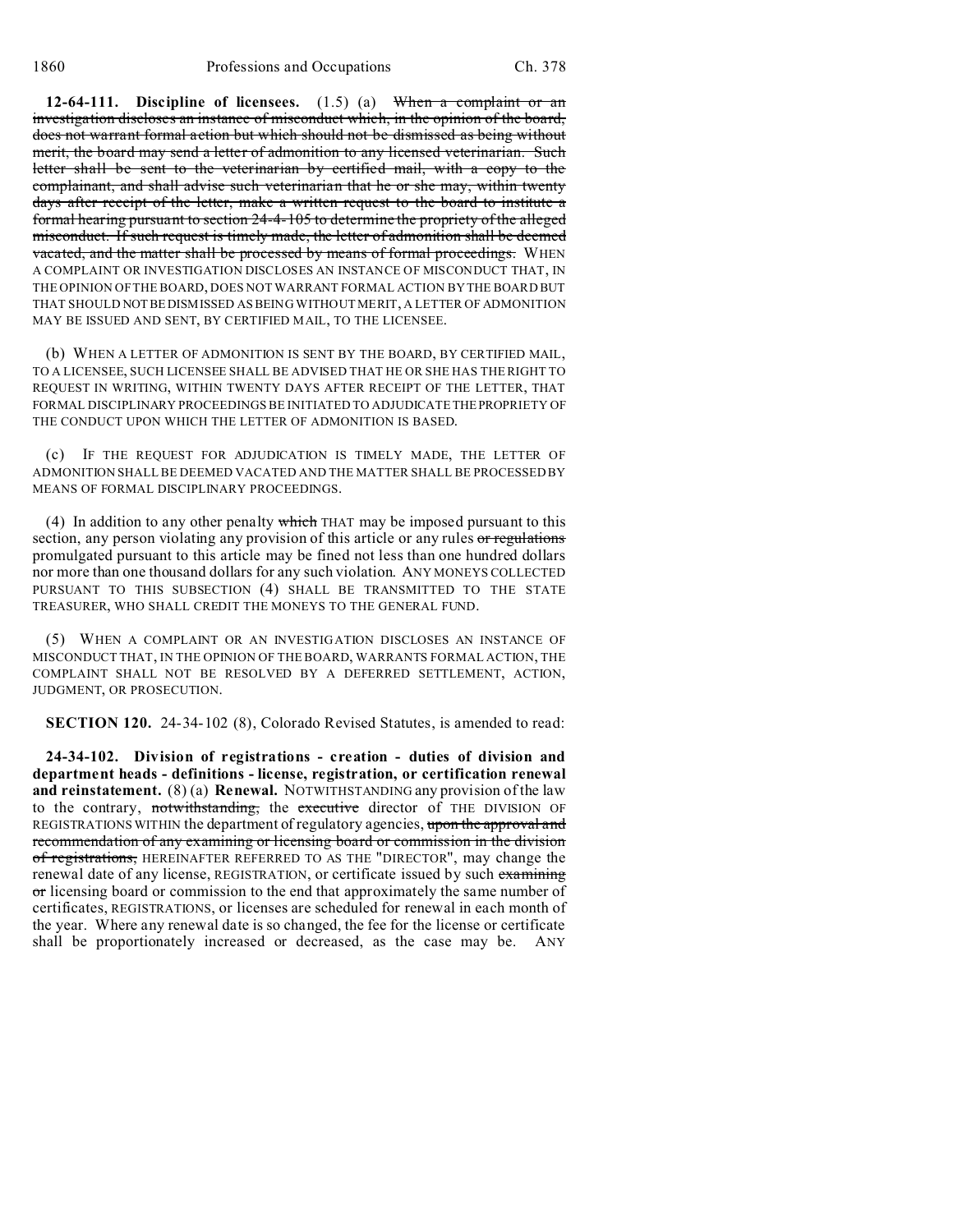CERTIFICATE, LICENSE, OR REGISTRATION SHALL BE VALID FOR A PERIOD OF NO LESS THAN ONE YEAR AND NO LONGER THAN THREE YEARS, AS DETERMINED BY THE DIRECTOR IN CONSULTATIONWITH THELICENSING BOARD OR COMMISSION WITHIN THE DIVISION OF REGISTRATIONS. AN APPLICATION FOR RENEWAL SHALL BE SUBMITTED TO THE LICENSING BOARD OR COMMISSION ON FORMS AND IN THE MANNER PRESCRIBED BY THE DIRECTOR OF THE DIVISION OF REGISTRATIONS.

(b) THE DIRECTOR AND ANY LICENSING BOARD OR COMMISSION MAY PRESCRIBE RENEWAL REQUIREMENTS, WHICH SHALL INCLUDE COMPLIANCE WITH ANY CONTINUING EDUCATION REQUIREMENTS ADOPTED PURSUANT TO THE DIRECTOR'S, LICENSING BOARD'S, OR COMMISSION'S AUTHORITY.

(c) THE DIRECTOR SHALL ALLOW FOR A GRACE PERIOD FOR LICENSES, CERTIFICATES, AND REGISTRATIONS FROM LICENSING BOARDS OR COMMISSIONS WITHIN THE DIVISION OF REGISTRATIONS. A LICENSEE, REGISTRANT, OR CERTIFICATE HOLDER SHALL HAVE A SIXTY-DAY GRACE PERIOD AFTER THE EXPIRATION OF HIS OR HER LICENSE, REGISTRATION, OR CERTIFICATE TO RENEW SUCH LICENSE, REGISTRATION, OR CERTIFICATE WITHOUT THE IMPOSITION OF A DISCIPLINARY SANCTION FOR PRACTICING ON AN EXPIRED LICENSE, REGISTRATION, OR CERTIFICATE BY THE DIRECTOR, LICENSING BOARD, OR COMMISSION FOR SUCH PROFESSION. THE LICENSEE, REGISTRANT, OR CERTIFICATE HOLDER SHALL SATISFY ALL RENEWAL REQUIREMENTS PURSUANT TO THE APPLICABLE PRACTICE ACT AND SHALL PAY A DELINQUENCY FEE IN AN AMOUNT DETERMINED PURSUANT TO SECTIONS 24-34-105 AND 24-79.5-102.

(d) **Reinstatement.** A LICENSEE, REGISTRANT, OR CERTIFICATE HOLDER WHO DOES NOT RENEW HIS OR HER LICENSE, REGISTRATION, OR CERTIFICATE WITHIN THE SIXTY-DAY GRACE PERIOD PURSUANT TO PARAGRAPH (c) OF THIS SUBSECTION (8) SHALL BE TREATED HAS HAVING AN EXPIRED LICENSE, REGISTRATION, OR CERTIFICATE AND SHALL BE INELIGIBLE TO PRACTICE UNTIL SUCH LICENSE, REGISTRATION, OR CERTIFICATE IS REINSTATED. AN EXPIRED LICENSE, REGISTRATION, OR CERTIFICATE MAY BE REINSTATED AT THE DISCRETION AND PURSUANT TO THE AUTHORITY OF THE DIRECTOR, LICENSING BOARD, OR COMMISSION PURSUANT TO THE FOLLOWING REQUIREMENTS:

(I) (A) AN APPLICATION FOR REINSTATEMENT OF THE LICENSE, REGISTRATION, OR CERTIFICATE IS SUBMITTED TO THE DIRECTOR, LICENSING BOARD, OR COMMISSION SIXTY DAYS AFTER THE DATE OF EXPIRATION AND THE LICENSEE, REGISTRANT, OR CERTIFICATE HOLDER COMPLIES WITH ALL REQUIREMENTS OF THE APPLICABLE PRACTICE ACT.

(B) IF THE LICENSEE, REGISTRANT, OR CERTIFICATE HOLDER PRACTICED WITH AN EXPIRED LICENSE, REGISTRATION, OR CERTIFICATE, PURSUANT TO THE AUTHORITY OF THE DIRECTOR, THE LICENSING BOARD OR COMMISSION MAY IMPOSE DISCIPLINARY ACTIONS AGAINST THE LICENSEE, REGISTRANT, OR CERTIFICATE HOLDER.

(II) IF THE LICENSE, REGISTRATION, OR CERTIFICATE HAS EXPIRED FOR MORE THAN TWO YEARS, THE PERSON WITH THE EXPIRED LICENSE, REGISTRATION, OR CERTIFICATE SHALL PAY ALL APPLICABLE RENEWAL AND REINSTATEMENT FEES AND SHALL SATISFACTORILY DEMONSTRATE TO THE DIRECTOR, LICENSING BOARD, OR COMMISSION THAT THE PERSON IS COMPETENT TO PRACTICE WITHIN HIS OR HER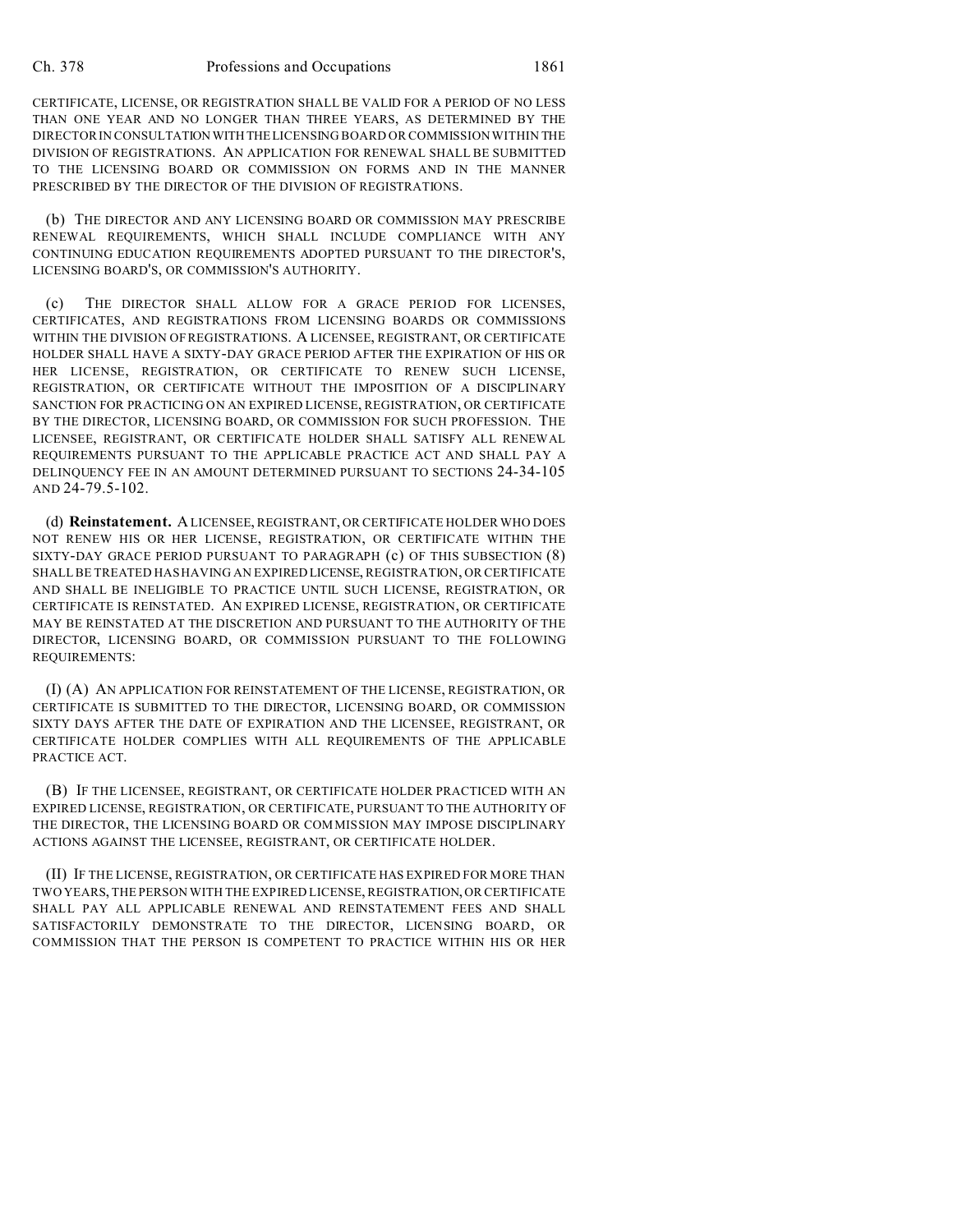PROFESSION. PURSUANT TO THE AUTHORITY OF THE DIRECTOR, THE LICENSING BOARD OR COMMISSION, AS IT DEEMS APPROPRIATE, SHALL ACCEPT ONE OR MORE OF THE FOLLOWING AS A DEMONSTRATION OF COMPETENCY TO PRACTICE:

(A) A LICENSE, REGISTRATION, OR CERTIFICATE FROM ANOTHER STATE THAT IS IN GOOD STANDING FOR THE APPLICANT WHERE THE APPLICANT DEMONSTRATES ACTIVE PRACTICE;

(B) PRACTICE FOR A SPECIFIED TIME UNDER A RESTRICTED LICENSE, REGISTRATION, OR CERTIFICATE;

(C) SUCCESSFUL COMPLETION OF PRESCRIBED REMEDIAL COURSES ORDERED BY THE DIRECTOR, LICENSING BOARD, OR COMMISSION THAT ARE WITHIN THE AUTHORITY OF THE DIRECTOR, LICENSING BOARD, OR COMMISSION TO REQUIRE;

(D) SUCCESSFUL COMPLETION OF ANY CONTINUING EDUCATION REQUIREMENTS PRESCRIBED BY THE DIRECTOR, LICENSING BOARD, OR COMMISSION THAT ARE WITHIN THE AUTHORITY OF THE DIRECTOR, LICENSING BOARD, OR COMMISSION TO REQUIRE;

(E) PASSAGE OF AN EXAMINATION FOR LICENSURE, REGISTRATION, OR CERTIFICATION AS APPROVED BY THE DIRECTOR, LICENSING BOARD, OR COMMISSION THAT THE DIRECTOR, LICENSING BOARD, OR COMMISSION HAS THE AUTHORITY TO ACQUIRE; OR

(F) OTHER PROFESSIONAL STANDARDS OR MEASURES OF CONTINUED COMPETENCY AS DETERMINED BY THE DIRECTOR, LICENSING BOARD, OR COMMISSION.

(III) THE DIRECTOR, LICENSING BOARD, OR COMMISSION MAY WAIVE THE REQUIREMENTS FOR REINSTATEMENT OF AN EXPIRED LICENSE, REGISTRATION, OR CERTIFICATE BY AN APPLICANT WHO DEMONSTRATES HARDSHIP, SO LONG AS THE DIRECTOR OR SUCH BOARD OR COMMISSION CONSIDERS THE PROTECTION OF THE PUBLIC IN SUCH HARDSHIP PETITION.

**SECTION 121.** 24-34-105 (2) (a) and (2) (b) (I), Colorado Revised Statutes, are amended, and the said 24-34-105 (2) (b) is further amended BY THE ADDITION OF A NEW SUBPARAGRAPH, to read:

**24-34-105. Fee adjustments - division of registrations cash fund created legal defense account.** (2) (a) Each board and commission in the division of registrations shall propose, as part of its annual budget request, an adjustment in the amount of each fee which THAT such board or commission is authorized by law to collect. The budget request and the adjusted fees for each board or commission shall reflect direct and indirect costs THAT ARE APPROPRIATED IN THE ANNUAL GENERAL APPROPRIATION ACT.

(b) (I) Based upon the appropriation made and subject to the approval of the executive director of the department of regulatory agencies, each board or commission shall adjust its fees so that the revenue generated from said fees approximates its direct and indirect costs; except that the costs of the state board of psychologist examiners, the state board of marriage and family therapist examiners, the state board of licensed professional counselor examiners, the state board of social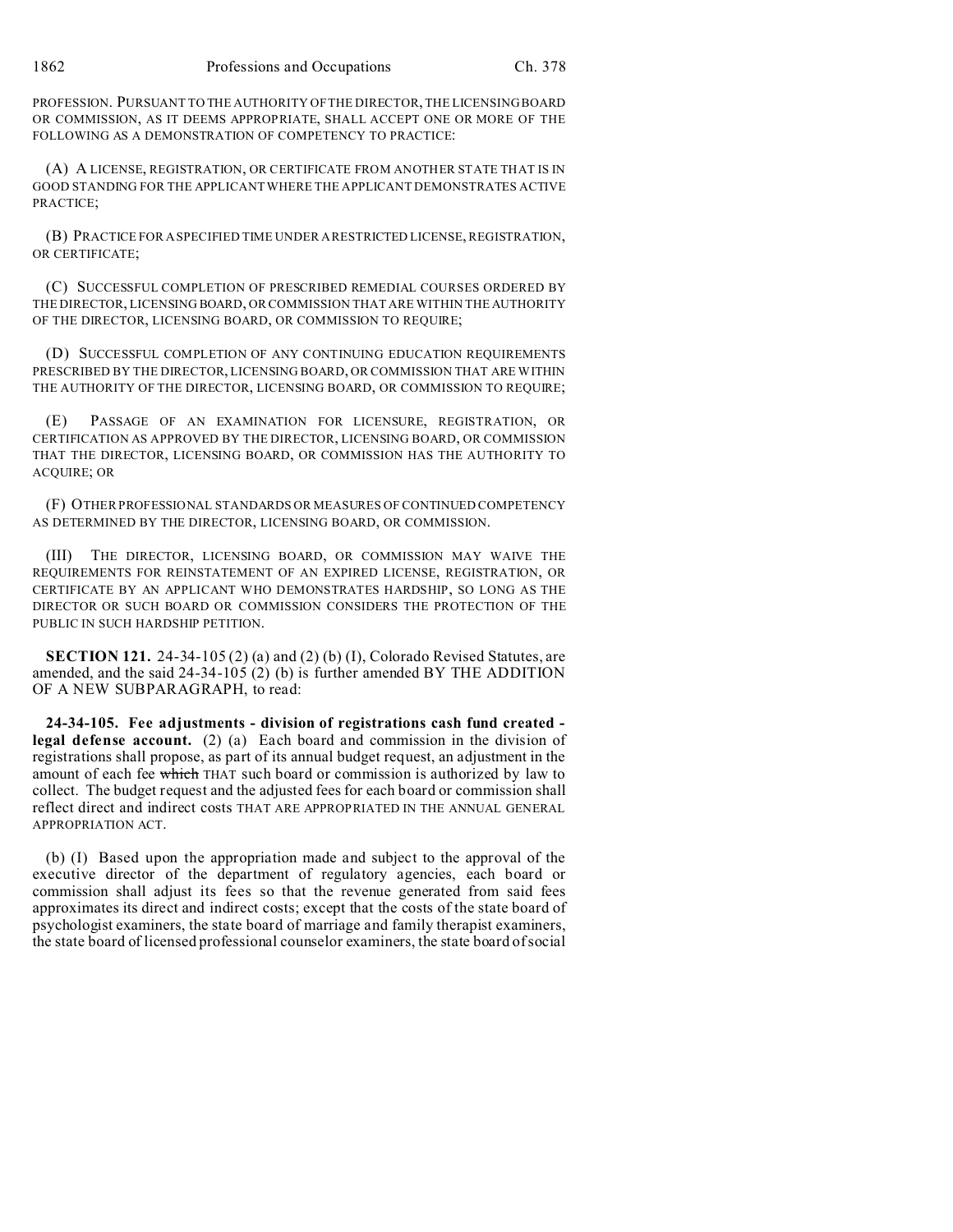work examiners, and the state grievance board shall be considered collectively in the renewal fee-setting process. Subsequent revenue generated by the fees set by such boards plus revenues generated pursuant to section 12-43-702.5, C.R.S., shall be compared to those collective costs to determine recovery of direct and indirect costs. Such fees shall remain in effect for the fiscal year for which the budget request applies. All fees collected by each board and commission, NOT INCLUDING ANY FEES RETAINED BY CONTRACTORS AS ESTABLISHED PURSUANT TO THE PROVISIONS OF SECTION 24-34-101 (6), shall be transmitted to the state treasurer, who shall credit the same to the division of registrations cash fund, which fund is hereby created. All moneys credited to the division of registrations cash fund shall be used as provided in this section and shall not be deposited in or transferred to the general fund of this state or any other fund.

(I.5) ANY FEES ESTABLISHED PURSUANT TO SECTION 24-34-101 (6) OR (7) MAY BE RECEIVED BY A CONTRACTOR AND RETAINED AS PAYMENT FOR THE COSTS OF EXAMINATION OR OTHER SERVICES RENDERED PURSUANTTO THE CONTRACT WITH THE EXECUTIVE DIRECTOR. FEES RETAINED BY A CONTRACTOR AND NOT COLLECTED BY THE STATE OR DEPOSITED WITH THE STATE TREASURER SHALL NOT BE SUBJECT TO ARTICLE 36 OF THIS TITLE.

**SECTION 122.** 24-34-101, Colorado Revised Statutes, is amended BY THE ADDITION OF THE FOLLOWING NEW SUBSECTIONS to read:

**24-34-101. Department created - executive director.** (5) THE EXECUTIVE DIRECTOR SHALL HAVE THE AUTHORITY TO ACCEPT AND EXPEND GIFTS, GRANTS, AND DONATIONS FOR THE PURPOSES OF IMPLEMENTING AND ADMINISTERING THE PROVISIONS OF SECTION 24-4-103 (2.5).

(6) THE EXECUTIVE DIRECTOR MAY CONTRACT PURSUANT TO PART 5 OF ARTICLE 50 OF THIS TITLE WITH A PERSON, CORPORATION, OR ENTITY HAVING TECHNICAL OR SUBJECT MATTER EXPERTISE OR SKILL AND EXPERIENCE TO DEVELOP, IMPLEMENT, AND ADMINISTER THE LICENSING AND EXAMINATION FUNCTIONS OF THE DIVISION OF REGISTRATIONS WHEN THE EXECUTIVE DIRECTOR DETERMINES THAT THE DIVISION OF REGISTRATIONS IS WITHOUT SUFFICIENT TECHNICAL EXPERTISE TO PERFORM SUCH LICENSING AND EXAMINATION FUNCTIONS.

(7) THE EXECUTIVE DIRECTOR MAY CONTRACT PURSUANT TO PART 5 OF ARTICLE 50 OF THIS TITLE WITH A PERSON, CORPORATION, OR ENTITY FOR THE PURPOSE OF DECREASING THE APPROPRIATIONS FOR THE DIVISION OF REGISTRATIONS IN THE ANNUAL GENERAL APPROPRIATIONS ACT.

(8) A CONTRACT ENTERED INTO PURSUANT TO SUBSECTION (6) OR (7) OF THIS SECTION MAY AUTHORIZE A CONTRACTOR TO COLLECT FEES DIRECTLY FROM AN APPLICANT. THE CONTRACTOR MAY RETAIN ALL OR A PORTION OF THE FEES DESIGNATED AS PAYMENT FOR PERFORMANCE OF THE FUNCTIONS UNDER THE CONTRACT. ALL FEES COLLECTED AND RETAINED BY THE CONTRACTOR SHALL NOT BE SUBJECT TO THE PROVISIONS OF ARTICLE 36 OF THIS TITLE.

**SECTION 123.** 25-5-706 (2) (b), Colorado Revised Statutes, is amended to read:

**25-5-706. Disciplinary action - administrative sanctions - grounds.**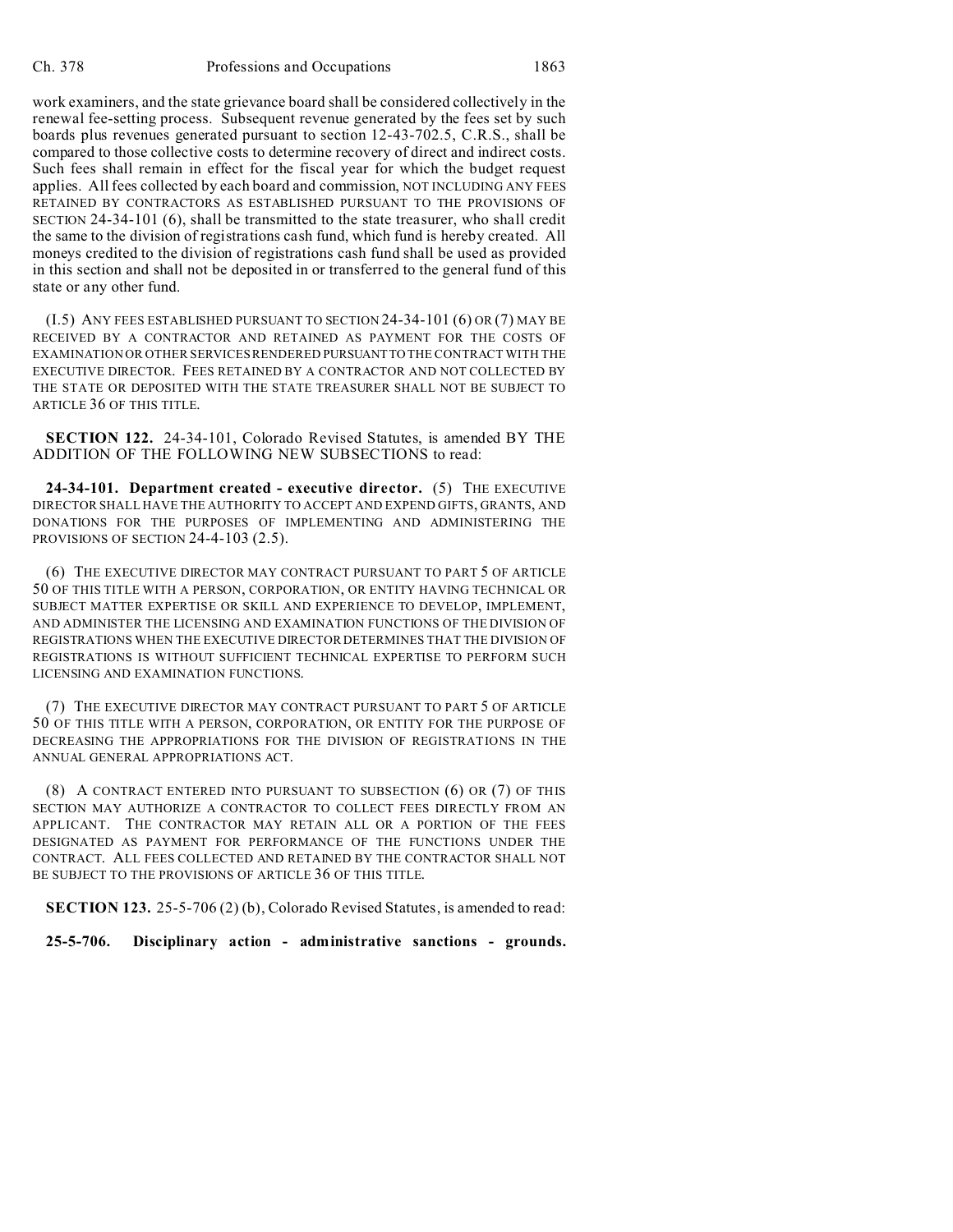(2) Disciplinary action of the board may be imposed as an alternative to or in conjunction with the issuance of orders or the pursuit of other remedies provided by section 25-5-707 or 25-5-716, and may consist of any of the following:

(b) (I) Issuance of a letter of admonition to an area operator, which may be issued based on any of the disciplinary grounds specified in this part 7 without the necessity of a hearing as might otherwise be required under section 25-5-708. The letter of admonition shall be sent to the area operator by certified mail and shall advise the area operator that the area operator may, within twenty days after receipt of the letter, make a written request to the board to institute formal disciplinary proceedings in accordance with section 25-5-708 to formally adjudicate the conduct upon which the letter was based. WHEN A COMPLAINT OR INVESTIGATION DISCLOSES AN INSTANCE OF MISCONDUCT THAT, IN THE OPINION OF THE BOARD, DOES NOT WARRANT FORMAL ACTION BY THE BOARD BUT THAT SHOULD NOT BE DISMISSED AS BEING WITHOUT MERIT, ISSUANCE AND SENDING OF A LETTER OF ADMONITION, BY CERTIFIED MAIL, TO THE AREA OPERATOR.

(II) WHEN A LETTER OF ADMONITION IS SENT BY THE BOARD, BY CERTIFIED MAIL, TO AN AREA OPERATOR , SUCH AREA OPERATOR SHALL BE ADVISED THAT HE OR SHE HAS THE RIGHT TO REQUEST IN WRITING, WITHIN TWENTY DAYS AFTER RECEIPT OF THE LETTER, THAT FORMAL DISCIPLINARY PROCEEDINGS BE INITIATED TO ADJUDICATE THE PROPRIETY OF THE CONDUCT UPON WHICH THE LETTER OF ADMONITION IS BASED.

(III) IF THE REQUEST FOR ADJUDICATION IS TIMELY MADE, THE LETTER OF ADMONITION SHALL BE DEEMED VACATED AND THE MATTER SHALL BE PROCESSED BY MEANS OF FORMAL DISCIPLINARY PROCEEDINGS.

**SECTION 124.** The introductory portion to 12-35-129 (1), Colorado Revised Statutes, as amended by House Bill 04-1102, enacted at the Second Regular Session of the Sixty-fourth General Assembly, is amended, and the said 12-35-129 is further amended BY THE ADDITION OF A NEW SUBSECTION, to read:

**12-35-129. Causes for denial of issuance or renewal - suspension or revocation of licenses - other disciplinary action - unprofessional conduct defined - disciplinary panels.** (1) The board may deny the issuance or renewal of, suspend for a specified time period, or revoke any license provided for by this article or may reprimand, censure, or place on probation any licensed dentist or dental hygienist after notice and hearing, which may be conducted by an administrative law judge, pursuant to the provisions of article 4 of title 24, C.R.S., or it may issue a letter of admonition without a hearing by certified mail (except that any licensed dentist or dental hygienist to whom such a letter of admonition is sent may, within thirty TWENTY days after the date of the mailing of such RECEIPT OF THE letter, by the board, request in writing to the board a formal hearing thereon, and the letter of admonition shall be deemed vacated, and the board shall, upon such request, hold such a hearing) for any of the following causes:

(13) WHEN A COMPLAINT OR AN INVESTIGATION DISCLOSES AN INSTANCE OF MISCONDUCT THAT, IN THE OPINION OF THE BOARD, WARRANTS FORMAL ACTION, THE COMPLAINT SHALL NOT BE RESOLVED BY A DEFERRED SETTLEMENT, ACTION, JUDGMENT, OR PROSECUTION.